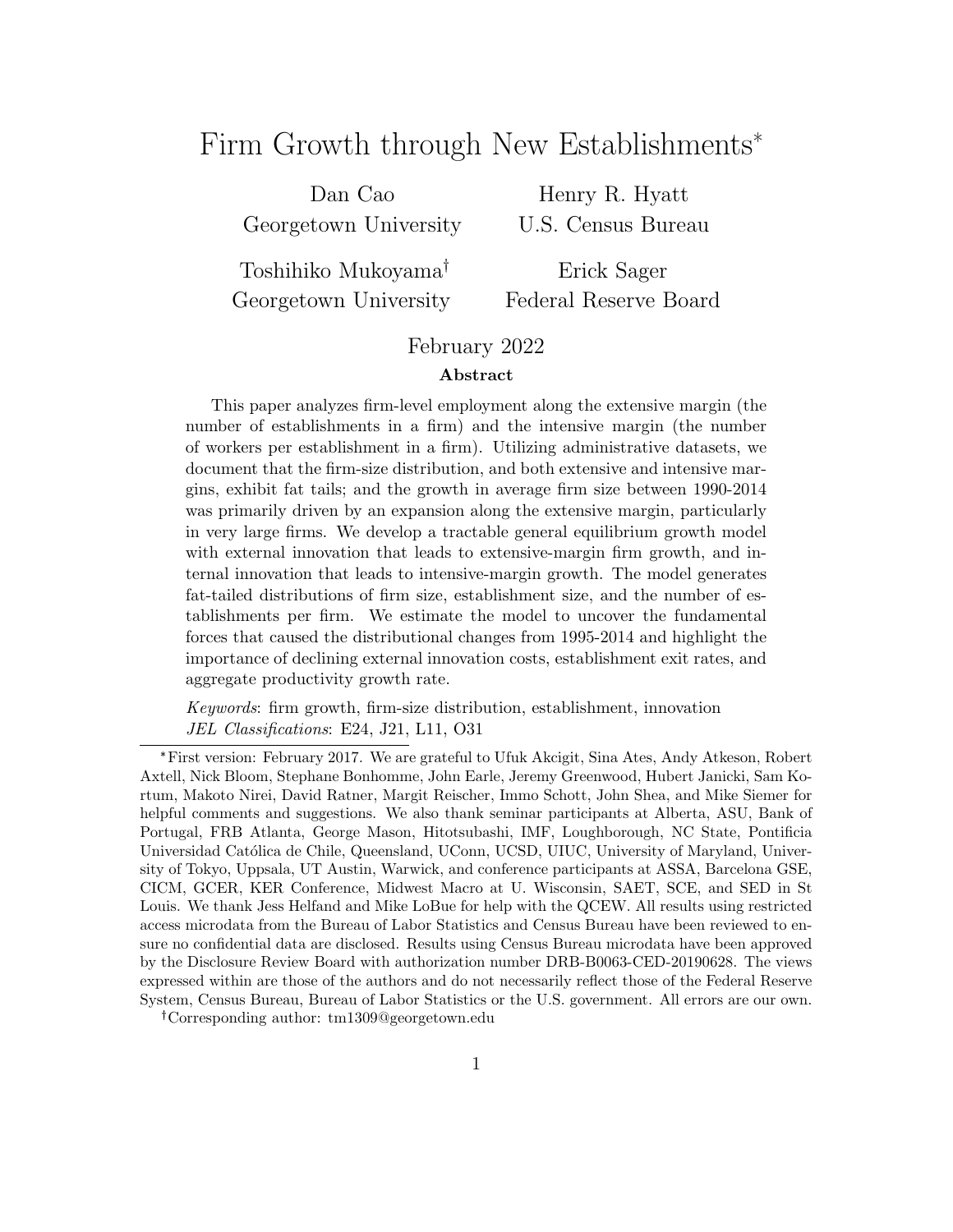## 1 Introduction

Understanding the process of firm growth is essential in the analysis of macroeconomic performance. Firms that innovate and expand are the driving force of output and productivity growth. Recent studies of macroeconomic productivity emphasize the role of innovation and reallocation at the firm level, from both the theoretical and empirical standpoint.

In this paper, we focus on a particular aspect of firm growth: growth through adding new establishments. A firm can increase its size along two margins; it can add more workers to its existing establishments or it can build new establishments. We call the former the *intensive margin* of firm growth and the latter the *extensive margin* of firm growth. This distinction is important because these margins typically imply different reasons for expansion. A new manufacturing plant is often built to produce a new product. In the service sector, building a new store or a new restaurant implies venturing into a new geographical market. Creating a new establishment is also different in that it typically requires a significant amount of investment in equipment and structures. In the following, we characterize the firm size distribution through these extensive and intensive margins, both empirically and theoretically.

Empirically, we find that the two margins (the extensive margin and the intensive margin) of the firm-size distribution, in addition to the entire firm size, exhibit Pareto tails in the U.S. economy. Along the time series, we find that the average firm size has grown in recent years, as is consistent with the findings of recent studies.<sup>[1](#page-1-0)</sup> These studies suggest that this increase in size has had important implications on other changes in macroeconomic variables. We find that this expansion is driven by the extensive margin growth: firms are growing by adding new establishments.

To investigate what changes in the economic environment have contributed to this phenomenon, we build a macroeconomic model of endogenous firm growth. Our model extends previous work by [Klette and Kortum](#page-39-0) [\(2004\)](#page-39-0) and [Luttmer](#page-39-1) [\(2011\)](#page-39-1). In these papers, each individual firm grows by adding production units ("product lines"

<span id="page-1-0"></span><sup>1</sup>[Autor et al.](#page-36-0) [\(2020\)](#page-36-0) document a series of empirical patterns on the emergence of superstar firms, while [De Loecker et al.](#page-37-0) [\(2020\)](#page-37-0) document increasing market power (measured as markups) of large publicly-listed firms, and Gutiérrez and Philippon [\(2017\)](#page-38-0) note the recent increase in concentration in the US corporate sector.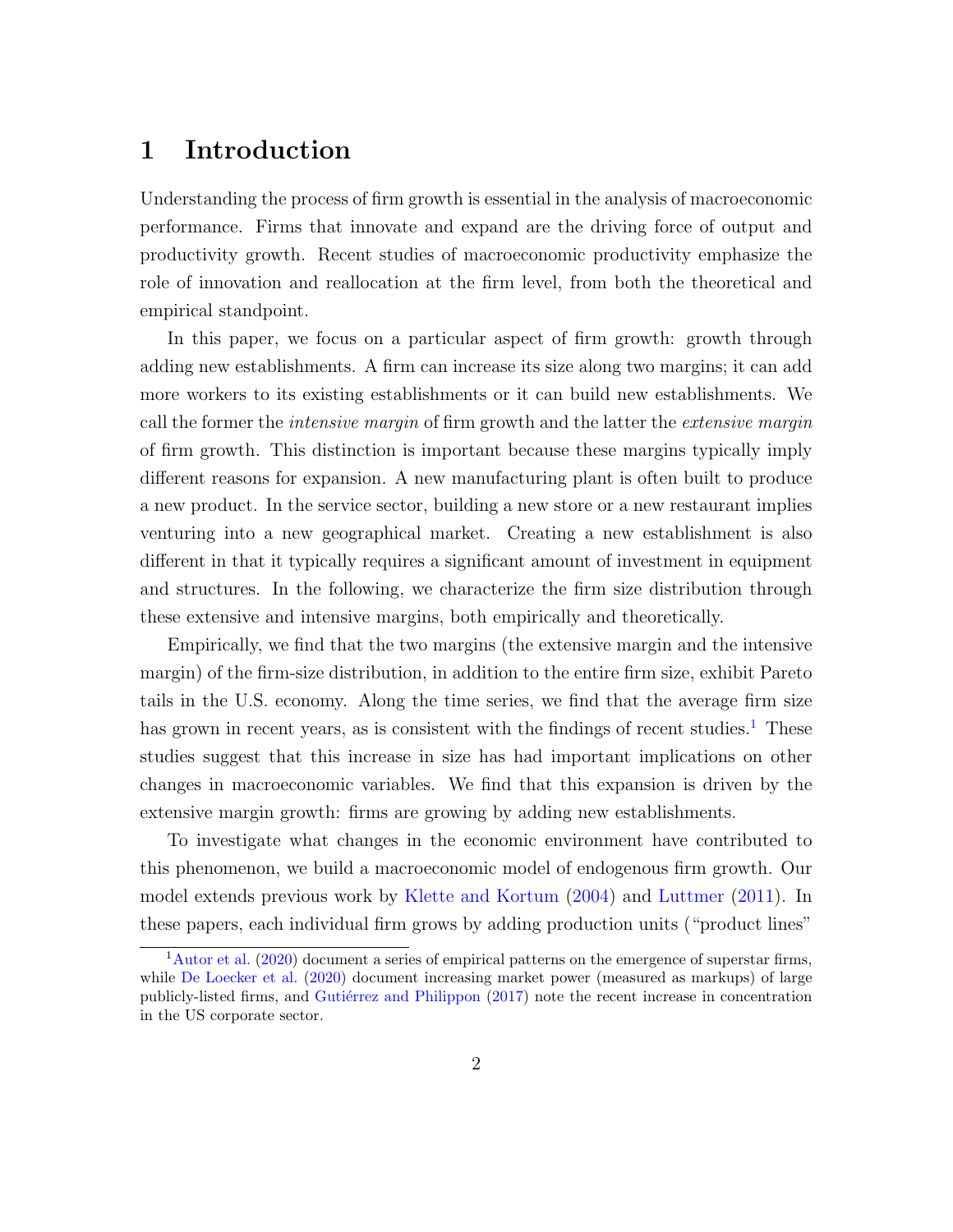in [Klette and Kortum](#page-39-0) [\(2004\)](#page-39-0) and "blueprints" in [Luttmer](#page-39-1) [\(2011\)](#page-39-1)). In our model, we call this margin of firm growth external innovation. These production units can be naturally interpreted as establishments. The major departure of our model, compared to these two papers, is the recognition that each establishment can grow in size. We introduce this technological improvement at the establishment level, which we call internal innovation, and explicitly compare our model outcomes with the data on establishments. We find that the model can replicate the three Pareto tails (the firm size distribution, the extensive margin, and the intensive margin), and we are able to characterize the thickness of the tails both analytically and quantitatively.

Utilizing our model, we investigate the cause of the U.S. firm-size distribution over the recent years. We estimate model parameters to match U.S. firm-size distributions in 1995 and 2014. The difference in estimated parameter values uncovers the fundamental forces that have caused the changes in the firm size distribution and its components over this time period. We find that the largest contributors to the increase in the number of establishments per firm are the decline in innovation cost for adding new products (establishments), the decline in the establishment exit rates, and the slowdown of the aggregate productivity growth.

In the recent theoretical literature, our work shares the most similarities with [Ak](#page-36-1)[cigit and Kerr](#page-36-1) [\(2018\)](#page-36-1). The two papers differ in how the model is mapped to the data (we focus on establishment-level employment whereas [Akcigit and Kerr](#page-36-1) [\(2018\)](#page-36-1) look at patent data). More importantly, [Akcigit and Kerr'](#page-36-1)s [\(2018\)](#page-36-1) model does not allow for Pareto tails, which is an important feature in our data. On this point, our paper is also related to the theoretical literature studying the firm-size distribution and its fat right tail. [Luttmer](#page-39-1) [\(2011\)](#page-39-1) and [Acemoglu and Cao](#page-36-2) [\(2015\)](#page-36-2) build endogenous growth models with fat-tailed distributions arising from only extensive- or intensive-margin growth. Our model features heterogeneity in two dimensions: the extensive margin and the intensive margin. Moreover, we analytically characterize the Pareto tail of firm size distribution in the presence of the (endogenous) two-dimensional heterogeneity, despite the challenge that these two dimensions are potentially *correlated*.<sup>[2](#page-2-0)</sup> This

<span id="page-2-0"></span><sup>&</sup>lt;sup>2</sup>The characterization is technically challenging and we are able to obtain analytical results on the Pareto-tail index of the distribution by employing recent advances in the literature on regular variations and their applications (see, for example, [Bingham et al.](#page-36-3) [\(1987\)](#page-36-3), [Mimica](#page-39-2) [\(2016\)](#page-39-2), and [Gabaix](#page-37-1)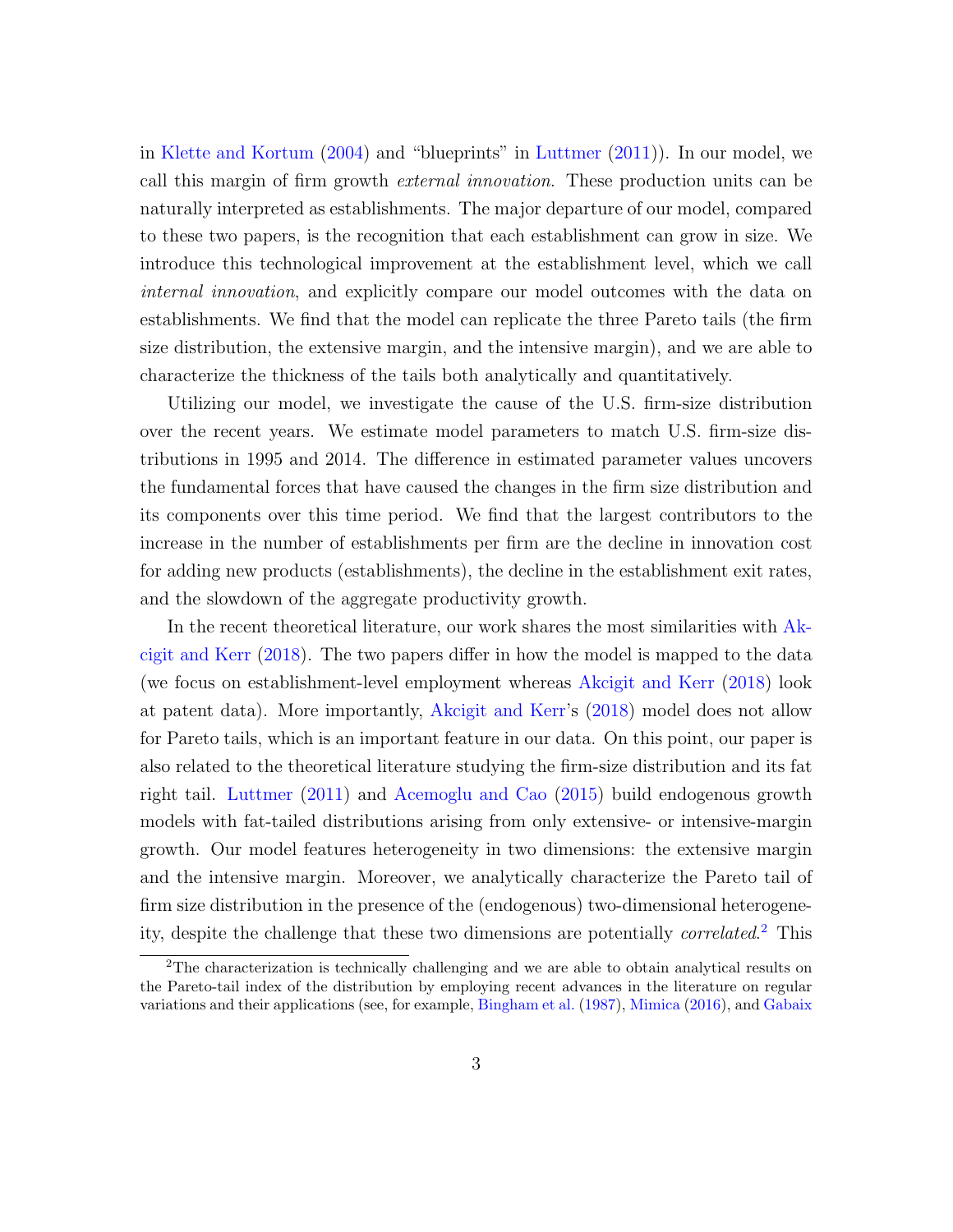[novel characterizations can open up various applications beyond the firm-dynamics](#page-37-1) [literature.](#page-37-1)<sup>[3](#page-3-0)</sup>

[Our paper is also related to the emerging \(and concurrent\) literature on differ](#page-37-1)[entiating firms and establishments \(or plants\) in which firms are collections of es](#page-37-1)tablishments, along with [Aghion et al.](#page-36-4) [\(2019\)](#page-36-4) and [Hsieh and Rossi-Hansberg](#page-37-1) [\(2019\)](#page-38-1), as well as [Fattal Jaef](#page-37-2) [\(2018\)](#page-37-2), [Atalay et al.](#page-36-5) [\(2019\)](#page-36-5), [Gumpert et al.](#page-37-1) [\(2019\)](#page-38-2), [Kehrig](#page-39-3) [and Vincent](#page-39-3) [\(2019\)](#page-39-3), [Oberfield et al.](#page-39-4) [\(2020\)](#page-39-4), and [Moreira et al.](#page-39-5) [\(2021\). While com](#page-37-1)[monly emphasizing the distinction between firms and establishments, these papers](#page-37-1) [focus on different substantive issues from ours \(such as labor share, firm organiza](#page-37-1)[tion, and misallocation\) and thus do not put emphasis on the quantitative features of](#page-37-1) [the extensive-margin distribution as in our paper. For example,](#page-37-1) [Kehrig and Vincent](#page-39-3) [\(2019\)](#page-39-3) and [Gumpert et al.](#page-38-2) [\(2019\) only allow for up to two establishments per firm.](#page-37-1) [Our paper is unique in that we empirically document the fat \(Pareto\) tail of the es](#page-37-1)[tablishment number distribution and our model allows us to match this distribution](#page-37-1) [almost exactly including its Pareto tail.](#page-37-1)

[The paper is organized as follows. Section](#page-37-1) [2](#page-3-1) describes the empirical patterns [of firm growth in our dataset. Section](#page-37-1) [3](#page-9-0) sets up the model. Section [4](#page-18-0) provides a [characterization of the model's stationary firm-size distributions, including extensive](#page-37-1)[and intensive-margin distributions. Section](#page-37-1) [5](#page-23-0) estimates model parameters and uses [the model to perform a quantitative decomposition of 1995-2014 U.S. firm growth.](#page-37-1) Section [6](#page-34-0) [concludes.](#page-37-1)

### <span id="page-3-1"></span>[2 Empirical facts](#page-37-1)

[In this section, we first describe our data and empirical framework to decompose firm](#page-37-1) [size into intensive and extensive margins. We then use the decomposition to docu-](#page-37-1)

[et al.](#page-37-1) [\(2016\)](#page-37-1)). Perhaps due to this challenge, firm size distributions have not been characterized analytically in the literature using models with both dimensions of heterogeneity such as [Akcigit](#page-36-1) [and Kerr](#page-36-1) [\(2018\)](#page-36-1). One exception is [Peters](#page-39-6) [\(2019\)](#page-39-6), however his model's firm size distribution in sales is exactly the same as the distribution of establishment numbers due to log utility.

<span id="page-3-0"></span><sup>3</sup>Pareto tails are also important in the empirical and theoretical analyses of income and wealth inequality as surveyed in [Atkinson et al.](#page-36-6) [\(2011\)](#page-36-6) and more recently, [Gabaix et al.](#page-37-1) [\(2016\)](#page-37-1), [Cao and](#page-37-3) [Luo](#page-37-3) [\(2017\)](#page-37-3), and [Jones and Kim](#page-38-3) [\(2018\)](#page-38-3).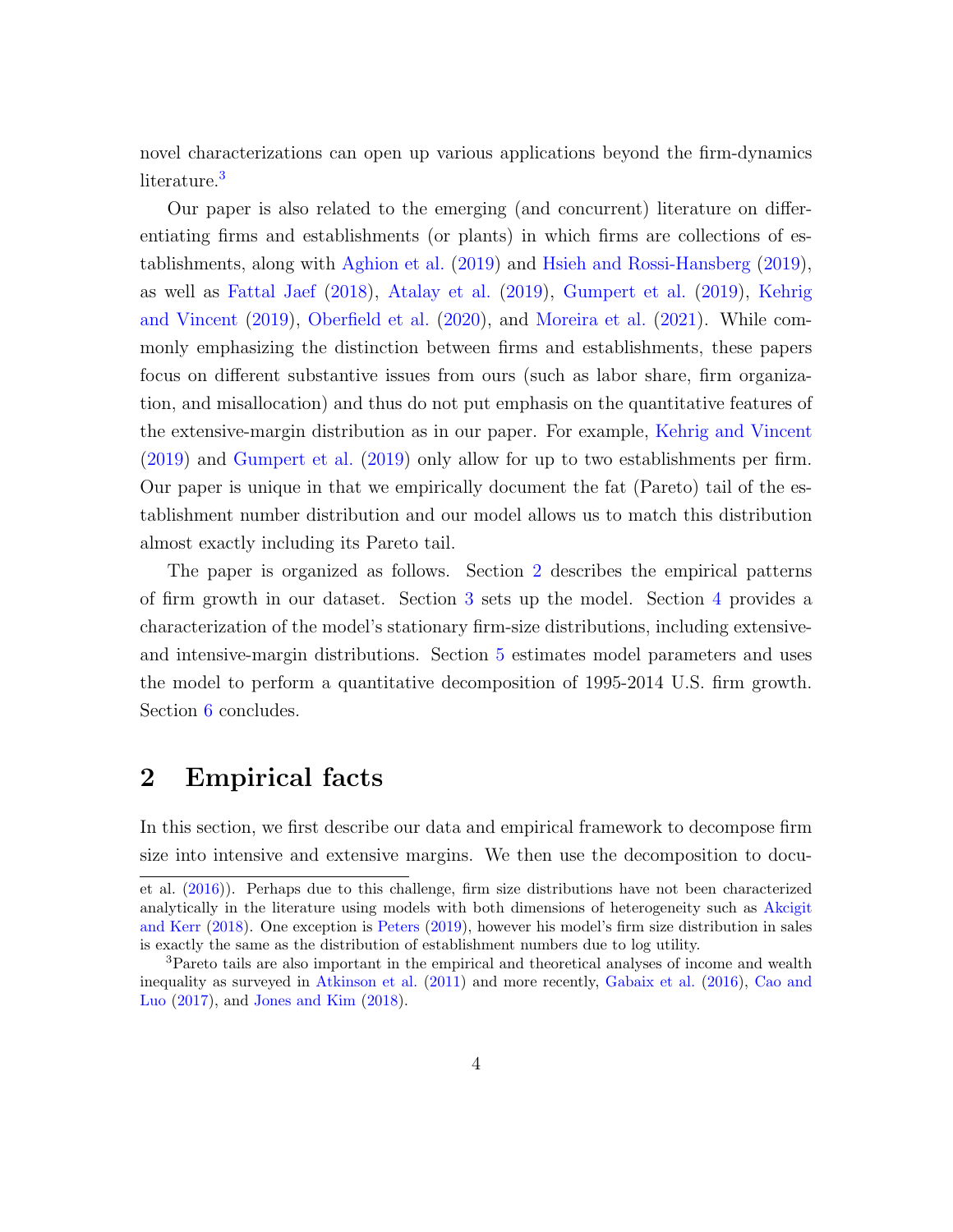ment cross-section and time series facts. Additional empirical results are provided in Appendix [B.](#page-43-0)

### 2.1 Data

This paper utilizes two restricted access datasets, the Quarterly Census of Employment and Wages (QCEW) and the Longitudinal Employer-Household Dynamics (LEHD), that use common source data that contains a near census of establishments in the U.S. The source data are collected for the QCEW by U.S. states in partnership with the Bureau of Labor Statistics (BLS) for the official administration of state unemployment insurance programs. States also provide establishment-level QCEW microdata to the U.S. Census Bureau's LEHD program as part of the Local Employ-ment Dynamics federal-state partnership.<sup>[4](#page-4-0)</sup> [A](#page-41-0)ppendix A details further information of the datasets.

We use the employer identification number (EIN) as the definition of the firm. [Song et al.](#page-40-0) [\(2018\)](#page-40-0) discuss issues surrounding the use of EIN at length in their study of inequality. One potential concern with using EINs as a firm identifier is the possibility that firms could switch EINs for either accounting reasons or merger activity. Where available, we augment the EIN with auxiliary information provided by the BLS and Census Bureau that control for inconsistencies over time. Changing identifiers does not affect our measurement of distributions, however, as cross sectional statistics do not require repeated use of any EIN over time.

#### 2.2 Conceptual framework for the firm-size decomposition

We define *firm size* as the total number of workers employed by a firm. In what follows, we decompose average firm size into the extensive margin and the intensive margin. The extensive margin is the total number of establishments owned by a firm, and the intensive margin is the average size of establishments owned by a firm (e.g., the number of workers per establishment in a firm).

<span id="page-4-0"></span><sup>4</sup>Data from the BLS contains information on 38 states, and data from the U.S. Census Bureau contains information on 28 states. For each figure and table, we explicitly indicate the data source that is used.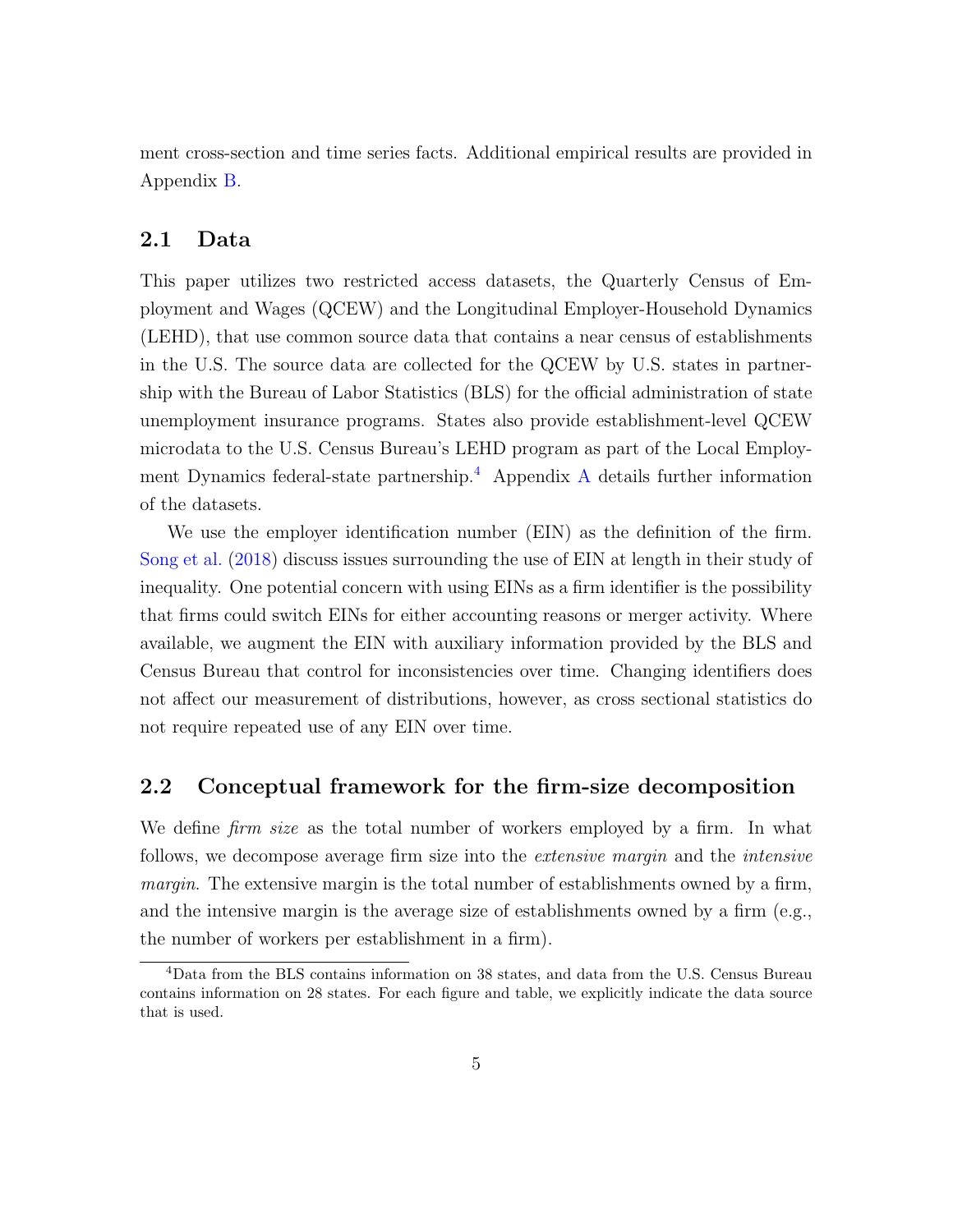For the sake of exposition, suppose  $F_t$  firms exist at time t, indexed by j. Let  $N_{it}$  be the total number of workers employed by firm j and let  $E_{it}$  be the total number of establishments owned and operated by firm  $j$  at time  $t$ . We define average establishment size within firm j as  $N_{jt}/E_{jt}$  so that we decompose size at the firm-level as

$$
N_{jt} = \left(\frac{N_{jt}}{E_{jt}}\right) \times E_{jt}.
$$

Accordingly, our measures of average firm size, the average intensive margin and the average extensive margin are

$$
\left(\frac{1}{F_t}\sum_{j=1}^{F_t} N_{jt}, \frac{1}{F_t}\sum_{j=1}^{F_t} \frac{N_{jt}}{E_{jt}}, \frac{1}{F_t}\sum_{j=1}^{F_t} E_{jt}\right),\right
$$

respectively.

Publicly-available datasets such as Business Dynamics Statistics of the U.S. Census Bureau contain the size distributions of establishments and firms separately. Compared to studies that utilize these publicly-available datasets, our study has several advantages. First, the use of microdata enables us to characterize the entire size distribution of firms, particularly at the right tail. Second, one cannot decompose firm growth into intensive and extensive margins without the information contained in the microdata that we utilize.

#### 2.3 Cross-sectional properties

We first describe the cross-sectional distributions of firm size, the intensive margin, and the extensive margin. For this analysis, we use LEHD microdata and focus on 2005.

Figure [1](#page-6-0) plots the complementary cumulative distribution function in log-log scale, a type of figure commonly used in the literature [\(Axtell,](#page-36-7) [2001;](#page-36-7) [Gabaix,](#page-37-4) [2009\)](#page-37-4) to demonstrate whether the data are consistent with Pareto's Law.<sup>[5](#page-5-0)</sup> All three series

<span id="page-5-0"></span><sup>&</sup>lt;sup>5</sup>There are, by construction, very few firms at the upper tail of the firm rank distributions we consider. To limit the disclosure risk associated with the release of these data, we rely on polynomial approximation of the underlying distributions to construct Figure [1,](#page-6-0) see Online Appendix [C](#page-47-0) for details. For the set of polynomial estimates, see Online Appendix Table [A.2.](#page-48-0)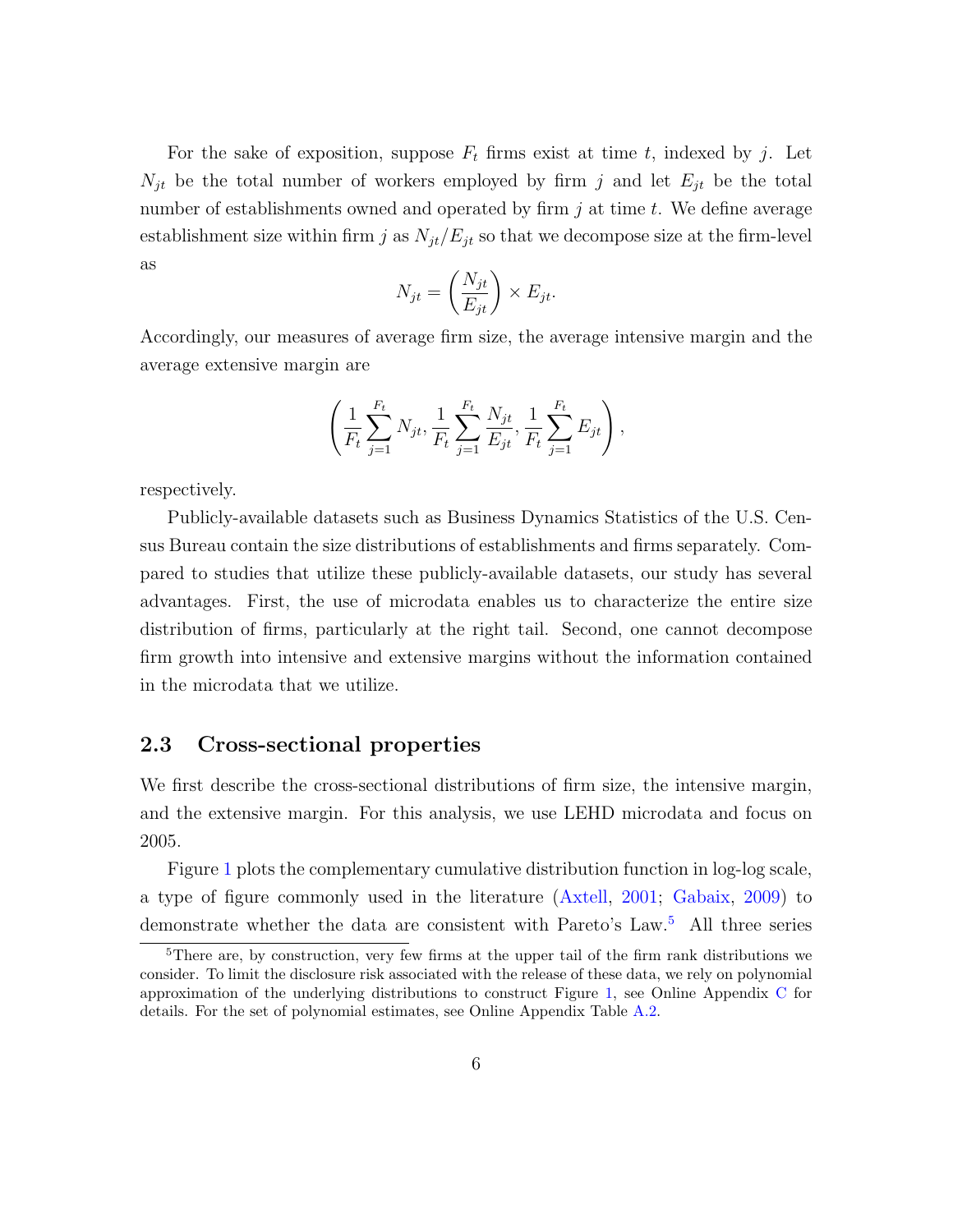

<span id="page-6-0"></span>Figure 1: Size-rank relationships, ranked separately by size measure

Notes: Author's calculations of LEHD microdata. Percentile ranks for the y-axis can be recovered by multiplying the size rank by 100, and note that the lowest ranked firm is assigned the value  $10^0 = 1$ . To limit the disclosure risk, each series shows the predicted value of employment from a regression of the log size measure on a fifth order polynomial of the log percentile rank of the size measure in March of 2005, rounded to the nearest integer. See Appendix [C.2](#page-49-0) for additional details.

have a right tail that can be approximated by a straight line. This fact implies all three distributions have Pareto tails.<sup>[6](#page-6-1)</sup> To our knowledge, out paper is the first in the literature to document that both the extensive margin and intensive margin have Pareto tails.

<span id="page-6-1"></span><sup>&</sup>lt;sup>6</sup>While [Kondo et al.](#page-39-7) [\(2019\)](#page-39-7) show that a log normal distribution can obtain a good fit in the upper tail of the distribution over total number of workers within a firm, their results do not reject the fit of a Pareto in the far upper tail. In fact, they find that distributions that feature asymptotic Pareto tails (e.g., convolutions of Pareto and log-normal distributions) best fit the entire firm size distribution, and such distributions arise endogenously in our model. In addition, [Kondo et al.](#page-39-7) [\(2019\)](#page-39-7) do not look at the intensive and extensive margin distributions that we consider here.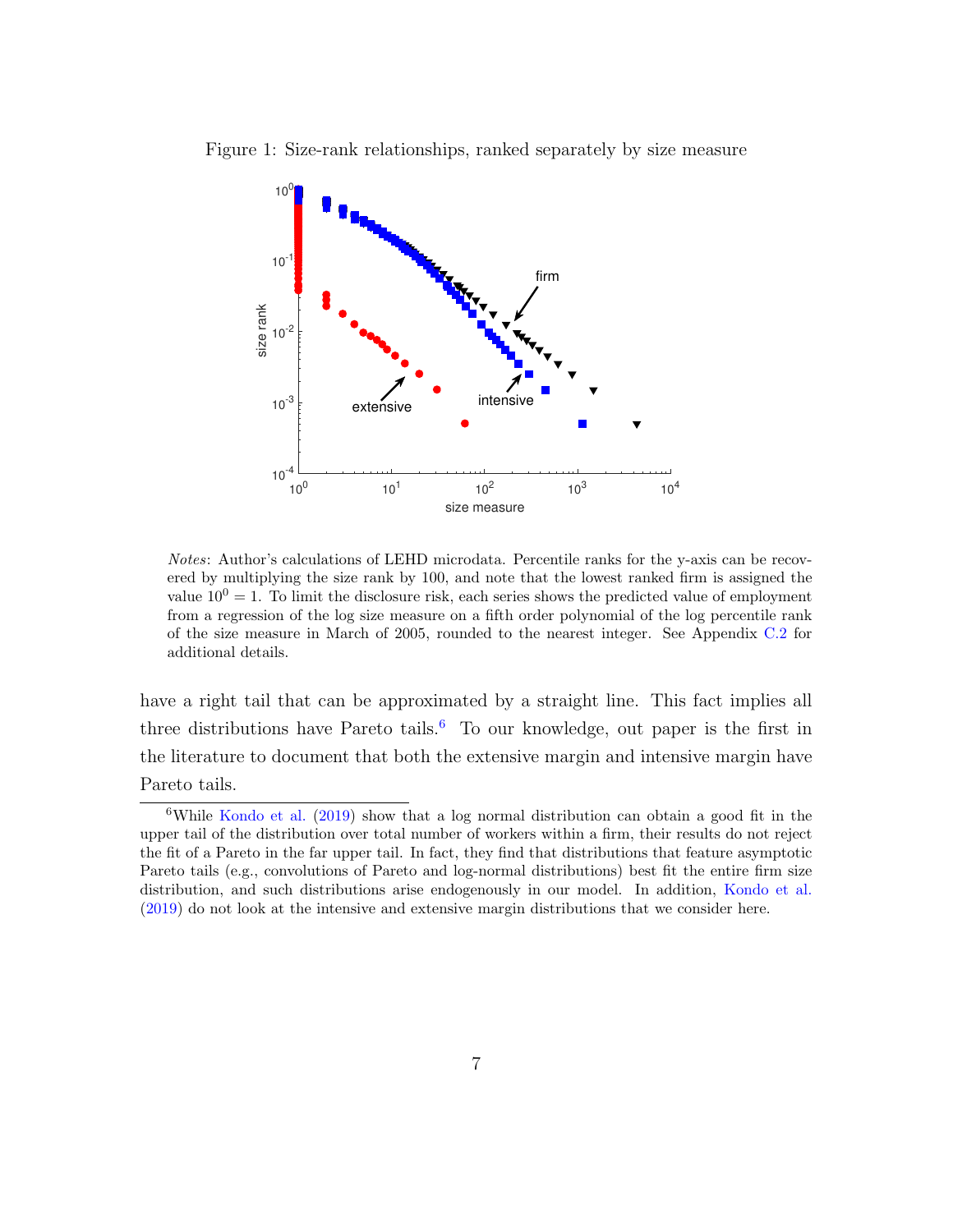#### 2.4 Time-series properties

Now we turn to the time-series changes in these distributions. We find notable changes in these distributions over our sample period. As depicted in Figure  $2(a)$ , average firm size increased from about 23 employees to over 25 employees since 1990. This fact is consistent with the rise in concentration in the U.S. economy documented by [Autor et al.](#page-36-0) [\(2020\)](#page-36-0).[7](#page-7-0)

Figures [2\(b\)](#page-8-0) and [2\(c\)](#page-8-0) present the novel facts that we focus on in this paper. Figure [2\(b\)](#page-8-0) plots the average of the intensive margin and shows the intensive margin remained stationary (or somewhat declining) despite the increase in firm size over our sample period.<sup>[8](#page-7-1)</sup> Therefore, our decomposition of firm size implies the average extensive margin must exhibit a strong upward trend, as is confirmed in Figure  $2(c)$ . The extensive margin grew from 1.2 in 1990 to over 1.5 in 2014. Accordingly, average firm size over 1990-2014 can be accounted for by the extensive-margin growth in the number of establishments.<sup>[9](#page-7-2)</sup>

This contrasting behavior between the intensive and extensive margins implies different forces are at work for these different components of firm growth.<sup>[10](#page-7-3)</sup> To inves-

<span id="page-7-1"></span><sup>8</sup>Recent papers by [Rinz](#page-39-8) [\(2018\)](#page-39-8), [Rossi-Hansberg et al.](#page-40-1) [\(2021\)](#page-40-1), and [Hershbein et al.](#page-38-5) [\(2019\)](#page-38-5) document the diverging trends in national concentration and local concentration, which is analogous to the diverging trends in the average firm size and the intensive margin. Note, once again, that the average intensive margin is conceptually different from the average establishment size in the economy. One can compute the average establishment size from publicly-available data, but one needs to access the micro-level data to compute the average intensive margin.

<span id="page-7-2"></span><sup>9</sup>We have cross-checked the trends in the firm size and the number of establishments per firm in an alternative administrative (and publicly-available) dataset, Business Dynamics Statistics (BDS) at the Census Bureau. The underlying data for BDS comes from different sources from QCEW. We find that similar trends exist in BDS, but the magnitudes of the changes are smaller than in QCEW. Investigating the source of the quantitative discrepancy is an important future research topic.

<span id="page-7-3"></span> $10<sup>10</sup>A$  recent paper by [Argente et al.](#page-36-8) [\(2019\)](#page-36-8) document that the sales of the individual products decline over time, and emphasize the introduction of new products as a source of the firm sales growth. The expansion of firms by adding establishments are also analyzed in the industrial organization literature, such as [Holmes](#page-38-6) [\(2011\)](#page-38-6), and international trade literature, such as [Garetto et al.](#page-38-7) [\(2019\)](#page-38-7).

<span id="page-7-0"></span><sup>&</sup>lt;sup>7</sup>[Choi and Spletzer](#page-37-5) [\(2012\)](#page-37-5) and [Hathaway and Litan](#page-38-4) [\(2014\)](#page-38-4) also document trends in firm size and establishment size using publicly available data, but do not analyze the intensive and extensive margins which require restricted access microdata to construct. In particular, average establishment size,  $\sum_{j=1}^{F_t} \frac{N_{jt}}{E_{it}}$  $\frac{N_{jt}}{E_{jt}} \cdot E_{jt} / \sum_{j=1}^{F_t} E_{jt}$ , can be calculated as the raio of total employment to the total number of establishments using publicly available data. In contrast, the average intensive margin across firms,  $\frac{1}{F_t} \sum_{j=1}^{F_t} \frac{N_{jt}}{E_{jt}}$  $\frac{N_{jt}}{E_{jt}}$ , requires restricted access microdata to calculate each firm's number of workers per establishment.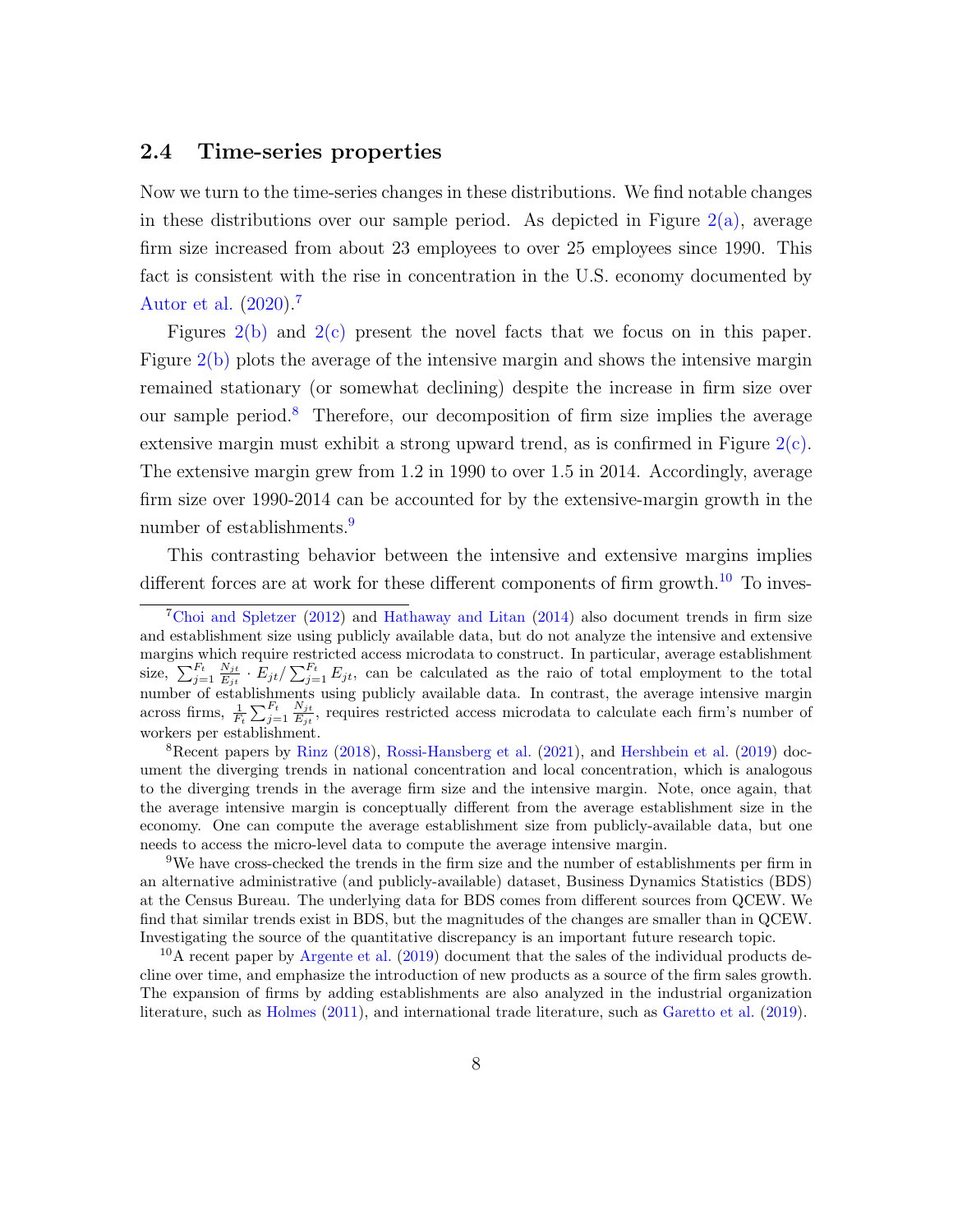<span id="page-8-0"></span>Figure 2: Time-series changes in average firm size, intensive and extensive margins



(a) Average firm size (number of workers)

Source: Author's calculations of Quarterly Census of Employment and Wages microdata.

tigate what drives the increase in firm size, in particular along the extensive margin, we consider disaggregations by sector and size bins in Appendix [B.](#page-43-0) Overall, the preceding empirical documentation of firm growth shows the growth in average firm size between 1990 and 2014 is the result of high growth in creating new establishments, particularly by very large firms and firms in the service sector. Appendix [B](#page-43-0) contains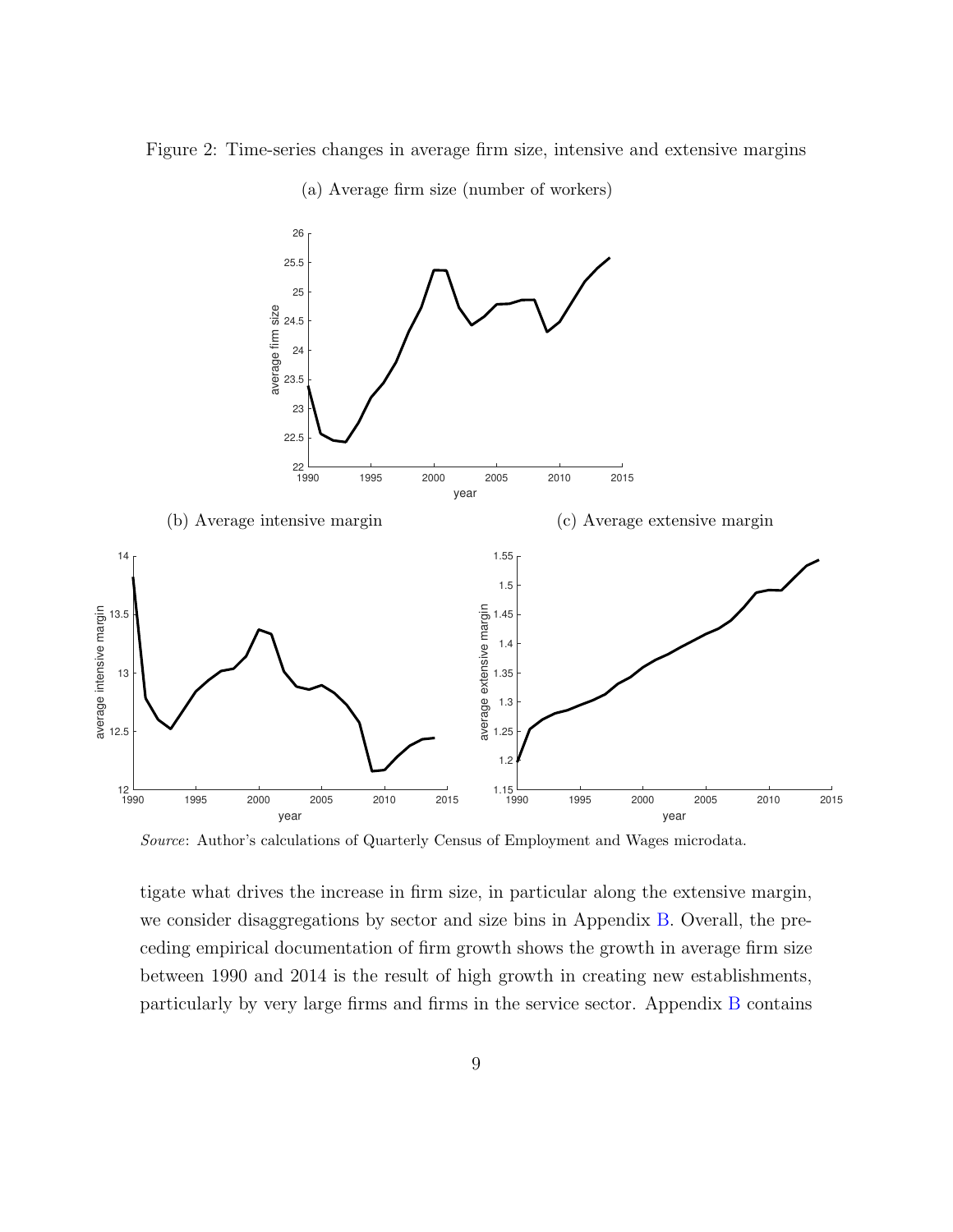the estimation of the Pareto tail index. At the right tail, we observe increasing concentration in the firm-size distribution and the extensive-margin distribution between 1995 and 2014.<sup>[11](#page-9-1)</sup>

## <span id="page-9-0"></span>3 Model

Motivated by the facts in the previous section, we construct a model of firm growth that matches the empirical patterns in Figure [1.](#page-6-0) In Section [5,](#page-23-0) we use this model to quantitatively analyze the fundamental causes of the growth in firm size along the extensive margin and the increasing concentration of the firm-size distribution.

### 3.1 Model setting

Time is continuous. The representative consumer provides labor and consumes a final good. The final good is produced by combining differentiated intermediate goods.

#### 3.2 Representative consumer

The utility function of the representative households is

$$
U = \int_0^\infty e^{-\tilde{\rho}t} L(t)u(C(t)/L(t))dt,
$$

where  $u(C(t)/L(t)) = (C(t)/L(t))^{1-\sigma}/(1-\sigma)$  for  $\sigma > 0$  and  $\sigma \neq 1$  or  $u(C(t)/L(t)) =$  $log(C(t)/L(t))$ , corresponding to  $\sigma = 1$ . The consumer consumes, owns firms, and supplies labor inelastically. The labor supply is given exogenously and grows at the rate  $\gamma \geq 0$ . Denoting the real interest rate as r, the consumer's Euler equation is

<span id="page-9-2"></span>
$$
\frac{\dot{C}(t)}{C(t)} = \frac{r - \rho}{\sigma},\tag{1}
$$

<span id="page-9-1"></span><sup>&</sup>lt;sup>11</sup>The comparison in Table [A.1,](#page-44-0) as well as the model estimation in Section  $5$ , is between 1995 and 2014, instead of between 1990 and 2014, is due to the availability of the LEHD data.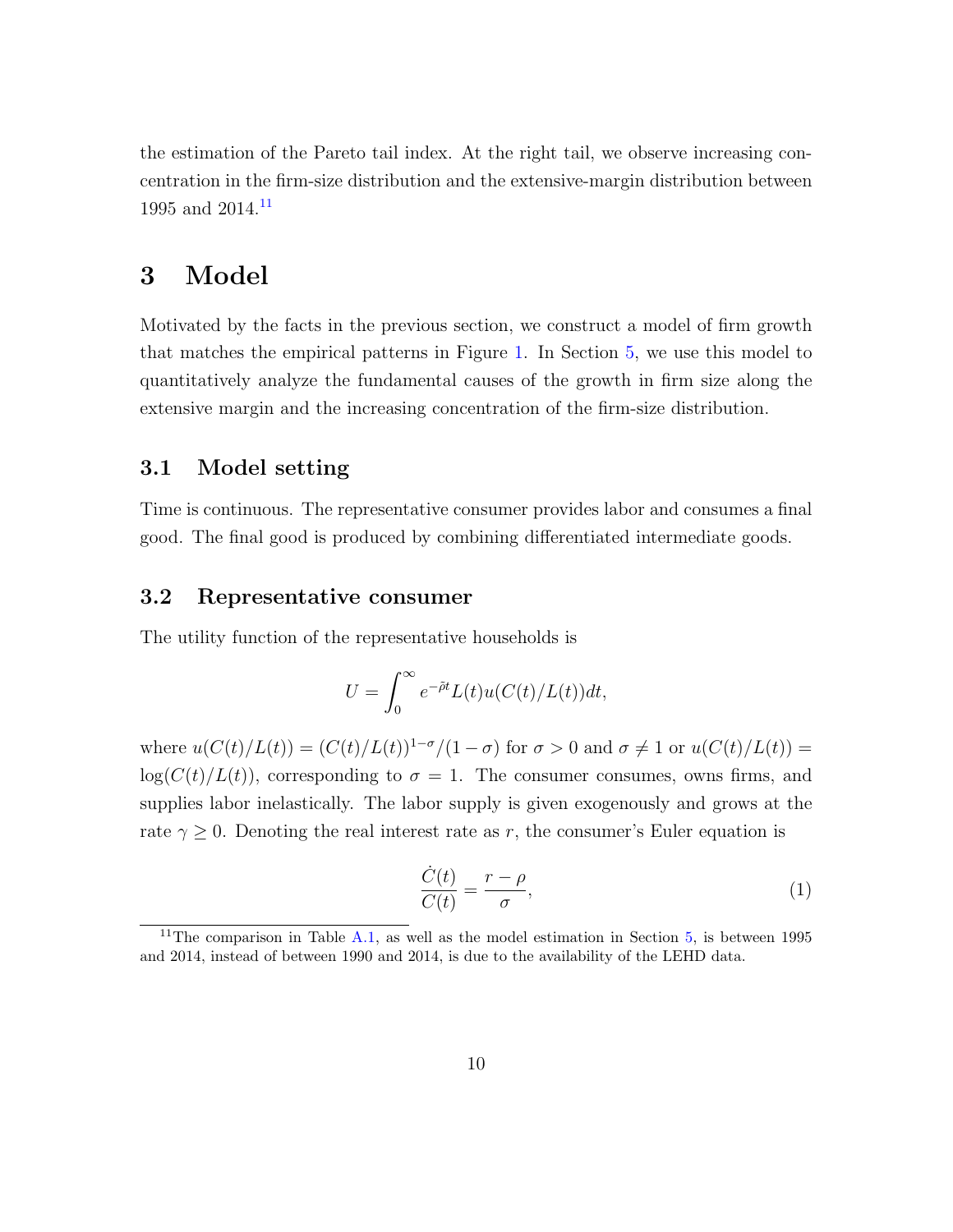where  $\rho \equiv \tilde{\rho} - \gamma$ . Final-good output  $Y(t)$  is used for consumption, firm investments in innovative activities  $R(t)$ , and firm fixed entry costs  $E(t)$ , such that  $Y(t) = C(t) +$  $R(t) + E(t)$ .

### 3.3 Final-good producers

The final-good sector is perfectly competitive. The final good is produced from differentiated intermediate goods. Intermediate goods have different qualities, and a high-quality intermediate good contributes more to the final-good production. The production function for the final good is

$$
Y(t) = \left(\int_{\mathcal{N}(t)} q_i(t)^{\beta} x_i(t)^{1-\beta} di\right)^{\frac{1}{1-\beta}},\tag{2}
$$

where  $x_i(t)$  is the quantity of intermediate good i, and  $q_i(t)$  is its quality.  $\mathcal{N}(t)$  is the set of actively-produced intermediate goods and  $N(t) = |\mathcal{N}(t)|$  denotes the number of actively-produced intermediate goods. We assume  $\beta \in (0,1)$  so that the elasticity of substitution between differentiated goods  $(1/\beta)$  is greater than one.

With the maximization problem

$$
\max_{x_i(t)} \left( \int_{\mathcal{N}(t)} q_i(t)^{\beta} x_i(t)^{1-\beta} dt \right)^{\frac{1}{1-\beta}} - \int_{\mathcal{N}(t)} p_i(t) x_i(t) dt,
$$

the inverse demand function for the intermediate good  $i$  is

<span id="page-10-0"></span>
$$
p_i(t) = Y(t)^{\beta} \left(\frac{q_i(t)}{x_i(t)}\right)^{\beta}.
$$
\n(3)

#### 3.4 Intermediate-good producers

Production: The intermediate-good sector is monopolistically competitive. Each intermediate good is produced by one firm. A firm can potentially produce many intermediate goods. Below, especially when we compare the model to the data, we interpret one good as one establishment. In the existing literature, [Luttmer](#page-39-1) [\(2011\)](#page-39-1) and [Acemoglu and Cao](#page-36-2) [\(2015\)](#page-36-2) explicitly discuss this interpretation. This interpreta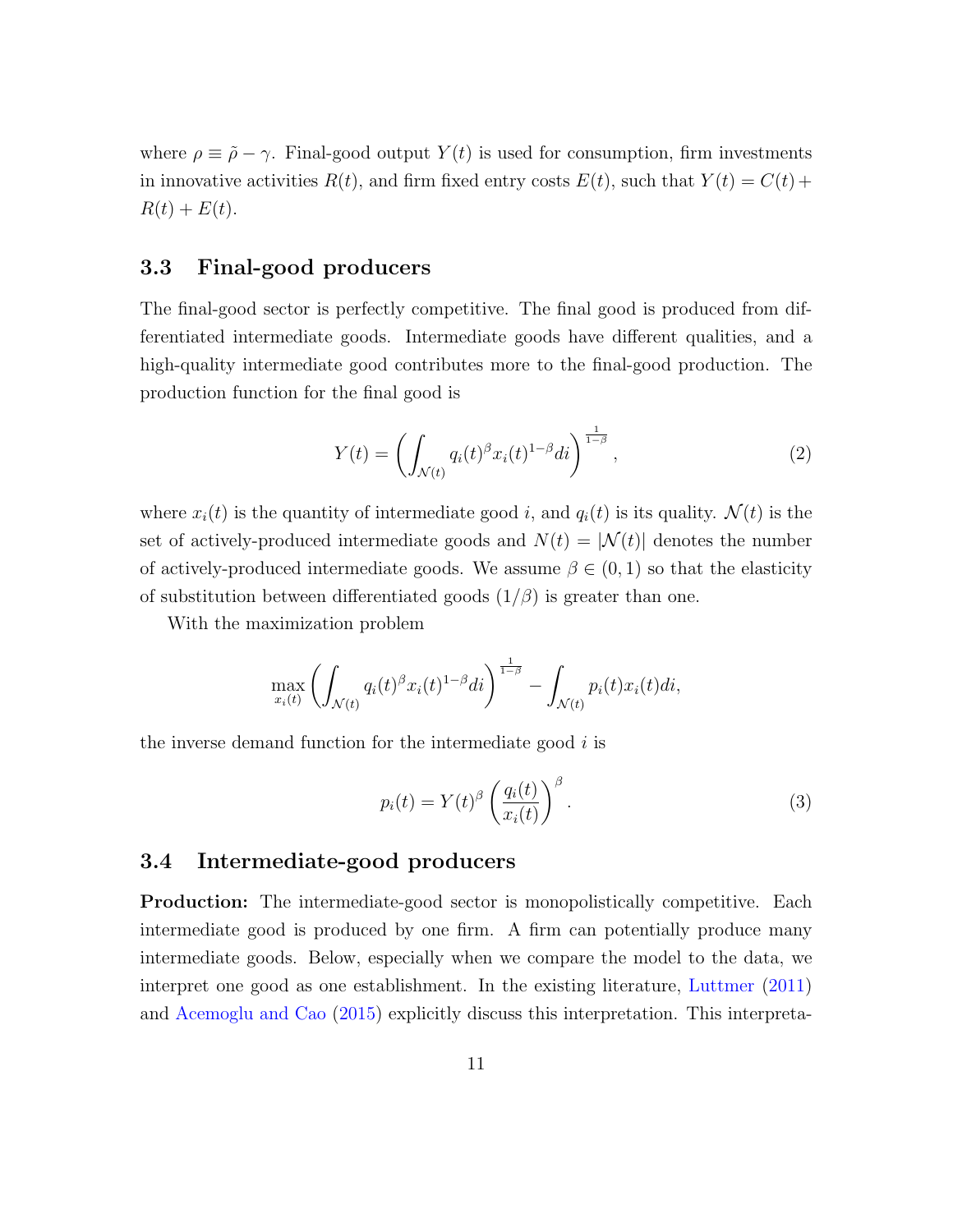tion is particularly relevant for service sector firms, as a service establishment (such as a retail store) in one location and another establishment in another location provide different products (services) from the perspective of an Arrow-Debreu commodity space. $12$ 

A firm can add a new intermediate good (establishment) to its portfolio by investing in R&D that generates an *external innovation*. It can also increase the quality of the intermediate goods that it already produces by investing in R&D that generates an internal innovation. A new firm can enter the market by innovating its first product.[13](#page-11-1)

We assume the intermediate goods are produced only by labor. This production process is the only place in the entire economy that uses labor as an input, thus allowing us to map the employment dynamics of the intermediate-good sector to our data analysis in Section  $2^{14}$  $2^{14}$  $2^{14}$  The production function for intermediate good i is

<span id="page-11-3"></span>
$$
x_i(t) = A(t)\ell_i(t),\tag{4}
$$

where  $A(t)$  is exogenous labor productivity that grows at rate  $\theta$ .

Given the final-good producer's demand for its output [\(3\)](#page-10-0), the intermediate goods producer's profit maximization results in standard optimal pricing with a markup over marginal cost:

$$
p_i(t) = \frac{1}{1 - \beta} \frac{w(t)}{A(t)}.
$$

The optimal price, together with [\(3\)](#page-10-0) and [\(4\)](#page-11-3), implies that labor demand conditional

<span id="page-11-0"></span><sup>12</sup>In manufacturing, it is still an open question how products and establishments corresponds with each other. [Bernard et al.](#page-36-9) [\(2010\)](#page-36-9) find that 85% of product switching occurs within a plant, but this evidence does not necessarily contradict with our assumption as they consider a relatively narrow product category (SIC 5 digits). Also note that the existence of product switching itself does not affect our estimation directly, as long as the number of products within a plant is stable, because our estimation relies on the cross-sectional information.

<span id="page-11-1"></span><sup>&</sup>lt;sup>13</sup>We refer to the two margins of firm growth as types of innovations, however this language is borrowed from the endogenous growth literature and is not necessary in our model environment. As we show below, the firm faces a convex adjustment cost of "innovation" along either margin of growth, which is isomorphic to a standard model of investment. We will discipline these model parameters using employment data instead of data on R&D (see section [5\)](#page-23-0).

<span id="page-11-2"></span> $14A$  similar idea of mapping the employment process to the productivity process is employed by [Hopenhayn and Rogerson](#page-38-8) [\(1993\)](#page-38-8), [Garca-Macia et al.](#page-37-6) [\(2019\)](#page-37-6), and [Mukoyama and Osotimehin](#page-39-9) [\(2019\)](#page-39-9).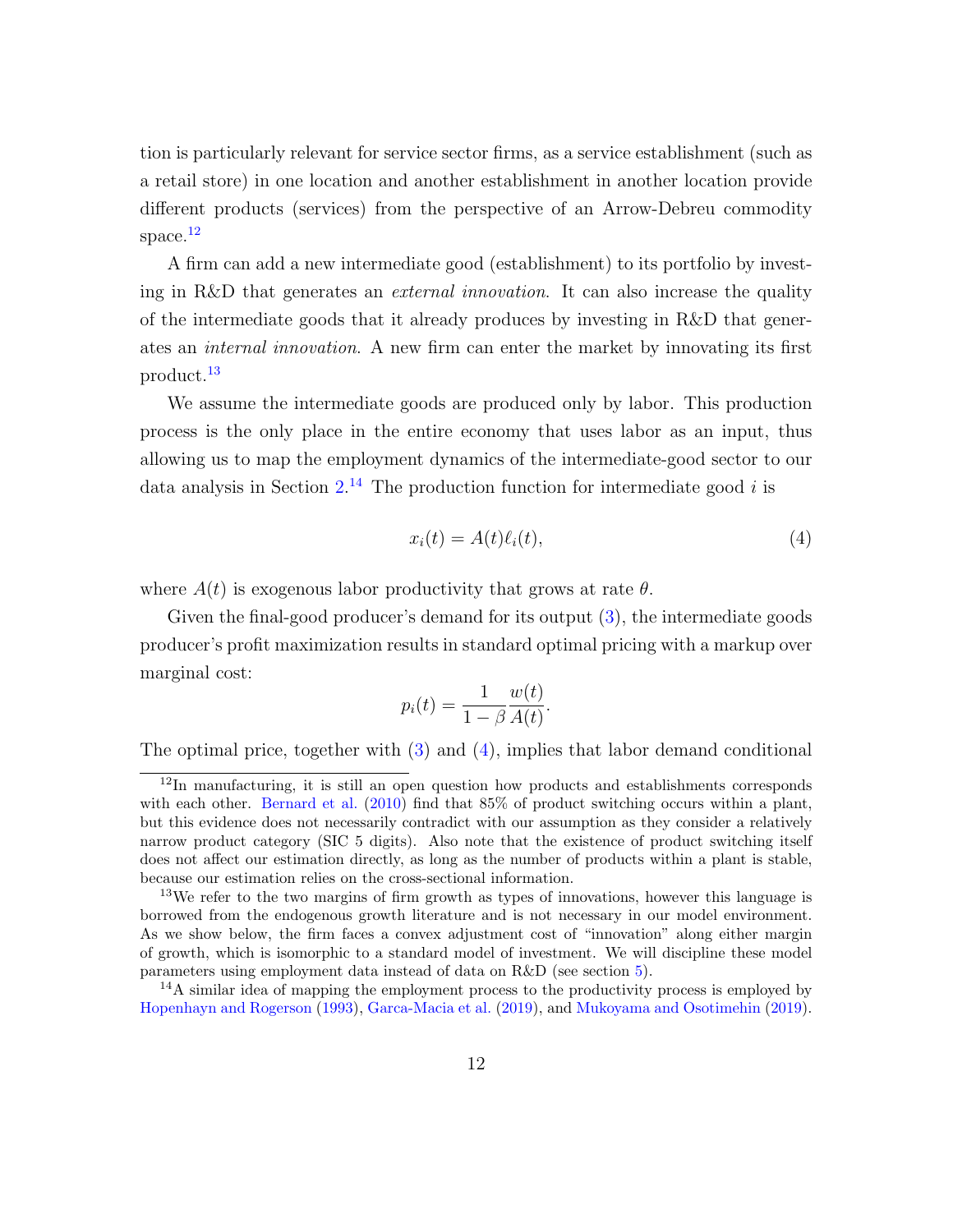on aggregate variables is proportional to  $q_i(t)$ 

$$
\ell_i(t) = \frac{(1-\beta)^{\frac{1}{\beta}}\bar{w}(t)^{-\frac{1}{\beta}}}{A(t)Y(t)^{\frac{\beta}{1-\beta}}}q_i(t),\tag{5}
$$

and is decreasing in the normalized wage defined by  $\bar{w}(t) \equiv w(t)/(A(t)Y(t)^{\frac{\beta}{1-\beta}})$ .

Because firms (and establishments) differ only in their level of quality  $q_i(t)$ , employment per establishment varies proportionally to  $q_i(t)$  in the cross section. Similarly, profit is also proportional to  $q_i(t)$ :

<span id="page-12-1"></span>
$$
\pi_i(t) = \underbrace{\left(\beta(1-\beta)^{\frac{1-\beta}{\beta}}\bar{w}(t)^{\frac{\beta-1}{\beta}}\right)}_{\equiv \bar{\pi}(t)}q_i(t). \tag{6}
$$

Innovation: Innovations are carried out through R&D activity. Final goods are used as an input for R&D. For an existing intermediate-good firm, two kinds of innovations are possible: internal innovation and external innovation. We first note that the assumptions we make on innovations imply that all goods (establishments) within a firm has the same quality  $q$ . Therefore we will index the quality of each good with the firm index  $j$ .

Internal innovation raises the quality of the goods that a firm already produces. The firm-level total intensity of internal innovation is denoted by  $Z_{I,j}(t)$  for firm j. The innovation intensity per good is  $z_{I,j}(t) \equiv Z_{I,j}(t)/n_j(t)$ , where  $n_j(t)$  is the (discrete) number of goods firm  $j$  produces. We assume that the quality of each good in firm  $j$  improves according to the law of motion:

<span id="page-12-0"></span>
$$
\frac{dq_j(t)}{dt} = z_{I,j}(t)q_j(t). \tag{7}
$$

An implicit assumption here is that the total intensity  $Z_{I,j}(t)$  contributes equally to the improvement of each good (and thus we divide by  $n_j$  in constructing the intensity for each good  $z_{I,j}(t)$ . As a consequence, the growth rate of the quality of each good is equal within a firm.

We assume different firms can have different costs for innovation. In particular, we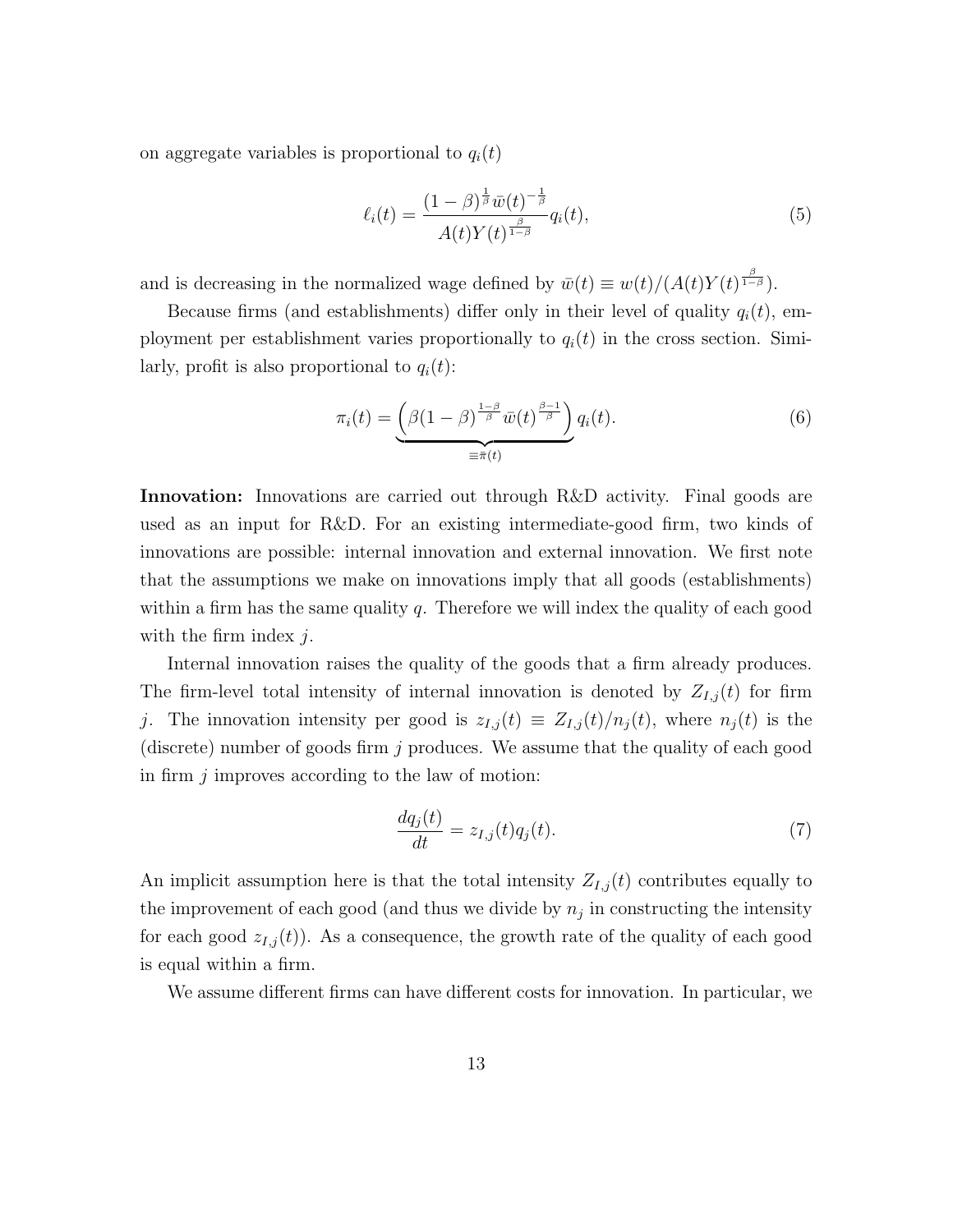partition firms into different (finite) types, and assume different types have different costs for innovation. We will detail later how types evolve over time. We denote the number of types by T and index the types by  $\tau$ . The R&D cost for internal innovation is assumed to be  $\mathbf{R}_{I}^{\tau}(Z_{I,j}(t), n_{j}(t), q_{j}(t))$ . As in [Klette and Kortum](#page-39-0) [\(2004\)](#page-39-0), we assume the R&D cost function  $\mathbf{R}_I^{\tau}(Z_{I,j}(t), n_j(t), q_j(t))$  exhibits constant returns to scale with respect to  $Z_{I,j}(t)$  and  $n_j(t)$ . Then, the R&D cost per good can be denoted as

$$
R_I^{\tau}(z_{I,j}(t), q_j(t)) \equiv \mathbf{R}_I^{\tau}(z_{I,j}(t), 1, q_j(t)) = \frac{\mathbf{R}_I^{\tau}(Z_{I,j}(t), n_j(t), q_j(t))}{n_j(t)}.
$$

We further assume that,

$$
R_I^{\tau}(z_{I,j}(t),q_j(t)) = h_I^{\tau}(z_{I,j}(t))q_j(t)
$$

for a strictly convex function  $h_I^{\tau}(\cdot)$ . Assuming that  $R_I$  is proportional to q is essential in allowing the model to generate constant (although type-dependence) growth rate in the intensive margin and, hence, an establishment size distribution with Pareto tail, which is consistent with our data.

External innovation adds brand-new intermediate goods to the production portfolio of the firm. We assume the new good has the same quality as the average quality of the goods produced by that firm. As we noted above, assumption [\(7\)](#page-12-0) implies that the growth rate of the quality is common within a firm. Given that any firm starts from one good, combined with the assumption on new goods here, the consequence of  $(7)$  is that at each point in time, all products that firm j produces always have the same quality. This property justifies our use of the firm index  $j$  on the quality of each good. The total intensity of external innovation is denoted by  $Z_{X,i}(t)$ . The innovation intensity per good (establishment) is  $z_{X,j}(t) \equiv Z_{X,j}(t)/n_j(t)$ . The Superposition Theorem of a Poisson process [\(Grimmett and Stirzaker](#page-38-9) [\(2001\)](#page-38-9), p.283) implies that considering (i) the arrival rate of new goods to firm j with intensity  $Z_{X,j}(t)$  and (ii) the sum of the (independent) arrival rates of new goods to each establishment in firm j with intensity  $z_{X,j}(t)$  are equivalent. The R&D cost for external innovation is assumed to be  $\mathbf{R}_{X}^{\tau}(Z_{X,j}(t), n_j(t), q_j(t))$ , which is assumed to be constant returns to scale with respect to  $Z_{X,j}(t)$  and  $n_j(t)$ . Once again, we can denote the cost per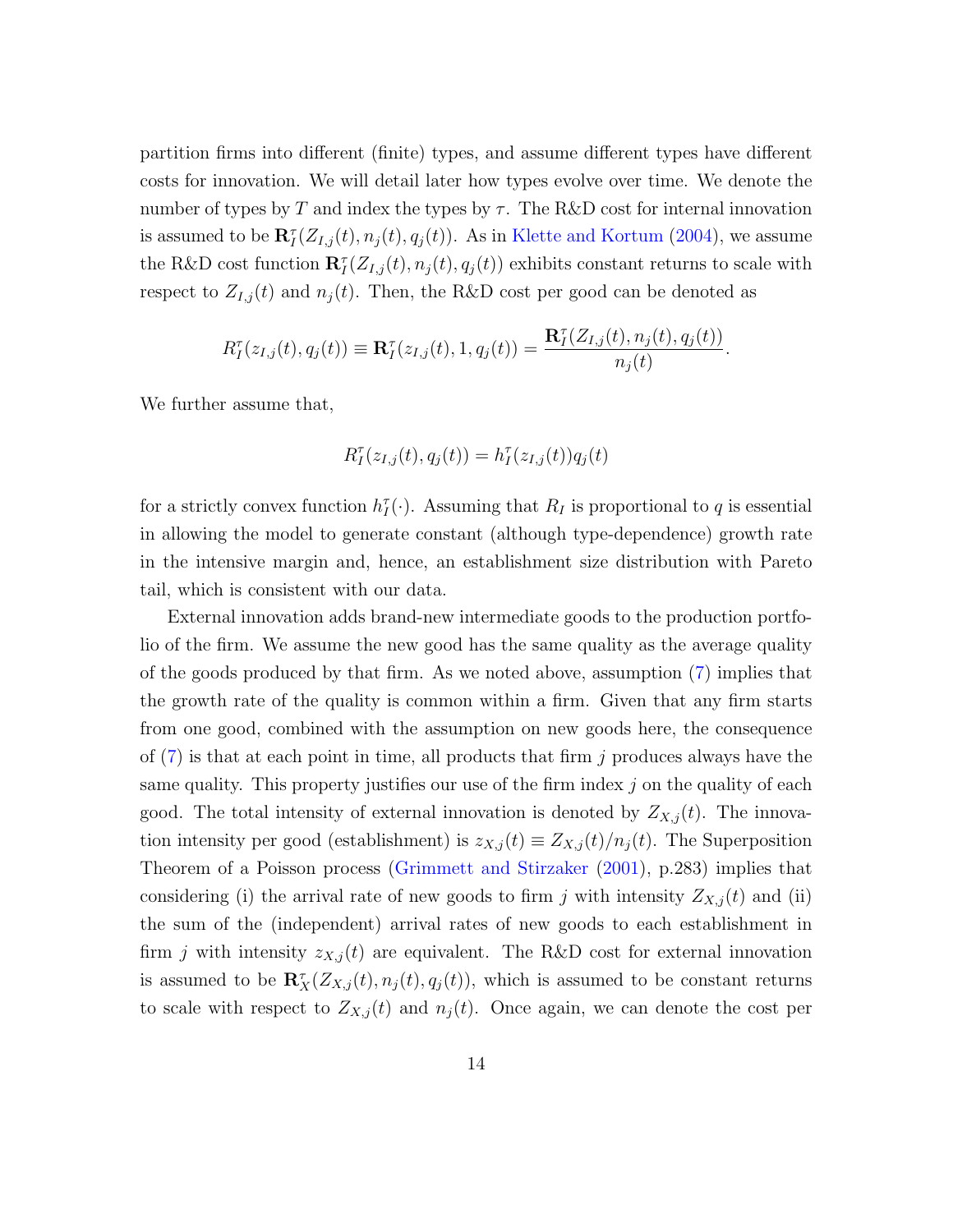establishment as

$$
R_X^{\tau}(z_{X,j}(t), q_j(t)) \equiv \mathbf{R}_X^{\tau}(z_{X,j}(t), 1, q_j(t)) = \frac{\mathbf{R}_X^{\tau}(Z_{X,j}(t), n_j(t), q_j(t))}{n_j(t)},
$$

and we assume

$$
R_X^{\tau}(z_{X,j}(t),q_j(t))=h_X^{\tau}(z_{X,j}(t))q_j(t)
$$

for a strictly convex function  $h_X^{\tau}(\cdot)$ .<sup>[15](#page-14-0)</sup> Similarly to the intensive margin innovation, we assume that  $R_X$  is proportional to q to guarantee a constant (type-dependent) growth rate in the extensive margin and a distribution of establishment number with a Pareto tail as observed in our data.

Dynamic programming problem: We assume firms transition between different types from  $\tau$  to  $\tau'$  with Poisson transition rates  $\lambda_{\tau\tau'}$ . Each establishment depreciates (is forced to exit) with the Poisson rate  $\delta_{\tau}$ . We also impose an exogenous exit shock at the firm level. Let  $d_{\tau}$  be the Poisson rate of the firm exit shock for a type- $\tau$  firm. We omit time notation here, because all variables and functions are constant over time along the balanced-growth path (BGP) that we construct.

Each firm is a collection of  $n$  goods (establishments) that are each characterized by a quality level,  $q$ . (Here, we omit the firm index j when there is no risk of confusion.) Note that, as we described above, our setting implies that all goods in one firm have the same quality at each point in time. Let  $\mathbf{V}_{\tau}(q, n)$  denote the value function of the firm, such that the Hamilton-Jacobi-Bellman (HJB) equation for the firm is

$$
r\mathbf{V}_{\tau}(q,n) = \max_{z_I, z_X} n\Pi_{\tau}(q,n,z_I,z_X) + z_I \frac{\partial \mathbf{V}_{\tau}(q,n)}{\partial q}q - d_{\tau} \mathbf{V}_{\tau}(q,n) + \sum_{\tau'} \lambda_{\tau\tau'}(\mathbf{V}_{\tau'}(q,n) - \mathbf{V}_{\tau}(q,n)),
$$

<span id="page-14-0"></span><sup>&</sup>lt;sup>15</sup>A major departure from [Luttmer](#page-39-1) [\(2011\)](#page-39-1) is that we allow for internal innovation. Internal innovation enables us to capture the characteristics of intensive-margin growth. In an earlier working paper version of this paper [\(Cao et al.,](#page-37-7) [2020\)](#page-37-7), we have shown that (i) a larger firm tends to have a larger intensive margin (Figure B.1) and (ii) the average establishment size is larger for older firms (Figure B.6). These facts indicate that intensive margin growth is an essential component of firm growth over time.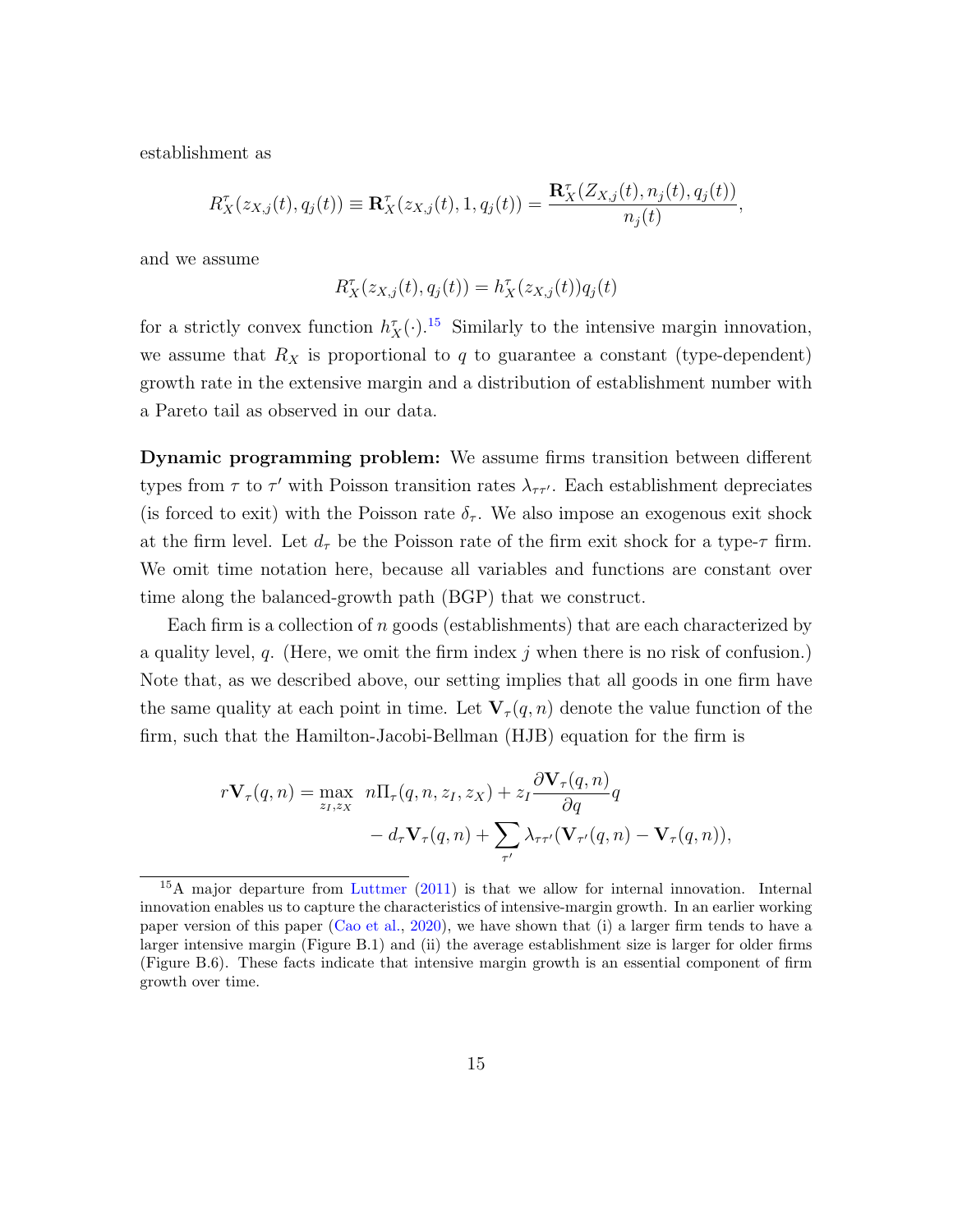where the return function is

$$
\Pi_{\tau}(q, n, z_I, z_X) \equiv \overline{\pi}q - R_I^{\tau}(z_I, q) - R_X^{\tau}(z_X, q)
$$
  
+ 
$$
z_X(\mathbf{V}_{\tau}(q, n+1) - \mathbf{V}_{\tau}(q, n)) - \delta_{\tau}(\mathbf{V}_{\tau}(q, n) - \mathbf{V}_{\tau}(q, n-1)).
$$

In this expression,  $\pi q$  is the total profit from a good, and  $R_I^{\tau}(\cdot), R_X^{\tau}(\cdot)$  are the previously discussed functions governing investment in internal and external innovations, that yield the intensive and extensive innovation rates,  $(z_I, z_X)$ , respectively.<sup>[16](#page-15-0)</sup>

Because of separability, the value function for the firm is the sum of the value functions across establishments,

$$
\mathbf{V}_{\tau}(q, n) = nV_{\tau}(q),
$$

and the establishment-level HJB equation of a type- $\tau$  establishment is

$$
rV_{\tau}(q) = \max_{z_I, z_X} \left[ \begin{array}{c} \bar{\pi}q - R_I^{\tau}(z_I, q) - R_X^{\tau}(z_X, q) + z_I \frac{\partial V_{\tau}(q)}{\partial q} q \\ + z_X V_{\tau}(q) - (\delta_{\tau} + d_{\tau}) V_{\tau}(q) + \sum_{\tau'} \lambda_{\tau \tau'} (V_{\tau'}(q) - V_{\tau}(q)) \end{array} \right],
$$

where  $V_{\tau}(q)$  is the value of type- $\tau$  establishment with quality q.

As in [Mukoyama and Osotimehin](#page-39-9) [\(2019\)](#page-39-9),  $V_\tau(q)$  can be shown to be linearly homogeneous in q along the BGP. That is,  $V_\tau(q) = v_\tau q$  for a constant  $v_\tau$ . The HJB

<span id="page-15-0"></span><sup>&</sup>lt;sup>16</sup>From [\(3\)](#page-10-0) and [\(4\)](#page-11-3), the firm-level revenue can be written as (given a firm has *n* identical establishments with identical product quality  $q(t)$  and total labor  $\ell(t)$ )  $Y(t)$ <sup>β</sup>  $(q(t))$ <sup>β</sup>  $(A(t)\ell(t))$ <sup>1-β</sup>  $n$ <sup>β</sup>. For a given n, the revenue function exhibits decreasing returns to  $\ell$ . For firms with small values of n, such as  $n = 1$  or  $n = 2$ , we expect the firm to behave as a decreasing-returns producer, given that n tend to remain fixed. When n is large, however, a large firm has both large  $\ell$  and n, because q and n tend to grow together. For these firms, with  $\ell$  and n both interpreted as production factors, the revenue function can be viewed to have higher returns to scale. Consistent with this intuition, [Dinlersoz](#page-37-8) [et al.](#page-37-8) [\(2018\)](#page-37-8) find privately-owned firms reduce their debt over time, whereas listed firms carry large amounts of debt indefinitely. They interpret this financing behavior as consistent with privately owned firms operating under a decreasing-returns-to-scale production functions, and publicly-listed firms under constant returns to scale. Since listed firms typically have more establishments, our characterization of multi-establishment firms is consistent with this empirical evidence.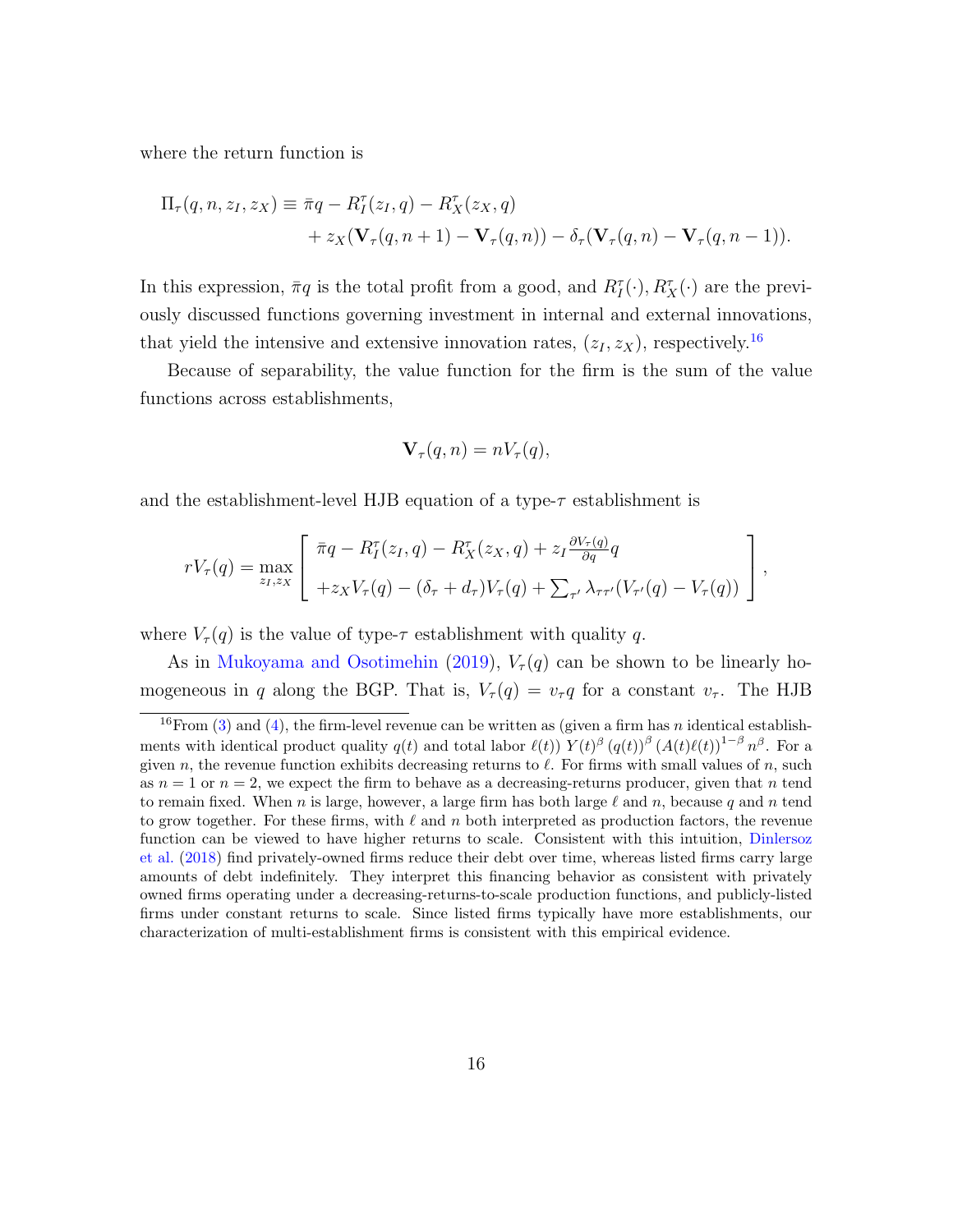equation above can be normalized to

<span id="page-16-0"></span>
$$
rv_{\tau} = \max_{z_I, z_X} \left[ \bar{\pi} - h_I^{\tau}(z_I) - h_X^{\tau}(z_X) + (z_I + z_X - \delta_{\tau} - d_{\tau})v_{\tau} + \sum_{\tau'} \lambda_{\tau \tau'}(v_{\tau'} - v_{\tau}) \right], \tag{8}
$$

where  $\bar{\pi}$  is given by [\(6\)](#page-12-1). Accordingly, the HJB equation [\(8\)](#page-16-0) implies that the choice of innovation intensities  $(z_I, z_X)$  is a function of the firm type only. We denote the decision rules as  $(z_I^{\tau}, z_X^{\tau})$ .<sup>[17](#page-16-1)</sup>

Entry: An intermediate firm can enter the market by creating a new good (establishment). A new firm draws its type from an exogenous distribution, where  $m<sub>\tau</sub>$  is the probability that an entrant draws the type  $\tau$ . Given a type  $\tau$ , the entrant draws its initial *relative quality*  $\hat{q}$  from a distribution  $\Phi_{\tau}(\hat{q})$ . We assume this relative quality  $\hat{q}$  is equal to  $q(t)/Q(t)$ , where

$$
Q(t) \equiv \frac{1}{N(t)} \int_{\mathcal{N}(t)} q_i(t) dt
$$

is the average quality of intermediate goods. The firm's value of entry  $V^e(t)$  is thus

$$
V^{e}(t) = \sum_{\tau} m_{\tau} \int V_{\tau}(\hat{q}Q(t))d\Phi_{\tau}(\hat{q}).
$$

We assume that any potential entrant can pay a cost  $\phi Q(t)$ , denominated in final goods, to begin production. Therefore, the free-entry condition is:  $V^e(t) = \phi Q(t)$ . By defining the value of entry relative to average product quality,  $v^e \equiv V^e(t)/Q(t)$ , we can rewrite the value of entry as

<span id="page-16-3"></span>
$$
v^{e} = \sum_{\tau} m_{\tau} v_{\tau} \int \hat{q} d\Phi_{\tau}(\hat{q}) \tag{9}
$$

and we can rewrite the free-entry condition as,  $v^e = \phi$ <sup>[18](#page-16-2)</sup>. Let the number of entrants at time t be  $\mu_e N(t)$ , where  $\mu_e$  is a constant along the balanced-growth path.

<span id="page-16-1"></span><sup>&</sup>lt;sup>17</sup>Recall that, from [\(6\)](#page-12-1),  $\bar{\pi}$  is a function of  $\bar{w}$  only. Thus, given r and  $\bar{w}$ , equation [\(8\)](#page-16-0) and the first-order conditions can solve for  $v_{\tau}$ ,  $z_{I}^{\tau}$ , and  $z_{X}^{\tau}$ .

<span id="page-16-2"></span><sup>&</sup>lt;sup>18</sup>Note that once r is given, we can find a value of  $\bar{w}$  that satisfies the free entry condition.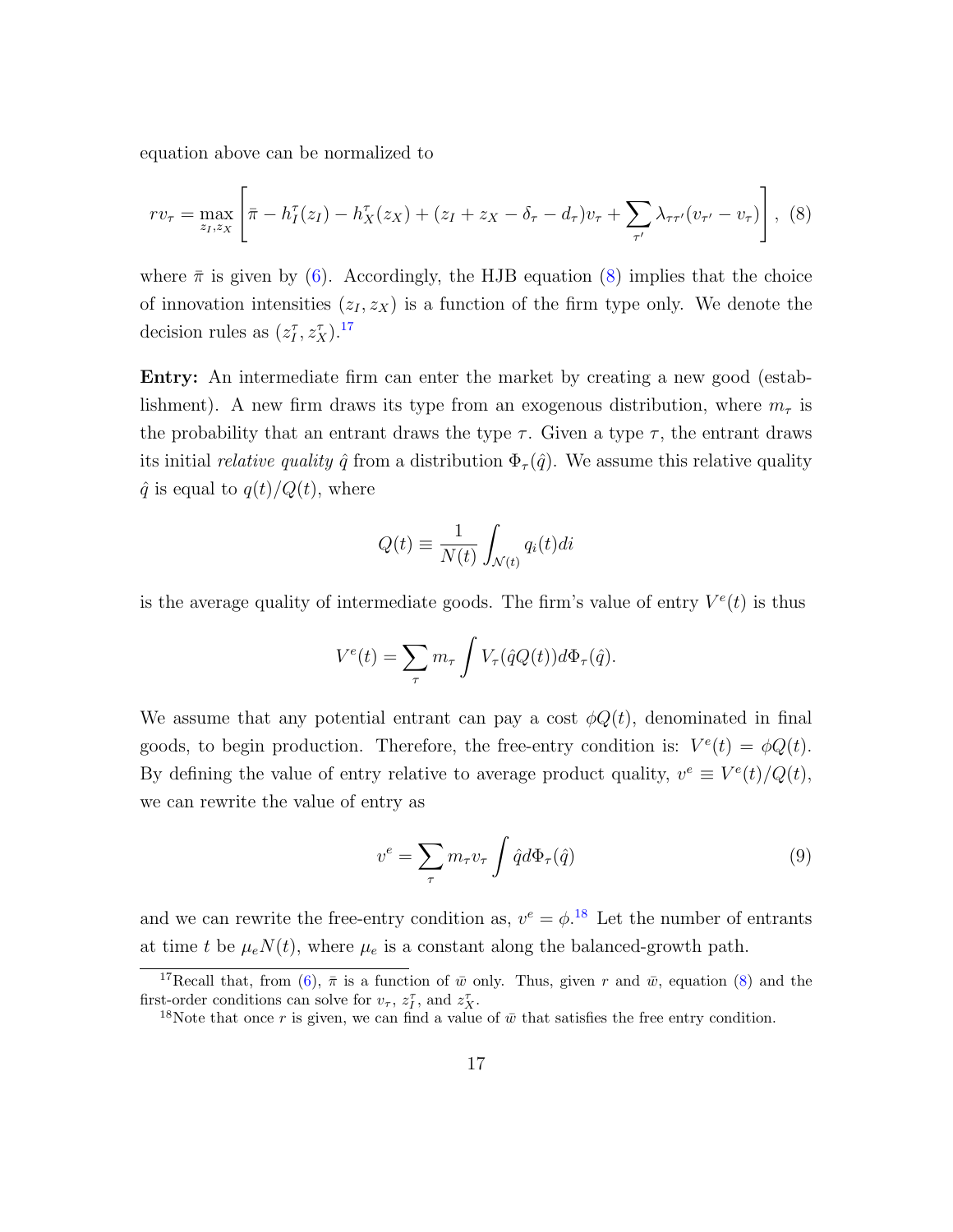#### 3.5 Balanced-growth equilibrium

A competitive equilibrium of this economy is a wage  $w(t)$ , a consumer allocation  $(C(t), R(t), E(t))$ , a final-good-producer allocation  $(Y(t), \{x_i(t)\}_{i \in \mathcal{N}(t)})$ , an allocation for intermediate-good producers  $\{\ell_j (t), q_j (t), p_j (t), z_{I,j} (t), z_{X,j} (t), n_j (t)\}\)$  for all active producers j, and a value of entry  $V_e(t)$  such that at each instant, (i) consumers optimize, (ii) the final-good producers' allocation solves its profit maximization problem, (iii) the intermediate-good producers' allocations solve their profitmaximization problem, (iv) the free-entry condition holds, (v) the final-good market clears:  $Y(t) = C(t) + R(t) + E(t)$ , and (vi) the labor market clears:  $L(t) = \int_{\mathcal{N}_t} \ell_i(t) dt$ .

We now construct a *balanced-growth equilibrium* of this economy. Assume the population  $L(t)$  grows at an exogenous rate  $\gamma$ . Furthermore, let aggregate quality  $Q(t)$ grow at a constant rate  $\zeta$  and the number of establishments  $N(t)$  (and the number of firms) grow at a constant rate  $\eta$ . Denote the growth rate of final output  $Y(t)$  by g. Along a balanced-growth path (BGP), the growth rates of  $Y(t)$ ,  $C(t)$ ,  $R(t)$ , and  $E(t)$  must all be equal. Thus, the Euler equation [\(1\)](#page-9-2) requires  $\dot{C}(t)/C(t) = g$  because  $C(t)$  grows at the same rate as  $Y(t)$ . This fact implies  $r = \rho + \sigma g$  along the BGP.

The quality-invariant component of profit  $\bar{\pi}(t)$  in [\(6\)](#page-12-1) is constant along the BGP. Therefore,  $w(t)$  must grow at the same rate as  $A(t)Y(t)^{\frac{\beta}{1-\beta}}$ . Given that  $Y(t)$  grows at rate g and  $A(t)$  grows at rate  $\theta$ ,  $w(t)$  must grow at the rate  $\beta g/(1 - \beta) + \theta$ . Because labor income of the representative consumer must grow at the same rate as consumption, and because population growth is  $\gamma$ , the following relationship must hold:

<span id="page-17-2"></span>
$$
g = \gamma + \theta + \frac{\beta}{1 - \beta}g,\tag{10}
$$

which implies output growth of  $g = (1 - \beta/(1 - \beta))^{-1}(\gamma + \theta)$ . Similarly to [Luttmer](#page-39-1) [\(2011\)](#page-39-1), the output growth rate is dictated by the population growth rate  $\gamma$  and the intermediate-good productivity growth rate  $\theta$ .<sup>[19](#page-17-0)</sup> Lastly, we can also decompose aggregate growth into extensive and intensive margins:  $g = \eta + \zeta^{20}$  $g = \eta + \zeta^{20}$  $g = \eta + \zeta^{20}$ 

<span id="page-17-0"></span><sup>&</sup>lt;sup>19</sup>In the terminology of [Jones](#page-38-10) [\(1995\)](#page-38-10), our model exhibits "semi-endogenous" growth. It is straightforward to extend the model to exhibit fully endogenous growth.

<span id="page-17-1"></span> $20$ The derivation is contained in Online Appendix [E.](#page-70-0)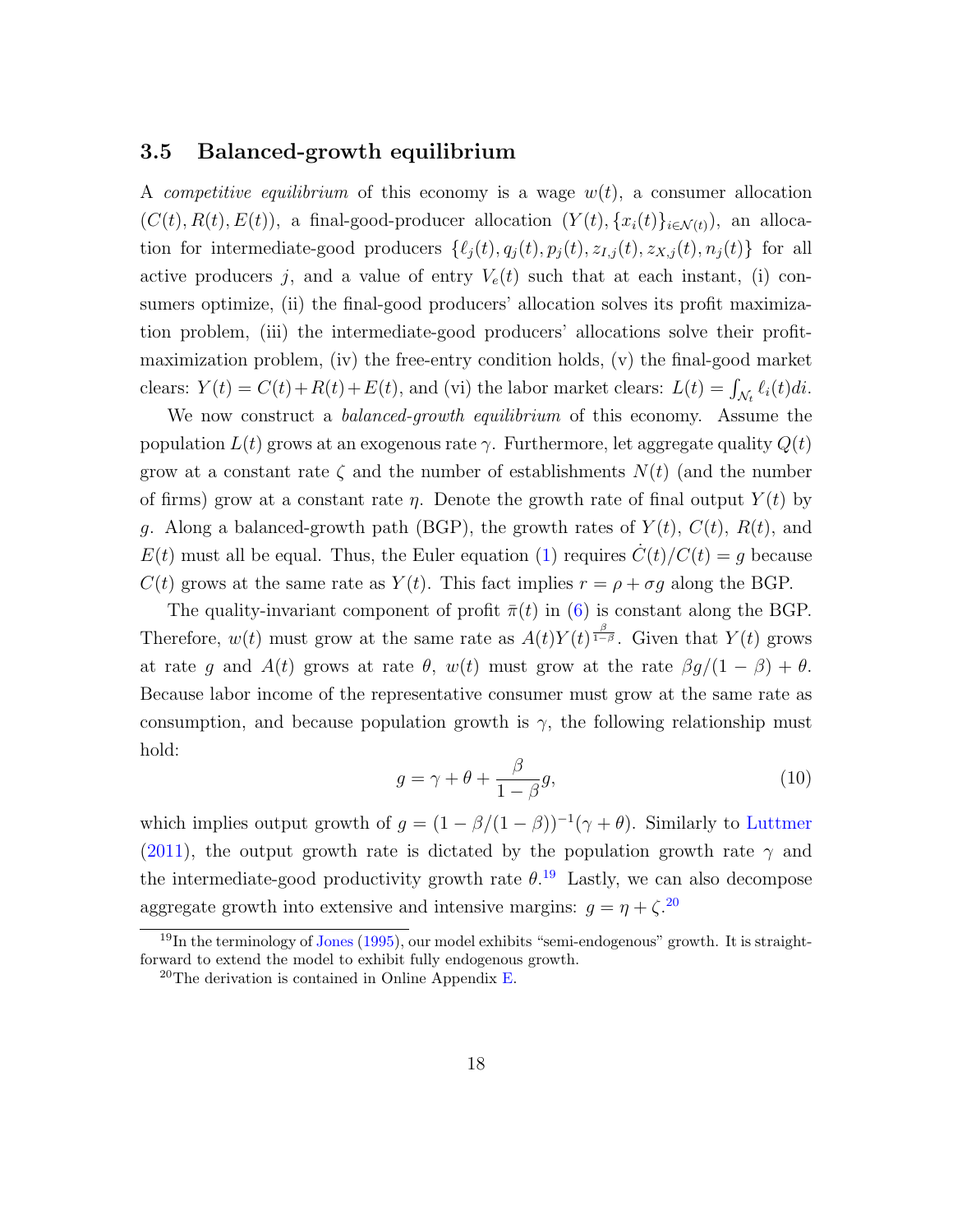### <span id="page-18-0"></span>4 Distributions of firm sizes and establishment sizes

The properties of our model allow us to characterize firm-size distributions from both margins of firm growth. In the next section, we will estimate model parameters by mapping the theoretical intensive and extensive margin size distributions to the analogous empirical distributions that we documented in Section [2.](#page-3-1)

Before characterizing distributions, note several relevant features of our model. First, a general property of our model is that establishments are homogeneous within a firm. This property implies that all establishments within a firm share a common level of quality, because (i) a firm enters with one establishment and each of the firm's new establishments inherit the same quality as its existing ones, and (ii) the intensity of internal innovation  $z_I^{\tau}$  that determines the evolution of quality is common across all establishments within a firm (although it may change over time). This property also implies that establishment sizes are also common within a firm. Although in reality establishment sizes are not the same within a firm, we view this assumption as a useful simplification that affords us sharp analytical characterizations.

Second, note that the distribution over the number of establishments per firm evolves through external innovation and exit shocks, and thus corresponds to the extensive margin in Section [2.](#page-3-1) In contrast, the size of each establishment evolves through internal innovation but does not directly correspond to the intensive margin in Section [2](#page-3-1) (because economy-wide establishment size distribution, across establishments, is not the same as economy-wide intensive margin distribution, across firms), but is closely related.<sup>[21](#page-18-1)</sup>

Finally, we assume that the economy is on a stationary BGP. In a balancedgrowth equilibrium, the number of firms grows at the same rate as the number of establishments  $N(t)$ . The distribution of the number of establishments per firm,  $n(t)$ , is stationary (in shares), and the distribution of establishment's relative quality,  $q(t)/Q(t)$ , or size, is also stationary, despite the fact that  $Q(t)$  grows exponentially over time.

<span id="page-18-1"></span> $21$ Note the existence of these two margins is the major departure from [Klette and Kortum](#page-39-0) [\(2004\)](#page-39-0) and [Luttmer](#page-39-1) [\(2011\)](#page-39-1). In these papers, establishments are homogeneous and each establishment does not grow, so the only relevant innovation is external innovation.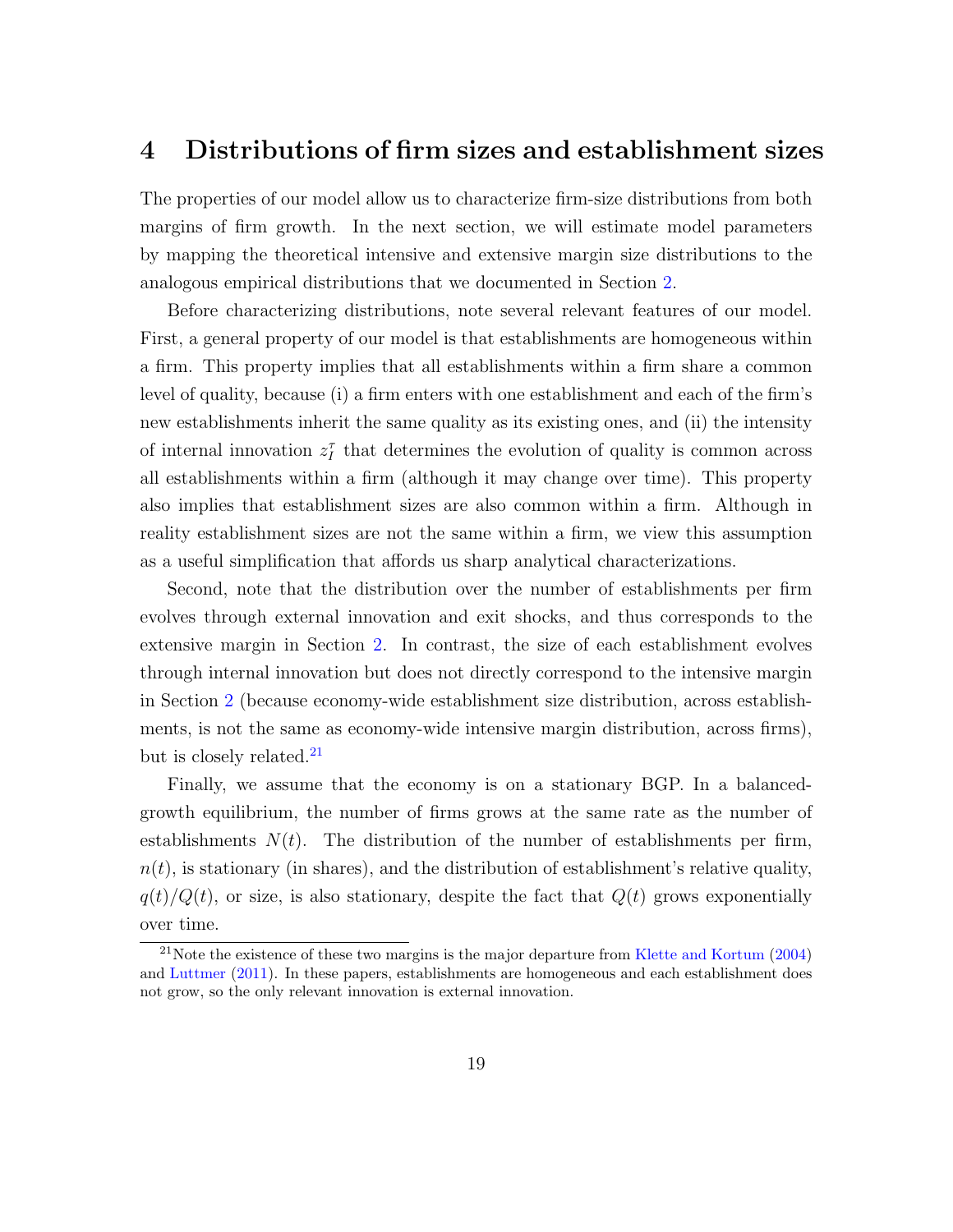In the remaining analyses, we use the following formal definition of Pareto tail. A random variable **X** defined over  $\mathbb{R}^*$  has a Pareto tail with tail index  $\xi > 0$  if  $\lim_{x\to\infty} x^{\xi} \Pr(X > x) = a$  for some  $a > 0$ . The distribution has a thin tail if  $\lim_{x\to\infty} x^{\xi} \Pr(\mathbf{X} > x) = 0$  for any  $\xi > 0$ . For notational convenience, we assign tail index  $\infty$  to distributions with a thin tail.

### 4.1 General characterizations

Our approach is to look at two separate margins: the distribution of the number of establishments per firm, summarized by  $\mathcal{M}_{\tau}(n)$ , which is the measure of type- $\tau$ firms with n establishments divided by  $N(t)$  (i.e.,  $N(t)$ -normalized measure), and the distribution of establishment quality relative to average quality,  $q(t)/Q(t)$ , a mea-sure of establishment size.<sup>[22](#page-19-0)</sup> We denote the fraction of type- $\tau$  establishments with  $q(t)/Q(t) \geq \hat{q}$  as  $\overline{\mathcal{H}}_{\tau}(\hat{q})$ .

The distribution of the number of establishment per firm,  $\{\bar{\mathcal{M}}_{\tau}(n)\}_{n=1}^{\infty}$ , can be characterized by the following difference equations:

$$
0 = -\left(n(z_X^{\tau} + \delta_{\tau}) + d_{\tau} + \eta\right)\bar{\mathcal{M}}_{\tau}(n) + (n+1)\delta_{\tau}\bar{\mathcal{M}}_{\tau}(n+1) + (n-1)z_X^{\tau}\bar{\mathcal{M}}_{\tau}(n-1) - \sum_{\tau' \neq \tau} \lambda_{\tau\tau'}\bar{\mathcal{M}}_{\tau}(n) + \sum_{\tau' \neq \tau} \lambda_{\tau'\tau}\bar{\mathcal{M}}_{\tau'}(n) + \mu_{e}m_{\tau}\mathbf{1}_{\{n=1\}}\tag{11}
$$

for each  $\tau$  and  $n \ge 1$  (with the convention that  $\overline{\mathcal{M}}_{\tau}(0) = 0$ ).

The distribution of establishment-level relative quality, which is proportional to establishment size,  $\bar{\mathcal{H}}_{\tau}(\hat{q})$ , is governed by the following Kolmogorov forward equation:

$$
(z_I^{\tau} - \zeta)\hat{q}\frac{d\bar{\mathcal{H}}_{\tau}(\hat{q})}{d\hat{q}} = -(\delta_{\tau} + d_{\tau} + \eta - z_X^{\tau})\bar{\mathcal{H}}_{\tau}(\hat{q}) + \mu_e \frac{m_{\tau}}{M_{\tau}}(1 - \Phi(\hat{q})) - \sum_{\tau' \neq \tau} \lambda_{\tau\tau'}\bar{\mathcal{H}}_{\tau}(\hat{q}) + \sum_{\tau' \neq \tau} \lambda_{\tau'\tau} \frac{M_{\tau'}}{M_{\tau}}\bar{\mathcal{H}}_{\tau'}(\hat{q}).
$$
\n(12)

Lastly, for the distribution of firm size, recall all establishments in a firm grow at the same rate and hence have the same size. Therefore, we just need to keep

<span id="page-19-0"></span><sup>&</sup>lt;sup>22</sup>On a BGP, these normalized measures are constant and  $\sum_{\tau,n} n \bar{\mathcal{M}}_{\tau}(n) = 1$ .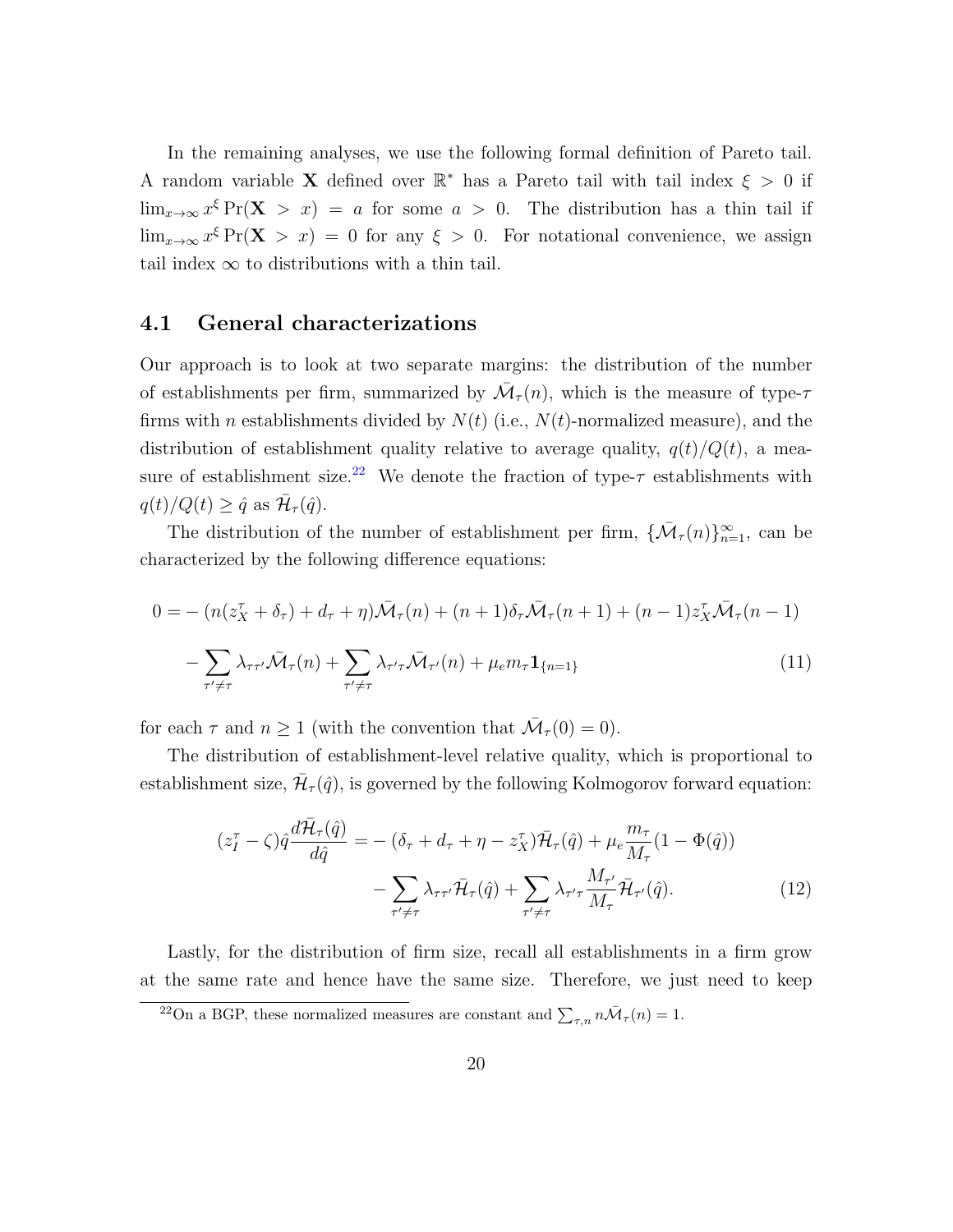track of the joint distribution of establishment number and establishment size in order to study the firm-size distribution. That is, the distribution of firm size is some "convolution" of the distribution of the number of establishments per firm and the distribution of establishment size and can be derived as follows. Let  $\mathcal{M}_{\tau}(n, \hat{q})$  be the normalized measure of type- $\tau$  firms with n establishments and  $q(t) \ge \hat{q}Q(t)$ . Then

<span id="page-20-0"></span>
$$
(z_I^{\tau} - \zeta)\hat{q}\frac{d\mathcal{M}_{\tau}(n,\hat{q})}{d\hat{q}} = -\left(n(z_X^{\tau} + \delta_{\tau}) + d_{\tau} + \eta\right)\mathcal{M}_{\tau}(n,\hat{q})\n+ (n+1)\delta_{\tau}\mathcal{M}_{\tau}(n+1,\hat{q};t) + (n-1)z_X^{\tau}\mathcal{M}_{\tau}(n-1,\hat{q})\n+ \sum_{\tau'\neq\tau} \lambda_{\tau'\tau}\mathcal{M}_{\tau'}(n,\hat{q}) - \sum_{\tau'\neq\tau} \lambda_{\tau\tau'}\mathcal{M}_{\tau}(n,\hat{q}) + \mu_{e}m_{\tau}\left(1 - \Phi_{\tau}\left(\hat{q}\right)\right)\mathbf{1}_{\{n=1\}}
$$
\n(13)

for each  $\tau$  and  $n \geq 1$  (with the convention that  $\mathcal{M}_{\tau}(0, \hat{q}) = 0$ ). The detailed derivations of these equations are presented in Online Appendix [D.1.](#page-53-0)

### <span id="page-20-1"></span>4.2 Distributions for one-type economy

When only one firm type exists, firm growth is governed by three endogenous variables:  $z_I$ ,  $z_X$ , and  $\mu_e$ . Denoting  $p \equiv \log(\hat{q})$  and  $\mathcal{H}(p) \equiv \mathcal{H}(\exp(p))$ , Online Appendix [D.2](#page-54-0) shows that

$$
\tilde{\mathcal{H}}(p) = \int_{-\infty}^{p} e^{\frac{\delta + d + \eta - z_X}{z_I - \zeta}(\tilde{p} - p)} \frac{\delta + d + \eta - z_X}{z_I - \zeta} (1 - \Phi(\exp(\tilde{p}))) d\tilde{p}
$$
(14)

holds, and this equation characterizes the distribution of establishment sizes. This expression implies  $\mathcal{H}(\log y)$  is the complementary cumulative distribution function of a random variable  $Y^e$  defined by a convolution between a Pareto distribution with scale parameter 1 and tail index  $(\delta + d + \eta - z_X)/(z_I - \zeta)$  and a distribution with cumulative distribution function (CDF)  $\Phi$ . That is,  $\mathbf{Y}^e$  is expressed as  $\mathbf{Y}^e = \mathbf{Y}_1^e \mathbf{Y}_2^e$ , where  $\mathbf{Y}_1^e \sim Pareto (1, (\delta + d + \eta - z_X)/(z_I - \zeta))$  and  $\mathbf{Y}_2^e \sim \Phi$ .

Notice also that, when  $\Phi$  is a log-normal distribution,  $\tilde{\mathcal{H}}$  is a convolution of a Pareto distribution and a log-normal distribution analyzed in [Reed](#page-39-10) [\(2001\)](#page-39-10), and more recently, [Cao and Luo](#page-37-3) [\(2017\)](#page-37-3) and [Sager and Timoshenko](#page-40-2) [\(2019\)](#page-40-2). Therefore, we offer an alternative micro-foundation of this convolution distribution with an endogenous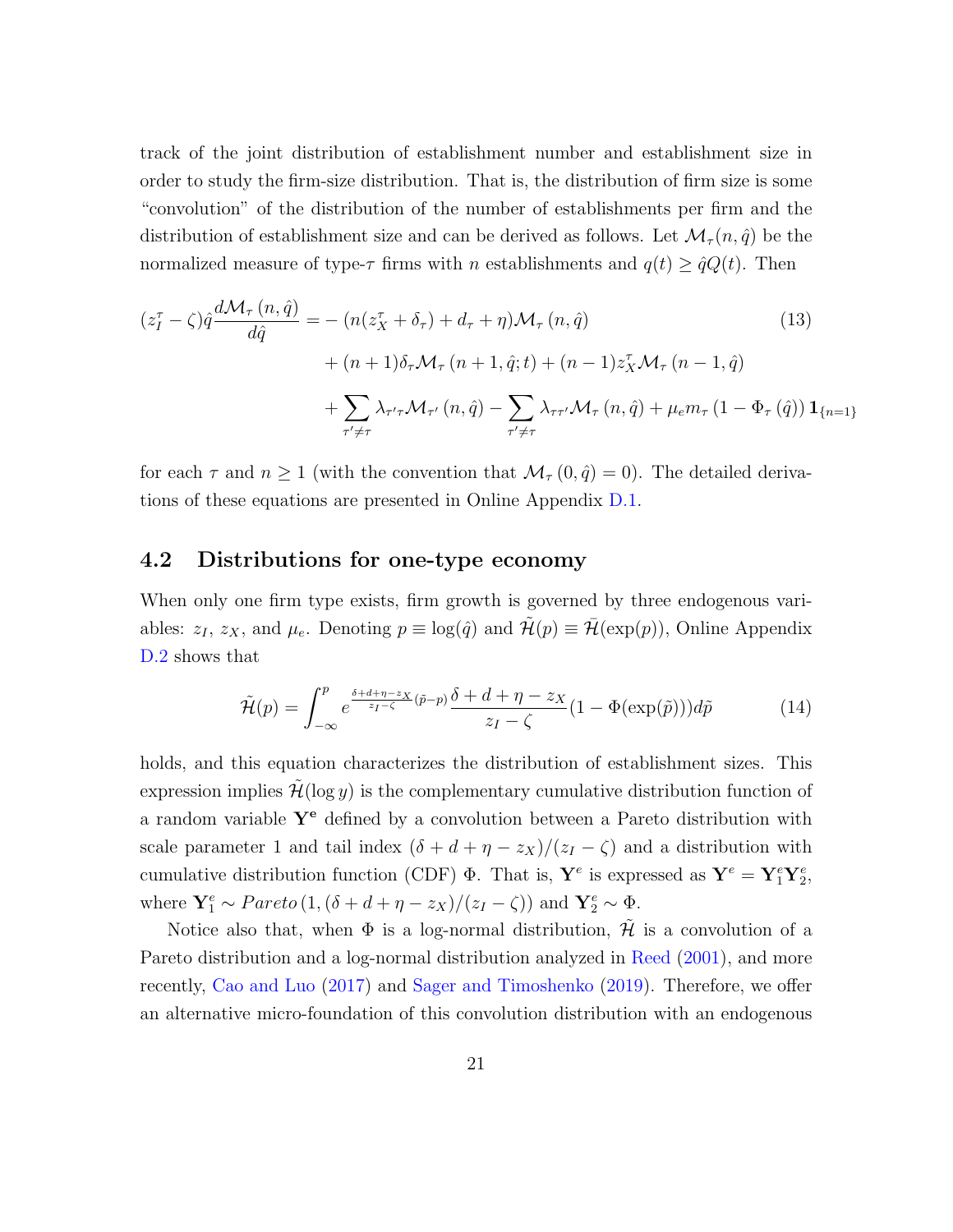establishment growth rate, relative to the micro-foundation in [Reed](#page-39-10) [\(2001\)](#page-39-10) with an exogenous growth rate. Our micro-foundation is also more general because it allows for any distribution of  $\Phi$ , whereas [Reed](#page-39-10) [\(2001\)](#page-39-10) only allows  $\Phi$  to be a log-normal distribution.

Using this explicit solution, we can easily show that if  $z_I > \zeta$  and  $\Phi$  has a thin right tail (for example, when  $\Phi$  is a log-normal or left-truncated log-normal distribution), then  $\mathcal{H}(p)$  has a Pareto tail with the index given by

<span id="page-21-1"></span>
$$
\lambda^e \equiv \frac{d + \eta - z_X + \delta}{z_I - \zeta}.\tag{15}
$$

When  $z_I < \zeta$ , the distribution has a thin tail.

For the distribution of the number of establishments per firm, we show (see Online Appendix [D.2\)](#page-54-0) that when  $z_X > \delta$ , it has a Pareto tail with the tail index given by

<span id="page-21-2"></span>
$$
\lambda^{ne} \equiv \frac{\eta + d}{z_X - \delta}.\tag{16}
$$

The following proposition summarizes the last two results. The proof of this proposition is given in Online Appendix [D.3](#page-59-0) using a Karamata Tauberian theorem from the literature on regular varying sequences and functions [\(Bingham et al.,](#page-36-3) [1987,](#page-36-3) Corollary  $(1.7.3).^{23}$  $(1.7.3).^{23}$  $(1.7.3).^{23}$ 

**Proposition 1** On a stationary BGP with  $z_1 > \zeta$  and  $z_x > \delta$  and the distribution of entrant sizes Φ has a thin tail, the stationary distribution of establishment sizes (across establishments) and the stationary distribution of the number of establishments per firm (across firms) have Pareto right tails and the tail indexes are given by [\(15\)](#page-21-1) and [\(16\)](#page-21-2), respectively.

$$
\lim_{n \to \infty} n^{\frac{\eta + d}{z_X - \delta}} \Pr(\mathbf{X} > n) = a
$$

for some  $a > 0$ . The latter limit implies the previous two limits but not vice versa.

<span id="page-21-0"></span> $^{23}$ Notice this result on the distribution of establishment number is stronger than the one in [Luttmer](#page-39-1) [\(2011\)](#page-39-1). In particular, he shows that for any  $\xi > \frac{\eta + d}{z \chi - \delta}$ ,  $\lim_{n \to \infty} n^{\xi} \Pr{\{\mathbf{X} > n\}} = \infty$  and for any  $\xi < \frac{\eta + d}{z_X - \delta}$ ,  $\lim_{n \to \infty} n^{\xi} \Pr{\mathbf{X} > n} = 0$ , whereas we show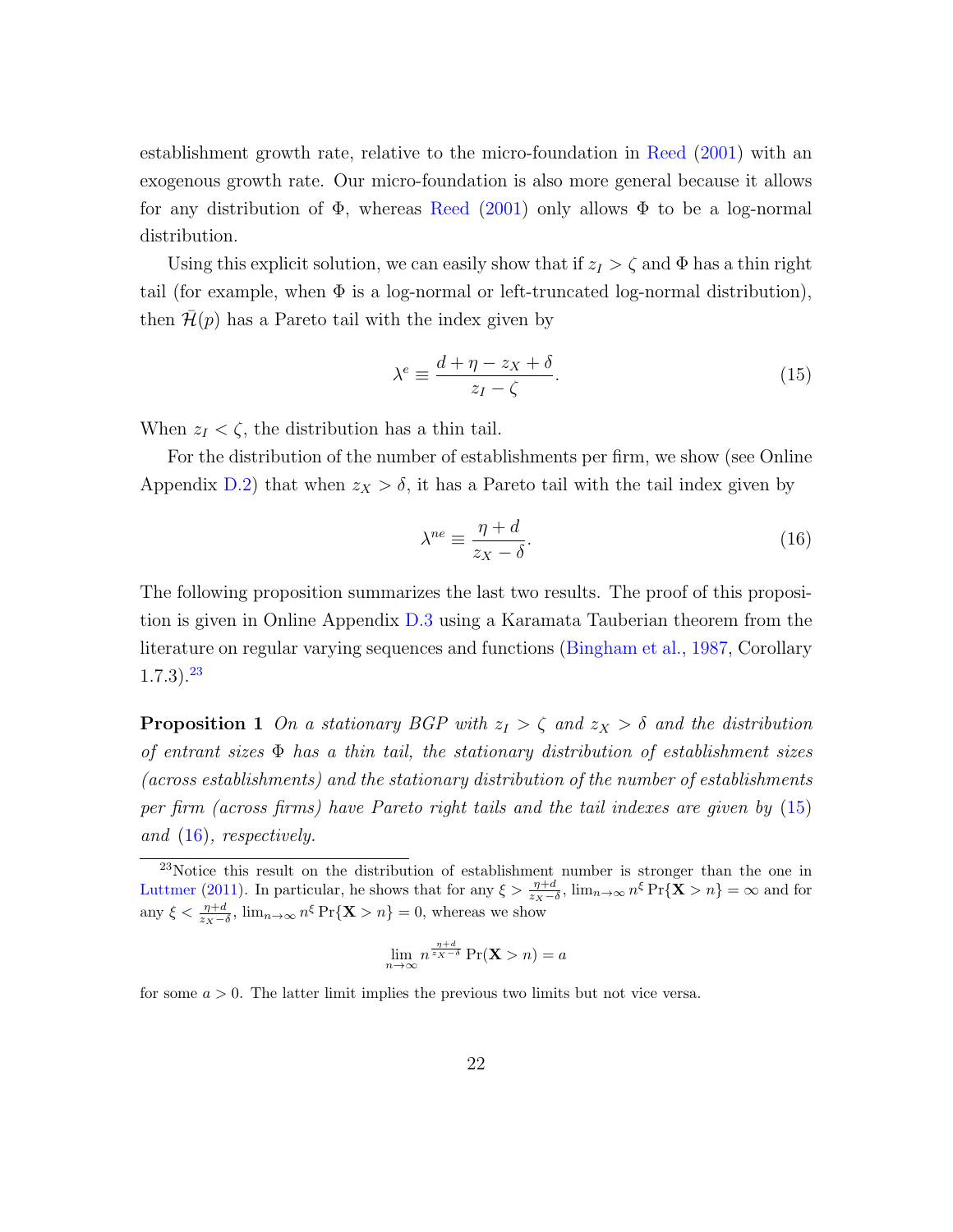Now, we analyze the distribution of firm size, which is the combination of above two. In the special case where the initial draw satisfies  $\int \hat{q} d\Phi(\hat{q}) = 1 z_I = \zeta$  holds. In this case, the random variable for firm size **Z** can be written as  $\mathbf{Z} = \mathbf{XY}$ , where **X** is the number of establishments and  $\bf{Y}$  is establishment size in a firm. In the cross section, **X** and **Y** are independent and the cdf of **Y** is given by  $\Phi$ . The pdf for **X** is given by [\(23\)](#page-56-0). We show that, utilizing the Tauberian theorem in [Mimica](#page-39-2) [\(2016,](#page-39-2) Corollary 1.3), the following proposition holds (see Appendix [D.2](#page-54-0) and the proof in Appendix [D.3\)](#page-59-0).

**Proposition 2** On a stationary BGP with  $z_I = \zeta$  and  $z_X > \delta$ , and when the distribution of entry sizes  $\Phi$  has a thin tail, the firm-size distribution has a Pareto tail with the tail index equal to the tail index of the distribution of the number of establishments per firm given by [\(16\)](#page-21-2).

When the distribution of entry sizes  $\Phi$  has a Pareto tail, we can show the tail index of the firm size distribution is the minimum of the tail index of  $\Phi$  and the tail index given by  $(16)$ .

In the empirically more relevant the case in which  $z_I \neq \zeta$ , i.e.  $\int \hat{q} d\Phi(\hat{q}) \neq 1$ . This case is more challenging because the dynamics of firm size are driven both by the dynamics of the establishment number and of the dynamics of relative establishment size. This fact implies that when we write firm size as a product of the number of establishments and average establishment size,  $\mathbf{Z} = \mathbf{X} \mathbf{Y}$ , in the cross section, X and Y are correlated, instead of being independent when  $z_I = \zeta$ . For example, when  $z_X > \delta$  and  $z_I > \zeta$ , over time surviving firms, on average, have both a higher number of establishments and larger establishments.

To tackle this case, we use the system of difference-differential equations [\(13\)](#page-20-0). This system involves an infinite number of functional equations on  $\{\mathcal{M}_{\tau}(n,\hat{q})\}$ . We use the Laplace transformations of  $\{M_{\tau}(n,\hat{q})\}$  to transform [\(13\)](#page-20-0) into a system of only difference equations. Then we use the Karamata Tauberian theorem [\(Bingham](#page-36-3) [et al.,](#page-36-3) [1987,](#page-36-3) Corollary 1.7.3) to characterize the asymptotic behavior of its solution. This characterization enables us to utilize the Tauberian theorem in [Mimica](#page-39-2) [\(2016,](#page-39-2) Corollary 1.3) and show that, if  $z_X > \delta$  and  $z_X - \delta + z_I - \zeta > 0$ , the firm-size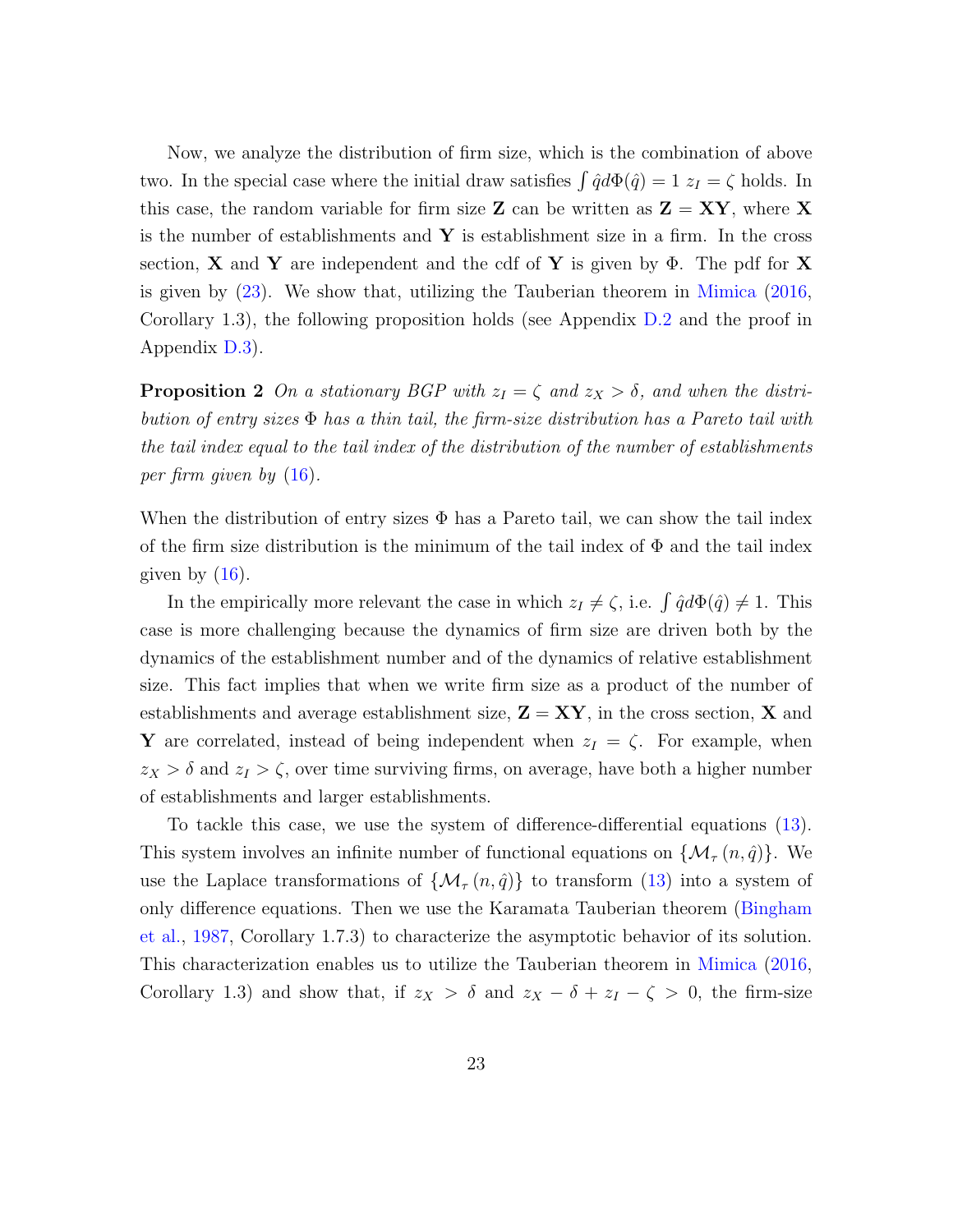distribution has a Pareto tail with the tail index

<span id="page-23-1"></span>
$$
\lambda^f \equiv \frac{\eta + d}{z_X - \delta + z_I - \zeta}.\tag{17}
$$

(see Appendix [D.2\)](#page-54-0). The following proposition, which also describes the relationship among  $\lambda^e$ ,  $\lambda^{ne}$ , and  $\lambda^f > 1$ , summarizes the result. The detailed proof is given in Online Appendix [D.3.](#page-59-0)

**Proposition 3** On a stationary BGP with  $z_X > \delta$  and  $z_X - \delta + z_I - \zeta > 0$ , the firmsize distribution has a Pareto tail with the tail index given by [\(17\)](#page-23-1). If, in addition,  $z_I > \zeta$ , all three distributions for establishment size, the number of establishments per firm, and firm size have a Pareto tail and

<span id="page-23-2"></span>
$$
\frac{1}{\lambda^f} = \frac{1}{\lambda^{ne}} + \frac{1}{\lambda^e} - \frac{1}{\lambda^{ne}\lambda^e}
$$
 (18)

where  $\lambda^e$ ,  $\lambda^{ne}$ , and  $\lambda^f > 1$  are respectively the Pareto tail indexes for the distributions for establishment size, the number of establishments per firm, and firm size.

Because  $\lambda^e$ ,  $\lambda^{ne} > 1$ , equation [\(18\)](#page-23-2) shows  $\lambda^f > \lambda^e$  or  $\lambda^f > \lambda^{ne}$ ; that is, the tail of the firm-size distribution is strictly fatter than the tails of either the establishmentsize distribution or the number-of-establishments distribution. The formula can also be used to calculate the tail index of the firm-size distribution from the tail indexes for the establishment size and the number-of-establishments distributions. $^{24}$  $^{24}$  $^{24}$ 

### <span id="page-23-0"></span>5 Quantitative analysis

In this section, we estimate our model using the cross-sectional information to quantitatively analyze the pattern of firm growth over the 1995-2014 period. We first

<span id="page-23-3"></span> $24$ Equation [\(18\)](#page-23-2) approximates the relationships of the estimated tail indexes in the data very well. For example, for 1995, with the tail index of the number-of-establishments distribution of 1.25 in Table [A.1](#page-44-0) and the tail index of the establishment size distribution of 1.55 from the estimation in Online Appendix [F.1](#page-73-0) (which is conceptually different from the tail index for the intensive margin in Table [A.1\)](#page-44-0), equation [\(18\)](#page-23-2) implies a tail index of 1.07 for firm-size distribution, which lies between the estimates 0.99 and 1.10 for firm size distribution in Table [A.1.](#page-44-0) Similarly, for 2015, with the tails parameters of 1.21 and 1.75, equation [\(18\)](#page-23-2) implies a tail index of 1.08 for firm size distribution, which also lies between the estimates of 0.99 and 1.17 in Table [A.1.](#page-44-0)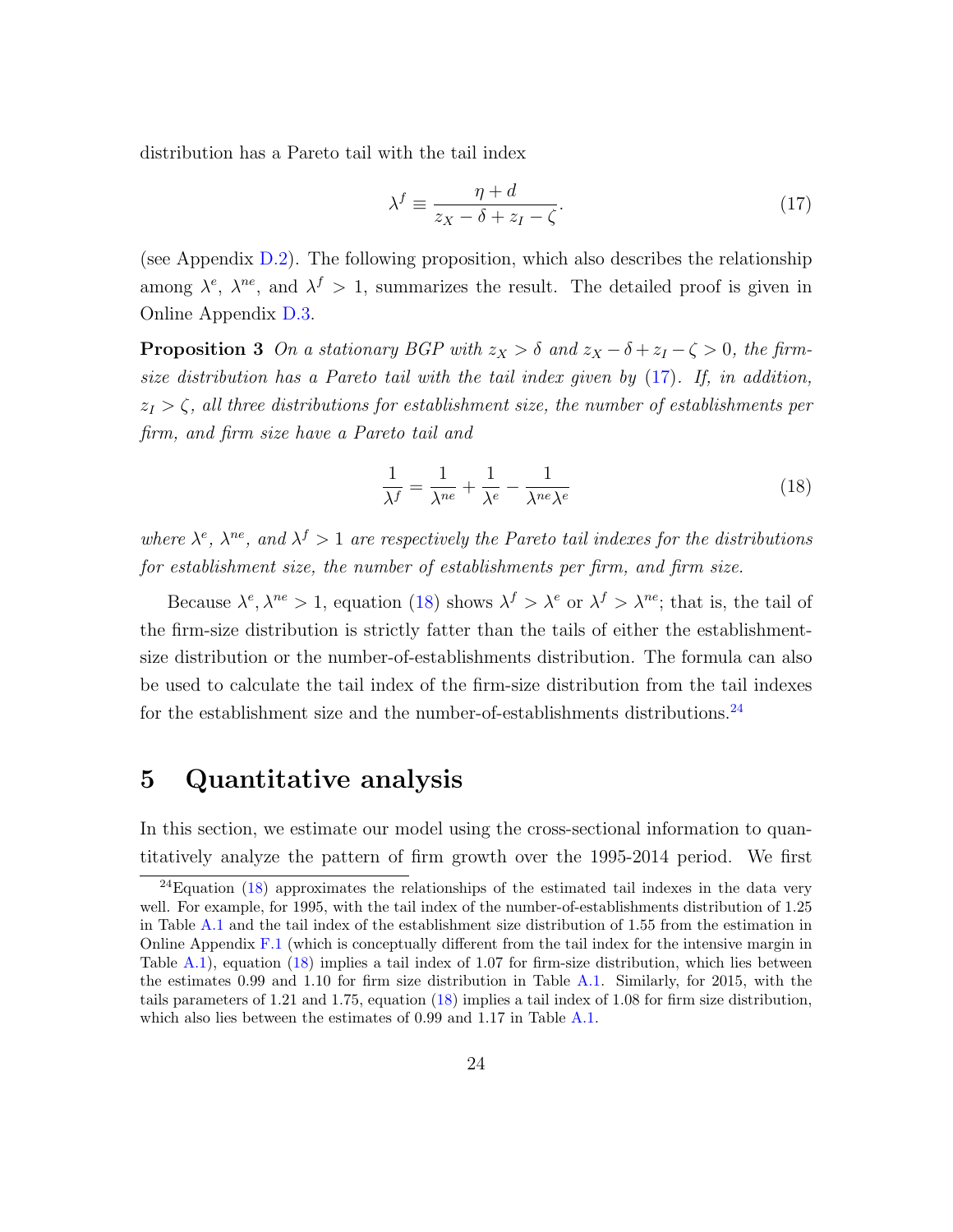confirm the model is able to match the firm-size, the number-of-establishments, and establishment-size distributions well. We estimate the model for both 1995 and 2014 data and show how the model informs us about fundamental economic forces that changed with average firm-size growth over these years.

#### 5.1 Model estimation

Firm Types: We find that at least two types are needed to match both the extensiveand intensive-margin distributions. The main reason is there are many single-unit firms that do not expand in extensive margin whereas there are also many firms that end up being at the right-tail of the extensive-margin distribution. This difference cannot be justified by the same innovation cost functions. We estimate a simple version of the model with two types, denoted  $\tau \in \{L, H\}$ . H-type firms are characterized by a high intensity of external innovation while L-type firms exhibit a low intensity of external innovation. When we calibrate the model to data, H-type firms turn out to have a lower cost of external investment, and expand their number of establishments faster than L-type firms. We assume  $H$ -type firms transition to L-type firms at the rate  $\lambda_{HL} > 0$ , whereas L-type firms do not transition to H-type firms, that is,  $\lambda_{LH} = 0$ . Thus, the L-type is the absorbing state.<sup>[25](#page-24-0)</sup>

These assumptions on types allow us to easily obtain closed-form solutions for the tail indexes of the distributions of establishment number and establishment size, which we use to estimate the model. Using the results for two types in [Luttmer](#page-39-1) [\(2011\)](#page-39-1) and the derivations in Subsection [4.2,](#page-20-1) we can show that, under some parameter restrictions, the stationary distribution of the number of establishments per firm has a Pareto tail with the tail index given by:

$$
\min\left\{\frac{\eta + \lambda_{HL} + d_H}{[z_X^H - \delta_H]_+}, \frac{\eta + d_L}{[z_X^L - \delta_L]_+}\right\},\tag{19}
$$

where  $[x]_+ \equiv max(x, 0)$ . The formula corresponds to [\(16\)](#page-21-2) in the case of a single type.

<span id="page-24-0"></span> $^{25}$ These assumptions are similar to those in [Luttmer](#page-39-1) [\(2011\)](#page-39-1). Under these assumptions, Luttmer [\(2011\)](#page-39-1) also provides analytical solutions for the distribution of establishment numbers, which can be used to verify the accuracy of numerical solutions.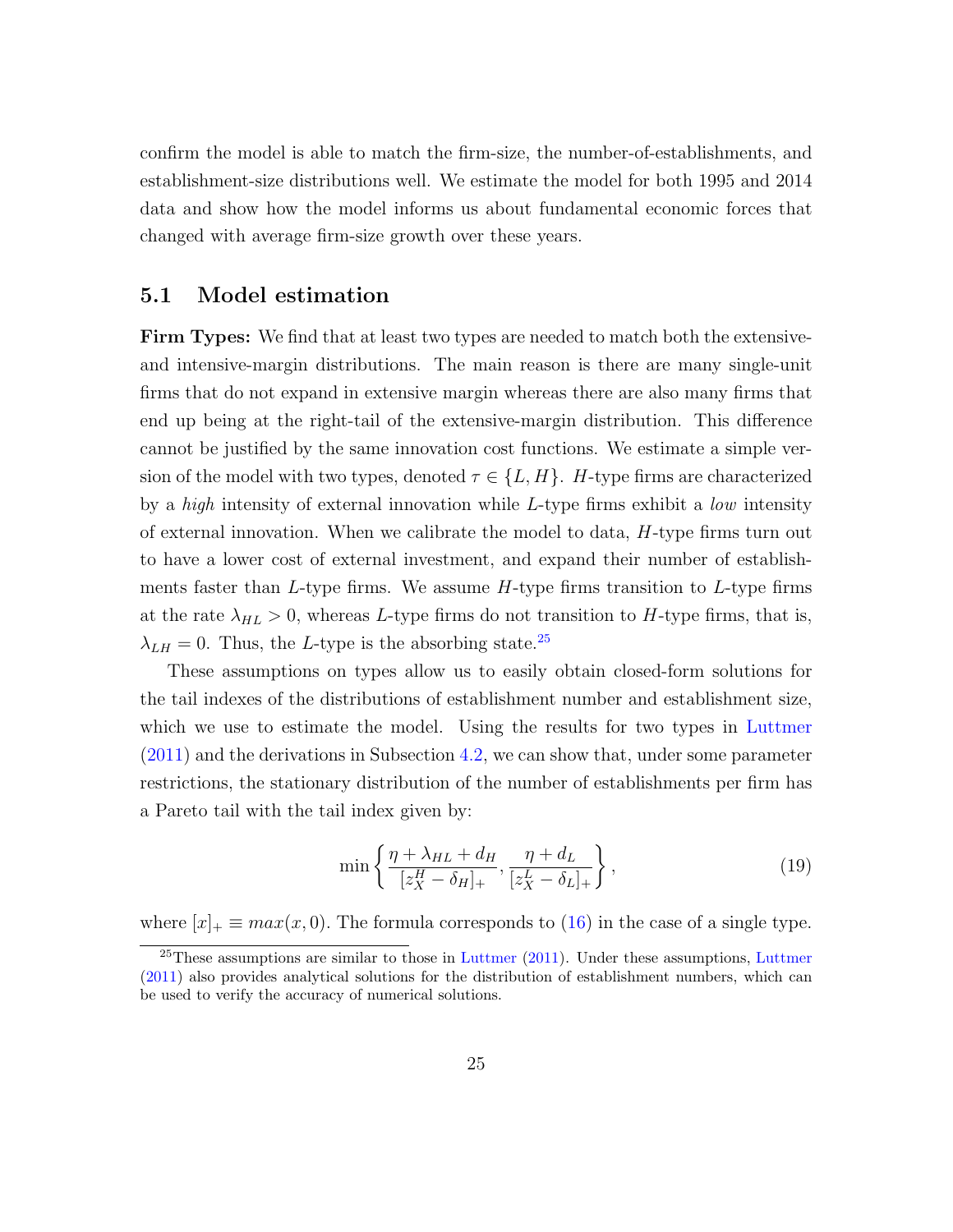Similarly, using the procedure from [Gabaix et al.](#page-37-1) [\(2016\)](#page-37-1) and [Cao and Luo](#page-37-3) [\(2017\)](#page-37-3), the Pareto-tail index of the distribution of establishment size is given by

$$
\min\left\{\frac{\eta + \delta_H + \lambda_{HL} + d_H - z_X^H}{[z_I^H - \zeta]_+}, \frac{\eta + \delta_L + d_L - z_X^L}{[z_I^L - \zeta]_+}\right\}.
$$
\n(20)

Estimation: We estimate the model in two steps. In the first step, we estimate  $(z_{X}^{H}, z_{X}^{L}, \lambda_{HL}, \mu_{e}, m_{H}, m_{L})$  using moments related to the number of establishments per firm, and then we estimate  $(z_I^H, z_I^L, \Phi_H(\cdot), \Phi_L(\cdot))$  using moments related to the number of employees per establishment. This step is an intermediate step, as many of the estimated variables are endogenous variables. In the second step, we map these estimates to the fundamental parameters. In particular, as is common in the literature, we assume quadratic innovation costs of the form,

$$
h_X^{\tau}(z_X^{\tau}) \equiv \chi_X^{\tau}(z_X^{\tau})^2 \quad , \quad h_I^{\tau}(z_I^{\tau}) \equiv \chi_I^{\tau}(z_I^{\tau})^2 \qquad \text{for } \tau \in \{L, H\}.
$$

We assume log-normal distribution for initial relative quality:  $\Phi_{\tau}(\cdot) \sim \exp(N(\varrho_{\tau}, \varsigma_{\tau}))$ . We then estimate the additional parameters using the estimated values recovered from the first step. $^{26}$  $^{26}$  $^{26}$ 

A set of parameters are assigned in advance of estimation, whereas the remaining parameters are estimated to match empirical moments of the establishment number and establishment size distributions. Table [1](#page-26-0) summarizes parameter estimates and targets.

The unit of time is set as a year. For preferences, we assume log utility and an effective discount rate of  $\rho = 0.01$ . We choose the elasticity of demand for the final-good producer to  $\beta = 0.091$ , which is consistent with a markup of 10% (Basu and Fernald (1995)). With respect to exogenous firm and establishment exit rates, we set  $d_H = 0\%$  and  $d_L = 0.4\%$  at the firm level and  $\delta_H = \delta_L = 12\%$  in 1995 and  $\delta_H = \delta_L = 10\%$  in 2015. These values amount to around a 3% quarterly exit rate for establishments and a 0.1% quarterly exogenous exit rate for firms, roughly consistent

<span id="page-25-0"></span> $^{26}$ The targeted moments include several percentiles of the distributions and the slopes of the right tail of the distributions. More details can be found in Appendix [F.2.](#page-75-0)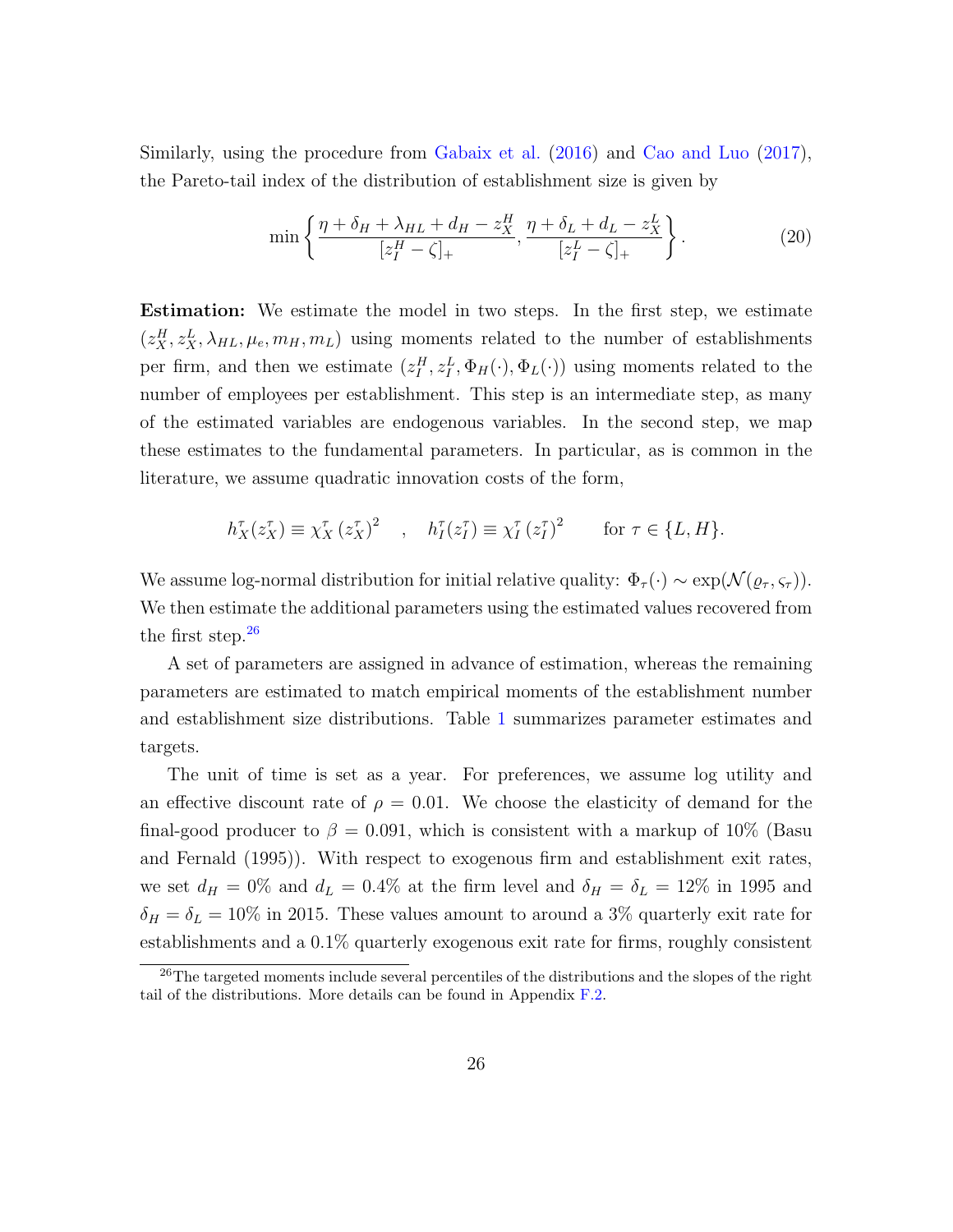<span id="page-26-0"></span>

| Concept                               | Parameter                                                 | Value              | Target/Source                     |  |  |  |
|---------------------------------------|-----------------------------------------------------------|--------------------|-----------------------------------|--|--|--|
| <i>Parameters Set in Advance</i>      |                                                           |                    |                                   |  |  |  |
| Elasticity of Demand                  | $\beta$                                                   | $1-\frac{1}{1.10}$ | $10\%$ Markup                     |  |  |  |
| Intertemporal Elasticity              | $\sigma$                                                  |                    | Log utility                       |  |  |  |
| Discount Rate                         | $\rho$                                                    | 0.01               | Standard value                    |  |  |  |
| Population Growth Rate                | $\gamma$                                                  | 0.01               | Census Bureau                     |  |  |  |
| Firm Exit Rates (Exogenous Component) | $d_L, d_H$                                                | $0.4\%, 0\%$       | <b>BLS</b>                        |  |  |  |
| Establishment Exit Rates (1995)       | $\delta_L, \delta_H$                                      | $12\%, 12\%$       | <b>BLS</b>                        |  |  |  |
| Establishment Exit Rates (2014)       | $\delta_L, \delta_H$                                      | $10\%,\,10\%$      | <b>BLS</b>                        |  |  |  |
| <b>Estimated Parameter Targets</b>    |                                                           |                    |                                   |  |  |  |
| Entry Cost                            | $\phi$                                                    |                    | Normalized wage, $\bar{w} = 1$    |  |  |  |
| Growth Types                          | $\lambda_{HL}, m_H$                                       |                    | Establishment number distribution |  |  |  |
| Extensive Margin Costs                |                                                           |                    | Establishment number distribution |  |  |  |
| Intensive Margin Costs                | $\chi^H_X, \chi^L_X$<br>$\chi^H_X, \chi^L_X$              |                    | Establishment size distribution   |  |  |  |
| Entrant Size                          | $\varrho_H$ , $\varsigma_H$ , $\varrho_L$ , $\varsigma_L$ |                    | Establishment size distribution   |  |  |  |

Table 1: Parameter Values and Targets

with the establishment exit rate and the exit rate of very large firms in our data.<sup>[27](#page-26-1)</sup> We set the population growth rate to the post-1960 average of  $\gamma = 0.01$ .

All other parameters are estimated to match empirical moments. We target  $\eta =$ 0.01 and  $\zeta = 0.021$  to imply a growth rate of final output of 3.1% for 1995 and  $\eta = 0.01$  and  $\zeta = 0.013$ , implying a final output growth rate of 2.3% for 2014. Given the log-utility specification and the value  $\rho = 0.01$ , the Euler equation in [\(1\)](#page-9-2) implies an interest rate of  $r = 0.04$  for 1995 and  $r = 0.03$  for 2014, which are within the range of values that are standard in the literature.

Finally, we estimate the remaining parameters twice—once for 1995 moments of the establishment size and number distributions, and once for 2014 empirical moments. Hence, the resulting differences in parameter estimates between 1995 and

<span id="page-26-1"></span><sup>&</sup>lt;sup>27</sup>Notice that overall quarterly firm exit rate in our model should be larger than 0.1% because firms also exit endogenously when they lose all establishments. This rate depends on other model ingredients such as the endogenous establishment creation rates  $z_X^{\tau}$ . From model simulations, we find that our estimation implies an average quarterly firm exit rate of 2.75% in 1995 and 2.32% in 2014.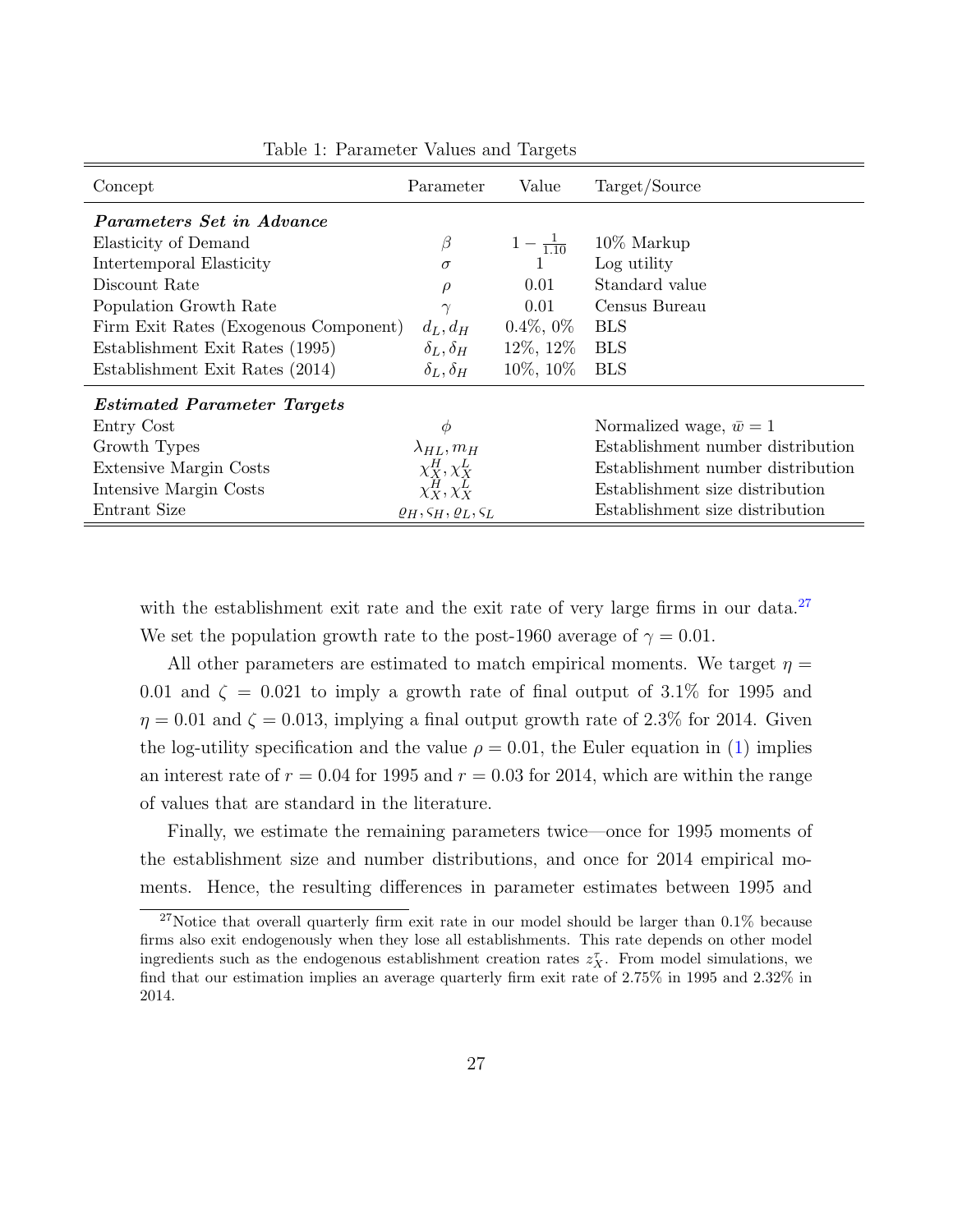<span id="page-27-0"></span>

Figure 3: Distribution of number of establishments per firm, Data and Model

2014 are due to changes in the empirical distributions. For example, the distribution of establishment number changes shifts significantly from 1995 to 2014: the fraction of single establishment firms is 96% in 1995 and 95% in 2014; at the 99th percentile of the establishment number distribution, firms have only 5 establishment in 1995, while in 2014, they have 7 establishments; and the Pareto tail index decreases from 1.25 in 1995 to 1.21 in 2014 (Table [A.1](#page-44-0) in Appendix).

Figure [3](#page-27-0) shows the model distributions of the number of establishments per firm match the empirical distributions from the 1995 and 2014 data very well. Figure [4](#page-28-0) shows the model distributions of establishment size closely match the parametrized empirical distributions for 1995 and 2014 data described in Online Appendix [F.1](#page-73-0) (blue solid line), as well as publicly available BLS tabulations of establishment sizes (red circles).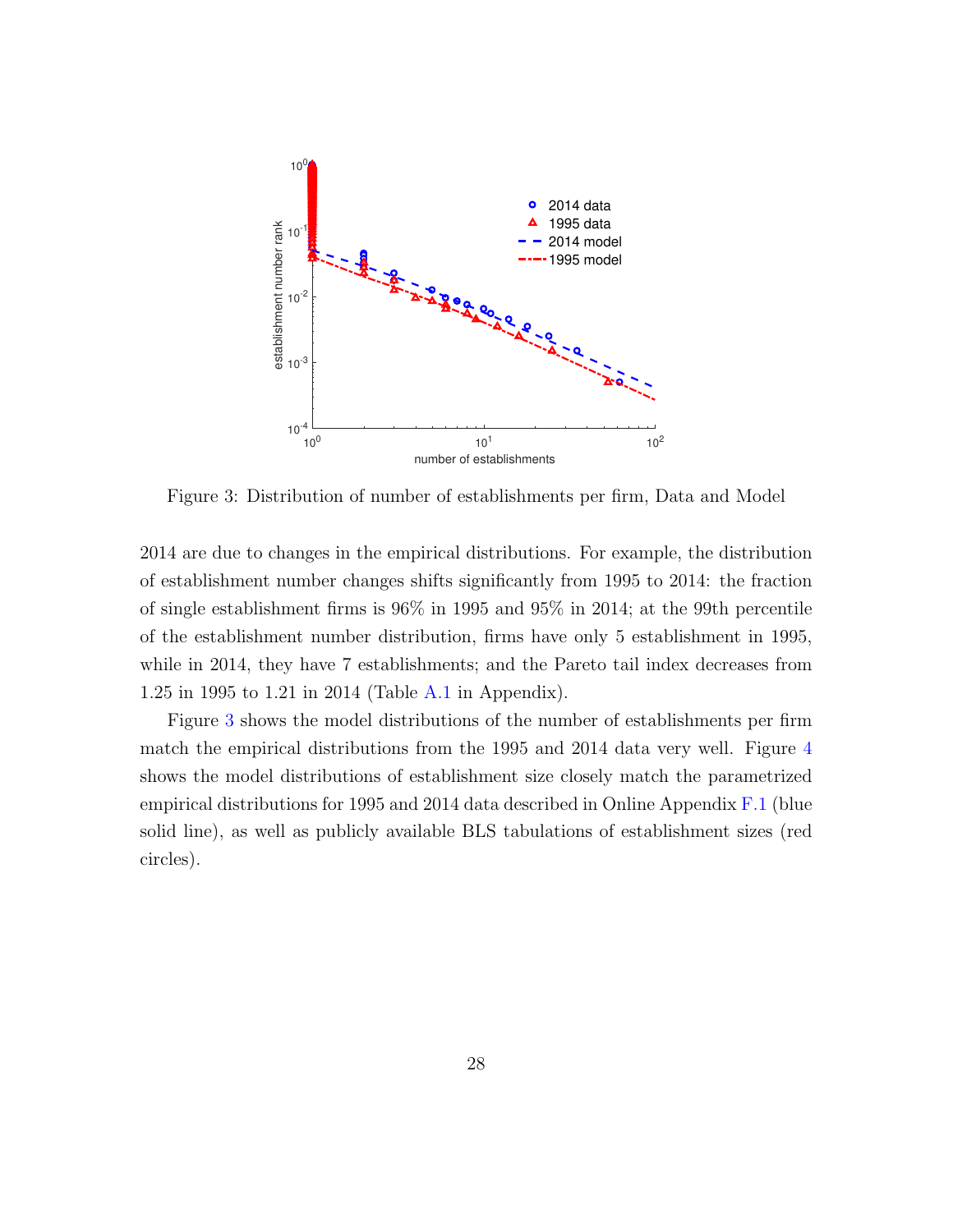<span id="page-28-0"></span>

Figure 4: Distribution of number of employees per establishment, Data and Model

## <span id="page-28-1"></span>5.2 Quantitative changes in parameter values from 1995 to 2014

We compare the results of model estimation for 1995 with that in 2014. Differences in model outcomes over time inform us about the underlying economic mechanisms that generate the observed changes in the distributions over the number of establishments and average establishment size.

Table [2](#page-29-0) shows the H-type firm's extensive-margin investment rate increased from 32.81% to 51.20% as its investment-cost coefficients decreased about 21% (from 0.6149 to 0.4797). In contrast, the L-type firms invest significantly less in 2014 than in 1995. As for entrants, in 2014, a larger fraction of entrants are H-type firms (5.23% in 1995 and 8.78% in 2014), yet the average duration of being a H-type shortened from around four years (=  $1/0.2523$ ) in 1995 to around two years (=  $1/0.4900$ ) in 2014. The estimation provides estimates of  $\mu_e$ , which is the entry rate of firms relative to the total number of establishments. To recover the firm entry rate (relative to the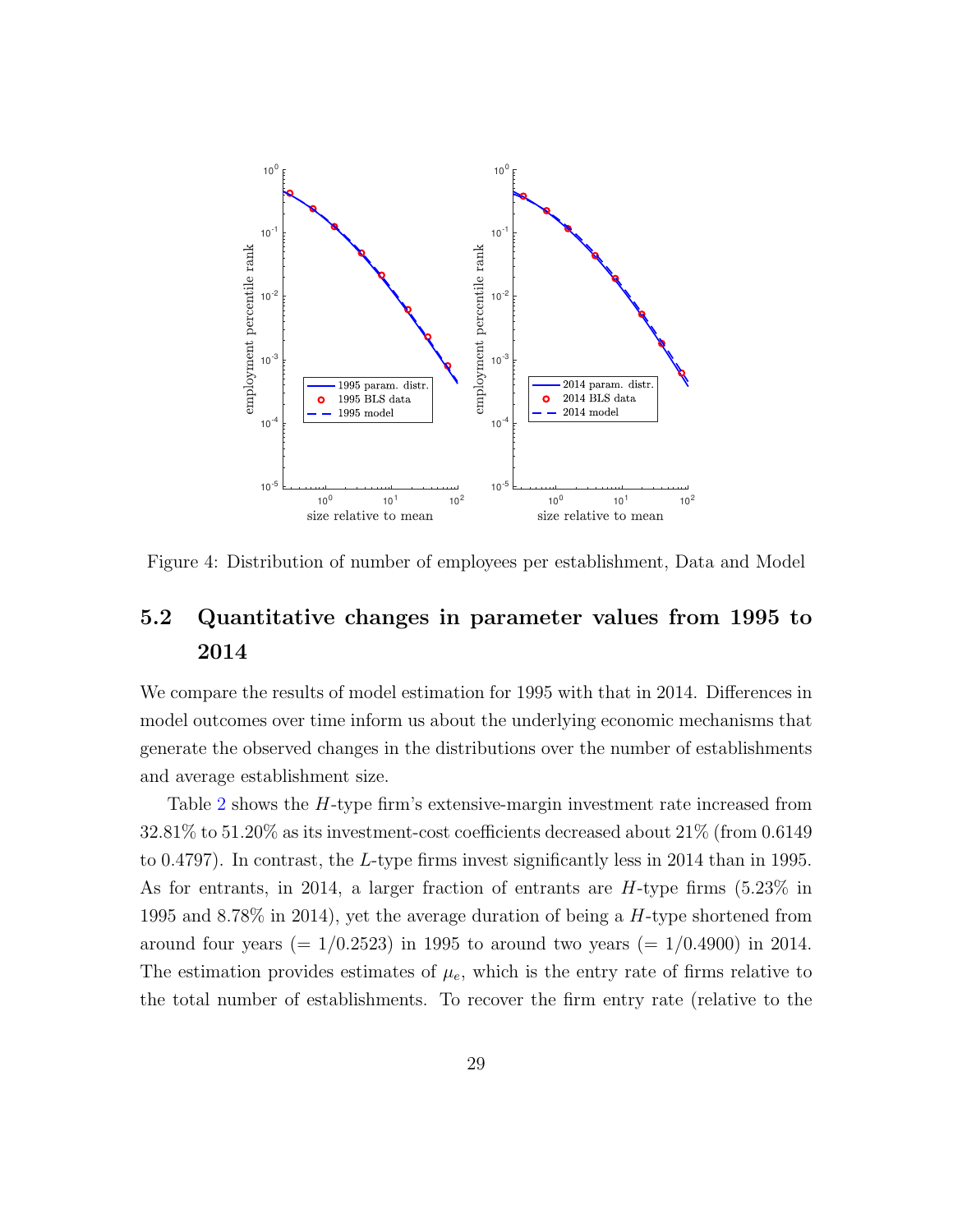<span id="page-29-0"></span>

| Parameter                                              | Description                           | Value $(1995)$ | Value $(2014)$ |  |  |  |
|--------------------------------------------------------|---------------------------------------|----------------|----------------|--|--|--|
| <b>Innovation Investments</b>                          |                                       |                |                |  |  |  |
| $\begin{array}{c} z^H_X \\ z^L_X \\ z^H_I \end{array}$ | $H$ -type external innovation         | 0.3281         | 0.5120         |  |  |  |
|                                                        | $L$ -type external innovation         | 0.0019         | 0.0002         |  |  |  |
|                                                        | $H$ -type internal innovation         | 0.0559         | 0.0637         |  |  |  |
| $z_I^L$                                                | $L$ -type internal innovation         | 0.0000         | 0.0087         |  |  |  |
| <b>Innovation</b> Costs                                |                                       |                |                |  |  |  |
| $\chi_X^H$                                             | $H$ -type external innovation cost    | 0.6149         | 0.4797         |  |  |  |
| $\chi^L_X$<br>$\chi^L_I$                               | $L$ -type external innovation cost    | 57.400         | 610.12         |  |  |  |
|                                                        | $H$ -type internal innovation cost    | 3.6056         | 3.8547         |  |  |  |
| $\chi_I^L$                                             | $L$ -type internal innovation cost    | $\infty$       | 15.134         |  |  |  |
| <b>Firm Entry</b>                                      |                                       |                |                |  |  |  |
| $\mu_e$                                                | Entry rate                            | 0.0981         | 0.0740         |  |  |  |
| $\phi$                                                 | Entry fixed cost                      | 0.2009         | 0.1671         |  |  |  |
| $\int \hat{q} d\Phi_H(\hat{q})$                        | H-entrant size relative to mean       | 0.6016         | 0.7595         |  |  |  |
| $\rho_H$                                               | Mean of $\Phi_H(\cdot)$               | $-2.4909$      | $-1.1511$      |  |  |  |
| $\varsigma_H$                                          | Standard deviation of $\Phi_H(\cdot)$ | 1.9914         | 1.3236         |  |  |  |
| $\int \hat{q} d\Phi_L(\hat{q})$                        | L-entrant size relative to mean       | 0.9271         | 0.5567         |  |  |  |
| $\varrho_L$                                            | Mean of $\Phi_L(\cdot)$               | $-1.472$       | $-3.4660$      |  |  |  |
| $\varsigma_L$                                          | Standard deviation of $\Phi_L(\cdot)$ | 1.6711         | 2.4002         |  |  |  |
| Firm Types                                             |                                       |                |                |  |  |  |
| $\lambda_{HL}$                                         | $H$ to $L$ transition rate            | 0.2524         | 0.4901         |  |  |  |
| $m_H$                                                  | Fraction of $H$ -type at entry        | 0.0523         | 0.0878         |  |  |  |
| m <sub>L</sub>                                         | Fraction of L-type at entry           | 0.9477         | 0.9122         |  |  |  |

Table 2: Parameter Estimates and Model Outcomes, 1995 versus 2014

Notes: Estimates using Least-Square Minimization

number of firms), we need to divide  $\mu_e$  by the average number of establishments per firm. The model recovers a declining firm entry rate of 7.55% in 1995 to 5.08% in 2014.[28](#page-29-1) Notice that this decline is accompanied by a decrease in the estimated entry

<span id="page-29-1"></span><sup>&</sup>lt;sup>28</sup>The level of the entry rates in the model are lower than the ones in the data but the magnitude of the decline is similar. We can bring the model entry rates closer to the data if we allow for type-dependent exit rates.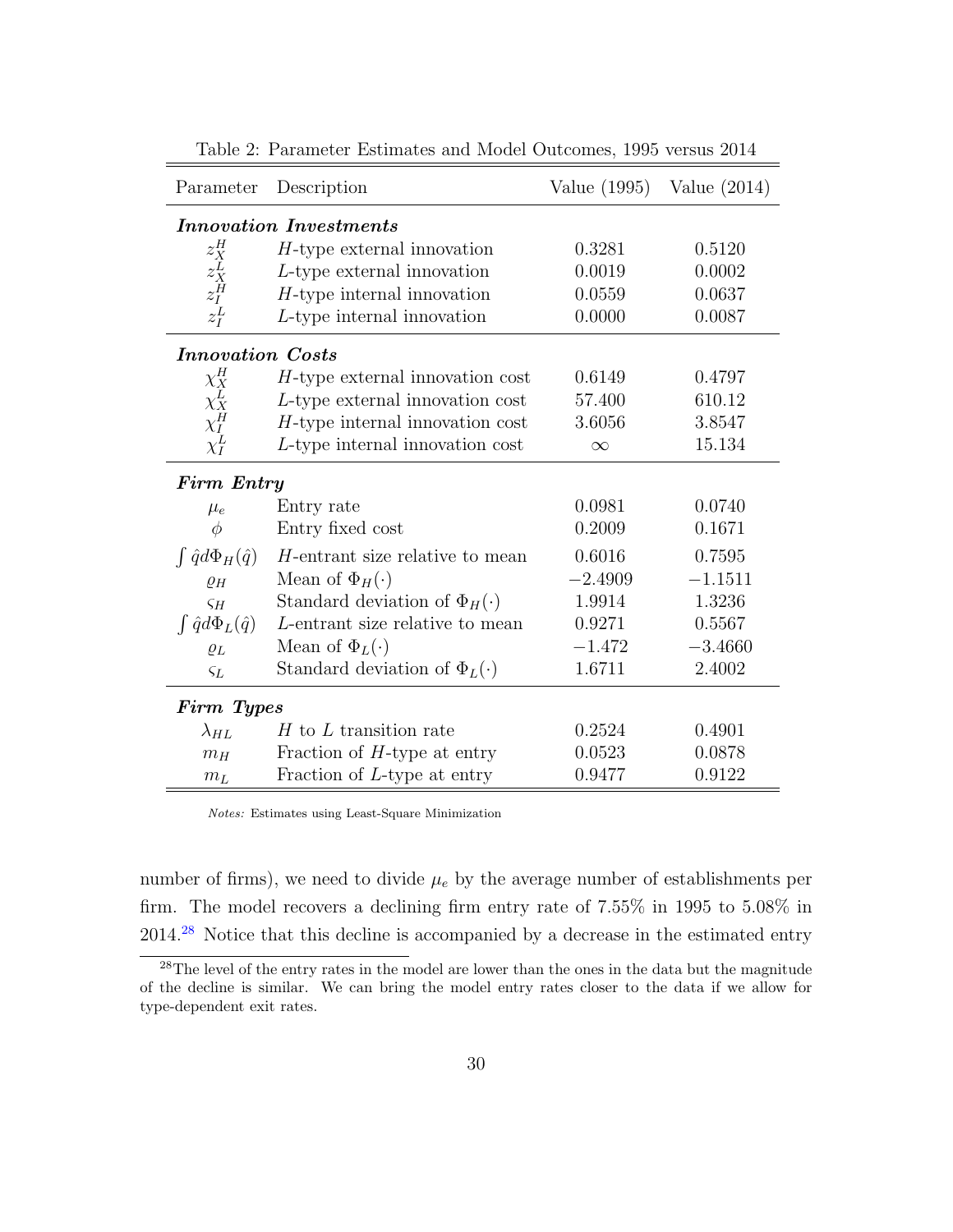cost (from 0.2009 to 0.1617), in contrast to the recent literature that emphasizes increases in entry cost or entry barriers such as [Decker et al.](#page-37-9) [\(2014\)](#page-37-9). As we discuss below, while a decrease in entry cost would lead to an increase in entry in our model, the declines in external innovation cost, establishment exit rates, and growth rate reduce the entry rate by more.

## 5.3 Decomposing the changes in the entry rate and extensive margin

Using our estimated structural model, we conduct a series counterfactual experiments that decompose the changes in the firm entry rate and the number of establishments per firm into their constituent causes. We focus on these particular changes because they highlight (i) the tradeoff between incumbent innovation and entry and (ii) its implications for firm size distribution. Our decomposition procedure is as follows. We start with all parameter values (estimated and set in advance) for the year 1995. Then we incrementally switch each parameter, one by one, to the estimates from the year 2014. This procedure provides counterfactuals where only a subset of parameter values are changed to the 2014 values. Note that, while the order of switching matters for the quantitative results, the qualitative results and general intuition are robust to the order of switches.

Table [3](#page-31-0) shows the result. The table, starting from the top row marked "Decomposition," begins from the 1995 estimated parameters and "turns on" the 2014 parameters as we go down each row. At the end of the final row, all parameters are switched to the ones in 2014, and therefore the sum of all rows is equal to the total change.

The first column conducts this exercise for the entry rate. In the estimated model, the entry rate decreases by 2.47 percentage points in total. Observing the parameters that generate a decline in the entry rate, this total turns out to be primarily driven by (i) the changes in the external innovation costs, (ii) the decline in the establishment exit rate, and (iii) the decline in the aggregate growth rate (as  $\gamma$  remains unchanged from 1995 to 2014, [\(10\)](#page-17-2) implies that labor productivity growth rate  $\theta$  declines). The second column is the decomposition for the number of establishments per firm (the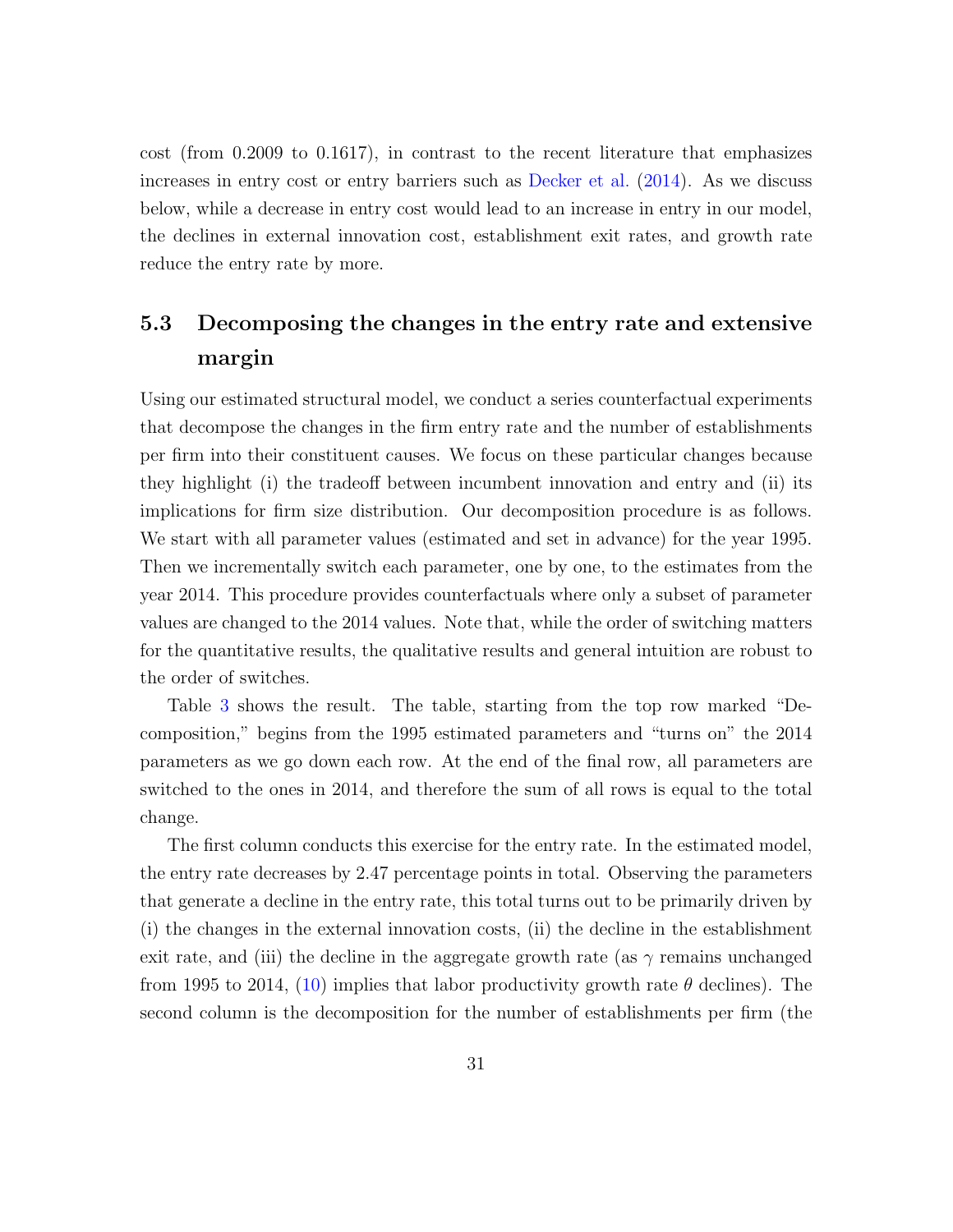<span id="page-31-0"></span>

|                               |                                                    | Change in<br>Firm Entry Rate | Percent Change in<br>$# \text{Estabilisments}/ \text{Firm}$ |
|-------------------------------|----------------------------------------------------|------------------------------|-------------------------------------------------------------|
| Decomposition:                |                                                    |                              |                                                             |
| type fraction and persistence | $(m_H, \lambda_{HL})$                              | 8.14                         | $-20.04$                                                    |
| entrant quality distribution  | $(\varrho_H, \varsigma_H, \varrho_L, \varsigma_L)$ | 0.19                         | 9.24                                                        |
| fixed entry cost              | $\phi$                                             | 5.59                         | $-6.50$                                                     |
| external innovation cost      | $(\chi_X^H, \chi_X^L)$                             | $-8.53$                      | 12.79                                                       |
| internal innovation cost      | $(\chi_I^H, \chi_I^L)$                             | 0.61                         | $-1.60$                                                     |
| establishment exit rates      | $(\delta_H, \delta_L)$                             | $-5.43$                      | 10.37                                                       |
| growth rate                   | (g)                                                | $-3.06$                      | 12.09                                                       |
| Total Change (1995-2014):     |                                                    | $-2.47$                      | 12.15                                                       |

Table 3: Total Changes (1995-2014) and Decomposition

extensive margin), which is the main focus of this paper. In the model, the average number of establishments per firm have increased by 12.14% between 1995 and 2014. Observing the parameters that increase the average number of establishments per firm, our decomposition reveals that the increase is primarily driven by the same three factors that reduce the entry rate.

This second decomposition provides an important insight in looking at the empirical facts in Section [2](#page-3-1) through the lens of the model. When we think of the dominance of large firms in the recent years, our model indicates that the mechanism is associated with (i) the reduction of the cost for expanding through new establishments, (ii) the decline in the establishment exit rate, and (iii) the decline in the aggregate productivity growth rate.

To highlight the mechanisms underlying the model decomposition, we consider a version of the model with one type (omitting the  $\tau$  subscript) that delivers essentially the same qualitative relationships yet provides a sharp characterization of firm-level outcomes (see Section [4.2\)](#page-20-1) and general equilibrium outcomes. The one-type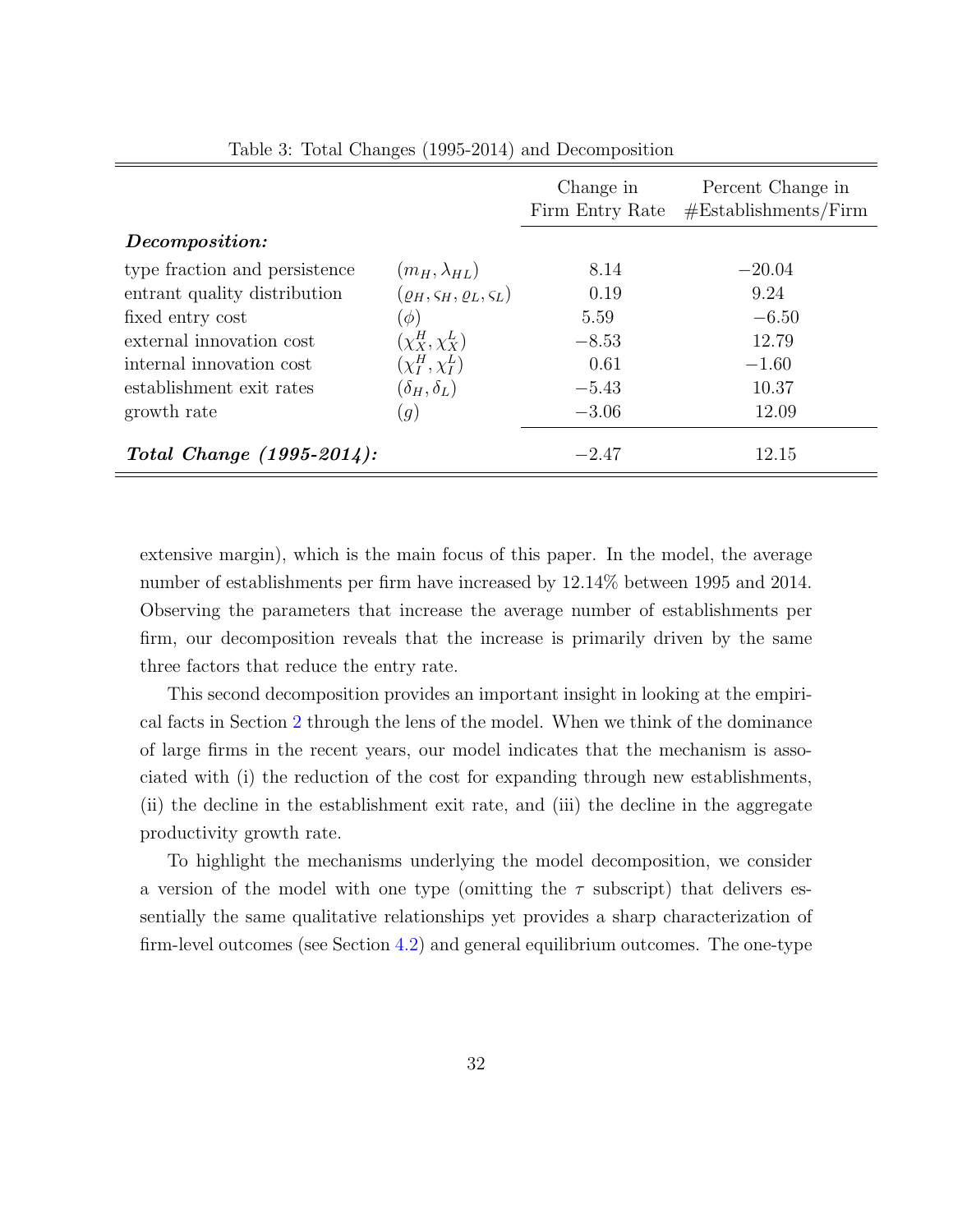environment can be characterized by the firm's value function,

$$
(\rho + \sigma g)v = \overline{\pi} - \chi_I z_I^2 - \chi_X z_X^2 + (z_I + z_X - \delta - d)v,
$$

whose first-order conditions imply innovation intensities  $z_I = v/(2\chi_I)$  and  $z_X =$  $v/(2\chi_X)$ ; the firm's value v which is pinned down by the free entry condition [\(9\)](#page-16-3)  $v = \phi / \int \hat{q} d\Phi(\hat{q})$ ; the value of  $\bar{\pi}$  which is pinned down by the value function after obtaining values for  $(v, z_I, z_X)$ ; and the equilibrium entry rate,

$$
\mu_e = \frac{1}{\int \hat{q}d\Phi(\hat{q})} \left( \frac{\gamma + \theta}{1 - (\beta/(1 - \beta))} - \left( z_I + z_X - \delta - d \right) \right),
$$

where output growth is given by equation [\(10\)](#page-17-2), and we assume  $\beta < 1/2$  to ensure positive entry in equilibrium  $(\mu_e > 0)^{29}$  $(\mu_e > 0)^{29}$  $(\mu_e > 0)^{29}$  Given this characterization, the following comparative static results are immediate.

<span id="page-32-1"></span>Proposition 4 Consider a BGP of the one-type economy. The following comparative statics hold:

(a) **Entry costs:** An increase in the entry cost,  $\phi$ , generates an increase in innovation intensities  $(z_I, z_X)$  and a decrease in the entry rate  $(\mu_e)$ .

(b) **Innovation costs:** A decrease in  $\chi_I$  increases  $z_I$  but does not directly affect  $z_X$ . A decrease in  $\chi_X$  increases  $z_X$  but does not directly affect  $z_I$ . The entry rate  $(\mu_e)$ decreases when either cost  $\chi_I$  or  $\chi_X$  decreases.

(c) Growth and exit rates: An increase in population growth  $\gamma$ , productivity growth θ, or exit rates (δ, d) does not directly affect innovation intensities  $(z_I, z_X)$  but does generate higher output growth g and entry rate  $\mu_e$ .

From Proposition [4,](#page-32-1) one key prediction of the model is a trade-off between firm entry and incumbents' innovative activity (e.g., that leads to growth in the number of establishments per firm). From part (a) of the proposition, if the entry cost  $\phi$  is higher, the free-entry condition implies that a firm needs to receive higher lifetime

<span id="page-32-0"></span><sup>&</sup>lt;sup>29</sup>It is straightforward to show that  $g = z_I + z_X - (\delta + d) + \mu_e \int \hat{q} d\Phi(\hat{q})$  along the balanced growth path. Rearranging and substituting equation [\(10\)](#page-17-2) yields the expression for  $\mu_e$ .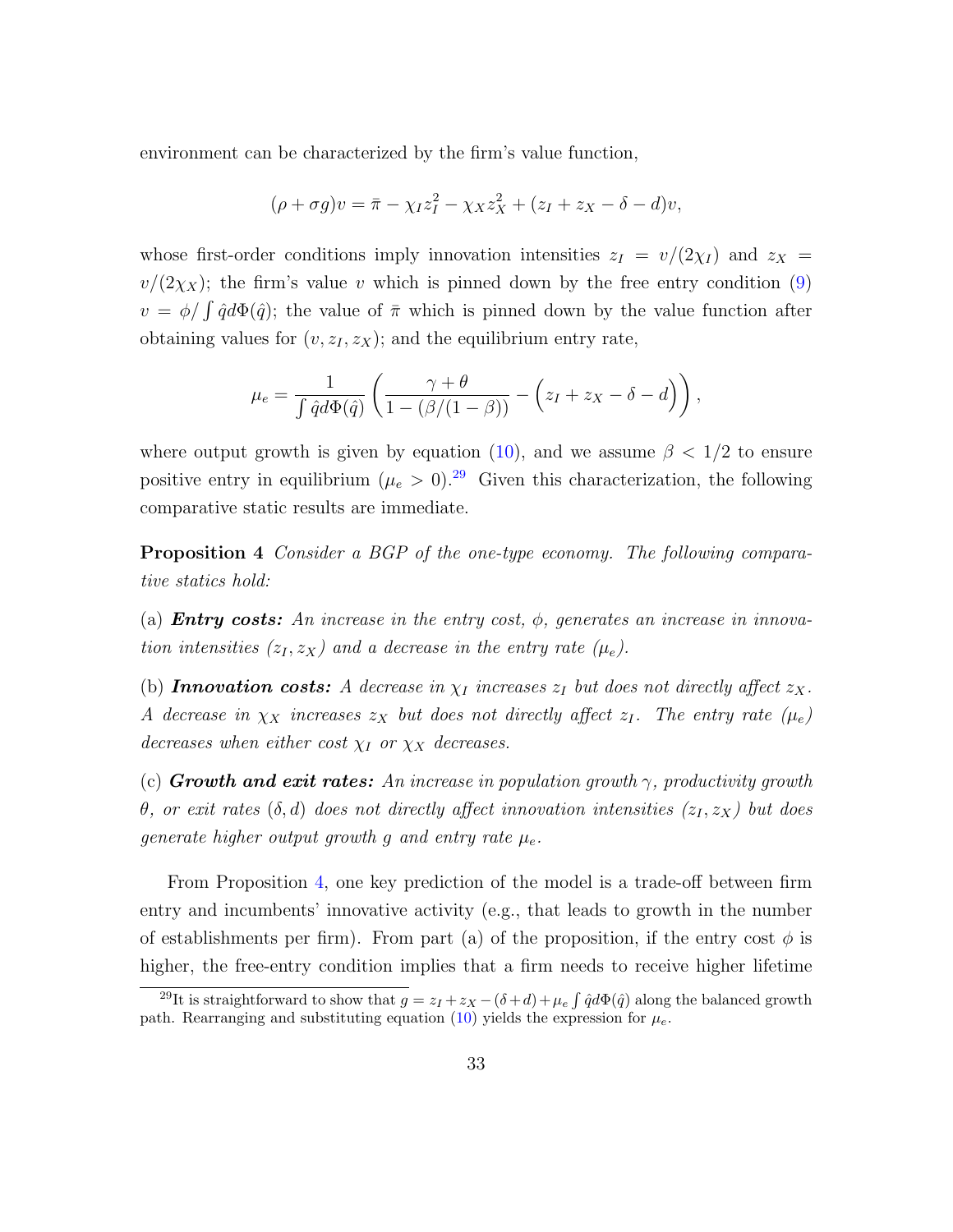compensation for incurring the increased initial cost of creating a new product for the market. Therefore, an entering firm innovates at a higher rate and grows to a larger size along both the intensive and extensive margins, compared to an economy with a lower entry cost. Hence a higher entry cost is associated with both less entry and a greater number of establishments per firm, on average.[30](#page-33-0)

However, our estimation infers that entry costs in fact declined over recent decades (see Table [2\)](#page-29-0) and, therefore, the mechanisms associated with parts (b) and (c) of the proposition dominate the mechanism associated with a change in entry costs. First, declining innovation costs lead to higher innovation rates and less firm entry, as in part (b) of the proposition, which implies that there are more establishments through external innovation and fewer firms due to lower entry. As a result, there are more establishments per firm in an economy with lower innovation costs. Part (b) is important for our estimation results as Table [2](#page-29-0) indicates that the external innovation cost for  $H$ -type firms indeed declined. Part  $(c)$  reflects the limits to output growth due to population and technology dynamics, as seen from the balanced-growth condition in equation [\(10\)](#page-17-2). With lower labor productivity growth, incumbent firms' increased innovative activity diminishes the incentive of new firms to enter the market due to greater scarcity of inputs to production. Similarly, part (c) also states that a decline in exit rates discourages firm entry, because incumbent firms employ more resources for innovative activity and less frequently free up those resources through exit. Entrants have less incentive to enter the market if there is a high cost of employing resources to grow and recover their entry cost. As we see in Table [3,](#page-31-0) a decline in both aggregate productivity growth,  $\theta$ , and exit rates were indeed large contributors to the reduction in the entry rate. Overall, parts (b) and (c) imply reduced entry rates and increased growth in the number of establishments per firm in recent decades, and the associated mechanisms quantitatively dominate the opposing force of the effect in part (a).

<span id="page-33-0"></span><sup>&</sup>lt;sup>30</sup>Notice that the entry rate  $\mu_e$  is defined as the ratio of the flow of new firms over the stock of establishments. The effective firm entry rate is the ratio of the flow of new firms over the stock of firms, i.e.,  $\mu_e$  divided by the average number of establishments per firm, as in Subsection [5.2.](#page-28-1) As a higher entry cost leads to a greater number of establishment per firms, firm entry rate decreases more than  $\mu_e$  does. Similar to [Hopenhayn et al.](#page-38-11) [\(2018\)](#page-38-11), because population growth is held constant, the decrease in firm entry rate is equal to the sum of the decrease in firm exit rate, which results from the increase in extensive margin growth, and the increase in average firm size.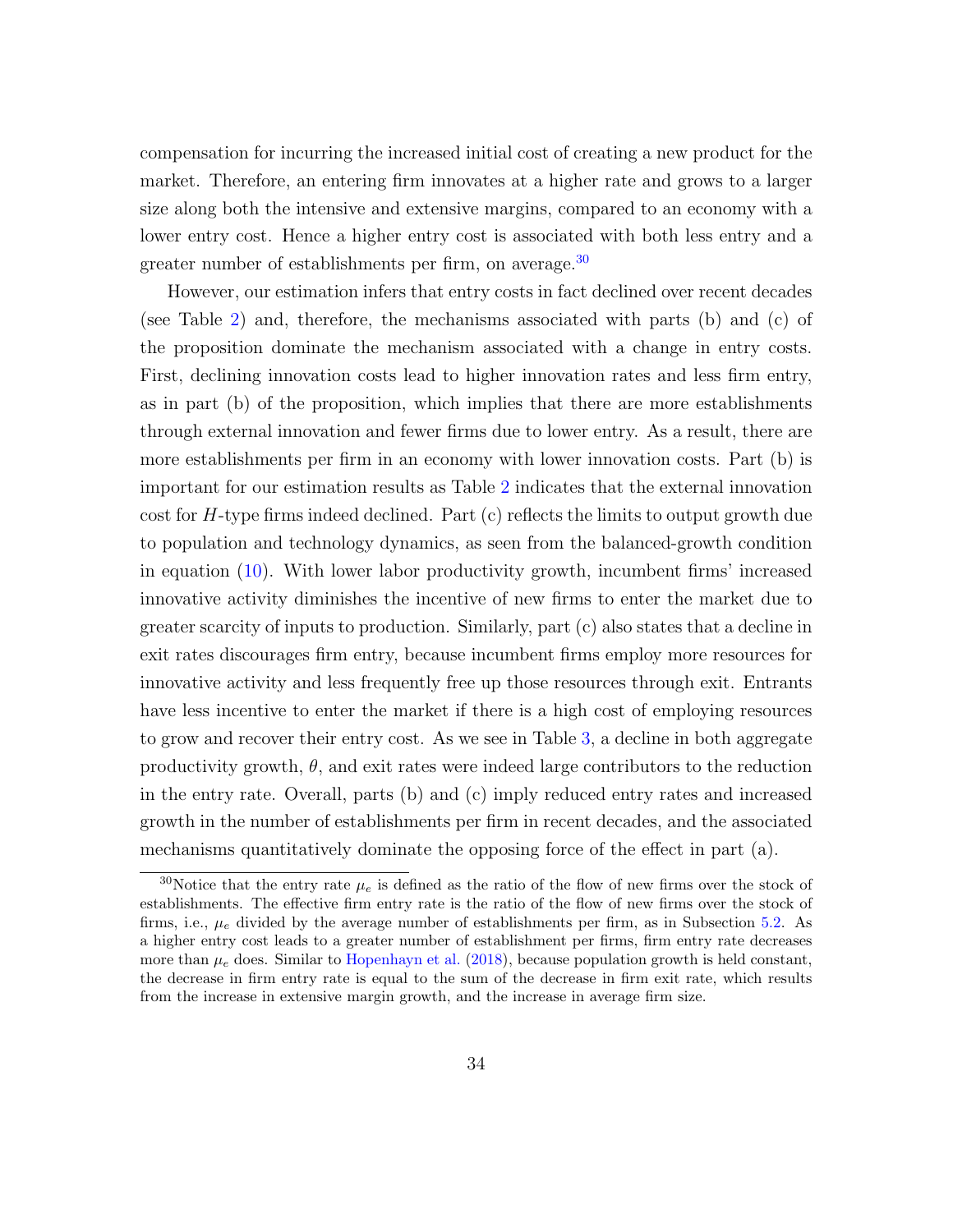For the number of establishments per firm, recall that, in Part (b), a decline in external innovation cost increases  $z<sub>X</sub>$  and reduces  $\mu_e$ . In Part (c), declines in establishment exit rates and the aggregate growth rate reduce  $\mu_e$  without directly affecting  $z<sub>X</sub>$ . From our characterization of the tail of the extensive margin distribution,

$$
\lambda^{ne} = 1 + \frac{\mu_e}{z_X - \delta}
$$

holds. This equation can be derived from [\(16\)](#page-21-2) and the fact that  $\eta = z_X - d - \delta + \mu_e$ (from the law of motion for the aggregate number of establishments). The changes in  $z_X$  and  $\mu_e$  lead to a fatter tail of the extensive margin distribution (a smaller  $\lambda^{ne}$ ), because  $\lambda^{ne}$  is smaller when  $\mu_e/(z_X - \delta)$  is smaller. This mechanism is consistent with our estimated outcome. Moreover, because the establishment number distribution has a lower Pareto tail index in 2014 compared to 1995, and a lower tail index is associated with a higher average (for example, when the tail index approaches 1, the average tends to  $\infty$ ), the decline in  $\lambda^{ne}$  during this period implies that the average number of establishments per firm is higher in 2014. This overall intuition is consistent with the decomposition documented in Table [3.](#page-31-0)

### <span id="page-34-0"></span>6 Conclusion

In this paper, we decomposed firm growth into two margins: an extensive margin of building new establishments and an intensive margin of adding workers to existing establishments. We documented the patterns of extensive- and intensive-margin firm growth in the U.S. from 1990-2014 and found that U.S. growth is predominantly generated by the addition of new establishments in very large firms. We developed a model of firm growth that incorporates both the extensive and intensive margins as separate types of firm innovation and showed the model can generate a fat tail of large firms, both in terms of the number of establishments and the number of workers. We analytically characterized the Pareto tails of the firm-size distribution and derive a formula that characterizes how they are linked to the forces that determine innovation, firm entry, and aggregate growth.

We estimated the model parameters for 1995 and 2014 and interpreted the increase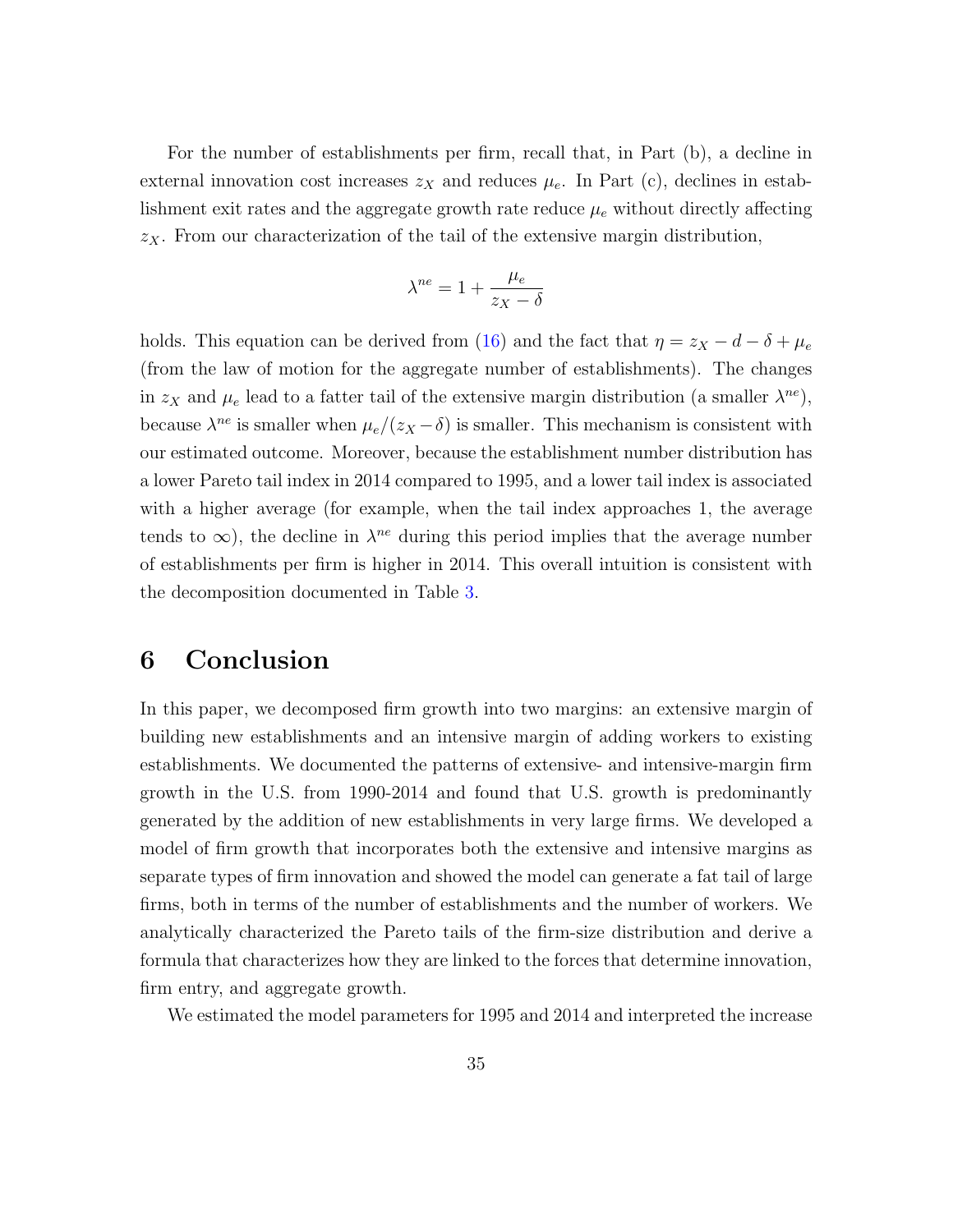in firm size along both the intensive and extensive margins in the data as reflecting fundamental economic changes. We found that the cost for external innovation declined for firms that are actively expanding with new establishments. Moreover, the model infers that the cost of entry has also declined. We decomposed the effect of model parameters on model outcomes to reveal that the largest contributors to the recent dominance of large firms with many establishments are the decline in the external innovation cost, decline in the establishment exit rate, and the slowdown of the aggregate productivity growth for production.

An important future research agenda is to explain why these changes occurred during this time period. Numerous anecdotes indicate finding new locations for stores and restaurants became easier due to increasing availability of ICT and various "big data."[31](#page-35-0) This change in technology may have contributed to the lower cost of external innovation. Faster information flows better enables a new business to succeed early, but also allows business models to be imitated more easily, creating a faster obsolescence and hampering the ability to grow quickly through the extensive margin. Our empirical and theoretical results can serve as a starting point for further investigations into these recent changes in the economic environment.

<span id="page-35-0"></span><sup>&</sup>lt;sup>31</sup>[Brynjolfsson and McElheran](#page-36-10) [\(2016\)](#page-36-10) show that, in the U.S. manufacturing sector, larger plants and plants that belong to multi-unit firms have higher tendencies to adopt data-driven decision making. [Ganapati](#page-37-10) [\(2018\)](#page-37-10) highlights the surge of IT investment in the wholesale industry, which also experienced the increase in the market share of the largest 1% firms. [Begenau et al.](#page-36-11) [\(2018\)](#page-36-11) argue that the use of big data in financial markets has lowered the cost of capital for large firms relative to small firms. The dominance of large firms with big data raises a new set of normative and policy questions. [Jones and Tonetti](#page-39-11) [\(2020\)](#page-39-11) discusses various issues that arises in the "data economy" using a macroeconomic model that explicitly considers information flow within and across firms.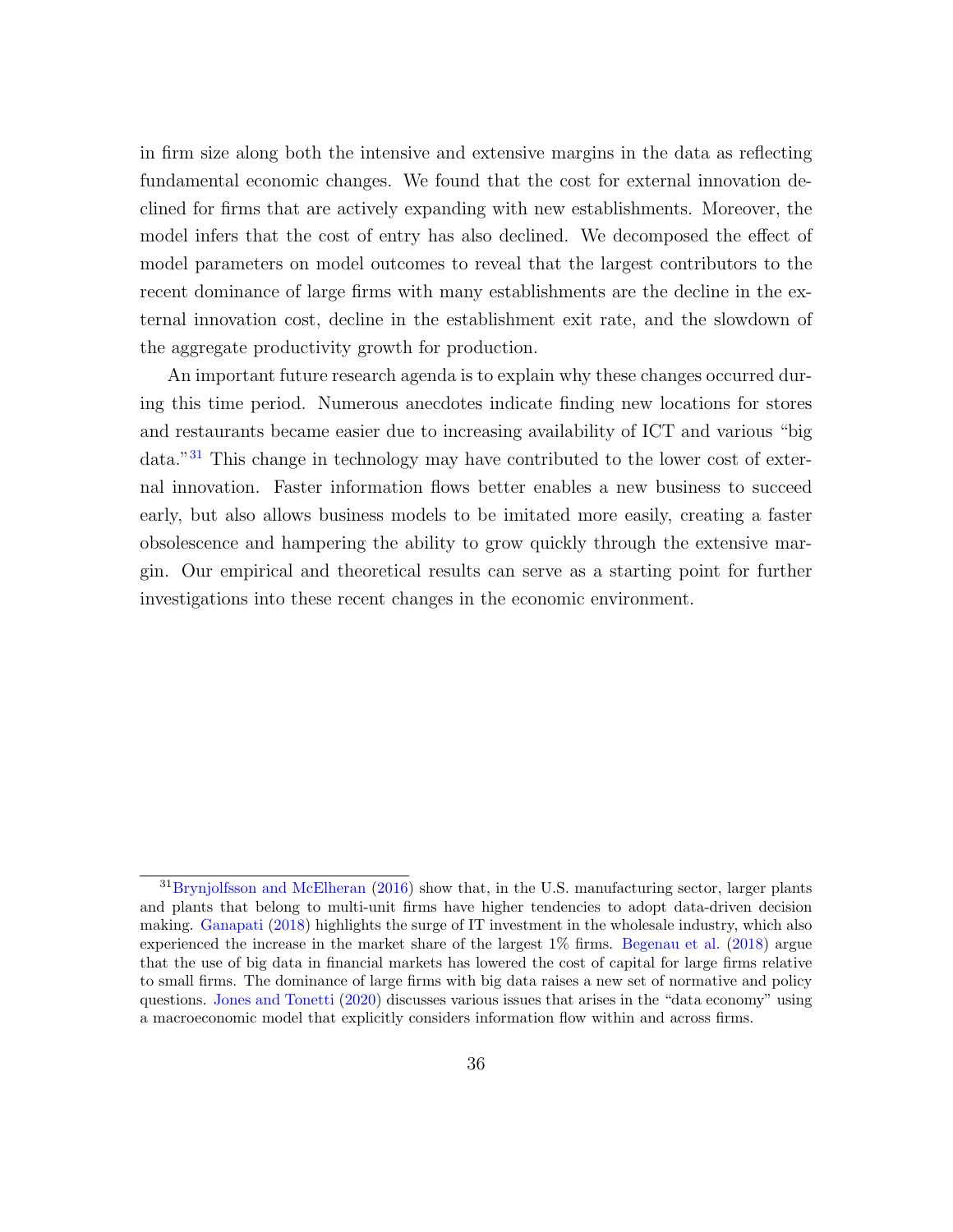### References

- Acemoglu, D. and D. Cao (2015). Innovation by Entrants and Incumbents. Journal of Economic Theory 157, 255–294.
- Aghion, P., A. Bergeaud, T. Boppart, P. J. Klenow, and H. Li (2019). A Theory of Falling Growth and Rising Rents. NBER Working Paper 26448.
- Akcigit, U. and W. R. Kerr (2018). Growth through Heterogeneous Innovations. Journal of Political Economy 126 (4), 1374–1443.
- Argente, D., M. Lee, and S. Moreira (2019). The Life Cycle of Products: Evidence and Implications. Working paper.
- Atalay, E., A. H. csu, M. J. Li, and C. Syverson (2019). How Wide Is the Firm Border? Quarterly Journal of Economics 134, 1845–1882.
- Atkinson, A. B., T. Piketty, and E. Saez (2011, March). Top incomes in the long run of history. Journal of Economic Literature  $49(1)$ , 3–71.
- Autor, D., D. Dorn, L. F. Katz, C. Patterson, and J. Van Reenen (2020, 02). The Fall of the Labor Share and the Rise of Superstar Firms\*. The Quarterly Journal of Economics 135 (2), 645–709.
- Axtell, R. L. (2001). Zipf Distribution of U.S. Firm Sizes. Science 293(5536), 1818– 1820.
- Begenau, J., M. Farboodi, and L. Veldkamp (2018). Big data in finance and the growth of large firms. NBER Working Paper 24550.
- Bernard, A. B., S. J. Redding, and P. K. Schott (2010). Multi-Product Firms and Product Switching. American Economic Review 100, 70–97.
- <span id="page-36-0"></span>Bingham, N., C. Goldie, and J. Teugels (1987). Regular Variation. Cambridge University Press.
- Brynjolfsson, E. and K. McElheran (2016). The Rapid Adoption of Data-Driven Decision-Making. American Economic Review 106, 133–139.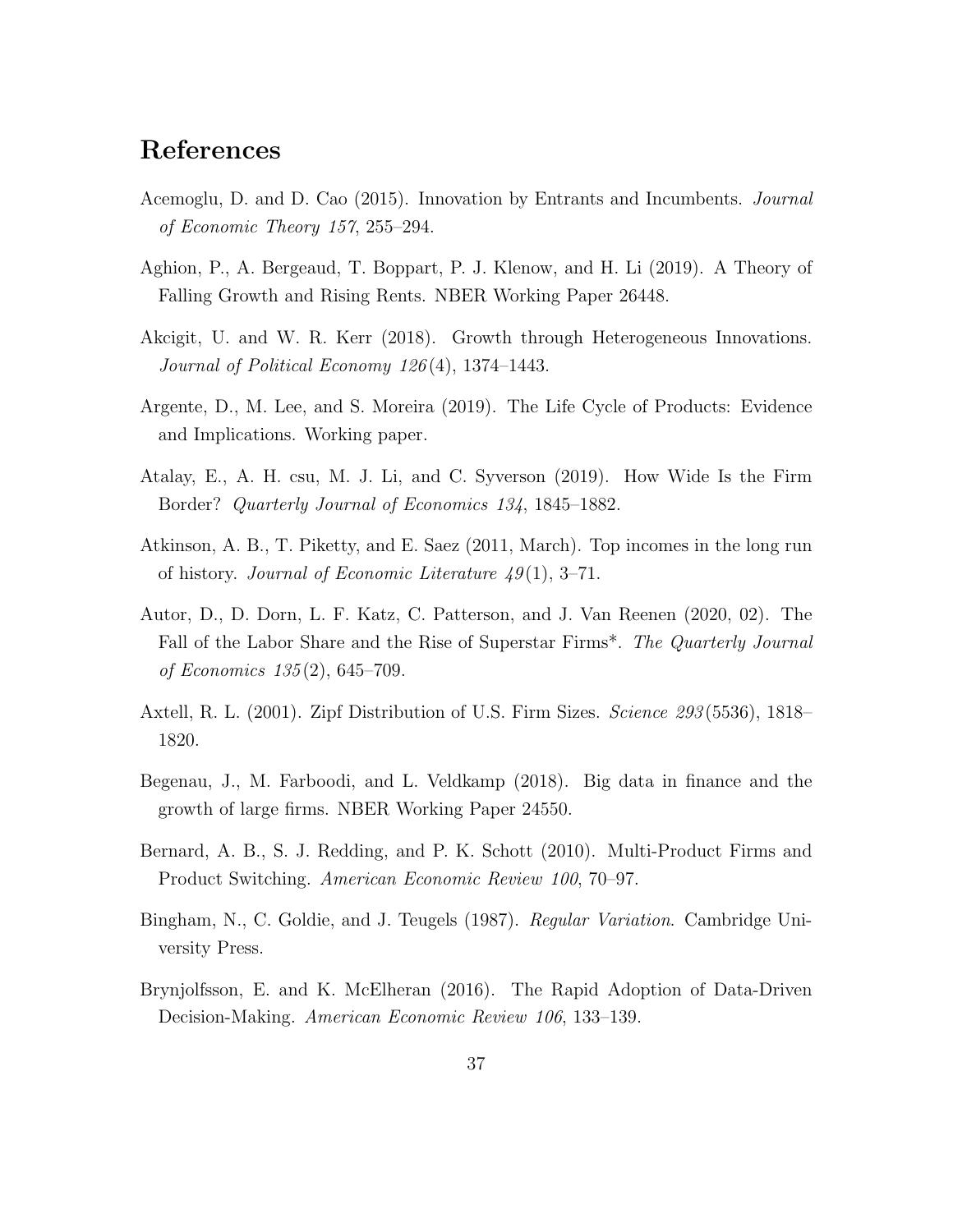- Cao, D., H. Hyatt, T. Mukoyama, and E. Sager (2020). Firm Growth through New Establishments. GCER Working Paper 20-20-02.
- <span id="page-37-0"></span>Cao, D. and W. Luo (2017). Persistent Heterogeneous Returns and Top End Wealth Inequality. Review of Economic Dynamics 26, 301 – 326.
- Choi, E. J. and J. R. Spletzer (2012). The Declining Average Size of Establishments: Evidence and Explanations. Monthly Labor Review, 50–65.
- De Loecker, J., J. Eeckhout, and G. Unger (2020, 01). The Rise of Market Power and the Macroeconomic Implications. The Quarterly Journal of Economics 135(2), 561–644.
- Decker, R., J. Haltiwanger, R. S. Jarmin, and J. Miranda (2014). The Role of Entrepreneurship in U.S. Job Creation and Economic Dynamism. Journal of Economic Perspectives 28, 3–24.
- Dinlersoz, E., S. Kalemli-Ozcan, H. Hyatt, and V. Penciakova (2018). Leverage over the life cycle and implications for firm growth and shock responsiveness. NBER Working Paper 25226.
- Fattal Jaef, R. N. (2018, April). Entry and exit, multiproduct firms, and allocative distortions. American Economic Journal: Macroeconomics  $10(2)$ , 86–112.
- Gabaix, X. (2009). Power Laws in Economics and Finance. Annual Review of Economics  $1(1)$ ,  $255-294$ .
- Gabaix, X., J.-M. Lasry, P.-L. Lions, and B. Moll (2016). The Dynamics of Inequality. Econometrica 84 (6), 2071–2111.
- Ganapati, S. (2018). The Modern Wholesaler: Global Sourcing, Domestic Distribution, and Scale Economies. Working paper.
- Garca-Macia, D., C.-T. Hsieh, and P. J. Klenow (2019). How Destructive is Innovation? Econometrica 87, 1507–1541.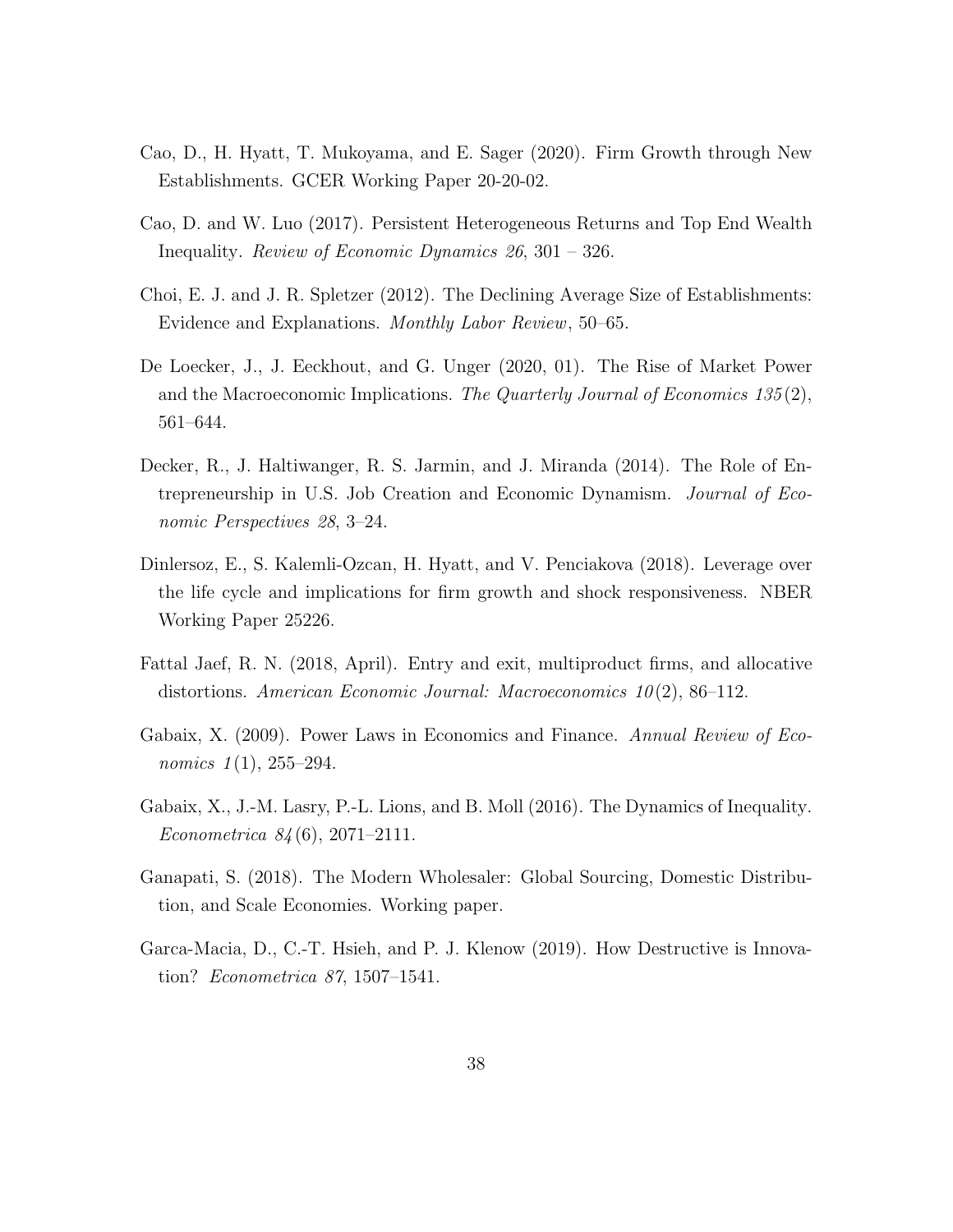- Garetto, S., L. Oldenski, and N. Ramondo (2019). Multinational Expansion in Time and Space. Working paper.
- Grimmett, G. and D. Stirzaker (2001). Probability and Random Processes, Third Edition. Oxford University Press.
- Gumpert, A., H. Steimer, and M. Antoni (2019). Firm organization with multiple establishments. CESifo Working Paper 7435.
- Gutiérrez, G. and T. Philippon (2017). Declining Competition and Investment in the U.S. NBER Working Paper 23583.
- Hathaway, I. and R. E. Litan (2014). Declining Business Dynamism in the United States: A Look at States and Metros. Brookings Institute.
- Hershbein, B., C. Macaluso, and C. Yeh (2019). Concentration in U.S. Local Labor Markets: Evidence from Vacancy and Employment Data. Working paper.
- Holmes, T. J. (2011). The Diffusion of Wal-Mart and Economics of Density. Econometrica 79, 253–302.
- Hopenhayn, H., J. Neira, and R. Singhania (2018, December). From population growth to firm demographics: Implications for concentration, entrepreneurship and the labor share. Working Paper 25382, National Bureau of Economic Research.
- Hopenhayn, H. and R. Rogerson (1993). Job Turnover and Policy Evaluation: A General Equilibrium Analysis. *Journal of Political Economy 101* (5), 915–938.
- Hsieh, C.-T. and E. Rossi-Hansberg (2019). The Industrial Revolution of Services. NBER Working Paper 25968.
- Jones, C. I. (1995). R&D-Based Models of Economic Growth. Journal of Political Economy, 759–784.
- Jones, C. I. and J. Kim (2018). A schumpeterian model of top income inequality. Journal of Political Economy 126 (5), 1785–1826.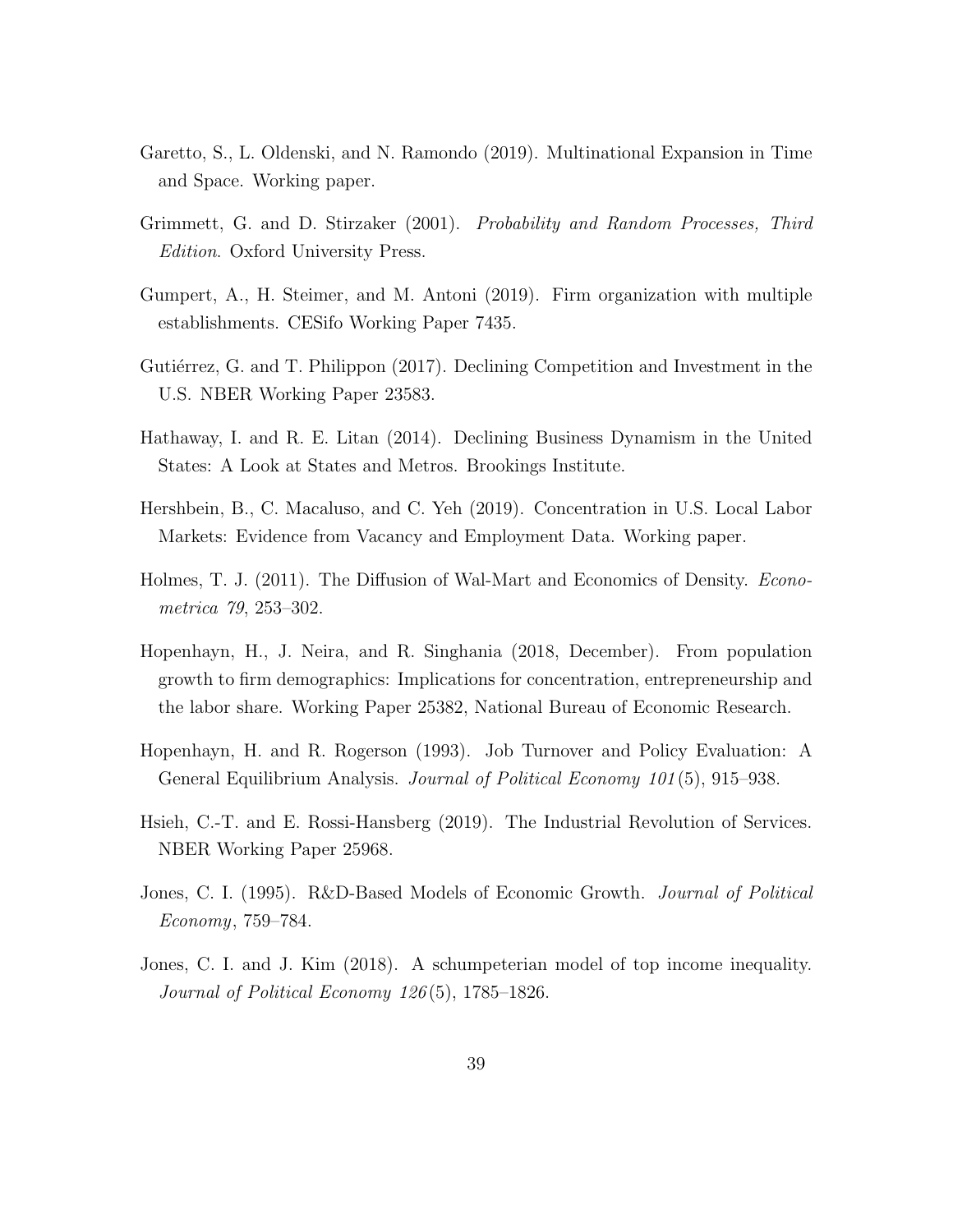- Jones, C. I. and C. Tonetti (2020, September). Nonrivalry and the economics of data. American Economic Review  $110(9)$ , 2819–58.
- Kehrig, M. and N. Vincent (2019). Good Dispersion, Bad Dispersion. NBER Working Paper 25923.
- Klette, T. J. and S. Kortum (2004). Innovating Firms and Aggregate Innovation. Journal of Political Economy 112 (5), 986–1018.
- Kondo, I. O., L. Lewis, and A. Stella (2019). On the U.S. Firm and Establishment Size Distributions. Working paper.
- <span id="page-39-0"></span>Luttmer, E. G. J. (2011). On the Mechanics of Firm Growth. The Review of Economic Studies 78 (3), 1042–1068.
- <span id="page-39-1"></span>Mimica, A. (2016). Exponential Decay of Measures and Tauberian Theorems. Journal of Mathematical Analysis and Applications  $440(1)$ , 266 – 285.
- Moreira, S., D. Argente, E. Oberfield, and V. Venkateswaran (2021). Scalable Expertise. Working paper.
- Mukoyama, T. and S. Osotimehin (2019). Barriers to Reallocation and Economic Growth: The Effects of Firing Costs. American Economic Journal: Macroeconomics 11, 235–270.
- Oberfield, E., E. Rossi-Hansberg, P.-D. Sarte, and N. Trachter (2020). Plants in Space. Working paper.
- Peters, M. (2019). Heterogeneous Markups, Growth and Endogenous Misallocation. Econometrica forthcoming.
- Reed, W. J. (2001). The Pareto, Zipf and Other Power Laws. *Economics Let*ters  $74(1), 15-19.$
- Rinz, K. (2018). Labor Market Concentration, Earnings Inequality, and Earnings Mobility. CARRA Working Paper 2018-10.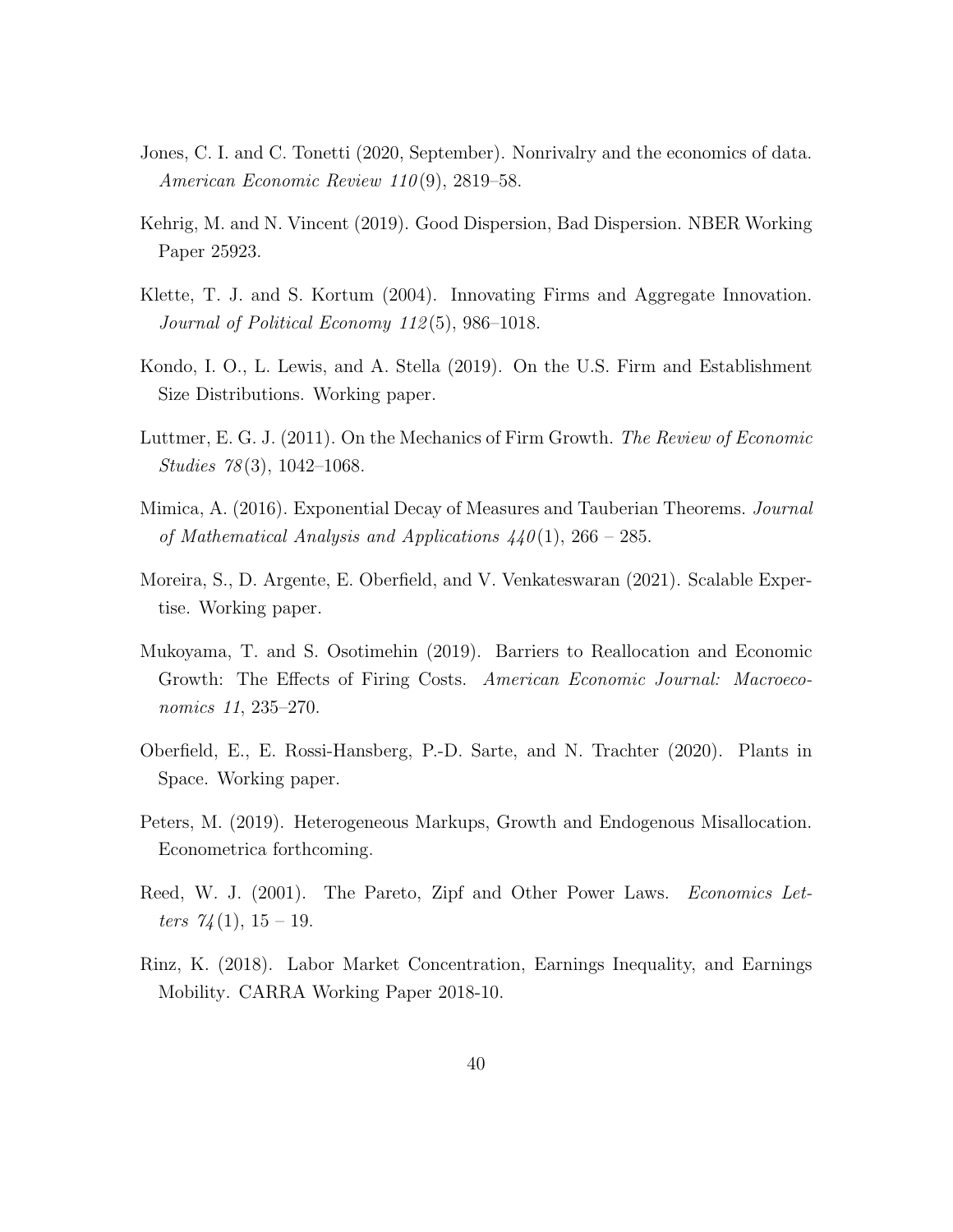- Rossi-Hansberg, E., P.-D. Sarte, and N. Trachter (2021). Diverging trends in national and local concentration. NBER Macroeconomics Annual 35, 115–150.
- Sager, E. and O. A. Timoshenko (2019). The Double EMG Distribution and Trade Elasticities. Canadian Journal of Economics 52 (4), 1523–1557.
- Song, J., D. J. Price, F. Guvenen, N. Bloom, and T. von Wachter (2018, 10). Firming Up Inequality. The Quarterly Journal of Economics  $134(1)$ , 1–50.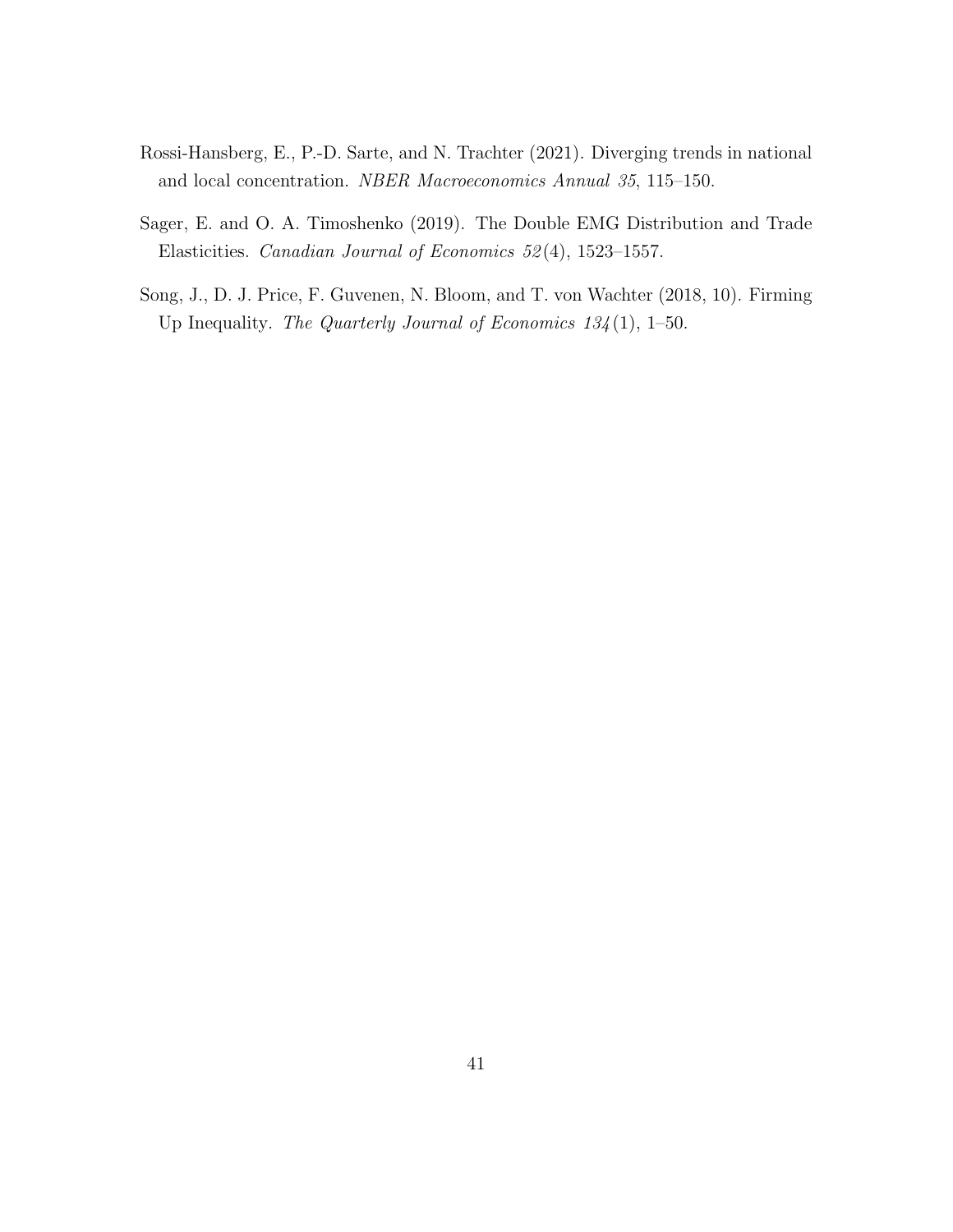# <span id="page-41-2"></span>Appendix

### <span id="page-41-1"></span>A Data and empirical documentation

### A.1 Quarterly Census of Employment and Wages

This data appendix describes the Quarterly Census of Employment and Wages (QCEW) and draws heavily from the BLS Handbook of Methods.<sup>[32](#page-41-0)</sup>

#### A.1.1 Definitions

The Quarterly Census of Employment and Wages (QCEW) is a count of employment and wages obtained from quarterly reports filed by almost every employer in the U.S., Puerto Rico and the U.S. Virgin Islands, for the purpose of administering state unemployment insurance programs. These reports are compiled by the Bureau of Labor Statistics (BLS) and supplemented with the Annual Refiling Survey and the Multiple Worksite Report for the purpose of validation and accuracy. The reports include an establishment's monthly employment level upon the twelfth of each month and counts any employed worker, whether their position is full time, part time, permanent or temporary. Counted employees include most corporate officials, all executives, all supervisory personnel, all professionals, all clerical workers, many farmworkers, all wage earners and all piece workers. Employees are counted if on paid sick leave, paid holiday or paid vacation. Employees are not counted if they did not earn wages during the pay period covering the 12th of the month, because of work stoppages, temporary layoffs, illness, or unpaid vacations. The QCEW does not count proprietors, the unincorporated self-employed, unpaid family members, certain farm and domestic workers that are exempt from reporting employment data, railroad workers covered by the railroad unemployment insurance system, all members of the Armed Forces, and most student workers at schools. If a worker holds multiple jobs across multiple firms, then that worker may be counted more than once in the QCEW.

<span id="page-41-0"></span><sup>32</sup>See https://www.bls.gov/opub/hom/cew/home.htm for the complete BLS Handbook of Methods.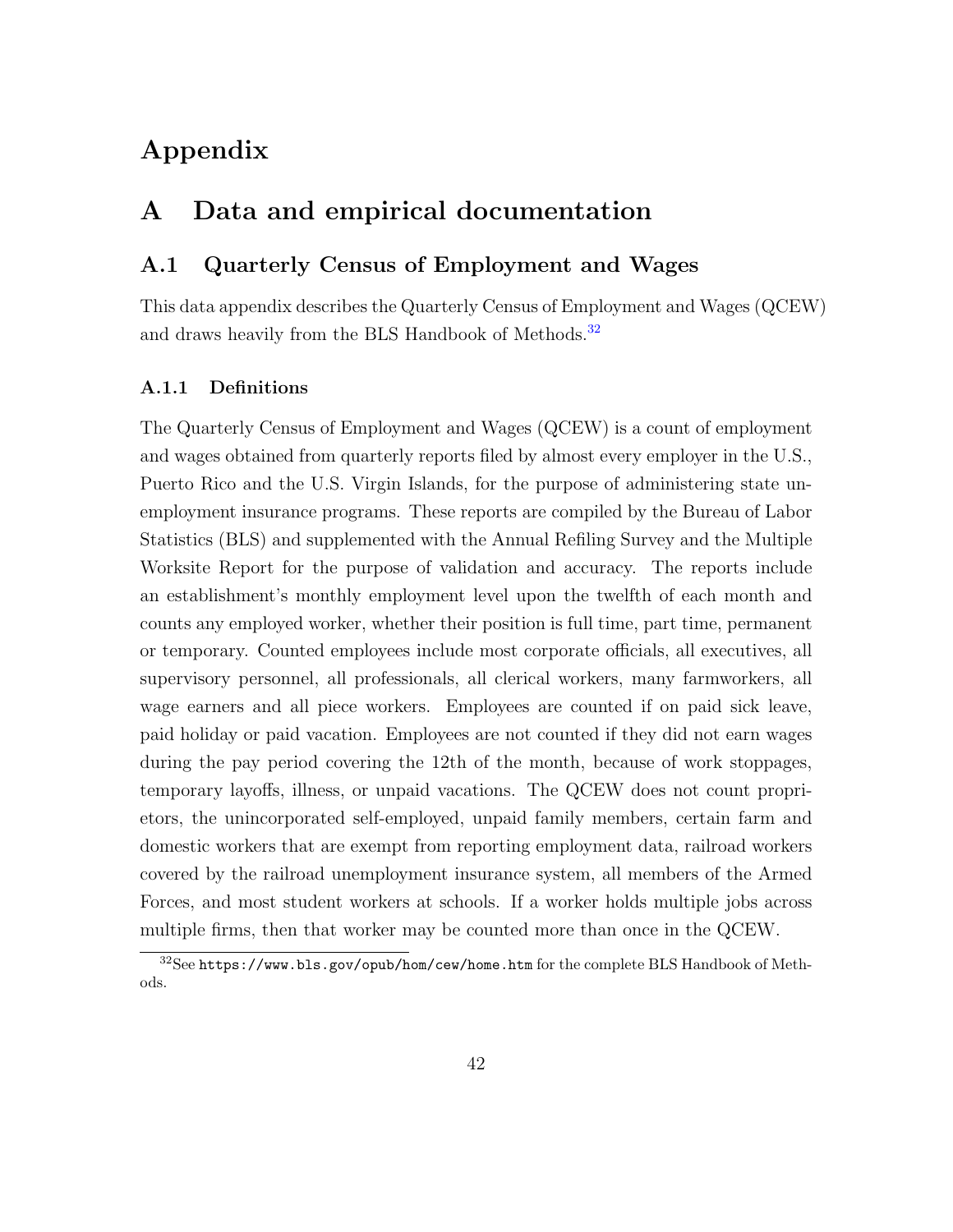#### A.1.2 BLS Sample

A sample we used as part of the BLS visiting researcher program provided data from 1990 to 2016 and covers thirty-eight states: Alaska, Alabama, Arkansas, Arizona, California, Colorado, Connecticut, Delaware, Georgia, Hawaii, Iowa, Idaho, Indiana, Kansas, Louisiana, Maryland, Maine, Minnesota, Montana, North Dakota, New Jersey, New Mexico, Nevada, Ohio, Oklahoma, Rhode Island, South Carolina, South Dakota, Tennessee, Texas, Utah, Virginia, Vermont, Washington, West Virginia, as well as the District of Columbia, Puerto Rico and the U.S. Virgin Islands.

#### A.1.3 LEHD Sample

The Employer Characteristics File maintained by the Longitudinal Employer-Household Dynamics program provided data for twenty-eight states: Alaska, Arizona, California, Colarado, Florida, Georgia, Iowa, Idaho, Illinois, Indiana, Kansas, Louisiana, Maryland, Missouri, Montana, North Carolina, New Mexico, New York, Pennsylvania, Oregon, Rhode Island, South Dakota, Texas, Utah, Washington, Wisconsin, West Virginia, and Wyoming.

#### A.1.4 Data cleaning and variable construction

To conform to official statistics, we clean the data in accordance with BLS procedure. First, while the QCEW contains monthly data as of the 12th of each month, we follow BLS convention by only using data from the final month within a quarter. As a result, our sample does not capture establishments that enter and exit within the same quarter. We additionally exclude firms from calculations in a given quarter if the absolute change in employment from the previous quarter exceeds 10 times the average employment between the two quarters. Statistics within this paper are not sensitive to the choice of multiple being 10.

We construct firms as collections of establishment with the same employment identification numbers (EINs). Firm-level employment is the sum of all employment in establishments associated with the same EIN and the number of establishments within a firm as the number of establishments that report using a common EIN.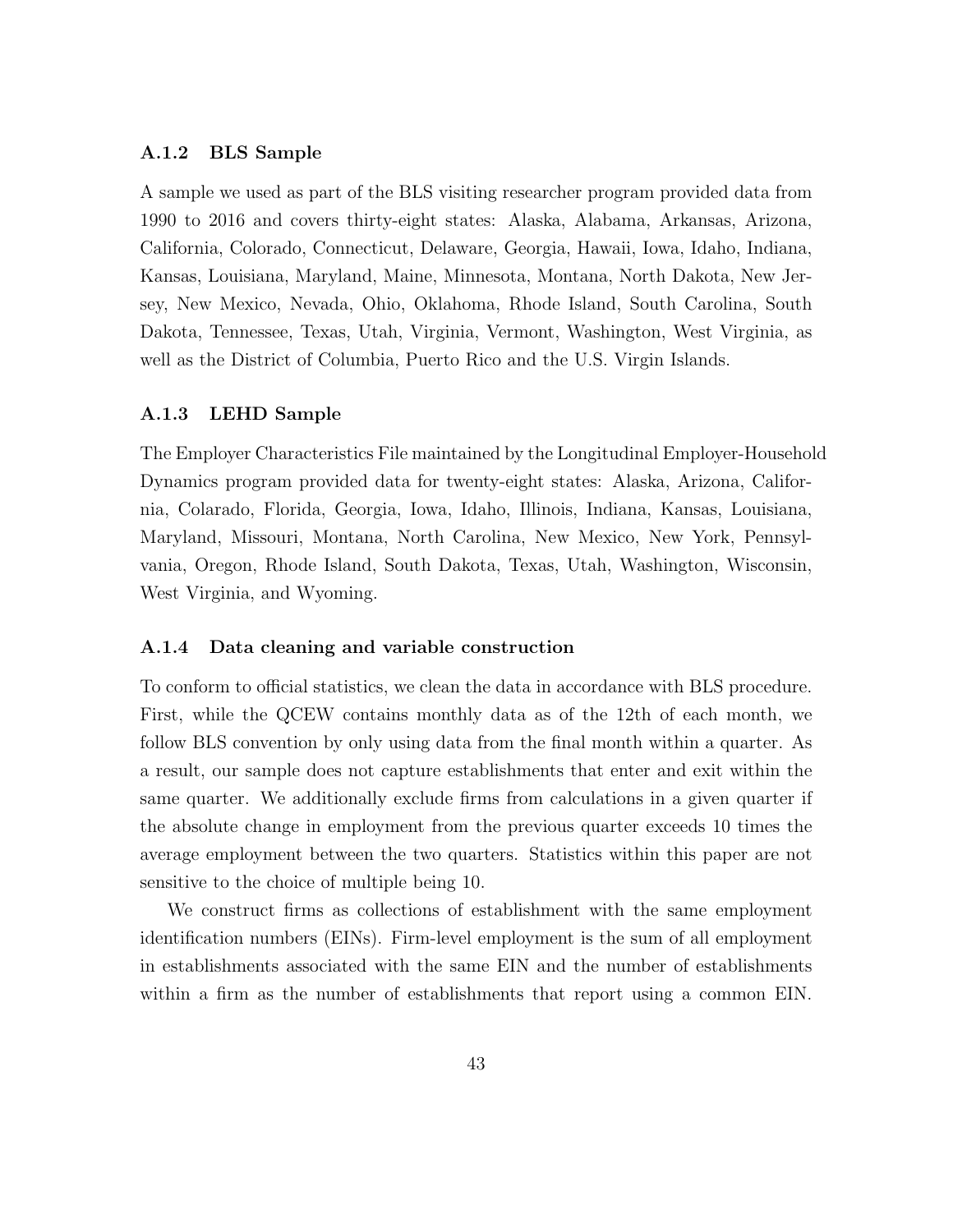To classify a firm's industry, we assign to a firm the average self-reported, 6-digit NAICS code of its establishments so that the firm is classified in the same way as its establishments are on average.

A firm's entry date is measured as the date at which the QCEW records a non-zero number of workers associated with a particular EIN after four consecutive quarters of recording zero workers. A firm's exit date is measured as the last date at which the QCEW records a non-zero number of workers associated with a particular EIN prior to four consecutive quarters of recording zero workers. A firm's age is measured by tracking firms after entering. Upon entry, the firm is assigned an age of 1 quarter and the firm's age is incremented by 1 quarter for each period that it does not exit.

### B Further decomposition of time-series of margins

First, we examine the firm-size decomposition in the manufacturing, service, and agricultural sectors, and find that a significant increase in the number of service-sector establishments per firm is the driving force for the economy-wide increase in average firm size. Figure  $A.1(a)$  plots the evolution of average firm size in each sector, compared to the average firm size in 1990. We observe that all sectors excluding agriculture experienced an increase in average firm size over the sample period (1990- 2014), but the service sector experienced the largest size increase. This observation is notable, because the service sector employs the majority of U.S. workers over this period. To account for sectoral firm size growth, we turn to the intensive and extensive margins plotted in Figures  $A.1(c)$  and  $A.1(e)$ , respectively. Each sector's intensive margin exhibits a flat or slight downward trend similar to that in the overall economy. By strong contrast, the extensive margin for different sectors delivers the same message as the extensive margin in the overall economy, namely, that the growth in the number of establishments per firm accounts for the overall increase in average firm size across sectors and, by extension, the overall economy.

Next, we examine the firm-size decomposition conditional on firm size and find the establishment-driven growth in average firm size is concentrated in the economy's largest firms. Figure  $A.1(b)$  calculates the average size within size bins. We see a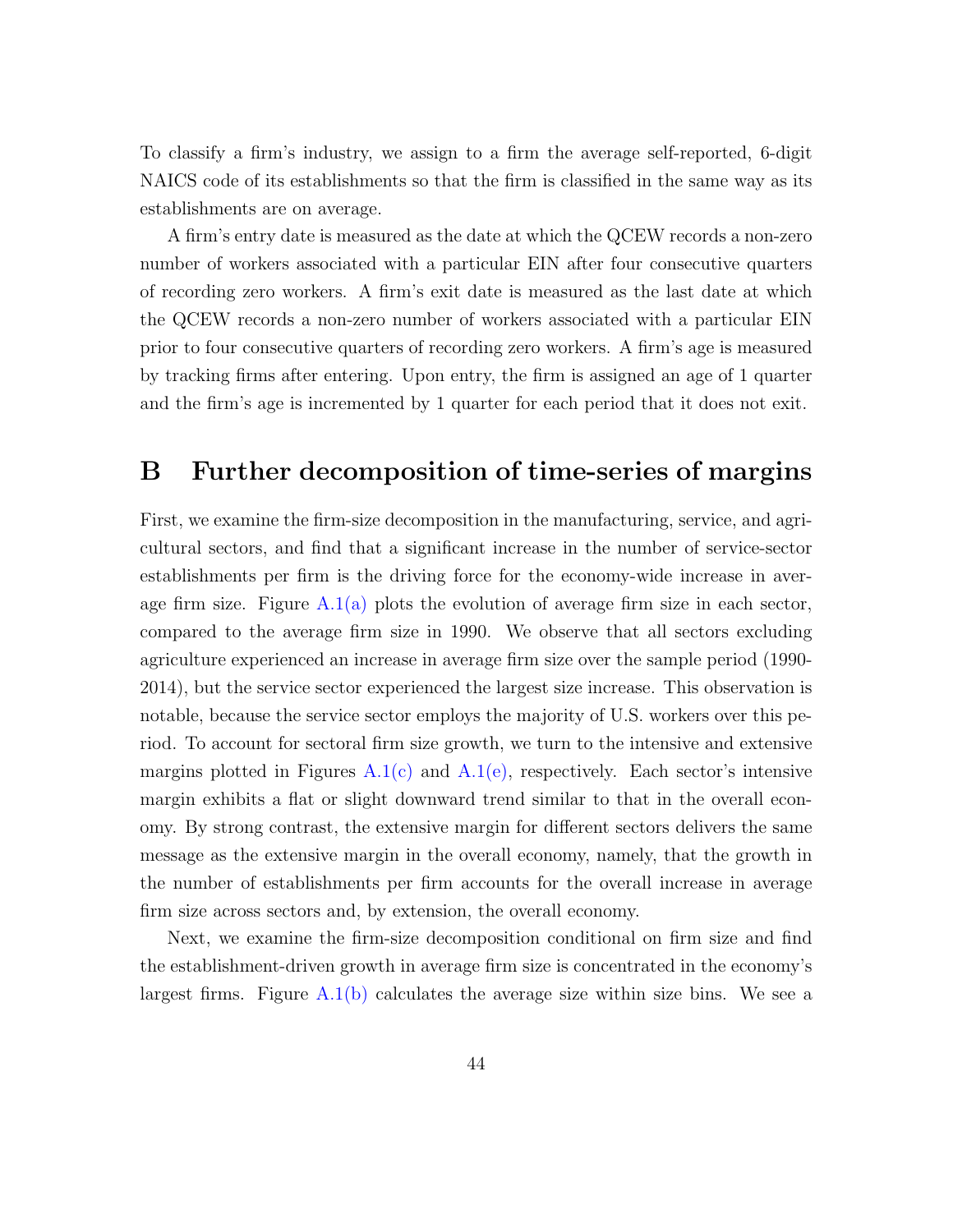|      |                           | Firm size Extensive Intensive |         |  |  |  |  |  |  |  |
|------|---------------------------|-------------------------------|---------|--|--|--|--|--|--|--|
|      | 95th percentile and above |                               |         |  |  |  |  |  |  |  |
| 1995 | $-1.10$                   | $-1.20$                       | $-1.35$ |  |  |  |  |  |  |  |
| 2014 | $-0.99$                   | $-1.17$                       | $-1.32$ |  |  |  |  |  |  |  |
|      | 99th percentile and above |                               |         |  |  |  |  |  |  |  |
| 1995 | $-1.17$                   | $-1.25$                       | $-1.39$ |  |  |  |  |  |  |  |
| 2014 | $-0.99$                   | $-1.21$                       | $-1.24$ |  |  |  |  |  |  |  |

<span id="page-44-0"></span>Table [A.](#page-41-1)1: Slope of the Size-Rank Relationship

Notes: Authors' calculations of of LEHD microdata. Linear regression of log outcome on log rank for fitted values at or above the 95th percentile from a polynomial approximation of microdata. Slopes correspond to March of the respective year.

pattern of spreading out: very small firms with one to four employees have tended to become smaller, whereas the average size of larger firms with 100 employees increased over time. If we examine the very right tail of firms with 5,000 workers or more, firm size has been increasing over time since 1997, with a similar increase in firms that have 100 employees or more. The intensive margin does not exhibit an obvious relationship with firm size, as seen in Figure  $A.1(d)$ . None of the series have an increasing trend, and in fact, the overall time-series pattern looks similar between very small firms (1 to 4 employees) and very large firms (5,000 or more employees) except for a spike for very large firms in the early 2000s. By contrast, growth in the average number of establishments per firm exhibits very different trends between small and large firms, as shown in Figure A.1 $(f)$ . Very small firms are predominantly single-establishment firms over the entire sample period. Medium-size firms with 5 to 99 employees have had a modest increase in the number of establishments. Larger firms have had a startling increase in the number of establishments. On average, the firms with 5,000 or more employees had about four times more establishments in 2014 than in 1990. Thus, we conclude that a key mechanism that has generated the increase in firm size in recent years is expansion through the number of establishments in very large firms.

To see the behavior of the distribution at the right tail, we measure the slope of the upper percentiles of the firm-size distribution in Table  $A.1$ . Here, we include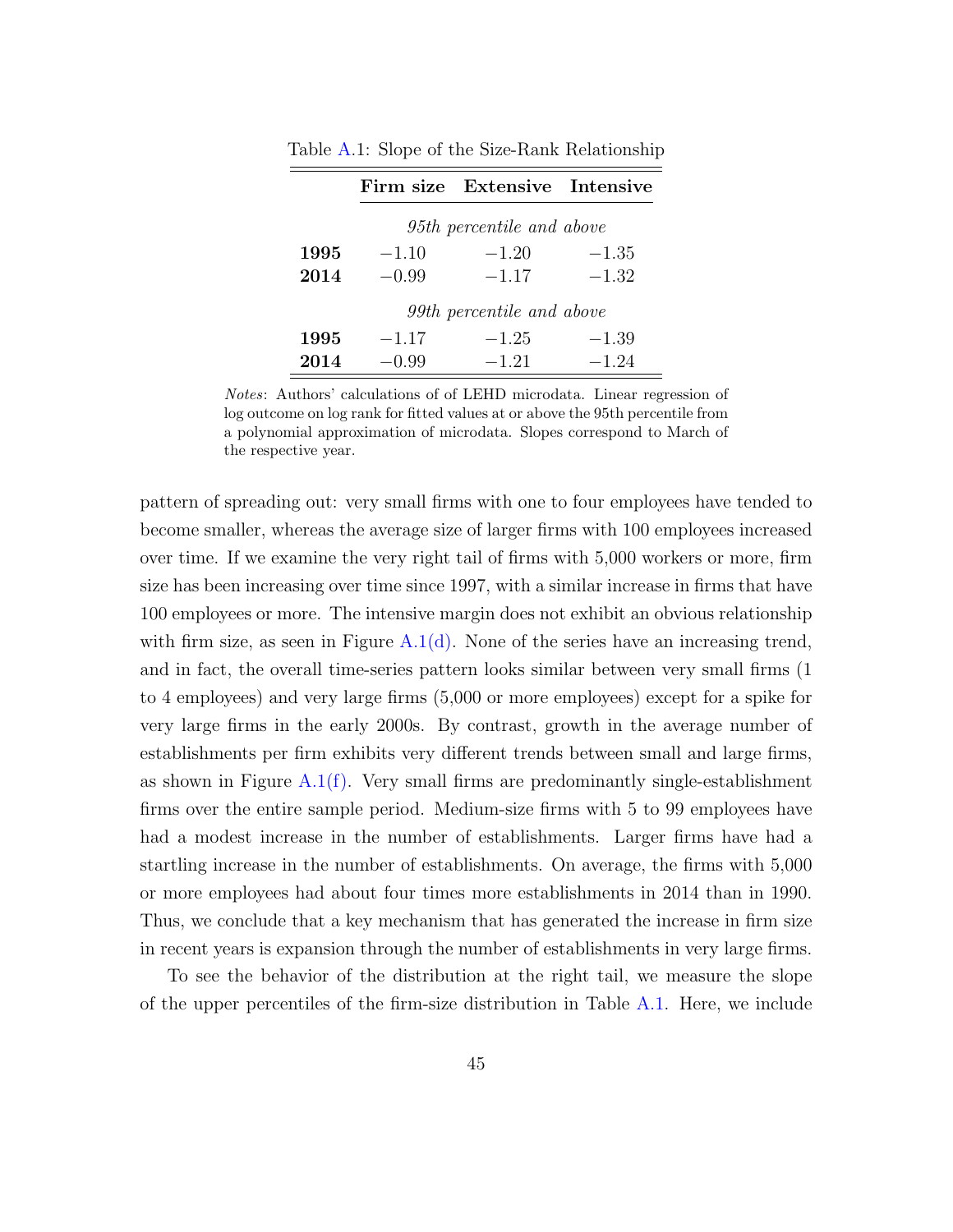<span id="page-45-0"></span>Figure [A.](#page-41-1)1: Average Firm Size, Intensive and Extensive Margins by Sector and Size Bins



(a) Average firm size by sector (number

of workers)

(c) Average intensive margin by sector



(e) Average extensive margin by sector



(b) Average firm size by size bin (number of workers)



(d) Average intensive margin by size bin



(f) Average extensive margin by size bin



Source: Author's calculations of Quarterly Census of Employment and Wages microdata.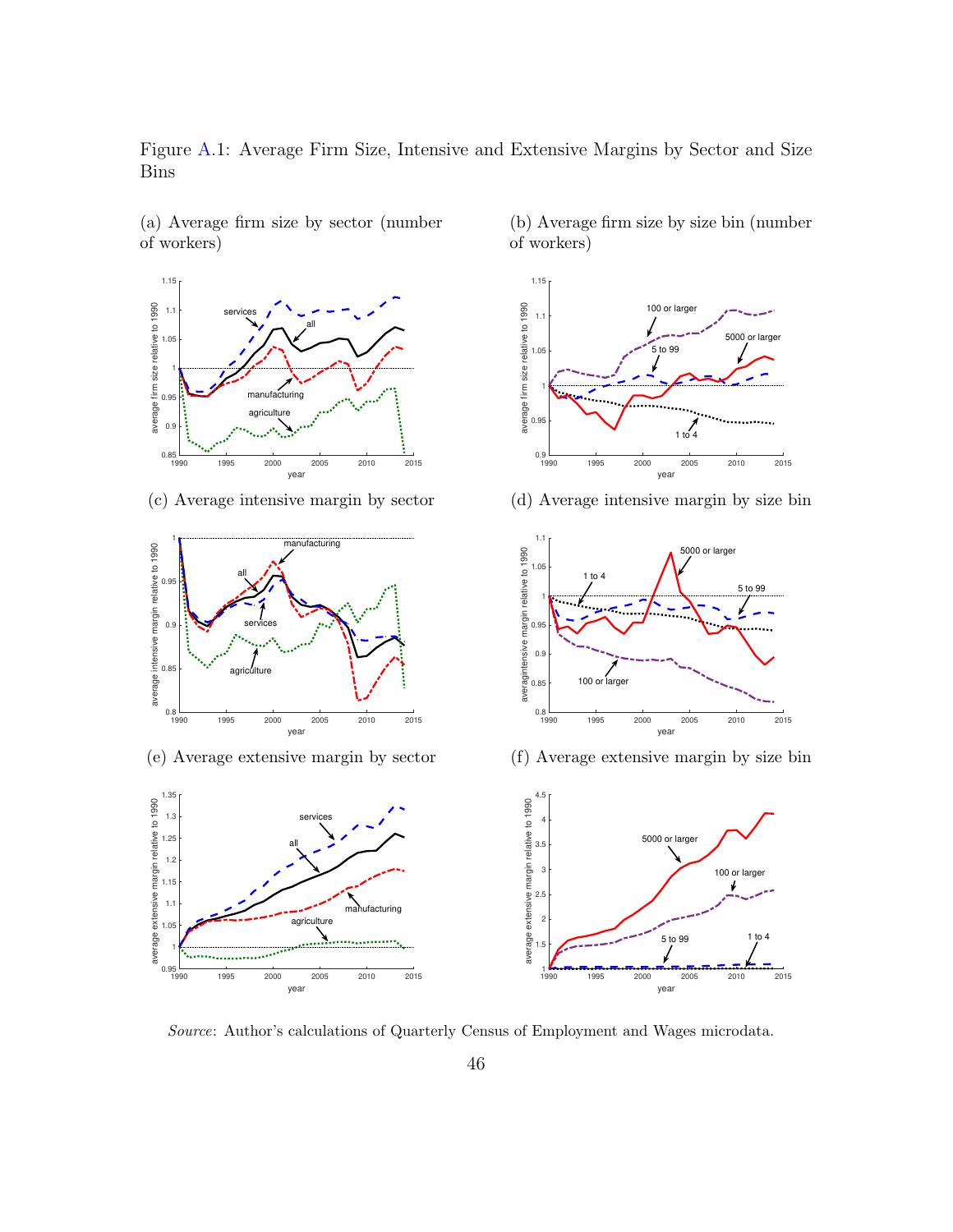predicted values that are at or above the 95th percentile. The firm size distribution in 2014 has a slope that is close to (negative) 1, which indicates it has a very fat tail. Both the extensive margin and the intensive margin have steeper slopes than the employment distribution, which implies thinner tails. For the overall firm size, the right tail became thicker—looking at the 99 percentile and above, the tail index changed from  $-1.17$  to  $-0.99$  between 1995 and 2014. Table [A.1](#page-44-0) indicates both the extensive and intensive margins contributed to this thickening of the slope over time.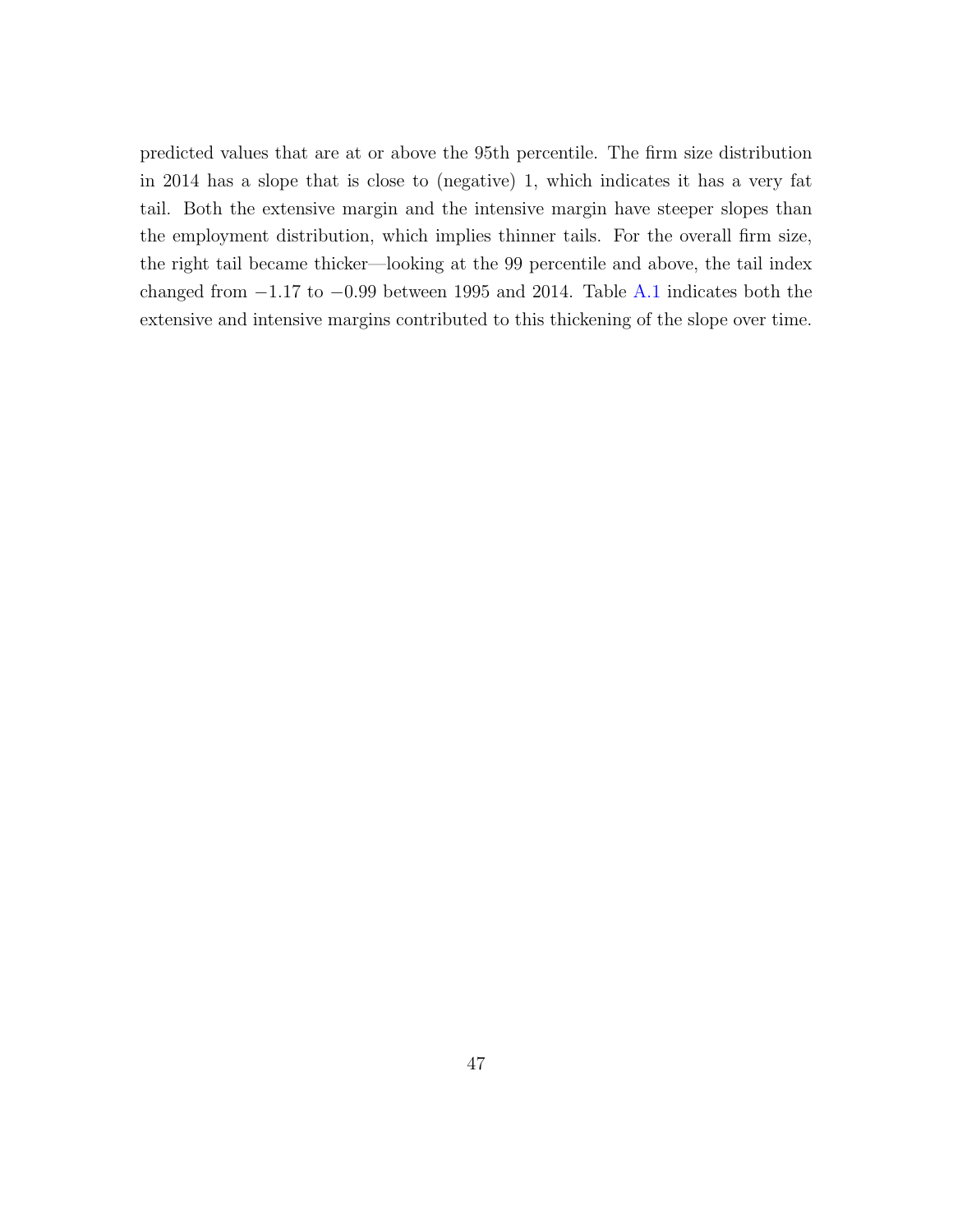# Online Appendix

# C LEHD measures of size-rank relationships

### C.1 Confidentiality protection for size-rank statistics in LEHD

Characterizing the employment distribution by firm rank, we used the Employer Characteristics File maintained by the U.S. Census Bureau's Longitudinal Employer-Household Dynamics Program. A number of steps were taken to minimize the disclosure risk associated with the release of statistics on the upper ranks of the firm size distribution. First, instead of a direct size-rank regression, we coarsened the underlying distribution, employing finer categories the closer we are at the firm size distribution. Coarsening ensures that there are a large number of observations in each cell, even at the upper range of the distribution in which we use the finest categories. To limit disclosure risk further, we estimated a fifth-order polynomial (plus a constant) on the (average) percentile rank associated with each rank category. To conform to U.S. Census Bureau disclosure requirements, all point estimates and standard errors were rounded to four significant digits.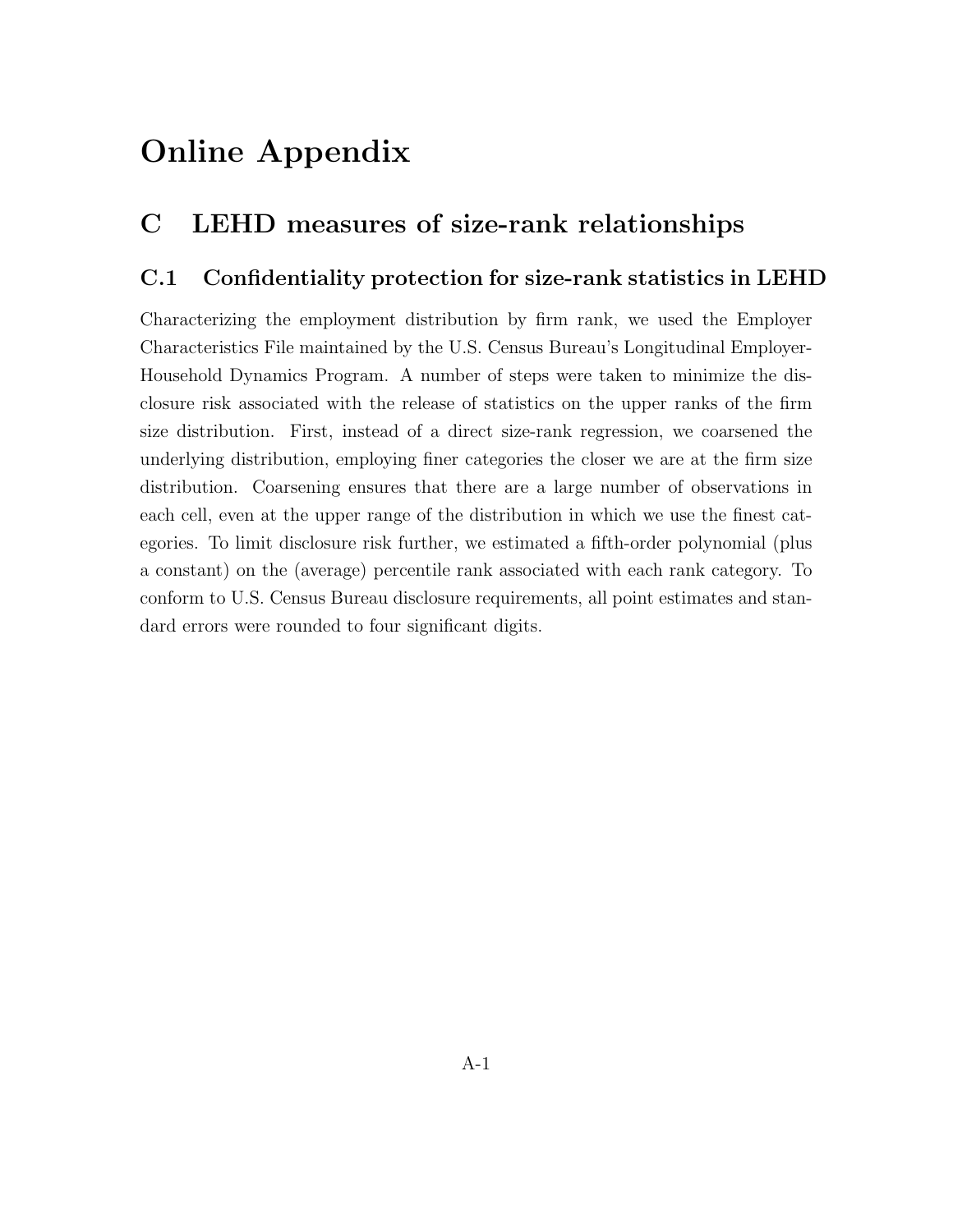|                          | Employment |            |            | Establishments |            | Establishment Size |            |            |            |
|--------------------------|------------|------------|------------|----------------|------------|--------------------|------------|------------|------------|
|                          | 1995       | 2005       | 2014       | 1995           | 2005       | 2014               | 1995       | 2005       | 2014       |
| Intercept                | 16.33      | 9.586      | 4.932      | 11.55          | 14.11      | 17.37              | 13.87      | 7.406      | 2.725      |
|                          | (0.04863)  | (0.04889)  | (0.04988)  | (0.06931)      | (0.06404)  | (0.06247)          | (0.04857)  | (0.04882)  | (0.04979)  |
| ln(rank)                 | $-6.478$   | 0.4619     | 5.243      | $-6.302$       | $-8.406$   | -11.36             | $-5.143$   | 1.333      | 6.056      |
|                          | (0.04041)  | (0.4060)   | (0.04145)  | (0.05760)      | (0.5319)   | (0.05191)          | (0.04036)  | (0.04055)  | (0.04137)  |
| $ln(rank)^2$             | 2.224      | $-0.2067$  | $-1.888$   | 2.274          | 2.961      | 3.919              | 1.723      | $-0.5921$  | $-2.268$   |
|                          | (0.01241)  | (0.1247)   | (0.01273)  | (0.01769)      | (0.01633)  | (0.01594)          | (0.01239)  | (0.01245)  | (0.01270)  |
| $ln(rank)^3 \times 10$   | $-3.936$   | $-0.09348$ | 2.583      | $-4.121$       | $-5.157$   | -6.550             | $-3.055$   | 0.6863     | 3.381      |
|                          | (0.01785)  | (0.01793)  | (0.0183)   | (0.02544)      | (0.02348)  | (0.02292)          | (0.01782)  | (0.01790)  | (0.01827)  |
| $ln(rank)^4 \times 10^2$ | 3.206      | 0.3817     | $-1.605$   | 3.354          | 4.078      | 5.012              | 2.528      | 0.2700     | $-2.283$   |
|                          | (0.01219)  | (0.01225)  | (0.01250)  | (0.0174)       | (0.01604)  | (0.0157)           | (0.01218)  | (0.01223)  | (0.01248)  |
| $ln(rank)^5 \times 10^3$ | $-9.863$   | $-0.2010$  | 0.3571     | $-0.9933$      | $-1.184$   | $-1.419$           | 0.7974     | 0.009459   | 0.5591     |
|                          | (0.003199) | (0.003213) | (0.003280) | (0.00456)      | (0.004209) | (0.004108)         | (0.003195) | (0.003208) | (0.003274) |

Table [A.](#page-41-2)2: Fifth-order polynomial approximations of size-rank relationships

Notes: Authors' calculations of LEHD microdata. Standard errors are in parentheses. Estimates characterize March of each respective year. All point estimates and standard errors were rounded to four significant digits to conform to U.S. Census Bureau discloure requirements.The dependent variables employment, establishments, and average establishment size are in logs.

<span id="page-48-0"></span>A-2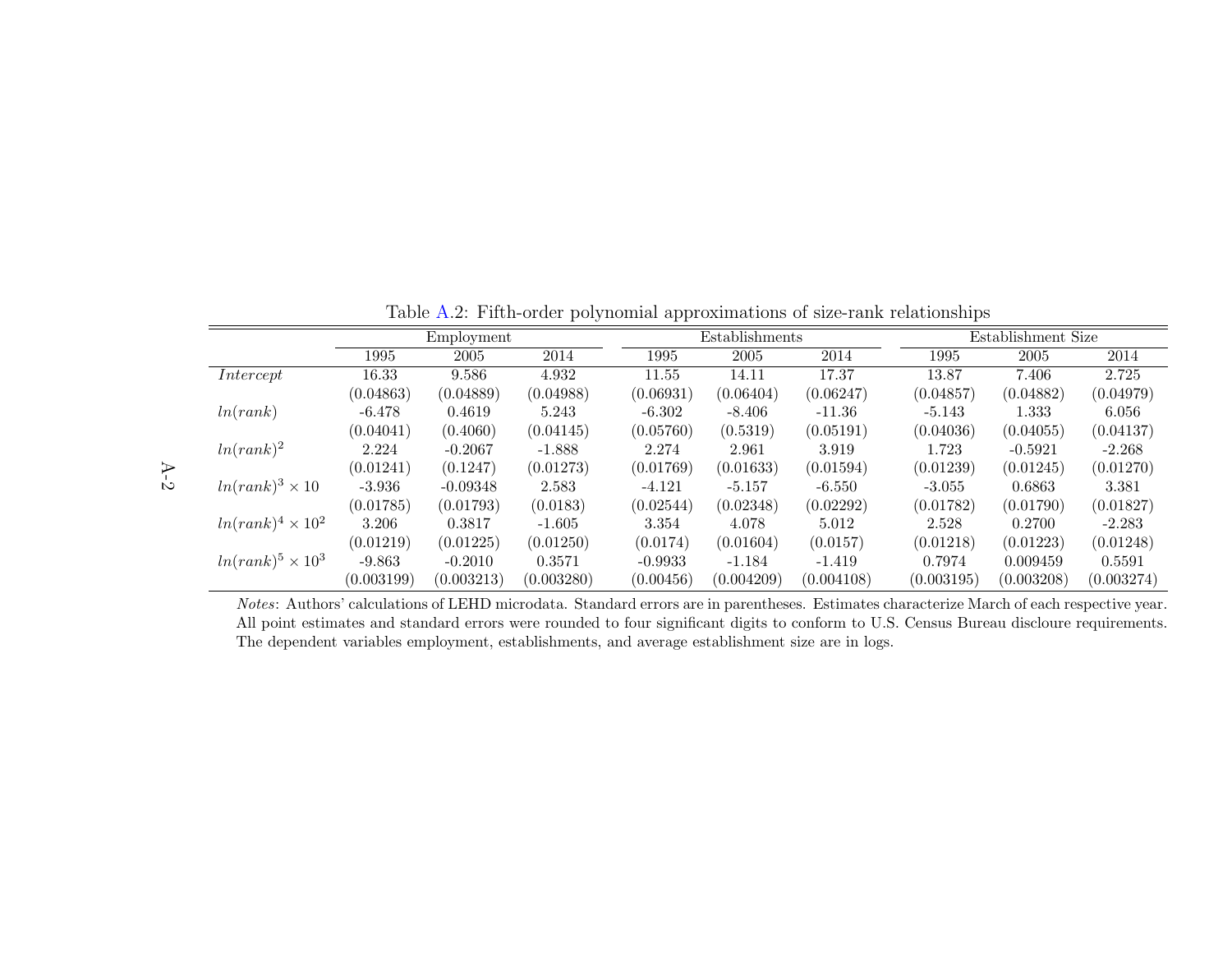### C.2 Polynomial estimation procedure and results

We now describe the polynomial approximations that allow us to characterize the distributions of three measures of firm size: total employment, the number of establishments, and average establishment size. We first ranked firm-level data by each of these different size measures. Using these ranks, we started with the smallest rankings, and assigned categories based an observation being within percentile ranges. The ranges are defined as follows.

- 1. Starting with the lowest, group observations into 1% bins until the 95th percentile is reached, for a total of 95 categories.
- 2. Group observations into 0.5% bins until the 99th percentile is reached, for a total of 8 categories.
- 3. Group observations into 0.1% bins until the 99.9th percentile is reached, for a total of 9 categories.
- 4. Group the remaining observations into 0.01% bins, for a total of 10 categories.

Using this method creates a total of 122 categories. This method of grouping the data was meant to provide a balance between generating information that can be informative about the tails of the distributions that we are interested in, which protecting the confidentiality of the underlying microdata: even the finest cells have a relatively large number of observations (e.g.,  $0.01\% \times 5$  million = 500 observations). Each bin was assigned its average percentile rank (e.g., the lowest bin has an average percentile rank of 0.5, the next has an average percentile rank of 1.5, etc.). Polynomial approximations of our size measures use a transformation of this:  $log((100 - \text{average percentile}) \times 1000)$ . The transformation times 1000 was done for computational reasons, but conceptually is just a simple shift of the intercept because  $log((100 - \text{average percentile}) \times 1000) = log(100 - \text{average percentile}) + log(1000).$ Fifth-order polynomials of this transformation of the average percentile rank (plus a constant) serve as regressors for each size measure.

Our dependent variables consist of the lograrithm of each size measure for size in March of 1995, 2005, and 2014. To avoid approximating the discrete jumps in the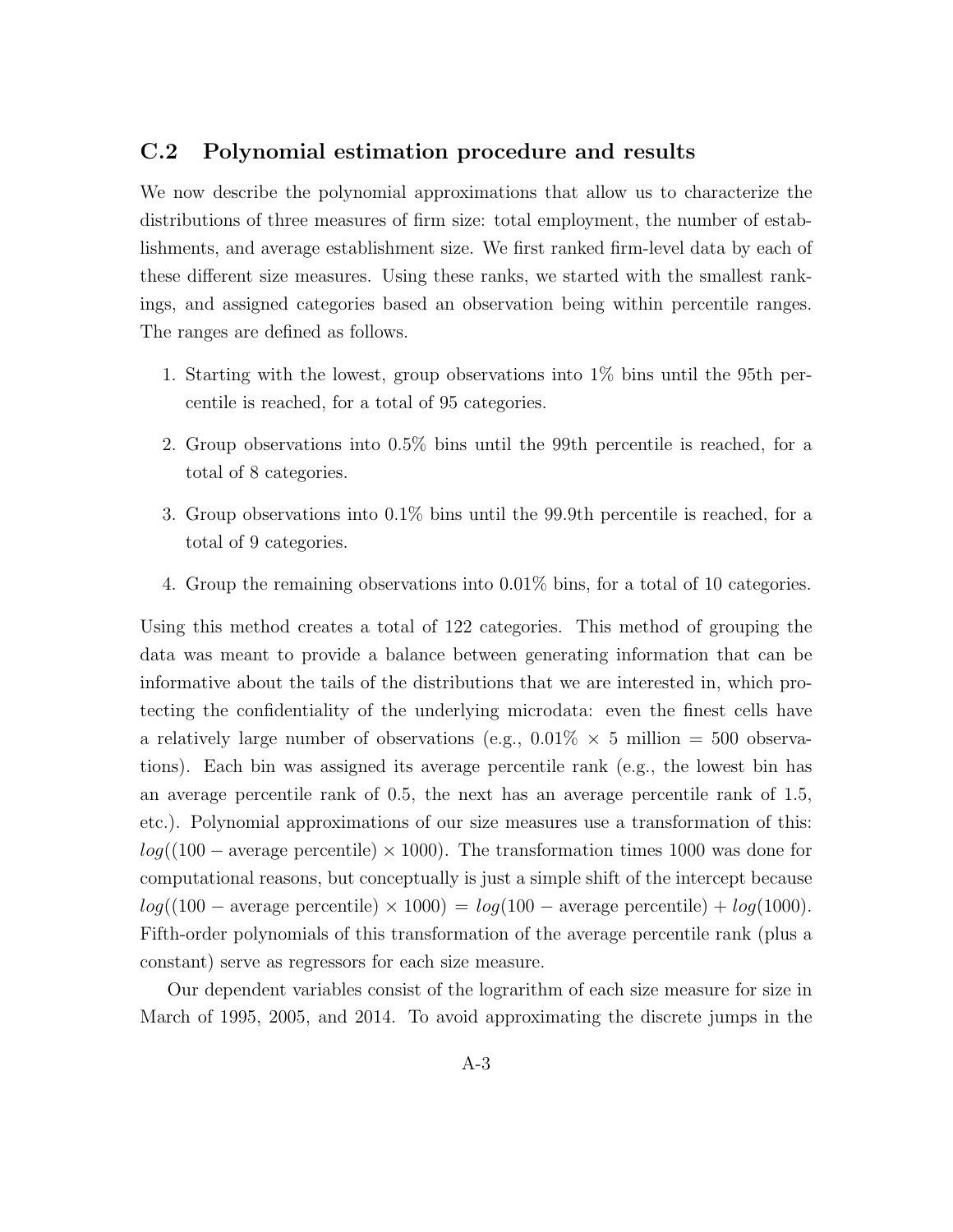distribution between small values (1, 2, 3, etc.) a random draw form the interval [−0.5 0.5] is applied to each observation. Results of these regressions are shown in Appendix Table [A.2.](#page-48-0)

## C.3 Recovering the size distribution from the polynomial approximations

While our polynomial approximations capture much of the rich features of the underlying microdata, they are difficult to immediately interpret. We therefore transform these polynomial estimates to create tables and figures that highlight important features of the underlying microdata. One feature of the data that we wish to highlight is that our estimation was done on coarsened (discritized) data. There are maximum and minimum values, and the are discrete values that the independent variable takes. Another feature of the underlying microdata for our size distribution is that total employment and the number of establishments are discrete, while our polynomials are of course continuous. While in practice average establishment size takes values other than integers, at most points in the distribution there are almost no multiestablishment firms and so the average establishment size is approximately a step function, especially for low values. To highlight these features of the data, we round each size measure after an exponential transformation.

We consider the relationships between employment rank and the number of establishments and establishment size. In this case, the size measure is not related to its rank, but to the rank of total employment. This is useful because when the data are so ranked,  $log$ (employment) =  $log$ (establishments) +  $log$ (establishment size). However, in this case, rounding no longer captures the salient features of moderate levels of employment (around employment of 10) where the number of establishments becomes distinct from zero. To capture these relationships, we fix total employment as the rounded value of total employment, and we estimate the number of establishments and average establishment size using Kuhn-Tucker optimization.

Let the log of the unrounded predicted value of total employment be e, the log number of establishments be  $p$  (plants) and the log average size be w (workers per establishment), both of which will be estimated based on unrounded predicted values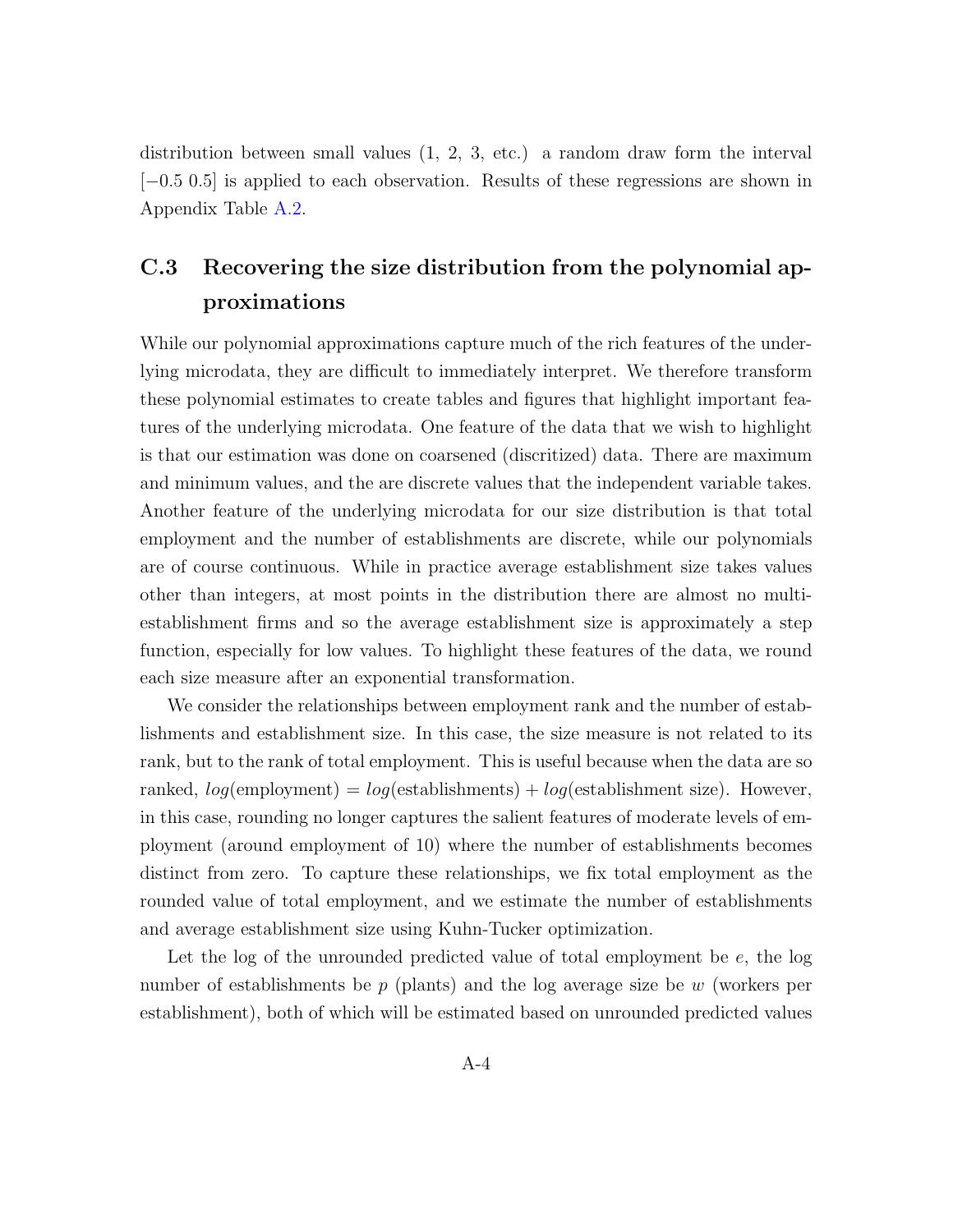$\hat{p}$  and  $\hat{w}$ , respectively. Specifically, we minimize the squared distance between the estimated value and the polynomial approximation subject to three constraints. First, total log employment is the sum of the logs of the number of establishments and workers per establishment, and so  $e = p + w$ , and the value of this constraint is  $\mu$ . Second, the total log number of plants must be at least one and so  $p \geq 0$ , which has value  $\lambda_1$ . Third, the total log number of workers per plant must be at least one and so  $w \geq 0$ , which has value  $\lambda_2$ . The Kuhn-Tucker problem is now:

$$
\min_{p,w,\mu,\lambda_1,\lambda_2} (p - \hat{p})^2 + (w - \hat{w})^2 + \mu(e - p - w) + \lambda_1 p + \lambda_2 w
$$

subject to the inequality constraints  $p \geq 0$  and  $e \geq 0$ .

At an interior solution,  $p > 0$  and  $w > 0$ , and so  $\lambda_1 = \lambda_2 = 0$ . In this case,  $2(p - \hat{p}) = 2(w - \hat{w})$  and we can substitute the constraint  $e = p + w$  to recover

$$
p = \frac{e + \hat{p} - \hat{w}}{2}
$$

$$
w = \frac{e - \hat{p} + \hat{w}}{2}.
$$

Otherwise, at least one of the inequality constraints is binding and the solution is set to minimize the criterion function. In practice, this means that the number of establishments is set to zero when log total employment is greater than zero and an interior solution does not hold. The rounded employment counts  $e^*$  are then used to generate the final estimated number of establishments  $p^*$  and workers per establishment  $w^*$  according to:

$$
p^* = e^* \times \frac{p}{p+w}
$$

$$
w^* = e^* \times \frac{w}{p+w}.
$$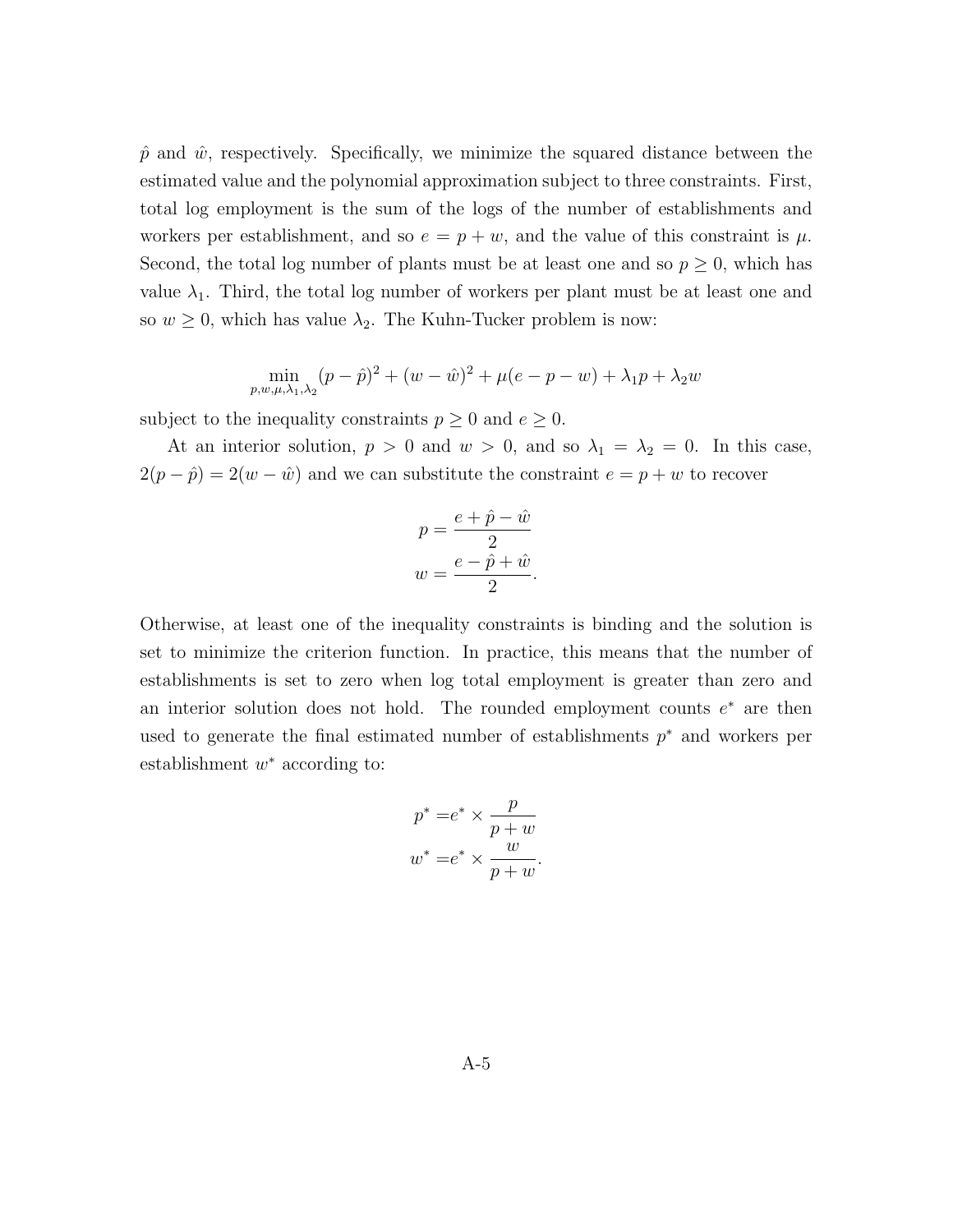<span id="page-52-1"></span>Figure [A.](#page-41-1)2: Comparison of Polynomial Approximation to Published Establishment Number Totals for 2005



Notes: Author's calculations of Longitudinal Employer-Household Dynamics microdata and Bureau of Labor Statistics published aggregates.

### C.4 Comparison to BLS number of establishments distribution

Published aggregates from the Bureau of Labor Statistics (BLS) provide an opportunity to benchmark the number of establishments distribution for  $2005<sup>33</sup>$  $2005<sup>33</sup>$  $2005<sup>33</sup>$  Figure [A.2](#page-52-1) compare the approximated values from the LEHD estimation with the BLS published aggregates on a log-size, log-percentile rank scale. The BLS published aggregates indicate that 95.2% of firms have only one establishment. This implies that the upper 4.8% of the number of establishments distribution has two or more establishments. The LEHD data suggest that a smaller share of firms, 3.7%, have multiple establishments. The BLS published aggregates indicate that 2.5% of firms have three or more establishments, while the LEHD data indicate a share of 2.0%. The BLS published aggregates indicate that 1.8% of firms have four or more establishments, while the LEHD data indicate a share of 1.4%. The BLS published aggregates indicate that 1.4% of firms have four or more establishments, while the LEHD data indicate a

<span id="page-52-0"></span> $33$ Numbers for 2005 Q1 are taken from https://www.bls.gov/bdm/sizeclassganda.htm (last accessed: October 4, 2019).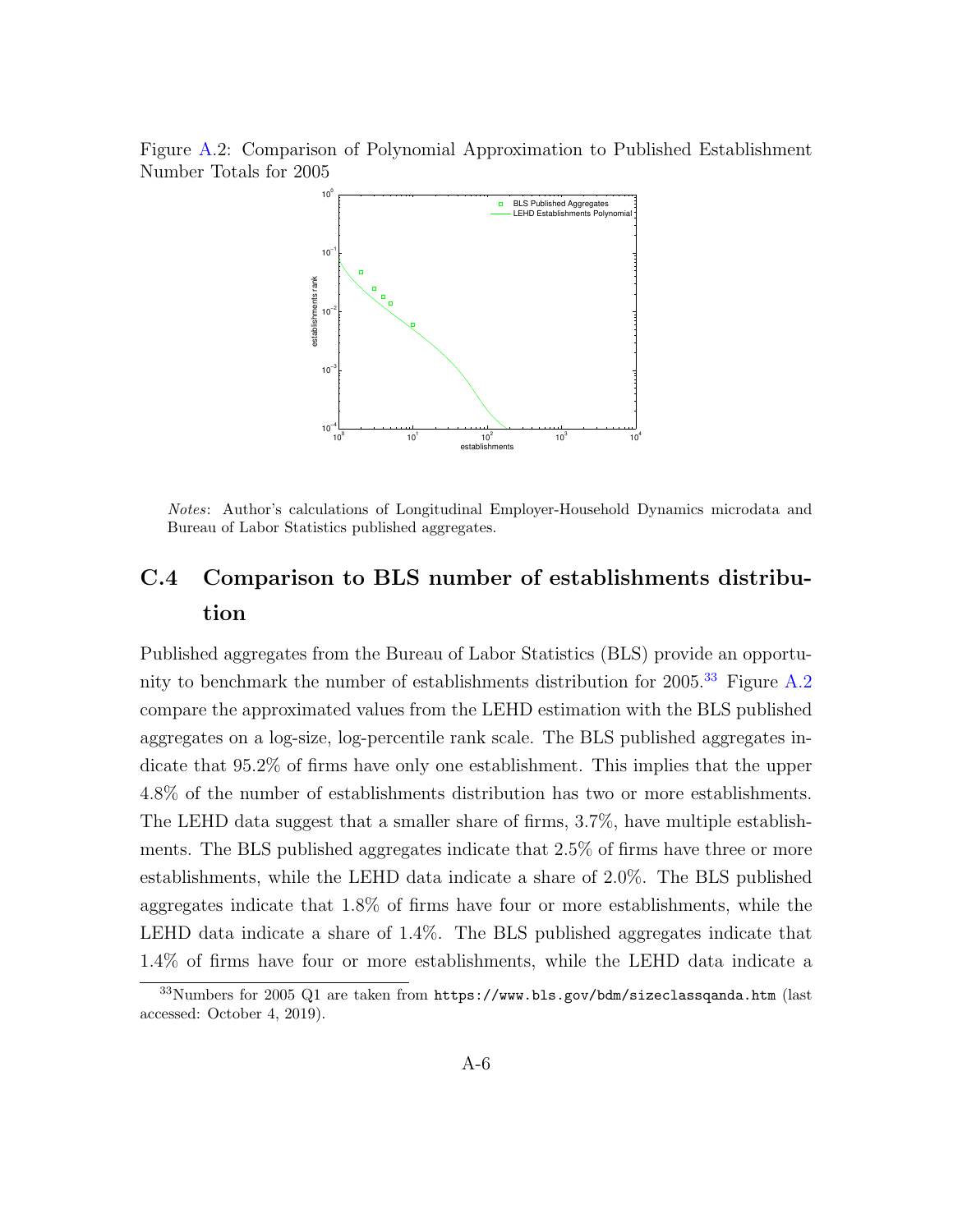share of 1.1%. The BLS aggregates also indicate that 0.6% of firms have ten or more establishments, while the LEHD data indicate a share of 0.5%. Fitting a line to these five data points provide somewhat different slopes for the log-size, log-rank relationship. The natural explanation for these differences is that our LEHD microdata is for a 28-state subset, while the BLS published aggregates are national. Despite a level difference, the slopes are similar. The slope of this relationship is -1.27, while that of the LEHD using these same five data points is -1.23. The steeper slope of the BLS published aggregates suggests a somewhat thinner tail. Yet both of these estimated slopes are close to the slope estimates of -1.15 and -1.21 for the 95th, and 99th percentiles and above, respectively. Results using LEHD data include many more percentiles for the upper percentiles of the distribution, and so we naturally prefer these when we target moments for estimation.

### D Distributional analyses

#### D.1 Derivations of Kolmogorov equations in Section [4.1](#page-19-0)

First note that  $\overline{\mathcal{M}}_{\tau}(n) = \mathcal{M}_{\tau}(n,0)$ , therefore [\(11\)](#page-19-1) is a special case of [\(13\)](#page-20-0) with  $\hat{q} = 0$ . To derive the latter, let  $\hat{\mathcal{M}}_{n,t,q}$  denote the measure of firms with n establishments and with each establishment having quality of at least  $\hat{q}Q_t$ . Then

$$
\hat{\mathcal{M}}_{\tau}(1,\hat{q};t+\Delta t) = \hat{\mathcal{M}}_{\tau}\left(1, \frac{\hat{q}}{\exp((z_{I}^{\tau}-\zeta)\Delta t)};t\right) - (z_{X}^{\tau}+\delta_{\tau}+d_{\tau})\Delta t \hat{\mathcal{M}}_{\tau}\left(1, \frac{\hat{q}}{\exp((z_{I}^{\tau}-\zeta)\Delta t)};t\right) \n+ 2\delta_{\tau}\Delta t \hat{\mathcal{M}}_{\tau}\left(2, \frac{\hat{q}}{\exp((z_{I}^{\tau}-\zeta)\Delta t)};t\right) + \mu_{e}m_{\tau}\Delta t N_{t}\left(1 - \Phi\left(\frac{\hat{q}}{\exp((z_{I}^{\tau}-\zeta)\Delta t)}\right)\right) \n+ \sum_{\tau'\neq\tau}\lambda_{\tau'\tau}\Delta t \hat{\mathcal{M}}_{\tau'}\left(1, \frac{\hat{q}}{\exp((z_{I}^{\tau}-\zeta)\Delta t)};t\right) - \sum_{\tau'\neq\tau}\lambda_{\tau\tau'}\Delta t \hat{\mathcal{M}}_{\tau}\left(1, \frac{\hat{q}}{\exp((z_{I}^{\tau}-\zeta)\Delta t)};t\right)
$$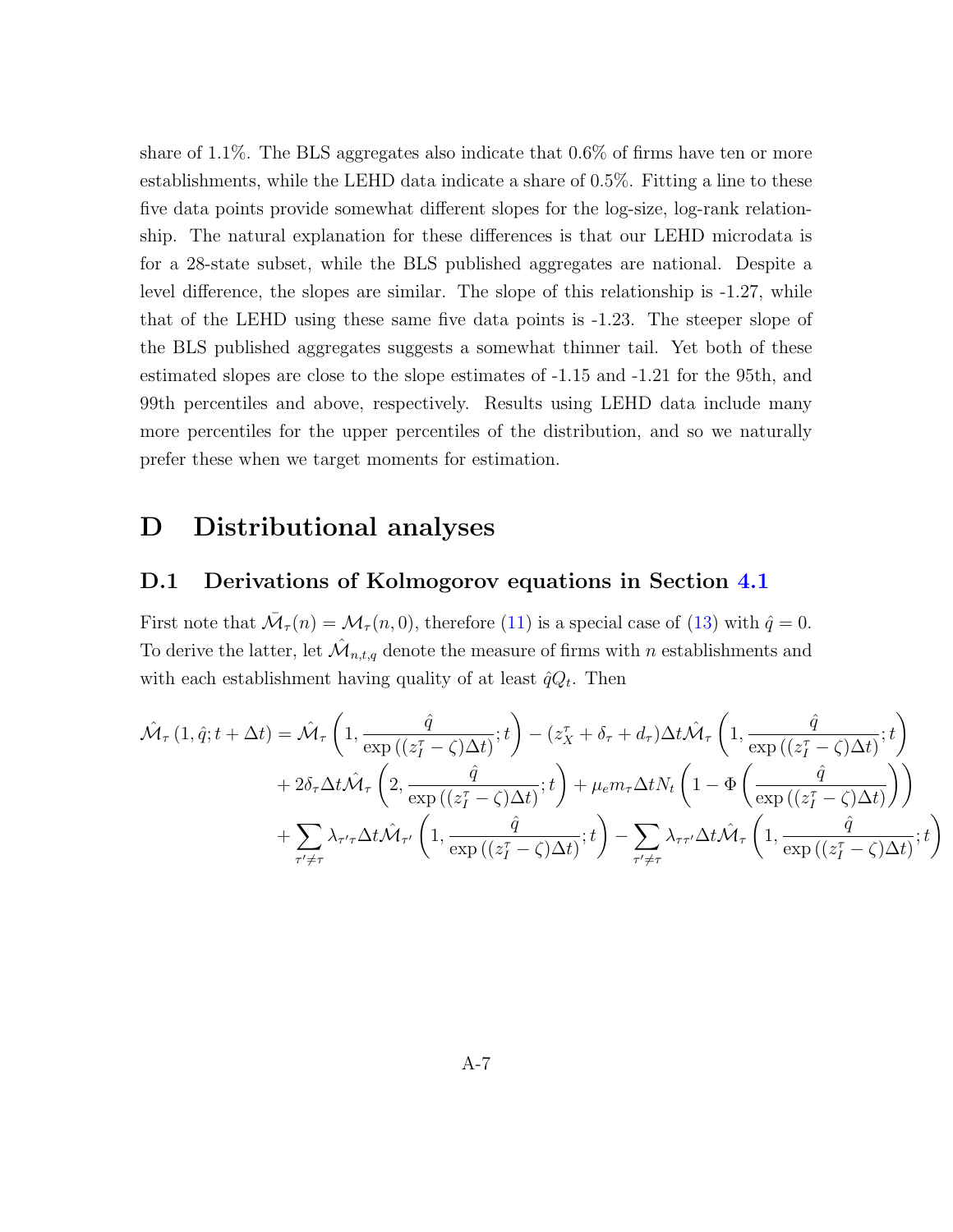holds. Subtracting  $\mathcal{M}_{\tau}(n, \hat{q}; t)$  from both sides, dividing by  $\Delta t$ , and take the limit  $\Delta t \rightarrow 0$ , we obtain

$$
\frac{\partial \hat{\mathcal{M}}_{\tau}(1,\hat{q};t)}{\partial t} = -\hat{q}(z_{I}^{\tau} - \zeta) \frac{\partial \hat{\mathcal{M}}_{\tau}(1,\hat{q};t)}{\partial \hat{q}} - (z_{X}^{\tau} + \delta_{\tau} + d_{\tau}) \hat{\mathcal{M}}_{\tau}(1,\hat{q};t) \n+ 2\delta_{\tau} \hat{\mathcal{M}}_{\tau} \left(2, \frac{\hat{q}}{\exp((z_{I}^{\tau} - \zeta)\Delta t)};t\right) + \mu_{e} m_{\tau} N_{t} (1 - \Phi(\hat{q})) \n+ \sum_{\tau' \neq \tau} \lambda_{\tau'\tau} \hat{\mathcal{M}}_{\tau'}(1,\hat{q};t) - \sum_{\tau' \neq \tau} \lambda_{\tau\tau'} \hat{\mathcal{M}}_{\tau}(1,\hat{q};t).
$$

Now  $\mathcal{M}_{\tau}(1,\hat{q};t) = \frac{\hat{\mathcal{M}}_{\tau}(1,\hat{q};t+\Delta t)}{N_t}$ , thus

$$
\frac{\partial \mathcal{M}_{\tau}(1,\hat{q};t)}{\partial t} + \eta \mathcal{M}_{\tau}(1,\hat{q};t) = -\hat{q}(z_{I}^{\tau} - \zeta) \frac{\partial \mathcal{M}_{\tau}(1,\hat{q};t)}{\partial \hat{q}} - (z_{X}^{\tau} + \delta_{\tau} + d_{\tau}) \mathcal{M}_{\tau}(1,\hat{q};t) \n+ 2\delta_{\tau} \mathcal{M}_{\tau} \left(2, \frac{\hat{q}}{\exp((z_{I}^{\tau} - \zeta)\Delta t)};t\right) + \mu_{e} m_{\tau} (1 - \Phi(\hat{q})) \n+ \sum_{\tau' \neq \tau} \lambda_{\tau'\tau} \mathcal{M}_{\tau'}(1,\hat{q};t) - \sum_{\tau' \neq \tau} \lambda_{\tau\tau'} \mathcal{M}_{\tau}(1,\hat{q};t).
$$

On a stationary BGP,  $\frac{\partial \mathcal{M}_{\tau}(1,\hat{q},t)}{\partial t} = 0$ , so we obtain [\(13\)](#page-20-0) for  $n = 1$ . The steps for deriving [\(13\)](#page-20-0) for  $n > 1$  is similar. Equation [\(12\)](#page-19-2) can be derived with similar steps as [Cao and Luo](#page-37-0) [\(2017\)](#page-37-0).

# D.2 Analysis of distribution in one-type economy in Section [4.2](#page-20-1)

For the characterization of the distributions, we use the following mathematical notations: for two strictly positive functions  $f, g$  defined over  $(0, x^*)$ , where  $x^* \in$  $\mathbb{R}^* \cup \{+\infty\},\$ 

$$
f(x) \sim_{x \to x^*} g(x)
$$

if  $\lim_{x \to x^*} \frac{f(x)}{g(x)} = 1;^{34}$  $\lim_{x \to x^*} \frac{f(x)}{g(x)} = 1;^{34}$  $\lim_{x \to x^*} \frac{f(x)}{g(x)} = 1;^{34}$  and

 $f(x) \propto_{x \to x^*} g(x)$ 

<span id="page-54-0"></span><sup>34</sup>This ∼ notation follows the regular variation literature [\(Bingham et al.](#page-36-0) [\(1987\)](#page-36-0)).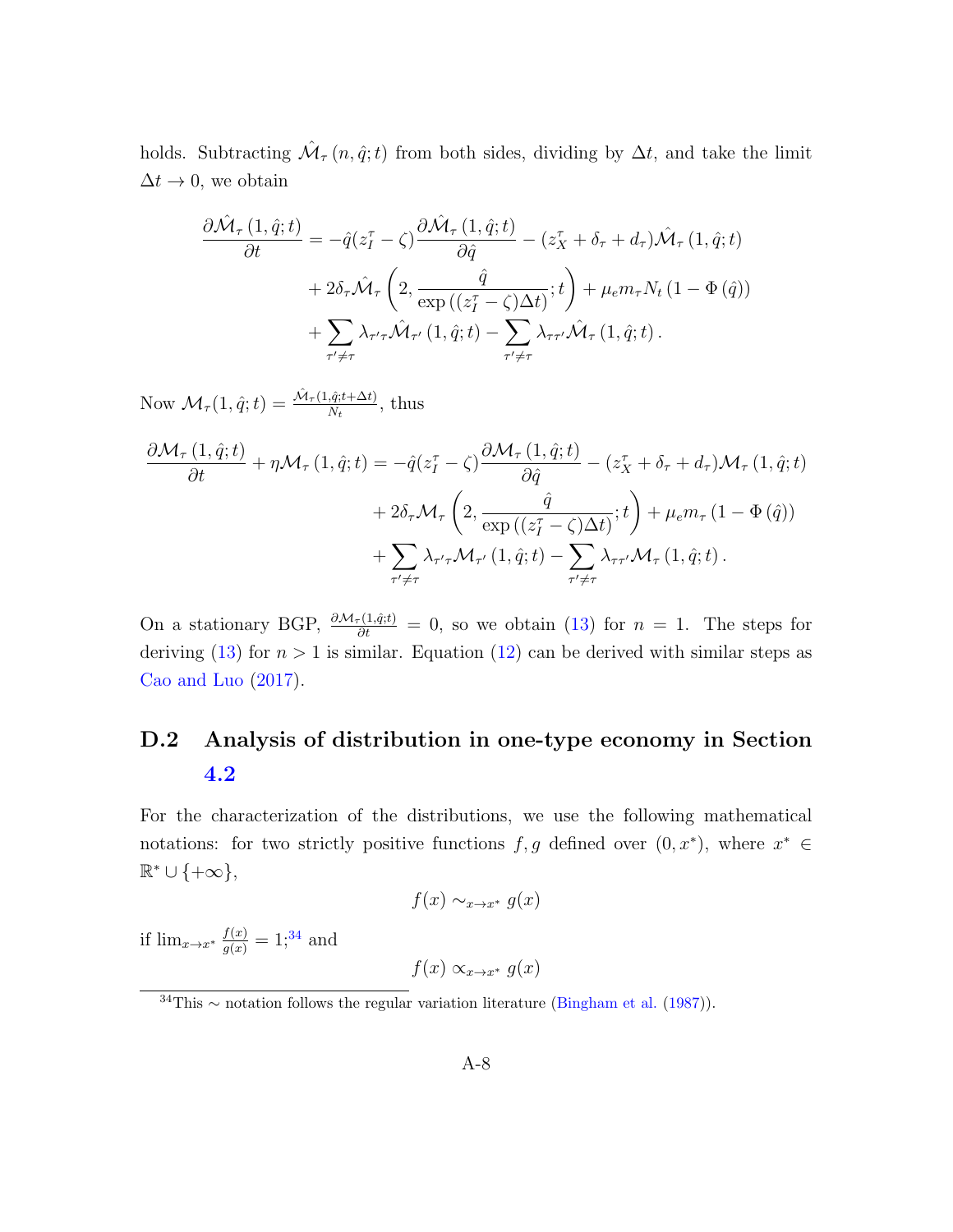if  $f(x) \sim_{x \to x^*} ag(x)$  for some  $a > 0$ . Using this notation, a random variable **X** defined over  $\mathbb{R}^*$  has a Pareto tail with tail index  $\xi > 0$  if  $Pr(\mathbf{X} > x) \propto_{x \to \infty} x^{-\xi}$ .

In the case with only one type, our model assumptions imply that for a given firm, the quality (and therefore the size) of each establishment grows at a deterministic rate  $z_I$  that is common across all firms. The average quality  $Q(t)$  grows at the rate  $\zeta$ . Thus, the quality of the establishments in a firm that entered at time  $t_0$  and whose initial draw of the normalized quality is  $\hat{q}Q(t_0)$  can be represented as (denoting it by  $q_{t_0}(t))$ 

$$
q_{t_0}(t) = \hat{q}Q(t_0)e^{z_I(t-t_0)} = \hat{q}Q(t)e^{(z_I-\zeta)(t-t_0)}.
$$

From the labor demand [\(5\)](#page-12-0) and the labor market equilibrium condition, it is straightforward to show that along the balanced-growth equilibrium, the relative labor demand  $\ell(t)/L(t)$  of a particular establishment with quality  $q_{t_0}(t)$  is equal to  $q_{t_0}(t)/(N(t)Q(t))$ . Therefore, the cross-sectional distribution of establishment size at a given time  $t$  is the same as the distribution of  $\hat{q}e^{(z_I-\zeta)(t-t_0)}$ . Denoting the time-t number of establishments for a firm that starts at time  $t_0$  as  $n_{t_0}(t)$  (note that  $n_{t_0}(t)$  is stochastic as the external innovation is random), the (relative) firm-size distribution follows the distribution of  $n_{t_0}(t) \hat{q}e^{(z_I - \zeta)(t-t_0)}/N(t)$ .

For the distribution of establishment sizes, equation [\(12\)](#page-19-2) becomes

$$
(z_I - \zeta)\hat{q}\frac{d\bar{\mathcal{H}}(\hat{q})}{d\hat{q}} = -(\delta + d + \eta - z_X)\bar{\mathcal{H}}(\hat{q}) + \mu_e(1 - \Phi(\hat{q})).
$$

Let us use the change of variables  $p \equiv \log(\hat{q})$  and  $\mathcal{H}(p) \equiv \mathcal{H}(\exp(p))$  to rewrite this equation as

$$
(z_I - \zeta) \frac{d\tilde{\mathcal{H}}(p)}{dp} = -(\delta + d + \eta - z_X)\tilde{\mathcal{H}}(p) + \mu_e(1 - \Phi(\exp(p))).
$$

This equation is a first-order ODE that has a general solution:

$$
\tilde{\mathcal{H}}(p) = e^{\frac{\delta + d + \eta - z_X}{z_I - \zeta} (\underline{p} - p)} \tilde{\mathcal{H}}(\underline{p}) + \int_{\underline{p}}^p e^{\frac{\delta + d + \eta - z_X}{z_I - \zeta} (\tilde{p} - p)} \frac{\mu_e}{z_I - \zeta} (1 - \Phi(\exp(\tilde{p}))) d\tilde{p},
$$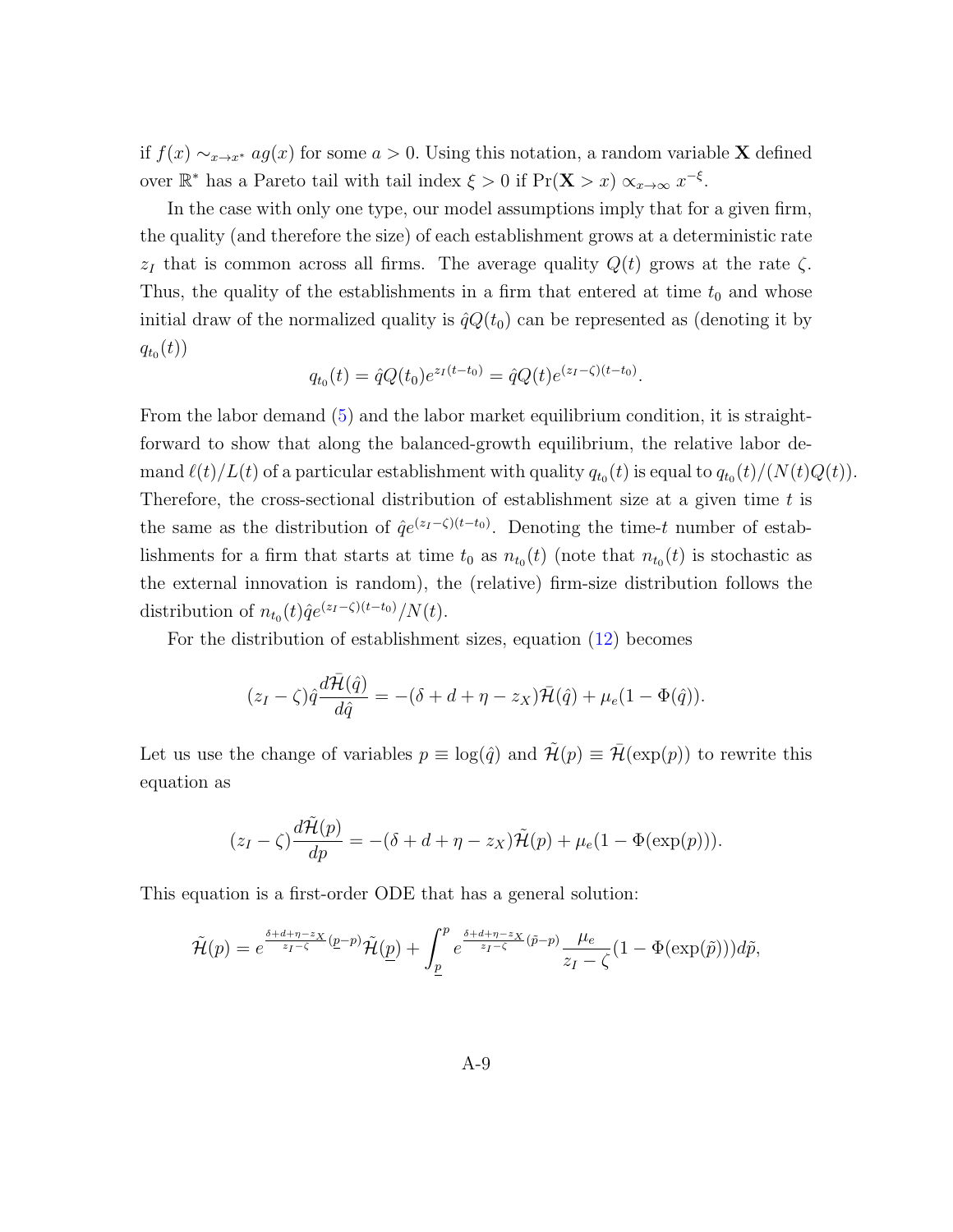for each p. Taking the limit  $\underline{p} \rightarrow -\infty$ , and replacing  $\mu_e$  with  $\delta + d + \eta - z_X$ ,

$$
\widetilde{\mathcal{H}}(p) = \int_{-\infty}^p e^{\frac{\delta + d + \eta - z_X}{z_I - \zeta}(\tilde{p} - p)} \frac{\delta + d + \eta - z_X}{z_I - \zeta} (1 - \Phi(\exp(\tilde{p}))) d\tilde{p},
$$

which is  $(14)$  in the main text.

For the distribution of the number of establishments per firm, [\(11\)](#page-19-1) becomes

<span id="page-56-2"></span>
$$
0 = -(z_X + \delta + d + \eta)\bar{\mathcal{M}}(1) + 2\delta\bar{\mathcal{M}}(2) + \mu_e
$$
\n(21a)

and

<span id="page-56-1"></span>
$$
0 = -(n(z_X + \delta) + d + \eta)\bar{\mathcal{M}}(n) + (n+1)\delta\bar{\mathcal{M}}(n+1) + (n-1)z_X\bar{\mathcal{M}}(n-1)
$$
 (21b)

for  $n > 1$ . [Luttmer](#page-39-0) [\(2011\)](#page-39-0) provides a closed-form solution for  $\{\bar{\mathcal{M}}(n)\}_{n=1}^{\infty}$ :

$$
\bar{\mathcal{M}}(n) = \frac{1}{n} \frac{\mu_e}{z_X} \sum_{k=0}^{\infty} \frac{1}{v_{n+k}} \left( \prod_{m=n}^{n+k} v_m \right) \prod_{m=1}^{n+k} \frac{z_X v_m}{\delta},\tag{22}
$$

where the sequence  $\{v_n\}_{n=0}^{\infty}$  is defined recursively by  $v_0 = 0$  and

$$
\frac{1}{v_{n+1}} = 1 - \frac{z_X v_n}{\delta} + \frac{\eta + d + z_X n}{\delta n}.
$$

The distribution of establishment number is given by a discrete random variable  $X$ with pdf

<span id="page-56-0"></span>
$$
\Pr(\mathbf{X} = n) = \frac{\bar{\mathcal{M}}(n)}{\sum_{n'} \bar{\mathcal{M}}(n')}.
$$
\n(23)

Because we normalize the measure of *n*-establishment firms by the total number of establishments  $N(t)$ ,  $\sum_{n} n\bar{\mathcal{M}}(n) = 1$ , and thus  $\sum_{n} \bar{\mathcal{M}}(n) < 1$ . In Appendix [D.3,](#page-59-0) we show that when  $z_X > \delta$ , it has a Pareto tail with the tail index given by  $\frac{\eta+d}{z_X-\delta}$ , which is the expression in  $(16)$ .

We consider the firm size distribution in two cases. In the case where the initial draw satisfies  $\int \hat{q}d\Phi(\hat{q}) = 1$ ,  $z_I = \zeta$  holds. In this case, the random variable for firm size **Z** can be written as  $\mathbf{Z} = \mathbf{XY}$ , where **X** is the number of establishments and **Y**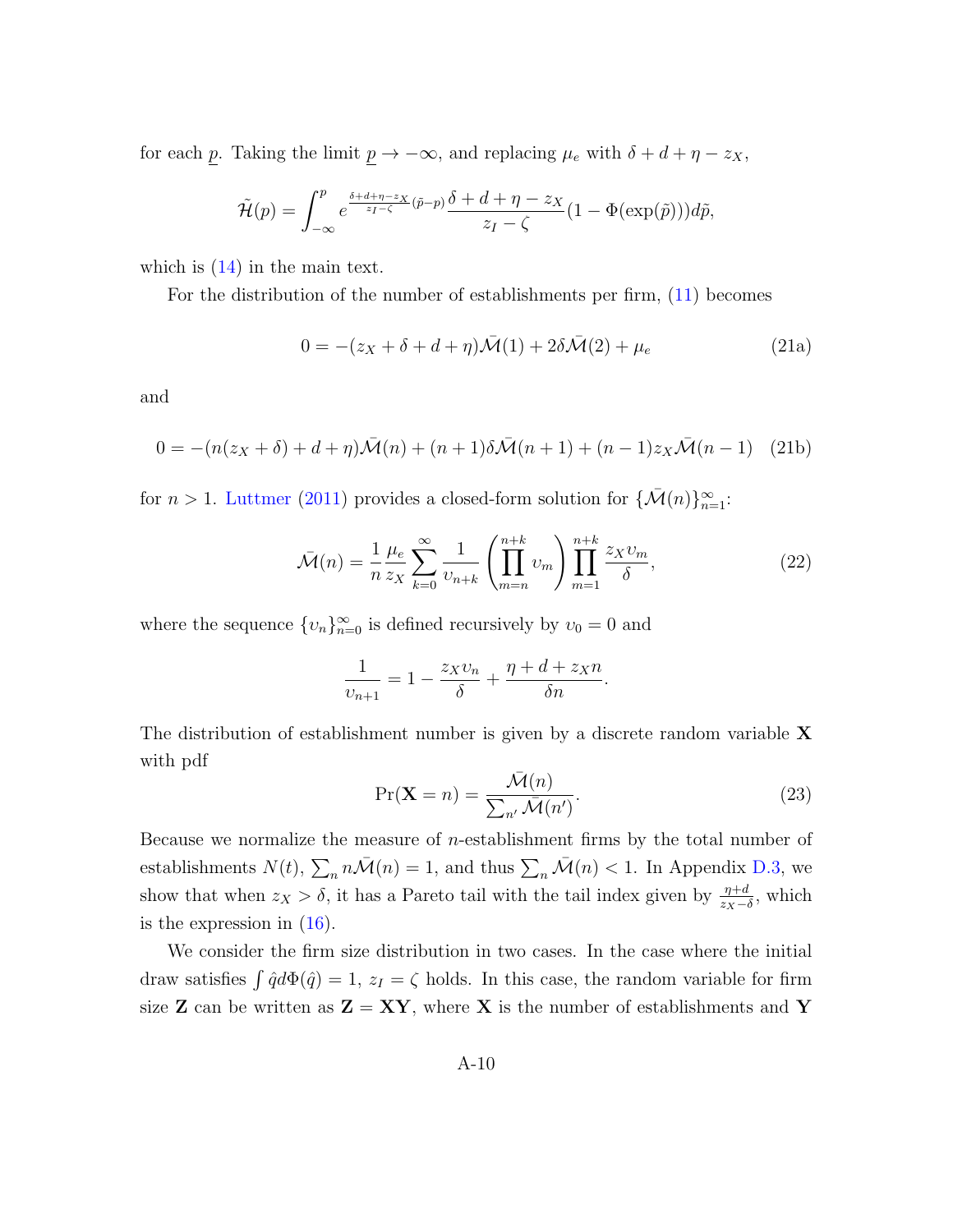is establishment size in a firm. In the cross section,  $X$  and  $Y$  are independent and the cdf of **Y** is given by  $\Phi$ . The pdf for **X** is given by  $(23)$ .

Therefore, the fraction of firms with size  $\mathbf{Z}(t) \geq \hat{\mathbf{z}}$ , denoted by  $\mathbf{M}(\hat{\mathbf{z}})$ , can be computed  $as^{35}$  $as^{35}$  $as^{35}$ 

$$
\mathbf{M}(\hat{\mathbf{z}}) = \frac{\sum_n \bar{\mathcal{M}}(n)(1 - \Phi(\hat{\mathbf{z}}/n))}{\sum_n \bar{\mathcal{M}}(n)}.
$$

To determine the tail index of  $\mathbf{M}(\cdot)$ , we consider the Laplace transformation:<sup>[36](#page-57-1)</sup>

<span id="page-57-2"></span>
$$
\varphi(s) = \int_0^\infty \hat{\mathbf{z}}^s \left( -d\mathbf{M}(\hat{\mathbf{z}}) \right). \tag{24}
$$

Using the expression for  $M$  above, we show in Appendix  $D.3$  that

$$
\varphi(s) = \left\{ \int_0^\infty \hat{\mathbf{z}}^s d\Phi(\hat{\mathbf{z}}) \right\} \left\{ \frac{\sum_n \bar{\mathcal{M}}(n) n^s}{\sum_n \bar{\mathcal{M}}(n)} \right\}.
$$

Assuming that the entry distribution  $\Phi$  has a thin tail and using the characterization in Proposition [1,](#page-21-1) we show in Appendix [D.3](#page-59-0) that

$$
\varphi(s) \propto \frac{1}{\frac{\eta + d}{z_X - \delta} - s}
$$

as  $s \uparrow \frac{\eta+d}{z-1}$  $\frac{\eta+d}{z_x-\delta}$ . Therefore, by the Tauberian theorem in [Mimica](#page-39-1) [\(2016,](#page-39-1) Corollary 1.3), M has a Pareto tail with the tail index given by [\(16\)](#page-21-0).

The case where  $z_I \neq \zeta$ , i.e.  $\int \hat{q} d\Phi(\hat{q}) \neq 1$ , is more challenging because the dynamics of firm size are driven both by the dynamics of the establishment number and of the dynamics of relative establishment size. This fact implies that when we write firm size as a product of the number of establishments and average establishment size,  $Z = XY$ , in the cross section, X and Y are correlated, instead of being independent when  $z_I = \zeta$ . For example, when  $z_X > \delta$  and  $z_I > \zeta$ , over time surviving firms, on average, have both a higher number of establishments and larger establishments.

To tackle this case, we use the system of differential equations [\(13\)](#page-20-0). The system

<span id="page-57-1"></span><span id="page-57-0"></span><sup>&</sup>lt;sup>35</sup>Another way to obtain this result is to notice that  $\mathcal{M}(n, \hat{q}) = \bar{\mathcal{M}}(n)(1 - \Phi(\hat{q}))$  solves [\(13\)](#page-20-0).

<sup>&</sup>lt;sup>36</sup>After a change of variable  $\hat{\mathbf{z}} = \exp(p)$ , the transformation can be re-written in its more familiar form:  $\int_{-\infty}^{\infty} e^{sp} (-d\mathbf{M}(\exp(p))).$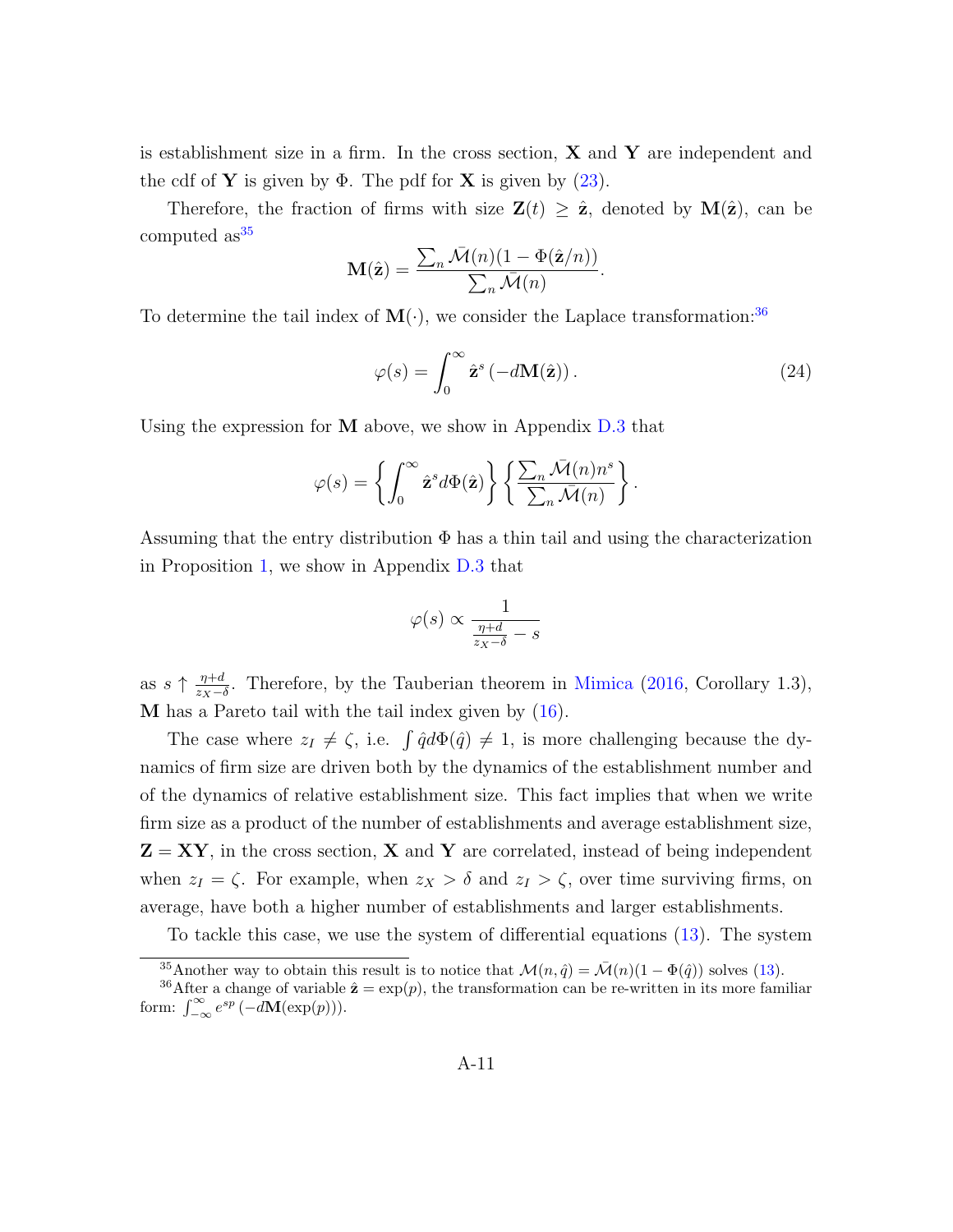of differential equations [\(13\)](#page-20-0) for  $\mathcal{M}(n, \hat{q})$  simplifies to

$$
(z_I - \zeta)\hat{q}\frac{d\mathcal{M}(1,\hat{q})}{d\hat{q}} = -(z_X + \delta + d + \eta)\mathcal{M}(1,\hat{q}) + 2\delta\mathcal{M}(2,\hat{q}) + \mu_e(1 - \Phi(\hat{q}))
$$

(for  $n = 1$ ) and

$$
(z_I - \zeta)\hat{q}\frac{d\mathcal{M}(n,\hat{q})}{d\hat{q}} = -(n(z_X + \delta) + d + \eta)\mathcal{M}(n,\hat{q}) + (n+1)\delta\mathcal{M}(n+1,\hat{q}) + (n-1)z_X\mathcal{M}(n-1,\hat{q})
$$

for  $n > 1$ . Multiplying both sides of these equations by  $\hat{q}^{s-1}$  and integrating by parts from 0 to  $\infty$ ,

$$
\int_0^\infty \hat{q}^{s-1} \mathcal{M}(n, \hat{q}) d\hat{q} = -\frac{1}{s} \int_0^\infty \hat{q}^s d\mathcal{M}(n, \hat{q}),
$$

we obtain:

$$
-(z_I - \zeta)s\hat{\varphi}(1, s) = -(z_X + \delta + d + \eta)\hat{\varphi}(1, s) - 2\delta\hat{\varphi}(2, s) + \int_0^\infty \hat{q}^{s-1} \mu_e(1 - \Phi(\hat{q}))
$$

(for  $n = 1$ ) and

$$
-(z_I-\zeta)s\hat{\varphi}(n,s) = -(n(z_X+\delta)+d+\eta)\hat{\varphi}(n,s)+(n+1)\delta\hat{\varphi}(n+1,s)+(n-1)z_X\hat{\varphi}(n-1,s)
$$

for  $n > 1$ , where

$$
\hat{\varphi}(n,s) \equiv \int_0^\infty \hat{q}^s(-d\mathcal{M}(n,\hat{q})).
$$

For each  $s \geq 0$ , the equations form a system of difference equations and allow us to solve for  $\hat{\varphi}(n, s)$  for all  $n \geq 1$  using the closed-form solution from [Luttmer](#page-39-0) [\(2011\)](#page-39-0) (with  $\eta$  being replaced by  $\eta - (z_I - \zeta)s$ ). We show in Appendix [D.3](#page-59-0) that

$$
\hat{\varphi}(n,s) \propto_{n \to \infty} n^{-\frac{d+\eta - (z_I - \zeta)s}{z_X - \delta} - 1}.
$$

Now, with the solution for  $\hat{\varphi}(n, s)$ , we can calculate the Laplace transform [\(24\)](#page-57-2) as follows:

$$
\varphi(s) = \frac{1}{\sum_n \bar{\mathcal{M}}(n)} \sum_n n^s \int_0^\infty (\hat{z}/n)^s (-d\mathcal{M}(n, \hat{z}/n)) = \frac{\sum_n n^s \hat{\varphi}(n, s)}{\sum_n \bar{\mathcal{M}}(n)}.
$$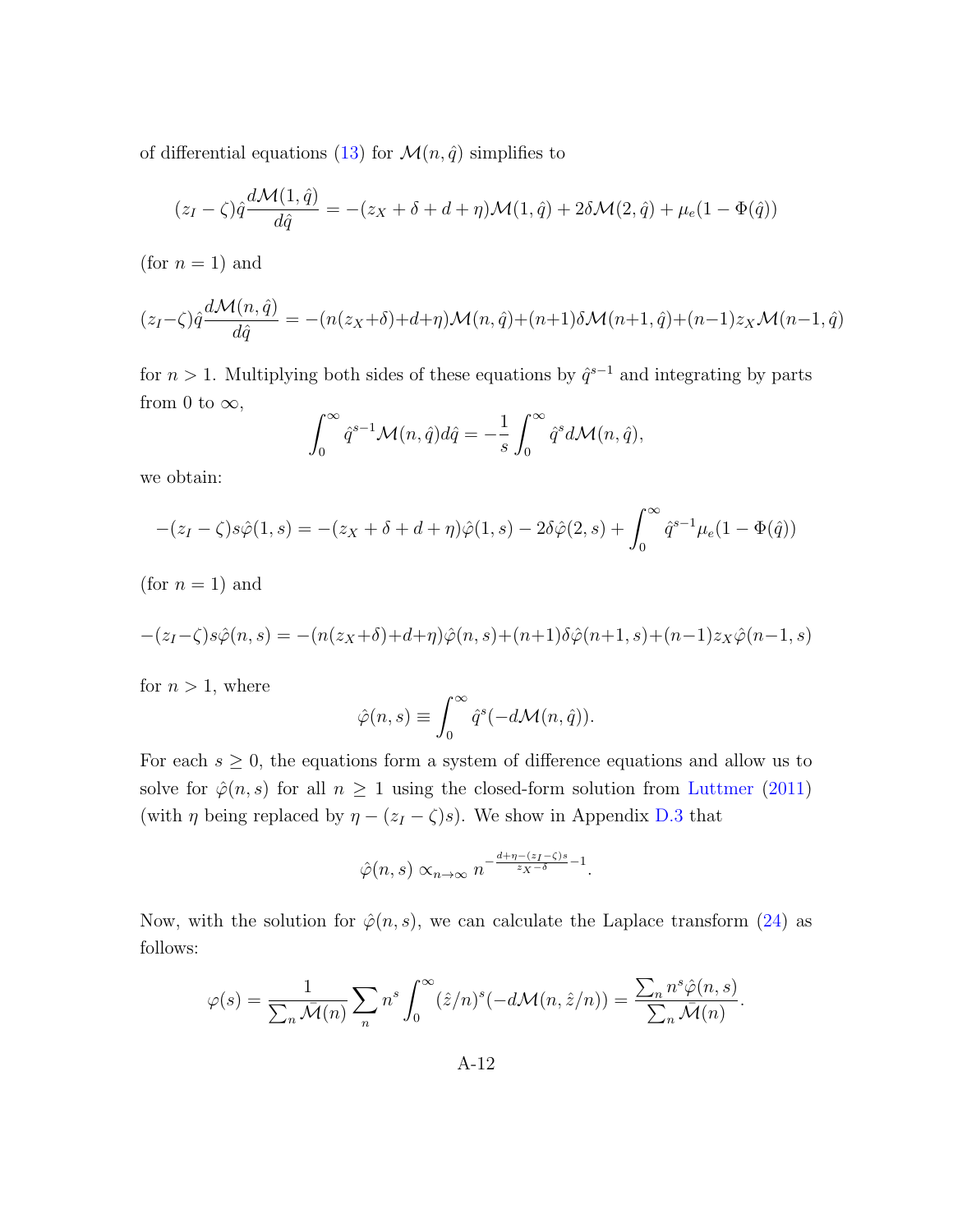Using the asymptotic property of  $\hat{\varphi}(n, s)$  above, we show in Appendix [D.3](#page-59-0) that if  $z_X > \delta$  and  $z_X - \delta + z_I - \zeta > 0$ ,  $\varphi(s)$  is finite up to  $s^*$  determined by

$$
\frac{d+\eta-(z_I-\zeta)s}{z_X-\delta}=s,
$$

or, equivalently,

$$
s^* = \lambda^f \equiv \frac{\eta + d}{z_X - \delta + z_I - \zeta}.
$$

In addition, we can show that

$$
\varphi(s) \propto_{s \uparrow s^*} \frac{1}{s^*-s}.
$$

Therefore, by the Tauberian theorem in [Mimica](#page-39-1) [\(2016,](#page-39-1) Corollary 1.3), M has a Pareto tail with the tail index given by  $s^*$ . See Appendix [D.3](#page-59-0) for further details.

### <span id="page-59-0"></span>D.3 Proofs

#### Proof of Proposition [1.](#page-21-1)

First, we show that the distribution of establishment sizes has Pareto tail with the tail index given by  $(15)$ . We rewrite  $(14)$  as

$$
e^{\frac{\delta+d+\eta-z_X}{z_I-\zeta}p}\tilde{\mathcal{H}}(p)=\int_{-\infty}^p e^{\frac{\delta+d+\eta-z_X}{z_I-\zeta}\tilde{p}}\frac{\delta+d+\eta-z_X}{z_I-\zeta}(1-\Phi(\exp(\tilde{p})))d\tilde{p}.
$$

Because  $\Phi$  has thin tail,

$$
1 - \Phi(\exp(\tilde{p})) < A e^{-2\frac{\delta + d + \eta - z_X}{z_I - \zeta} \tilde{p}}
$$

for some  $A > 0$  and for all  $\tilde{p} > 0$ , which implies

$$
a = \int_{-\infty}^{\infty} e^{\frac{\delta + d + \eta - z_X}{z_I - \zeta} \tilde{p}} \frac{\delta + d + \eta - z_X}{z_I - \zeta} (1 - \Phi(\exp(\tilde{p}))) d\tilde{p} < \infty.
$$

Therefore

$$
\lim_{p \to \infty} e^{\frac{\delta + d + \eta - z_X}{z_I - \zeta} p} \tilde{\mathcal{H}}(p) = a.
$$

A-13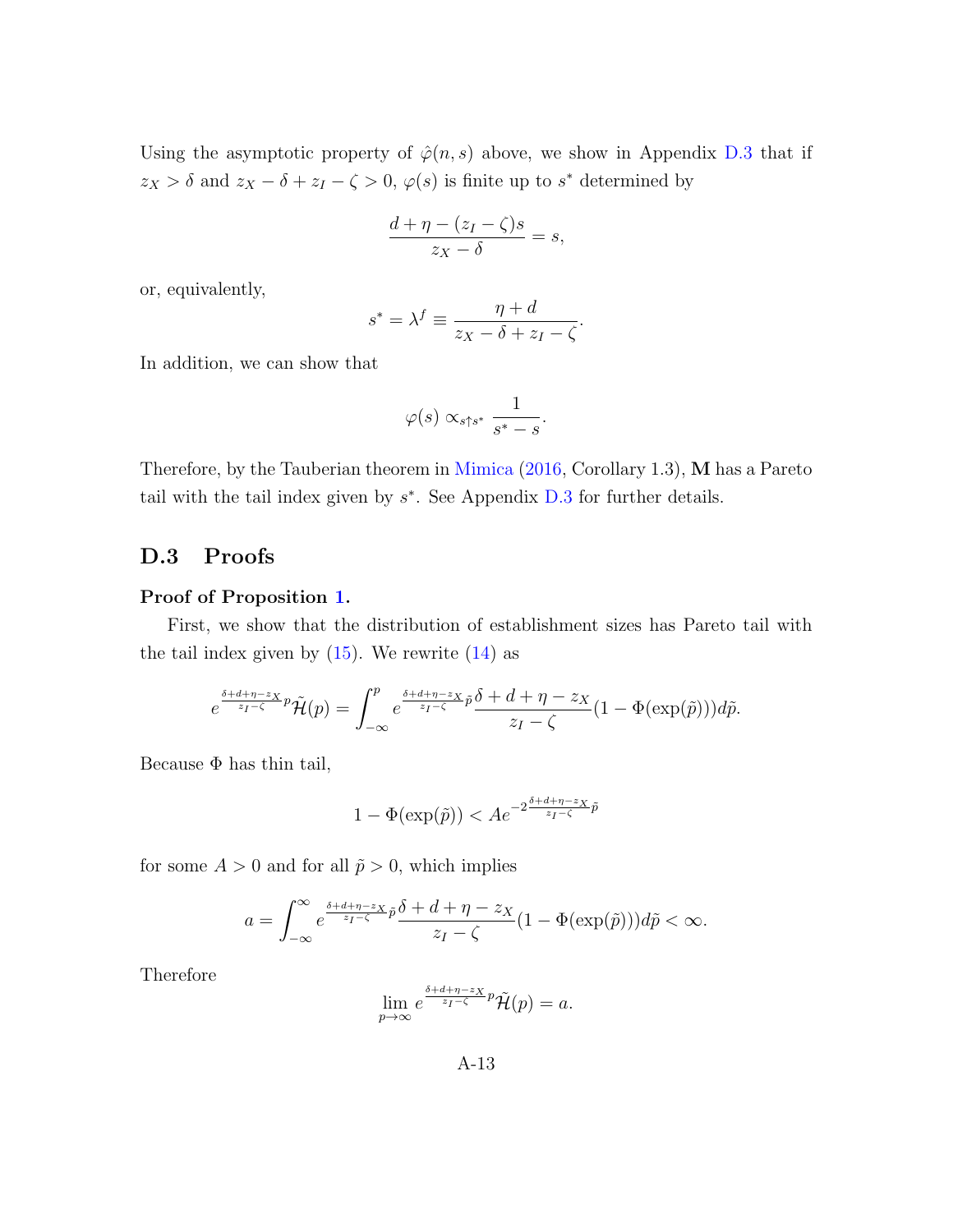That is,  $H$  has Pareto tail with tail index given by  $(15)$ .

The proof for the distribution of the number of establishments per firm is substantially more complicated. Here,  $\frac{d+\eta}{z_X-\delta} > 1$  holds. In this Appendix, we provide the proof for the case  $\frac{d+\eta}{z_X-\delta} < 2$ . The proof for the case with higher  $\frac{d+\eta}{z_X-\delta}$  is similar but with much more algebra.

To prove the result, we show a slightly stronger one:

<span id="page-60-0"></span>
$$
\bar{\mathcal{M}}(n) \propto_{n \to \infty} n^{-\frac{d+\eta}{z_X - \delta} - 1}.
$$
\n(25)

To do so we use the probability generating function

$$
\mathcal{P}(\omega) = \sum_{n=1}^{\infty} \bar{\mathcal{M}}(n)\omega^{n}.
$$

The Karamata Tauberian theorem for power series [Bingham et al.](#page-36-0) [\(1987\)](#page-36-0) allows us to establish the asymptotic behavior of the cumulative sum of  $\mathcal{M}(n)$   $(n \to \infty)$  from the asymptotic behavior of  $\mathcal{P}(\omega)$  ( $\omega \to 1$ ) if the latter diverges. However,  $\mathcal{P}(1) = 1$ so the theorem does not directly apply. In order to apply the theorem, we need to work with  $\mathcal{P}''(\omega)$ . Lemma [1](#page-63-0) below provides us with the asymptotic behavior of  $\mathcal{P}''(\omega)$  $(\omega \rightarrow 1)$ . By the Karamata Tauberian theorem for power series [\(Bingham et al.,](#page-36-0) [1987,](#page-36-0) Corollary 1.7.3),

<span id="page-60-1"></span>
$$
\sum_{k=0}^{n} (k+2)(k+1)\bar{\mathcal{M}}(k+2) \propto_{n \to \infty} n^{2 - \frac{d+\eta}{z_X - \delta}}.
$$
 (26)

Now we use this result to prove  $(25)$ .

Differentiating  $\mathcal{P}(\omega)$  with respect to  $\omega$ , we obtain

$$
\mathcal{P}'(\omega) = \sum_{n=1}^{\infty} \bar{\mathcal{M}}(n) n \omega^{n-1} = \sum_{n=0}^{\infty} \bar{\mathcal{M}}(n+1)(n+1)\omega^n.
$$

This implies

$$
\omega \mathcal{P}'(\omega) = \sum_{n=1}^{\infty} \bar{\mathcal{M}}(n) n \omega^n
$$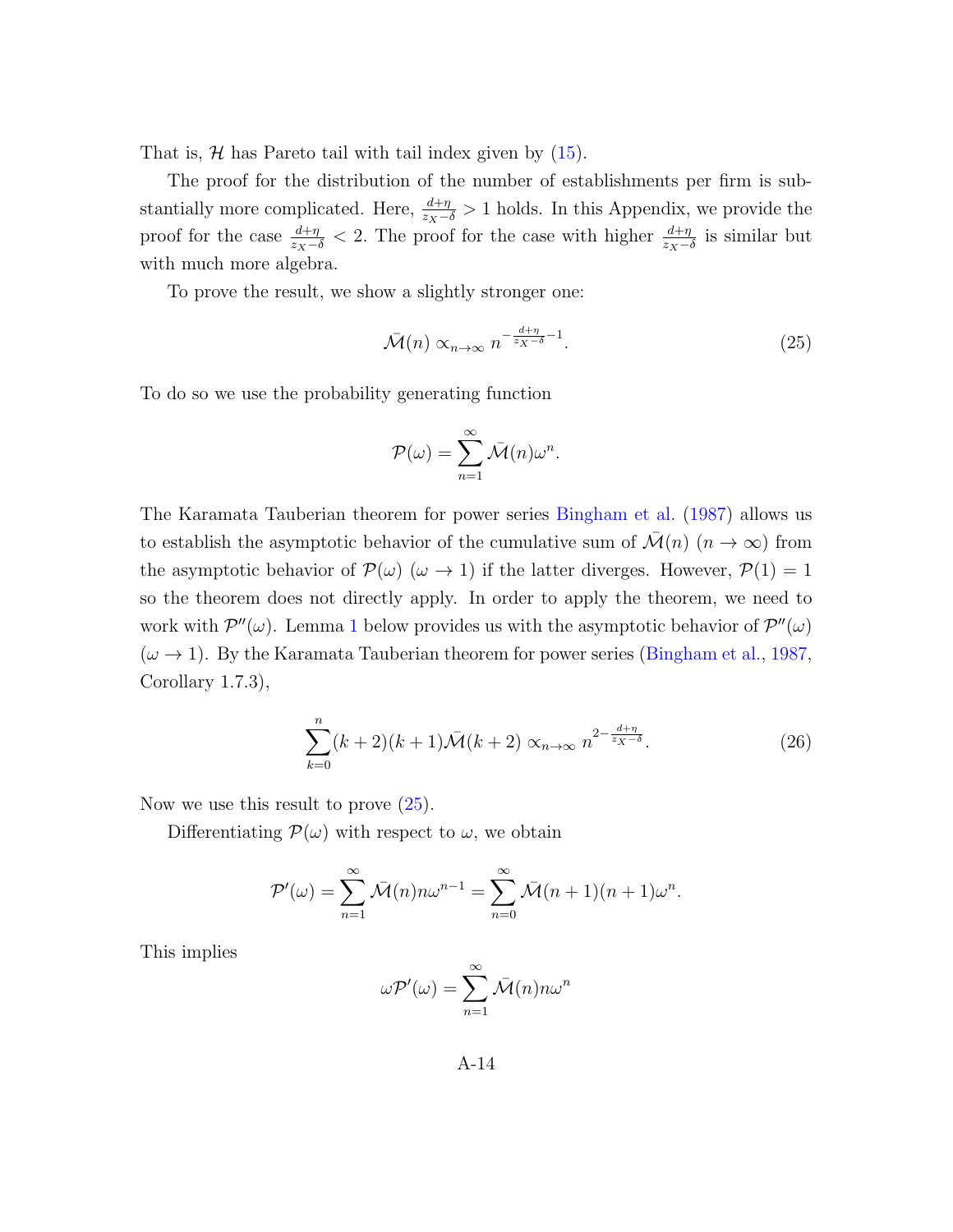and

$$
\omega^2 \mathcal{P}'(\omega) = \sum_{n=1}^{\infty} \bar{\mathcal{M}}(n) n \omega^{n+1} = \sum_{n=2}^{\infty} \bar{\mathcal{M}}(n-1)(n-1) \omega^n.
$$

Therefore

$$
z_X \mathcal{P}'(\omega) \omega^2 - (z_X + \delta) \omega \mathcal{P}'(\omega) + \delta \mathcal{P}'(\omega)
$$
  
= 
$$
\sum_{n=2}^{\infty} (z_X \overline{\mathcal{M}}(n-1)(n-1) - n(z_X + \delta) \overline{\mathcal{M}}(n)n + \delta \overline{\mathcal{M}}(n+1)(n+1)) \omega^n
$$
  
- 
$$
(z_X + \delta) \overline{\mathcal{M}}(1)\omega + \delta \overline{\mathcal{M}}(2)2\omega + \delta \overline{\mathcal{M}}(1).
$$

Using equalities [\(21b\)](#page-56-1), the last equation is equivalent to

$$
z_X \mathcal{P}'(\omega) \omega^2 - (z_X + \delta) \omega \mathcal{P}'(\omega) + \delta \mathcal{P}'(\omega)
$$
  
= 
$$
\sum_{n=2}^{\infty} (d + \eta) \bar{\mathcal{M}}(n) \omega^n - (z_X + \delta) \bar{\mathcal{M}}(1) \omega + \delta \bar{\mathcal{M}}(2) 2\omega + \delta \bar{\mathcal{M}}(1)
$$
  
= 
$$
(d + \eta) \mathcal{P}(\omega) - ((d + \eta + z_X + \delta) \bar{\mathcal{M}}(1) - 2\delta \bar{\mathcal{M}}(2)) \omega + \delta \bar{\mathcal{M}}(1).
$$

Rearranging and regrouping different terms and using [\(21a\)](#page-56-2), we arrive at

<span id="page-61-1"></span>
$$
\mathcal{P}'(\omega) \left( \delta + z_X \omega^2 - (z_X + \delta) \omega \right) = (d + \eta) \mathcal{P}(\omega) - \mu_e \omega + \delta \bar{\mathcal{M}}(1). \tag{27}
$$

Differentiating both sides twice and rearranging terms we obtain

$$
\mathcal{P}'''(\omega)\left(\delta + z_X\omega^2 - (z_X + \delta)\omega\right) = \left(d + \eta + 2(z_X + \delta) - 4z_X\omega\right)\mathcal{P}''(\omega) - \mathcal{P}'(\omega)2z_X - \mu_e.
$$
\n(28)

Dividing both sides by  $\delta + z_X \omega^2 - (z_X + \delta) \omega$  and observing that

<span id="page-61-2"></span><span id="page-61-0"></span>
$$
\frac{1}{\delta + z_X \omega^2 - (z_X + \delta)\omega} = -\frac{1}{z_X - \delta} \left( \frac{1}{\omega - \frac{\delta}{z_X}} + \frac{1}{1 - \omega} \right),\tag{29}
$$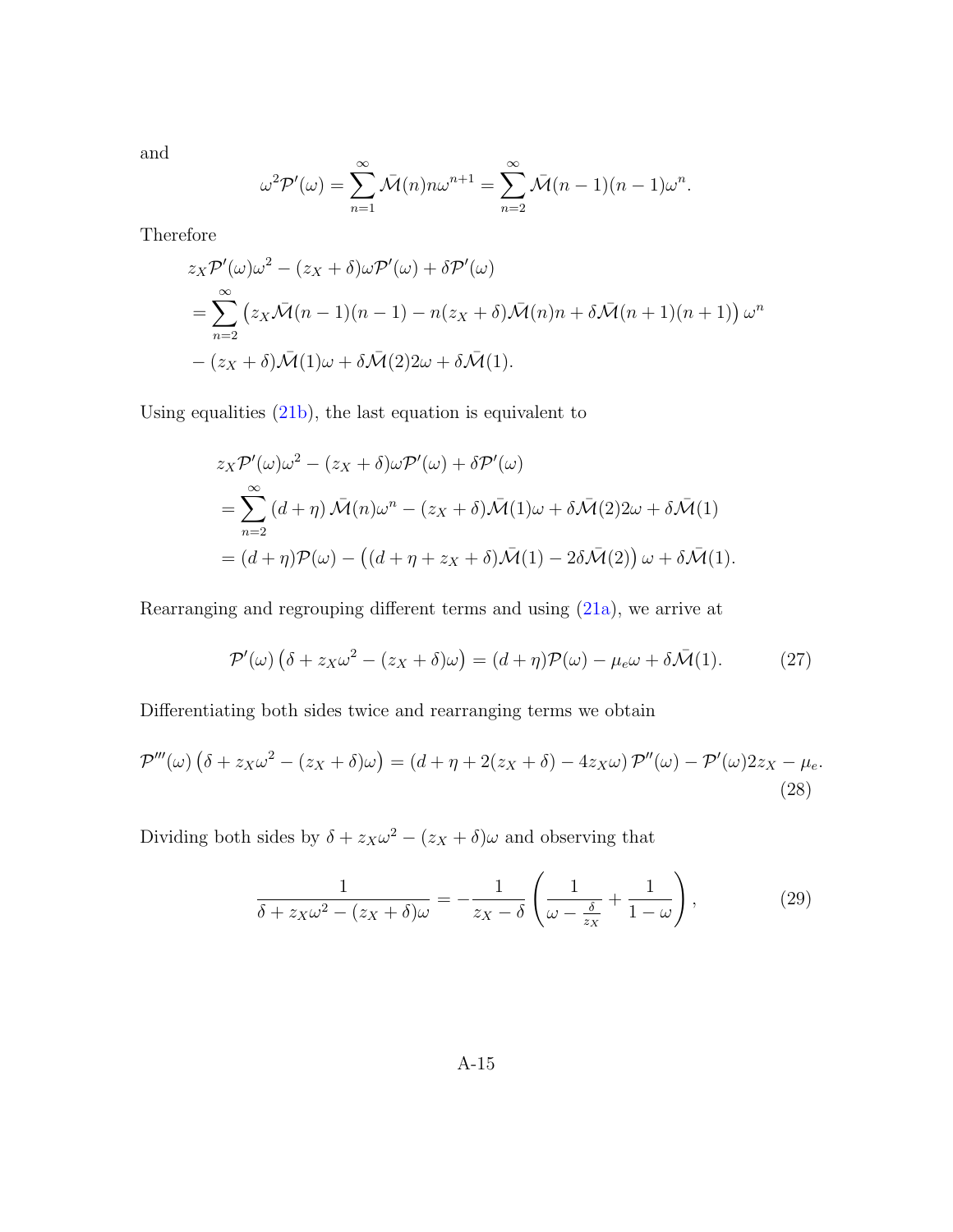we rewrite  $(28)$  as

$$
\mathcal{P}'''(\omega) = -(d + \eta + 2(z_X + \delta) - 4z_X \omega) \mathcal{P}''(\omega) \frac{1}{z_X - \delta} \left( \frac{1}{\omega - \delta/z_X} + \frac{1}{1 - \omega} \right) + \mathcal{P}'(\omega) 2z_X \frac{1}{z_X - \delta} \left( \frac{1}{\omega - \delta/z_X} + \frac{1}{1 - \omega} \right) + \mu_e \frac{1}{z_X - \delta} \left( \frac{1}{\omega - \delta/z_X} + \frac{1}{1 - \omega} \right).
$$

Equivalently,

$$
\mathcal{P}'''(\omega) = \left\{ -\left(d + \eta + 2(z_X + \delta) - 4z_X\omega\right) \mathcal{P}''(\omega) + \mathcal{P}'(\omega)2z_X + \mu_e \right\} \frac{1}{z_X - \delta} \left( \frac{1}{\omega - \delta/z_X} - \frac{1}{1 - \delta/z_X} \right)
$$

$$
+ \left\{ -\left(d + \eta + 2(z_X + \delta) - 4z_X\omega\right) \mathcal{P}''(\omega) + \mathcal{P}'(\omega)2z_X + \mu_e \right\} \frac{1}{z_X}
$$

$$
+ \mathcal{P}'(\omega)2z_X \frac{1}{z_X - \delta} \frac{1}{1 - \omega} + \mu_e \frac{1}{z_X - \delta} \frac{1}{1 - \omega} - 4z_X \mathcal{P}''(\omega) \frac{1}{z_X - \delta}
$$

$$
+ \left(2 - \frac{d + \eta}{z_X - \delta}\right) \mathcal{P}''(\omega) \frac{1}{1 - \omega}.
$$
(30)

Let  ${\mathcal Q}$  be defined by

$$
Q(\omega) \equiv \left\{ -\left(d + \eta + 2(z_X + \delta) - 4z_X \omega\right) \mathcal{P}''(\omega) + \mathcal{P}'(\omega) 2z_X + \mu_e \right\} \frac{1}{z_X - \delta} \left( \frac{1}{\omega - \delta/z_X} - \frac{1}{1 - \delta/z_X} \right).
$$

It follows that  $\mathcal{Q}(\omega)$  is finite for all  $\omega < 1$  $\omega < 1$ . Lemma 1 and the fact that

$$
\frac{1}{\omega - \delta/z_X} - \frac{1}{1 - \delta/z_X} = O(1 - \omega)
$$

imply

<span id="page-62-0"></span>
$$
\lim_{\omega \to 1} \mathcal{Q}(\omega) = 0,
$$

when  $\omega \to 1$ . Therefore, by the Riemann-Lebsegue lemma, the Taylor expansion of  $\mathcal{Q}(\omega)$ 

$$
\mathcal{Q}(\omega) = \sum_{n=0}^{\infty} q_n \omega^n
$$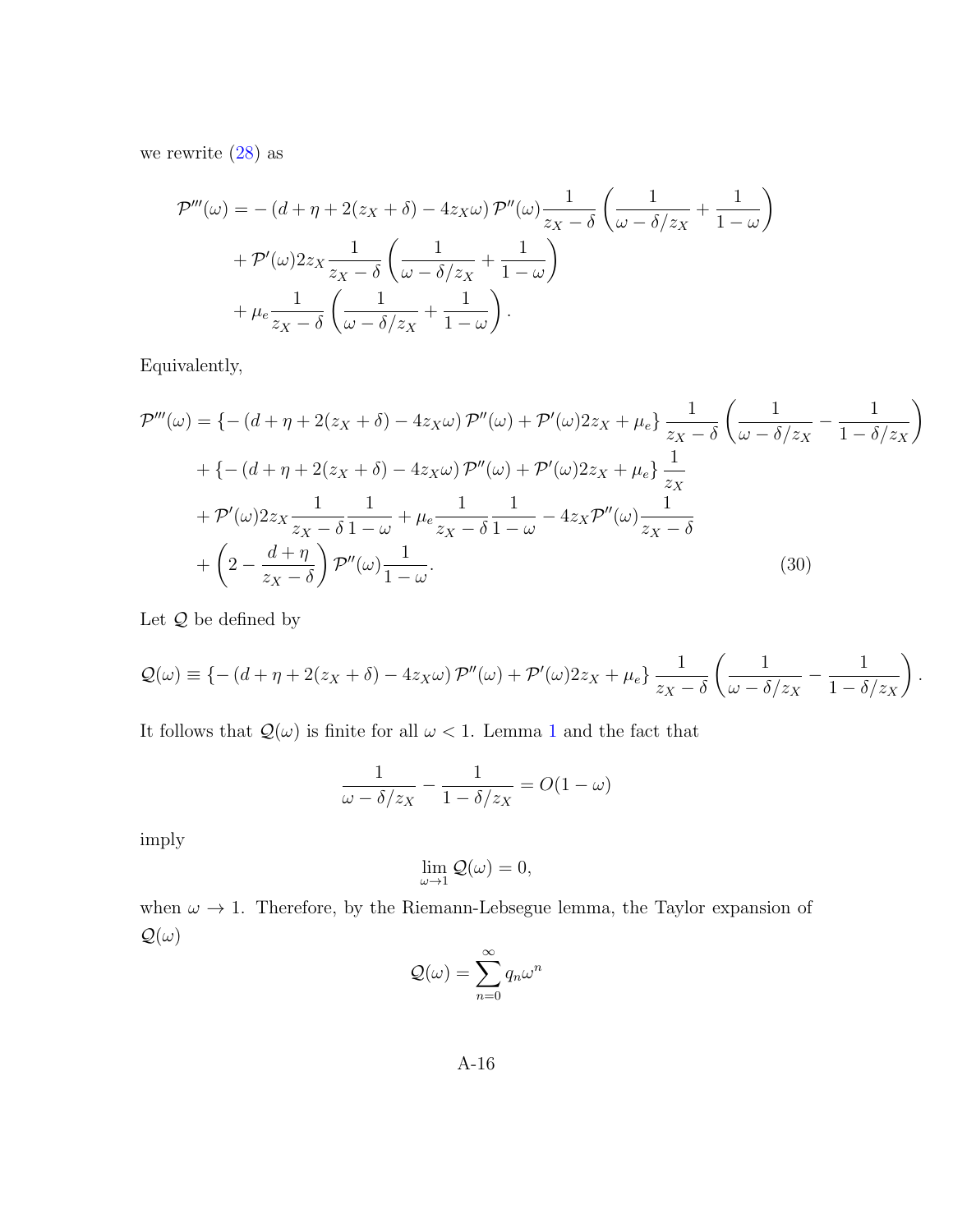satisfies

$$
\lim_{n \to \infty} q_n = 0.
$$

By comparing the power series for both sides of [\(30\)](#page-62-0), coefficient by coefficient, we obtain

$$
(n+3)(n+2)(n+1)\bar{\mathcal{M}}(n+3)
$$
  
=  $q_n + (d + \eta + 2(z_X + \delta)) (n+2)(n+1)\bar{\mathcal{M}}(n+2) - 4z_X(n+1)\bar{\mathcal{M}}(n+1) + 2z_X(n+1)\bar{\mathcal{M}}(n+1)$   
+  $\frac{2z_X}{z_X - \delta} \sum_{k=0}^n (k+1)\bar{\mathcal{M}}(k+1) + \frac{\mu_e}{z_X - \delta} - \frac{4z_X}{z_X - \delta}(n+2)(n+1)\bar{\mathcal{M}}(n)$   
+  $\left(2 - \frac{d+\eta}{z_X - \delta}\right) \sum_{k=0}^n (k+2)(k+1)\bar{\mathcal{M}}(k+2)$ 

Observing that  $(n+3)(n+2)(n+1)\overline{\mathcal{M}}(n)$  is the leading term on the right hand side of the last expression, so [\(26\)](#page-60-1) implies

$$
(n+3)(n+2)(n+1)\bar{\mathcal{M}}(n+3) \propto_{n\to\infty} n^{2-\frac{d+\eta}{z_X-\delta}}.
$$

This limit is equivalent to [\(25\)](#page-60-0).

Now [\(25\)](#page-60-0) together with Lemma [2](#page-67-0) yields

$$
\Pr(\mathbf{X} \ge n) = \sum_{k \ge n} \bar{\mathcal{M}}(k) \propto n^{-\frac{d+\eta}{z_X - \delta}},
$$

<span id="page-63-0"></span>as  $n \to \infty$ . ■

**Lemma 1** Assume  $\frac{d+\eta}{zx-\delta} \in (1,2)$ , then the second derivative of the probability generating function satisfies

$$
\mathcal{P}''(\omega) \propto (1-\omega)^{\frac{d+\eta}{z_X-\delta}-2}
$$

as  $\omega \rightarrow 1$ .

Proof. Dividing both sides of [\(27\)](#page-61-1) and using identity [\(29\)](#page-61-2), we arrive at

$$
\mathcal{P}'(\omega) + \mathcal{P}(\omega) \frac{d+\eta}{z_X - \delta} \left( \frac{1}{\omega - \frac{\delta}{z_X}} + \frac{1}{1-\omega} \right) = \frac{\mu_e \omega - \delta \bar{\mathcal{M}}(1)}{z_X - \delta} \left( \frac{1}{\omega - \frac{\delta}{z_X}} + \frac{1}{1-\omega} \right).
$$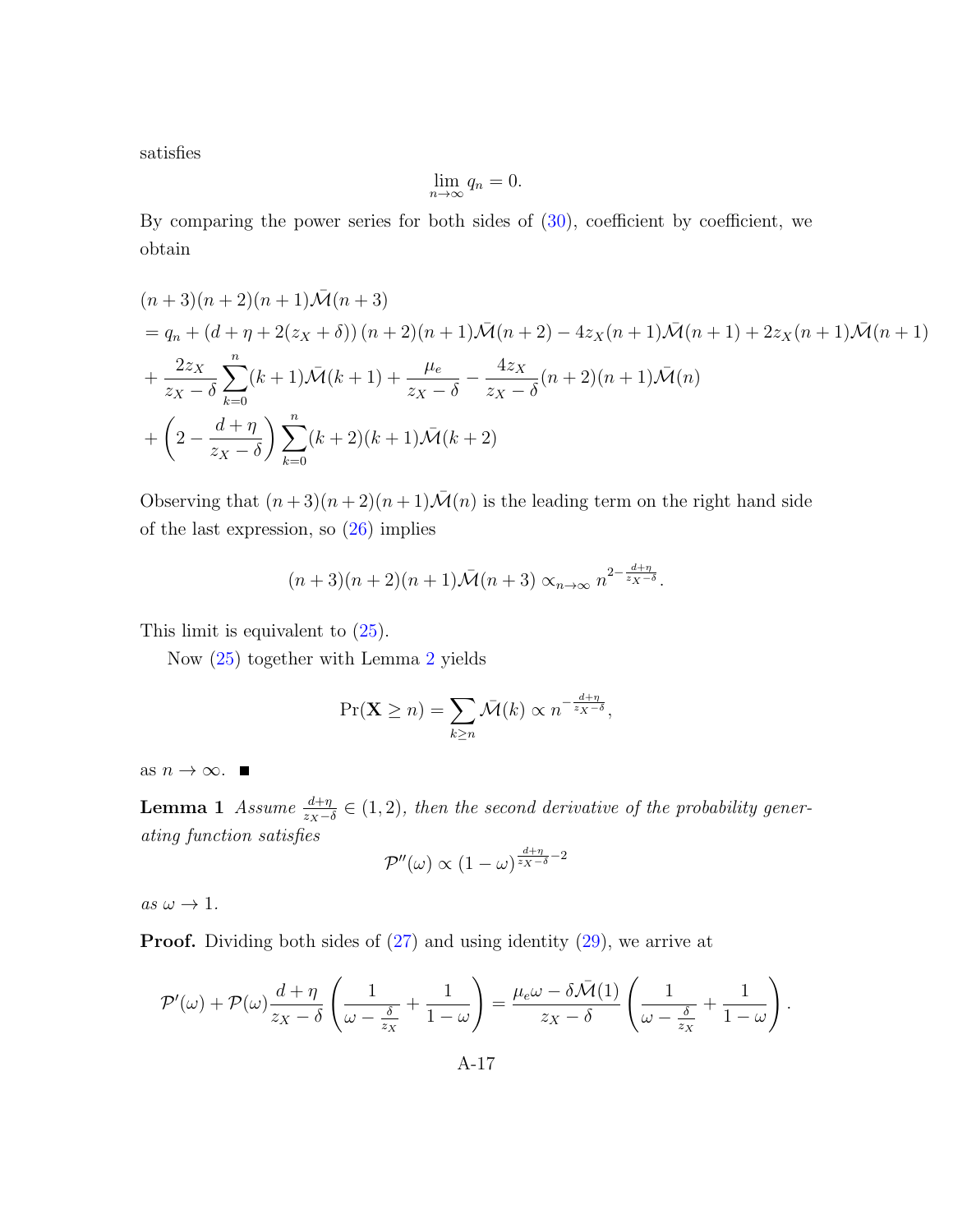Let

$$
\psi(\omega) = \left(\frac{\omega - \frac{\delta}{z_X}}{1 - \omega}\right)^{\frac{d + \eta}{z_X - \delta}}
$$

which satisfies

<span id="page-64-0"></span>
$$
\psi'(\omega) = \frac{d+\eta}{z_X - \delta} \left( \frac{1}{\omega - \frac{\delta}{z_X}} + \frac{1}{1-\omega} \right) \psi(\omega). \tag{31}
$$

.

Then the differential equation for  $\mathcal{P}(\omega)$  above can be rewritten as

$$
\frac{d}{d\omega} \left( \mathcal{P}(\omega)\psi(\omega) \right) = \mathcal{P}'(\omega)\psi(\omega) + \mathcal{P}(\omega)\psi'(\omega) = \psi(\omega)\frac{\mu_e\omega - \delta\bar{\mathcal{M}}(1)}{z_X - \delta} \left( \frac{1}{\omega - \frac{\delta}{z_X}} + \frac{1}{1 - \omega} \right)
$$

Integrating both sides from some  $\underline{\omega} > \delta/z_X$  up to any  $\omega \in (\underline{\omega}, 1)$ :

$$
\mathcal{P}(\omega)\psi(\omega) = \mathcal{P}(\underline{\omega})\psi(\underline{\omega}) + \int_{\underline{\omega}}^{\omega} \psi(\tilde{\omega}) \frac{\mu_e \tilde{\omega} - \delta \bar{\mathcal{M}}(1)}{z_X - \delta} \left(\frac{1}{\tilde{\omega} - \frac{\delta}{z_X}} + \frac{1}{1 - \tilde{\omega}}\right) d\tilde{\omega}
$$

$$
= \mathcal{P}(\underline{\omega})\psi(\underline{\omega}) + \int_{\underline{\omega}}^{\omega} \psi'(\tilde{\omega}) \frac{\mu_e \tilde{\omega} - \delta \bar{\mathcal{M}}(1)}{d + \eta} d\tilde{\omega},
$$

where the second equality is due to [\(31\)](#page-64-0). Equivalently,

$$
\mathcal{P}(\omega) = \frac{c}{\psi(\omega)} + \frac{1}{\psi(\omega)} \int_{\underline{\omega}}^{\omega} \psi'(\tilde{\omega}) \frac{\mu_e \tilde{\omega} - \delta \bar{\mathcal{M}}(1)}{d + \eta} d\tilde{\omega},
$$

where  $c = \mathcal{P}(\underline{\omega})\psi(\underline{\omega}) > 0$ . Integrating by parts, we obtain

$$
\int_{\underline{\omega}}^{\omega} \psi'(\tilde{\omega}) \frac{\mu_e \tilde{\omega} - \delta \bar{\mathcal{M}}(1)}{d + \eta} d\tilde{\omega} = \psi(\omega) \frac{\mu_e \omega - \delta \bar{\mathcal{M}}(1)}{d + \eta} - \psi(\underline{\omega}) \frac{\mu_e \omega - \delta \bar{\mathcal{M}}(1)}{d + \eta} - \int_{\underline{\omega}}^{\omega} \psi(\tilde{\omega}) \frac{\mu_e}{d + \eta} d\tilde{\omega}.
$$

Therefore

$$
\mathcal{P}(\omega) = \frac{c - \psi(\omega) \frac{\mu_e \omega - \delta \bar{\mathcal{M}}(1)}{d + \eta}}{\psi(\omega)} + \frac{\mu_e \omega - \delta \bar{\mathcal{M}}(1)}{d + \eta} - \frac{\int_{\omega}^{\omega} \psi(\tilde{\omega}) \frac{\mu_e}{d + \eta} d\tilde{\omega}}{\psi(\omega)}.
$$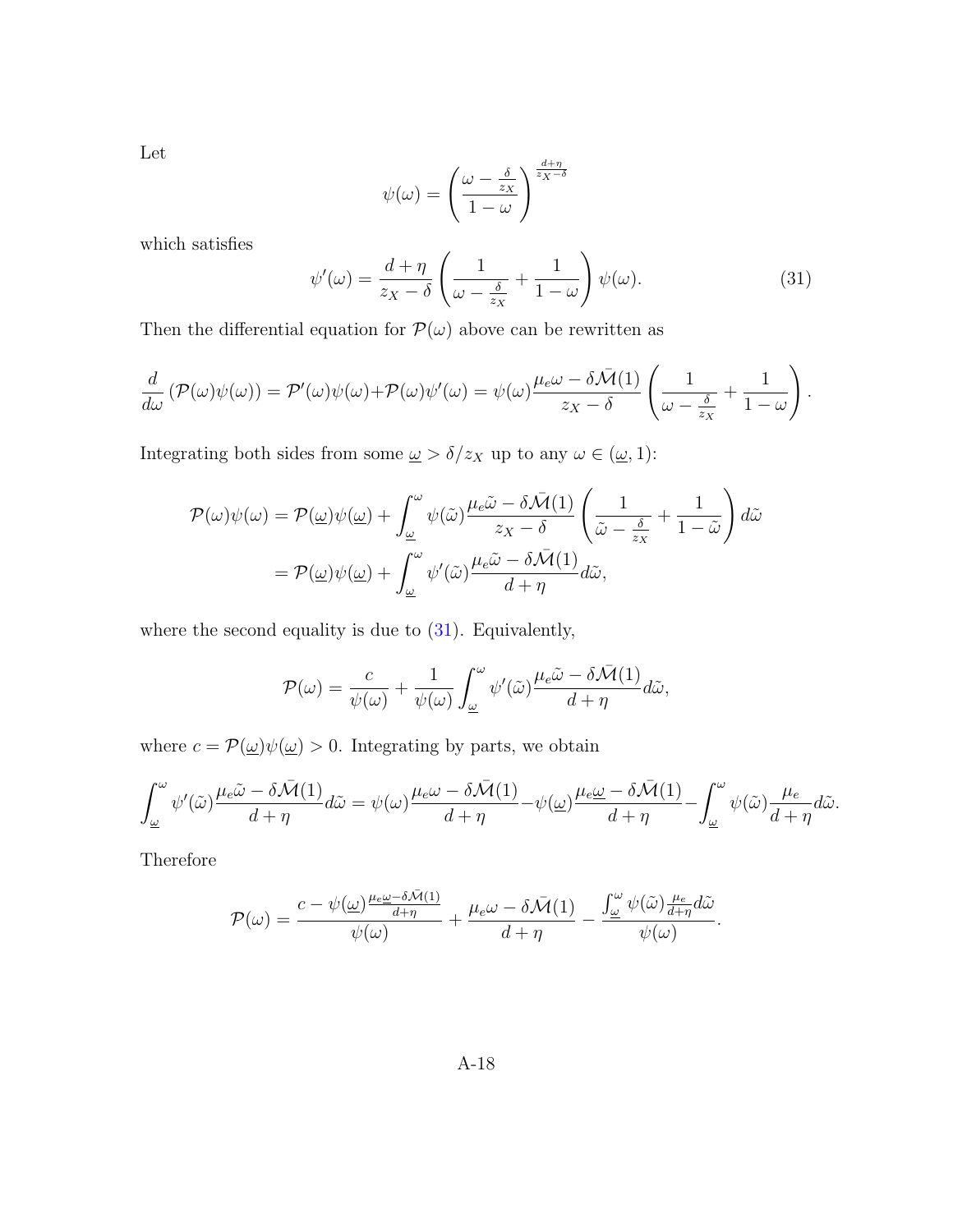The derivatives can be computed explicitly:

$$
\mathcal{P}'(\omega) = -\frac{c - \psi(\omega)\frac{\mu_e \omega - \delta \bar{\mathcal{M}}(1)}{d + \eta}}{\psi(\omega)} \frac{\psi'(\omega)}{\psi(\omega)} + \frac{\int_{\omega}^{\omega} \psi(\tilde{\omega})\frac{\mu_e}{d + \eta} d\tilde{\omega}}{\psi(\omega)} \frac{\psi'(\omega)}{\psi(\omega)}
$$
  
= 
$$
-\frac{c - \psi(\omega)\frac{\mu_e \omega - \delta \bar{\mathcal{M}}(1)}{d + \eta}}{\psi(\omega)} \frac{d + \eta}{z_X - \delta} \left(\frac{1}{\omega - \frac{\delta}{z_X}} + \frac{1}{1 - \omega}\right) + \frac{\int_{\omega}^{\omega} \psi(\tilde{\omega})\frac{\mu_e}{d + \eta} d\tilde{\omega}}{\psi(\omega)} \frac{d + \eta}{z_X - \delta} \left(\frac{1}{\omega - \frac{\delta}{z_X}} + \frac{1}{1 - \omega}\right)
$$

and

$$
\mathcal{P}''(\omega) = \frac{c - \psi(\omega)\frac{\mu_e \omega - \delta \bar{\mathcal{M}}(1)}{d + \eta}}{\psi(\omega)} \left\{ \left( \frac{d + \eta}{z_X - \delta} \right)^2 \left( \frac{1}{\omega - \frac{\delta}{z_X}} + \frac{1}{1 - \omega} \right)^2 - \frac{d + \eta}{z_X - \delta} \left( -\frac{1}{(\omega - \frac{\delta}{z_X})^2} + \frac{1}{(1 - \omega)^2} \right) \right\}
$$

where

$$
\mathcal{R}(\omega) = \frac{d+\eta}{z_X - \delta} \left( -\frac{1}{(\omega - \frac{\delta}{z_X})^2} + \frac{1}{(1 - \omega)^2} \right) \frac{\int_{\omega}^{\omega} \psi(\tilde{\omega}) \frac{\mu_e}{d+\eta} d\tilde{\omega}}{\psi(\omega)}
$$

$$
- \left( \frac{d+\eta}{z_X - \delta} \right)^2 \left( \frac{1}{(\omega - \frac{\delta}{z_X})^2} + \frac{2}{(\omega - \frac{\delta}{z_X})(1 - \omega)} + \frac{1}{(1 - \omega)^2} \right) \frac{\int_{\omega}^{\omega} \psi(\tilde{\omega}) \frac{\mu_e}{d+\eta} d\tilde{\omega}}{\psi(\omega)}
$$

$$
+ \frac{d+\eta}{z_X - \delta} \left( \frac{1}{\omega - \frac{\delta}{z_X}} + \frac{1}{1 - \omega} \right) \frac{\mu_e}{d+\eta}.
$$

Now,

$$
\int_{\underline{\omega}}^{\omega} \psi(\tilde{\omega}) d\tilde{\omega} = \int_{\underline{\omega}}^{\omega} \left( \tilde{\omega} - \frac{\delta}{z_X} \right)^{\frac{d+\eta}{z_X - \delta}} (1 - \tilde{\omega})^{-\frac{d+\eta}{z_X - \delta}} d\tilde{\omega} = \int_{\underline{\omega}}^{\omega} \left( \tilde{\omega} - \frac{\delta}{z_X} \right)^{\frac{d+\eta}{z_X - \delta}} d \left( \frac{(1 - \tilde{\omega})^{-\frac{d+\eta}{z_X - \delta} + 1}}{\frac{d+\eta}{z_X - \delta} - 1} \right)
$$
  
\n
$$
= \frac{\left( \tilde{\omega} - \frac{\delta}{z_X} \right)^{\frac{d+\eta}{z_X - \delta}} (1 - \tilde{\omega})^{-\frac{d+\eta}{z_X - \delta} + 1} \Big|_{\underline{\omega}}^{\omega}}{-\int_{\underline{\omega}}^{\omega} \frac{d+\eta}{z_X - \delta} \left( \tilde{\omega} - \frac{\delta}{z_X} \right)^{\frac{d+\eta}{z_X - \delta} - 1} \frac{1}{\frac{d+\eta}{z_X - \delta} - 1} (1 - \tilde{\omega})^{-\frac{d+\eta}{z_X - \delta} + 1} d\tilde{\omega}
$$
  
\n
$$
= \frac{\left( \omega - \frac{\delta}{z_X} \right)^{\frac{d+\eta}{z_X - \delta}} (1 - \omega)^{-\frac{d+\eta}{z_X - \delta} + 1}}{\frac{d+\eta}{z_X - \delta} - 1} + c_{\psi} + O(1 - \omega)
$$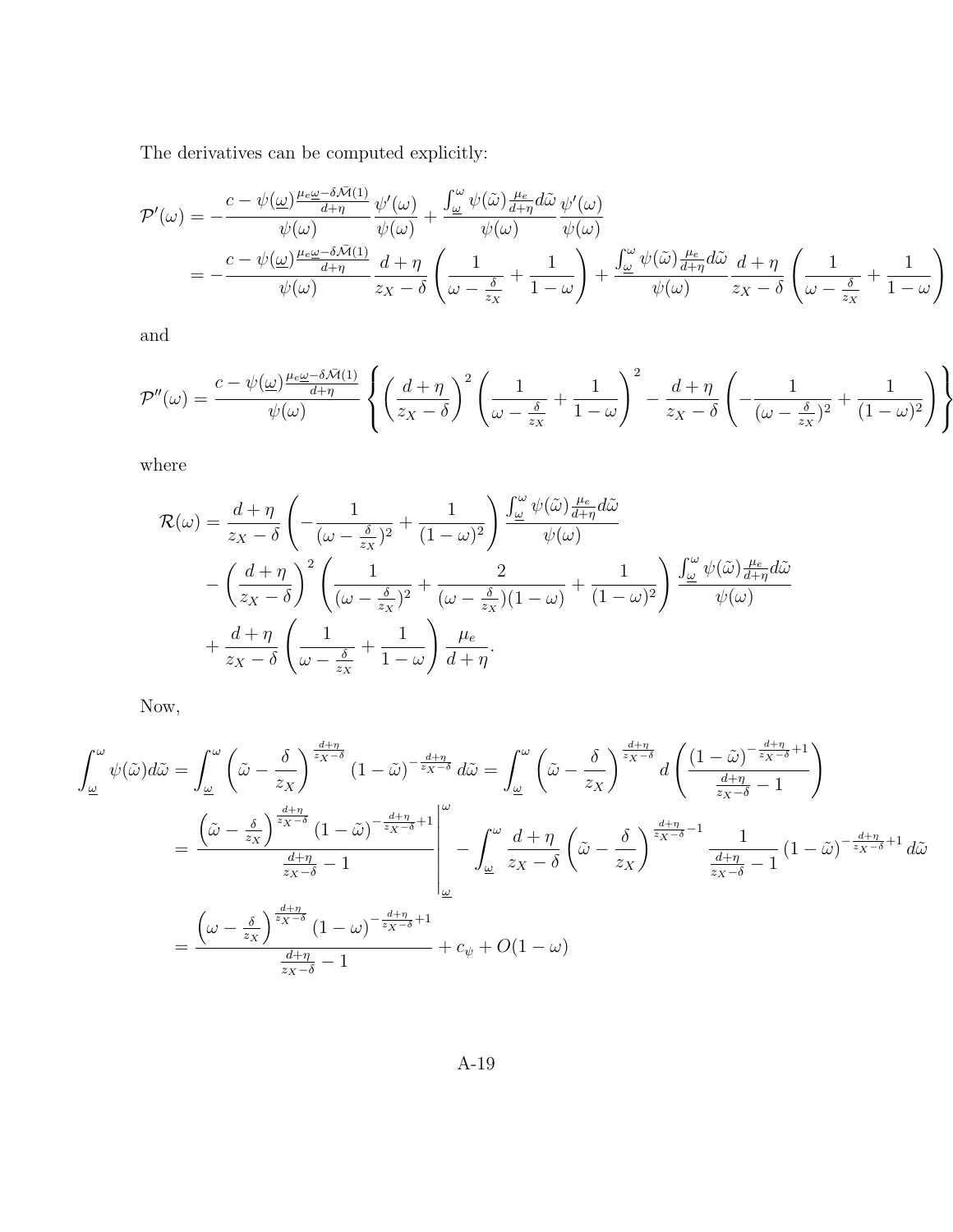where

$$
c_{\psi} = -\frac{\psi(\underline{\omega})(1-\underline{\omega})}{\frac{d+\eta}{z_X-\delta}-1} - \int_{\underline{\omega}}^1 \frac{d+\eta}{z_X-\delta} \left(\tilde{\omega} - \frac{\delta}{z_X}\right)^{\frac{d+\eta}{z_X-\delta}-1} \frac{1}{\frac{d+\eta}{z_X-\delta}-1} \left(1-\tilde{\omega}\right)^{-\frac{d+\eta}{z_X-\delta}+1} d\tilde{\omega}.
$$

So

$$
\frac{\int_{\omega}^{\omega} \psi(\tilde{\omega})d\tilde{\omega}}{\psi(\omega)} = \frac{1-\omega}{\frac{d+\eta}{z_x-\delta}-1} + \frac{c_{\psi}}{\psi(\omega)} + o(1-\omega)
$$

Therefore the factor associated with  $\frac{1}{1-\omega}$  in  $\mathcal{R}(\omega)$  is

$$
\left(\frac{d+\eta}{z_X-\delta}-\left(\frac{d+\eta}{z_X-\delta}\right)^2\right)\frac{1}{\frac{d+\eta}{z_X-\delta}-1}\frac{\mu_e}{d+\eta}+\frac{d+\eta}{z_X-\delta}\frac{\mu_e}{d+\eta}=0.
$$

which implies

$$
\mathcal{R}(\omega) = O(1) + \frac{c_{\psi}}{\psi(\omega)(1-\omega)^2} \frac{d+\eta}{z_X - \delta} \left(1 - \frac{d+\eta}{z_X - \delta}\right)
$$

as  $\omega \to 1$  . So

$$
\mathcal{P}''(\omega) \sim_{\omega \to 1} \left( c - \psi(\omega) \frac{\mu_e \omega - \delta \bar{\mathcal{M}}(1)}{d + \eta} - c_{\psi} \right) \frac{d + \eta}{z_X - \delta} \left( \frac{d + \eta}{z_X - \delta} - 1 \right) \frac{1}{\psi(\omega)(1 - \omega)^2}
$$

Notice that

$$
c - \psi(\underline{\omega}) \frac{\mu_e \underline{\omega} - \delta \bar{\mathcal{M}}(1)}{d + \eta} - c_{\psi} > \psi(\underline{\omega}) \left( \mathcal{P}(\underline{\omega}) - \frac{\mu_e \underline{\omega} - \delta \bar{\mathcal{M}}(1)}{d + \eta} + \frac{1 - \underline{\omega}}{\frac{d + \eta}{z_X - \delta} - 1} \right)
$$

and

$$
\mathcal{P}(\underline{\omega}) - \frac{\mu_e \underline{\omega} - \delta \bar{\mathcal{M}}(1)}{d + \eta} + \frac{1 - \underline{\omega}}{\frac{d + \eta}{z_x - \delta} - 1} = \frac{\mathcal{P}'(\underline{\omega}) \left(\delta + z_x \underline{\omega}^2 - (z_x + \delta)\underline{\omega}\right)}{d + \eta} + \frac{1 - \underline{\omega}}{\frac{d + \eta}{z_x - \delta} - 1}
$$

$$
= \left\{ \frac{\mathcal{P}'(\underline{\omega}) (\delta - z_x \underline{\omega})}{d + \eta} + \frac{1}{\frac{d + \eta}{z_x - \delta} - 1} \right\} (1 - \underline{\omega}) > 0,
$$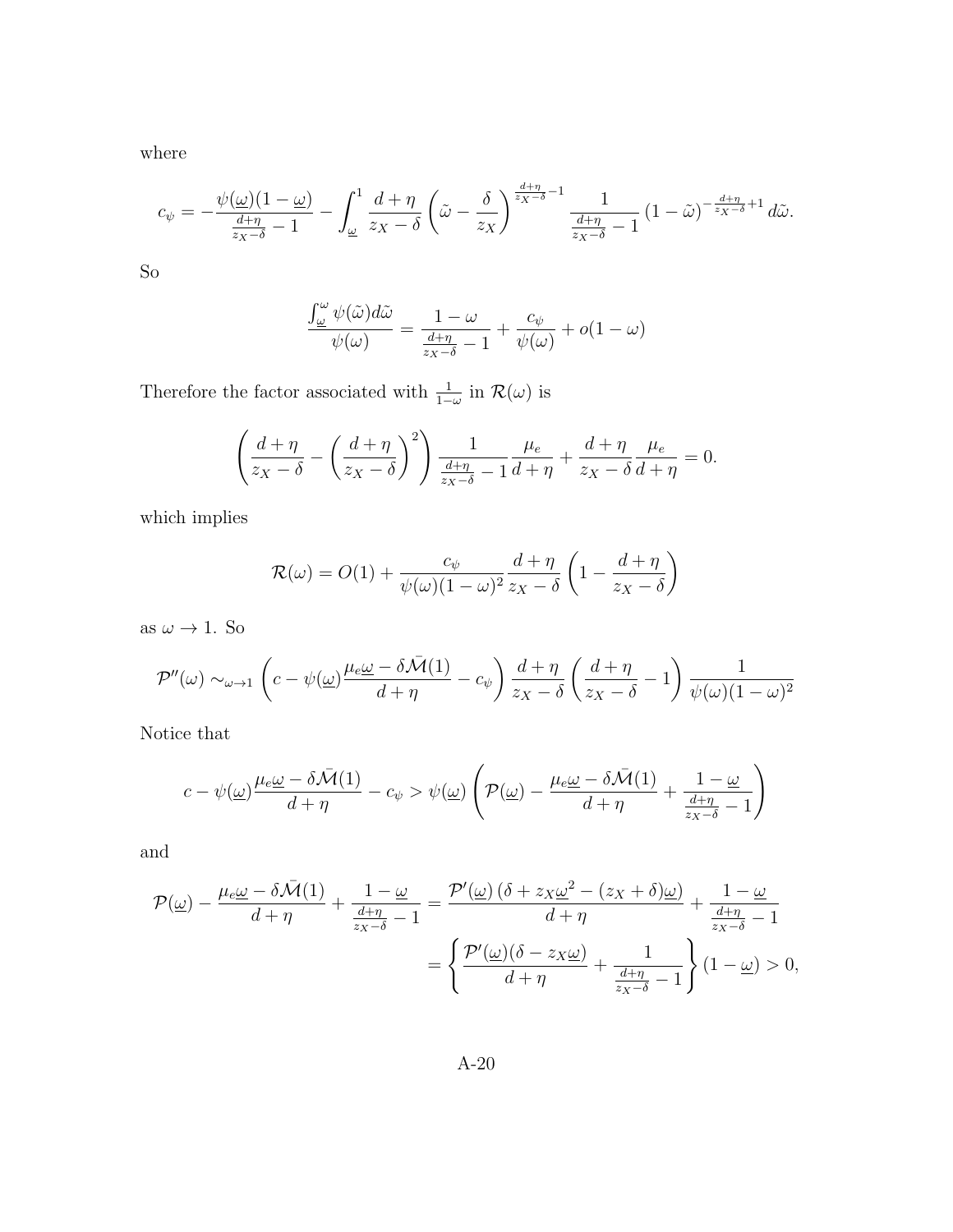when  $\underline{\omega}$  is chosen sufficiently close to<br>  $\delta/z_X.$  Thus

$$
c-\psi(\underline{\omega})\frac{\mu_e\underline{\omega}-\delta\bar{\mathcal{M}}(1)}{d+\eta}-c_\psi>0.
$$

<span id="page-67-0"></span> $\blacksquare$ 

Lemma 2 Suppose that

$$
\bar{\mathcal{M}}(n) \propto_{n \to \infty} n^{-\frac{d+\eta}{z_X - \delta} - 1},
$$

then

$$
\Pr(\mathbf{X} \ge n) = \sum_{k \ge n} \bar{\mathcal{M}}(k) \propto n^{-\frac{d+n}{z_X - \delta}}.
$$

**Proof.** There exists  $a > 0$  such that

$$
\lim_{n \to \infty} \frac{\bar{\mathcal{M}}(n)}{n^{-\frac{d+\eta}{z_X - \delta} - 1}} = a.
$$

Therefore, for any  $\epsilon > 0$ , there exists  $n^*$  such that, for all  $n \geq n^*$ 

$$
a-\epsilon < \frac{\bar{\mathcal{M}}(n)}{n^{-\frac{d+\eta}{z_X-\delta}-1}} < a+\epsilon
$$

Combining these inequalities with the definition of  $Pr(X \ge n)$ , we obtain, for all  $n \geq n^*$ 

$$
(a-\epsilon)\sum_{k\geq n}k^{-\frac{d+\eta}{z_X-\delta}-1} < \Pr(\mathbf{X}\geq n) = \sum_{k\geq n} \bar{\mathcal{M}}(k) < (a+\epsilon)\sum_{k\geq n}k^{-\frac{d+\eta}{z_X-\delta}-1}.
$$

Notice that

$$
\sum_{k\geq n} k^{-\frac{d+\eta}{z_X-\delta}-1} < \int_{k\geq n-1} k^{-\frac{d+\eta}{z_X-\delta}-1} dk = \frac{z_X-\delta}{d+\eta}(n-1)^{-\frac{d+\eta}{z_X-\delta}}
$$

and

$$
\sum_{k\geq n} k^{-\frac{d+\eta}{z_X-\delta}-1} > \int_{k\geq n} k^{-\frac{d+\eta}{z_X-\delta}-1} dk = \frac{z_X-\delta}{d+\eta} n^{-\frac{d+\eta}{z_X-\delta}}.
$$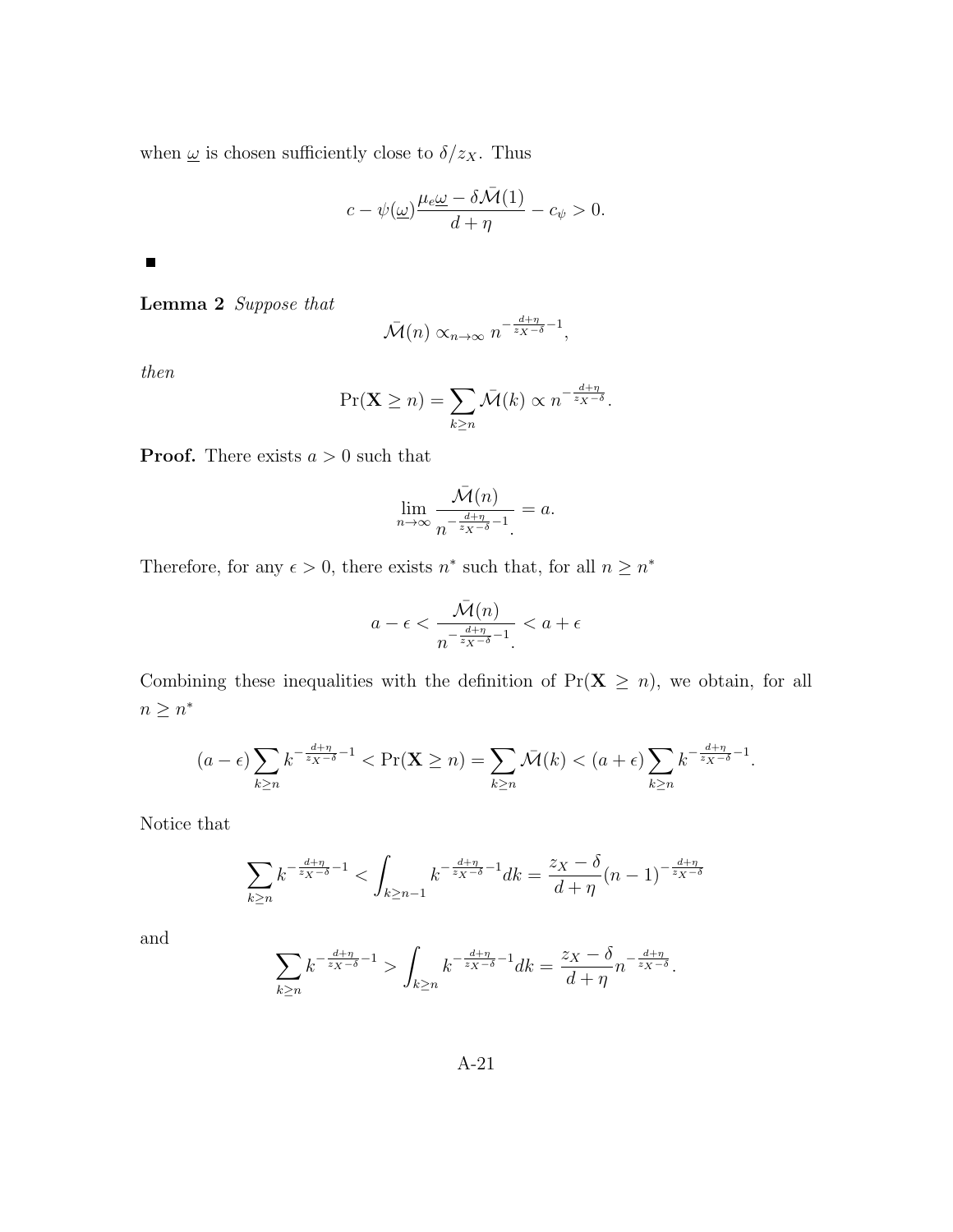Therefore

$$
(a - \epsilon)\frac{z_X - \delta}{d + \eta} n^{-\frac{d + \eta}{z_X - \delta}} < \Pr(\mathbf{X} \ge n) < (a + \epsilon)\frac{z_X - \delta}{d + \eta}(n - 1)^{-\frac{d + \eta}{z_X - \delta}}
$$

As this applies for any  $\epsilon > 0$ , we obtain

$$
\lim_{n \to \infty} \frac{\Pr(\mathbf{X} \ge n)}{\frac{z_X - \delta}{d + \eta} n^{-\frac{d + \eta}{z_X - \delta}}} = a.
$$

 $\blacksquare$ 

**Proofs for Proposition [2.](#page-22-0)** First we derive the expression for  $\varphi(s)$  provide in the main text.

$$
\varphi(s) = \int_0^\infty \hat{\mathbf{z}}^s \frac{-d \sum_n \bar{\mathcal{M}}(n)(1 - \Phi(\hat{\mathbf{z}}/n))}{\sum_n \bar{\mathcal{M}}(n)} = \int_0^\infty \hat{\mathbf{z}}^s \frac{\sum_n \bar{\mathcal{M}}(n) d\Phi(\hat{\mathbf{z}}/n)}{\sum_n \bar{\mathcal{M}}(n)} \n= \int_0^\infty \frac{\sum_n \bar{\mathcal{M}}(n) n^s(\hat{\mathbf{z}}/n)^s d\Phi(\hat{\mathbf{z}}/n)}{\sum_n \bar{\mathcal{M}}(n)} \n= \left\{ \int_0^\infty \hat{\mathbf{z}}^s d\Phi(\hat{\mathbf{z}}) \right\} \left\{ \frac{\sum_n \bar{\mathcal{M}}(n) n^s}{\sum_n \bar{\mathcal{M}}(n)} \right\}.
$$

Now we prove that

<span id="page-68-0"></span>
$$
\varphi(s) \propto \frac{1}{\frac{\eta + d}{z_X - \delta} - s} \tag{32}
$$

.

as  $s \uparrow \frac{\eta+d}{z-1}$  $\frac{\eta+d}{z_x-\delta}$ . To do so, we use [\(25\)](#page-60-0) which characterizes the asymptotic behavior of  $\overline{\mathcal{M}}(n)$ . This result implies that, there exists  $a > 0$  such that: for any  $\epsilon > 0$ , there exists  $n^*$  so that

$$
(a-\epsilon)n^{-\frac{d+\eta}{z_X-\delta}-1} < \bar{\mathcal{M}}(n) < (a+\epsilon)n^{-\frac{d+\eta}{z_X-\delta}-1}
$$

for all  $n \geq n^*$ . Therefore

$$
\left(\frac{\eta+d}{z_X-\delta}-s\right)\sum_{n\geq n^*}(a-\epsilon)n^{s-\frac{d+\eta}{z_X-\delta}-1}<\left(\frac{\eta+d}{z_X-\delta}-s\right)\sum_{n\geq n^*}\bar{\mathcal{M}}(n)n^s<\left(\frac{\eta+d}{z_X-\delta}-s\right)\sum_{n\geq n^*}(a+\epsilon)n^{s-\frac{d+\eta}{z_X-\delta}-1}
$$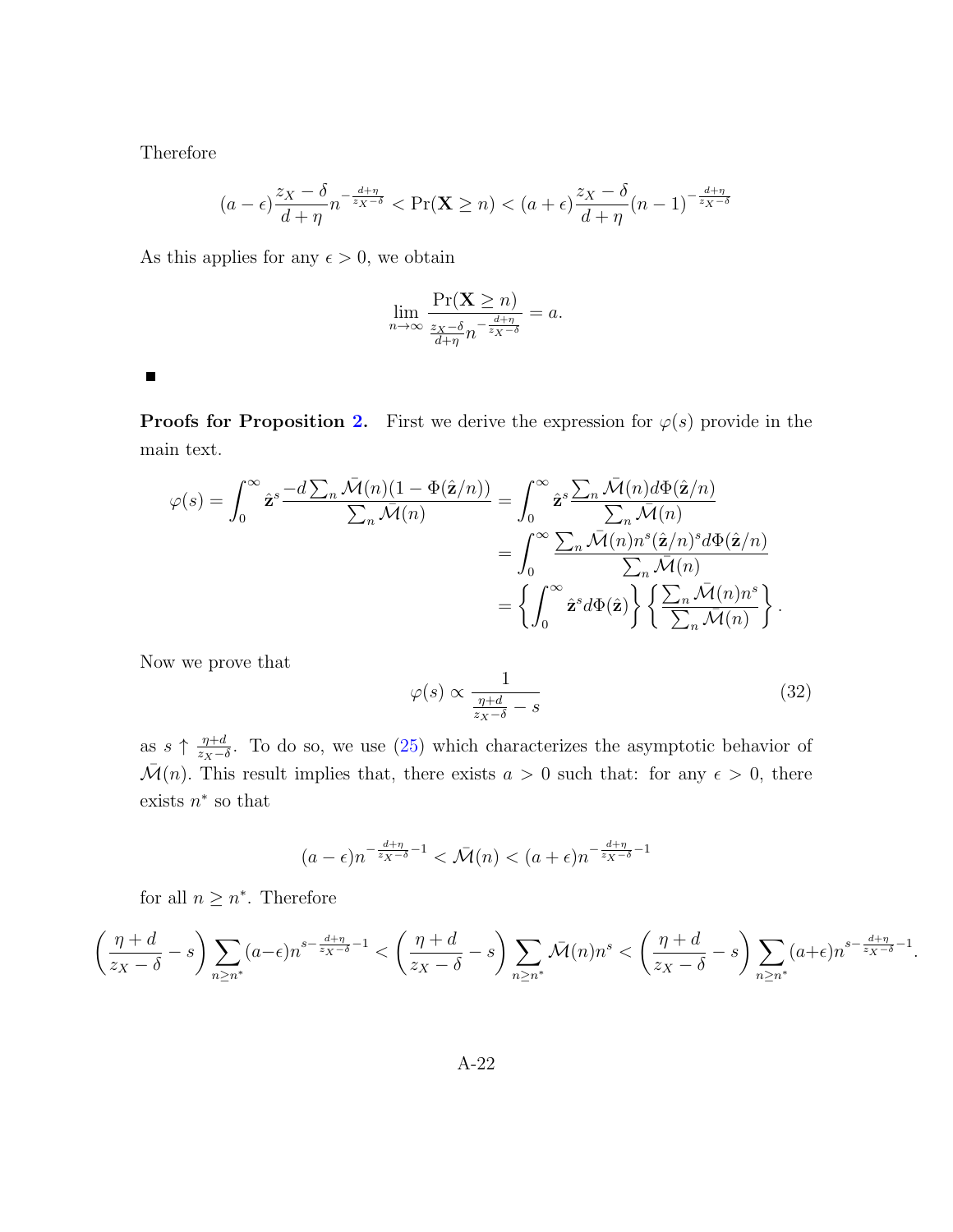Notice that

$$
\left(\frac{\eta+d}{z_X-\delta}-s\right)\sum_{n\geq n^*}n^{s-\frac{d+\eta}{z_X-\delta}-1} < \left(\frac{\eta+d}{z_X-\delta}-s\right)\int_{n^*-1}^{\infty}x^{s-\frac{d+\eta}{z_X-\delta}-1}dx = (n^*-1)^{s-\frac{d+\eta}{z_X-\delta}}
$$

and

$$
\left(\frac{\eta+d}{z_X-\delta}-s\right)\sum_{n\geq n^*}n^{s-\frac{d+\eta}{z_X-\delta}-1} > \left(\frac{\eta+d}{z_X-\delta}-s\right)\int_{n^*}^{\infty}x^{s-\frac{d+\eta}{z_X-\delta}-1}dx = (n^*)^{s-\frac{d+\eta}{z_X-\delta}}
$$

Since

$$
\left(\frac{\eta+d}{z_X-\delta}-s\right)\sum_{n}\bar{\mathcal{M}}(n)n^s = \left(\frac{\eta+d}{z_X-\delta}-s\right)\sum_{n
$$

using the inequalities above and take the limit  $s \uparrow \frac{\eta+d}{\gamma}$  $\frac{\eta+d}{z_X-\delta}$ , we obtain

$$
a - 2\epsilon < \left(\frac{\eta + d}{z_X - \delta} - s\right) \sum_n \bar{\mathcal{M}}(n) n^s < a + 2\epsilon
$$

for all  $s \in (s^*, \frac{\eta+d}{\eta s})$  $\frac{\eta+d}{z_X-\delta}$ ) with s<sup>\*</sup> sufficiently close to  $\frac{\eta+d}{z_X-\delta}$ . In other words,

$$
\sum_{n} \bar{\mathcal{M}}(n) n^{s} \propto_{s \uparrow \frac{\eta + d}{z_X - \delta}} \frac{1}{\frac{\eta + d}{z_X - \delta} - s}.
$$

Because  $\Phi$  has thin tail  $\int_0^\infty \hat{\mathbf{z}}^s d\Phi(\hat{\mathbf{z}})$  is finite and continuous in s which implies [\(32\)](#page-68-0). П

**Proof of Proposition [3.](#page-23-0)** Let  $\hat{\varphi}(n, s)$  denote the Laplace transform of  $\mathcal{M}(n, q)$ . In Subsection [4.2,](#page-20-1) we derived the difference equations satisfied by  $\hat{\varphi}(n, s)$  similar to the difference equations for  $\mathcal{M}(n)$ . Using these difference equations and following the steps in the proof of Proposition [1,](#page-21-1) we can show that, there exists  $a(s)$  such that

$$
\lim_{n \to \infty} n^{\frac{d + \eta - (z_I - \zeta)s}{z_X - \delta} + 1} \hat{\varphi}(n, s) = a(s)
$$

and the convergence is uniform in s. Recall that the Laplace transformation for firm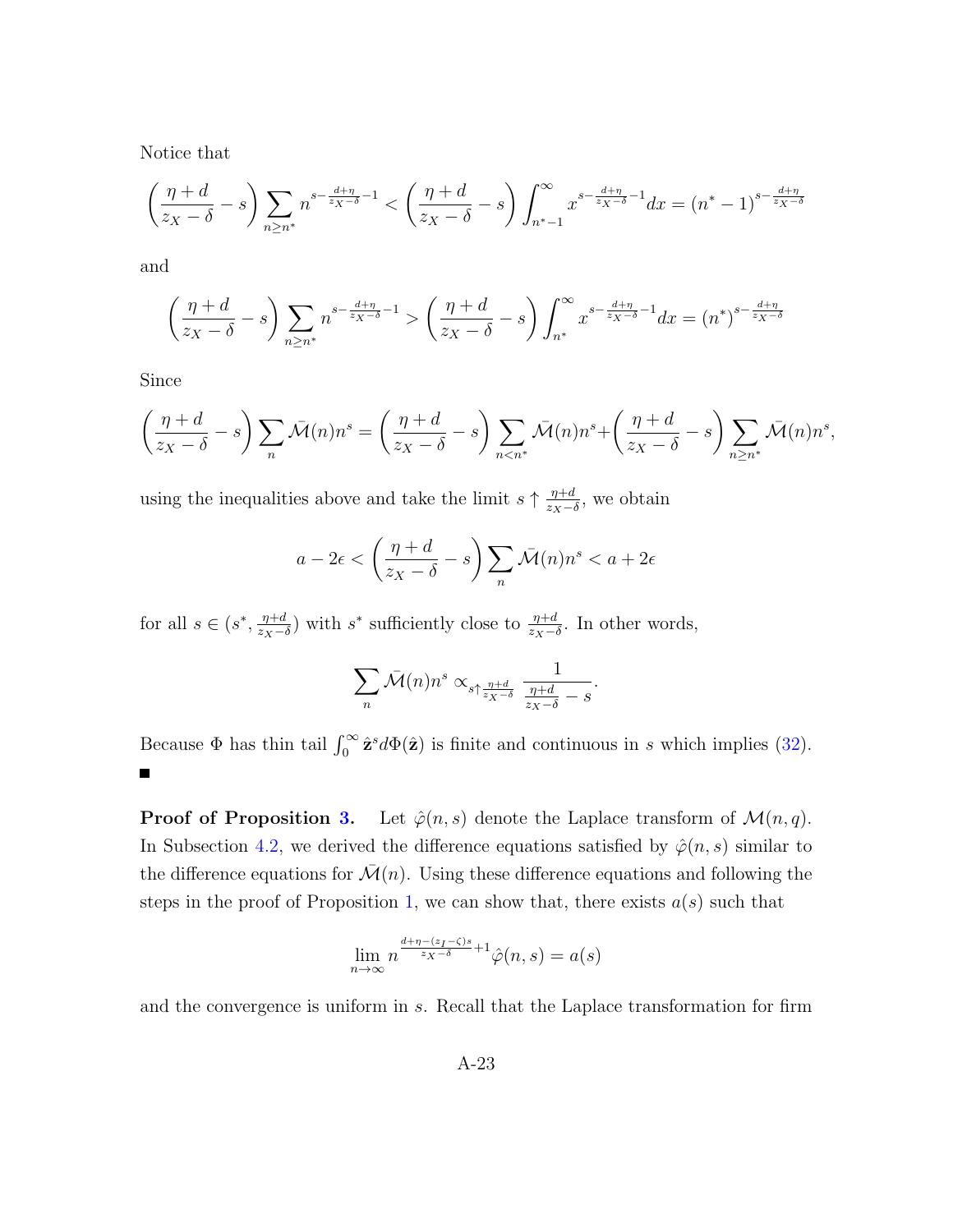size distribution can be written as

$$
\varphi(s) = \frac{\sum_{n} n^{s} \hat{\varphi}(n, s)}{\sum_{n} \bar{\mathcal{M}}(n)},
$$

Armed with this result, we can follow the steps in the proof of Proposition [2](#page-22-0) to show that

$$
\sum_n \hat{\varphi}(n,s) n^s \propto \frac{1}{s^*-s}
$$

Using this property and applying [Mimica](#page-39-1) [\(2016,](#page-39-1) Corollary 1.3), we obtain the tail result stated in the proposition.

To derive  $(18)$ , notice that, by  $(16)$ ,

$$
d + \eta = (z_X - \delta)\lambda^{ne}
$$

and by  $(15)$ 

$$
z_I - \zeta = \frac{d + \eta - (z_X - \delta)}{\lambda^e} = \frac{(z_X - \delta)(\lambda^{ne} - 1)}{\lambda^e}.
$$

Plugging these expression in [\(17\)](#page-23-2), we obtain

$$
\lambda^{f} = \frac{(z_X - \delta)\lambda^{ne}}{z_X - \delta + \frac{(z_X - \delta)(\lambda^{ne} - 1)}{\lambda^{e}}} = \frac{\lambda^{ne}\lambda^{e}}{\lambda^{ne} + \lambda^{e} - 1}.
$$

Inverting the first and the last items, we arrive at  $(18)$ .

### E Derivations

#### E.1 Output growth

Output growth derives from firm-level investments in internal and external innovations. Thus we examine a decomposition of output growth into the extensive- and intensive-margin growth rates,  $\eta$  and  $\zeta$ , at an aggregate level. Using the labor-marketclearing condition  $L(t) = \int_{\mathcal{N}_t} \ell_i(t)dt$  along with firm labor demand in equation [\(5\)](#page-12-0)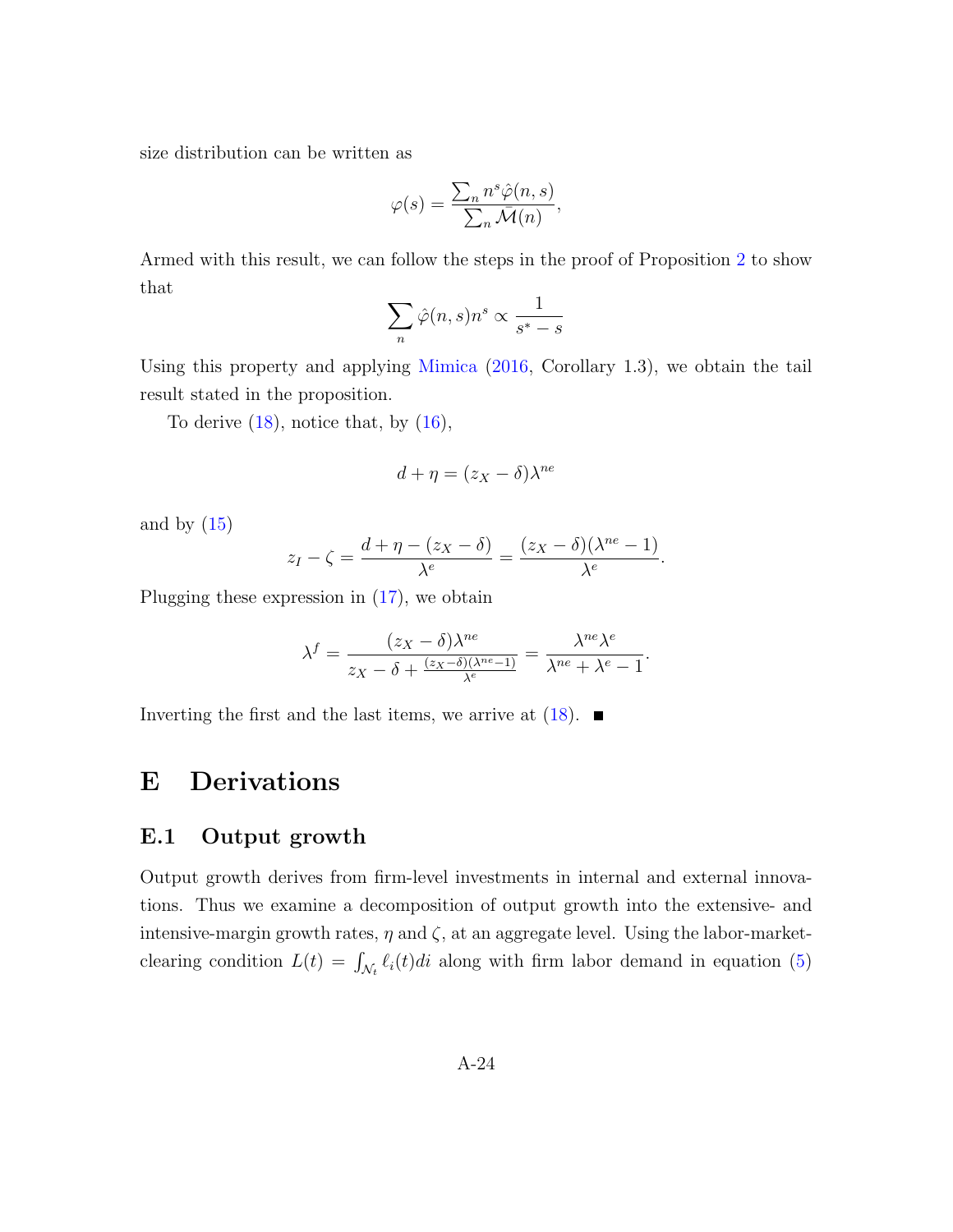yields the following expression:

<span id="page-71-0"></span>
$$
\bar{w}(t)L(t) = (1 - \beta) \left( \frac{N(t)Q(t)}{A(t)Y(t)^{\frac{\beta}{1 - \beta}}} \right)^{\beta} L(t)^{1 - \beta}.
$$
 (33)

Because the normalized wage  $\bar{w}(t)$  does not grow along the BGP, equation [\(33\)](#page-71-0) implies a decomposition of output growth into the growth of the intensive and extensive margins, $37$ 

<span id="page-71-3"></span>
$$
g = \eta + \zeta. \tag{34}
$$

Because final output growth can be decomposed into the extensive and intensive margins of firm growth, it has a natural interpretation as the aggregate outcome of disaggregated firm behavior. First, consider the extensive margin. The total number of establishments of type  $\tau$  is  $N_{\tau}(t) \equiv M_{\tau} N(t)$ , where  $M_{\tau} \in [0, 1]$  is the share of type  $\tau$  establishments, and satisfies  $\sum_{\tau} M_{\tau} = 1$ . The law of motion for  $N_{\tau}(t)$  is

$$
\dot{N}_{\tau}(t) = z_{X}^{\tau} N_{\tau}(t) - (\delta_{\tau} + d_{\tau}) N_{\tau}(t) + \mu_{e} m_{\tau} N(t) - \sum_{\tau' \neq \tau} \lambda_{\tau \tau'} N_{\tau}(t) + \sum_{\tau' \neq \tau} \lambda_{\tau' \tau} N_{\tau'}(t).
$$

The first term is the increase in the number of establishments due to external innovation, the second term is the loss of establishments due to exit, the third term accounts for product entry, and the fourth and fifth terms capture the product-number evolution due to changes in firm types. On the BGP,  $N_{\tau}(t)$  grows at rate  $\eta$  for all  $\tau$ , and thus this equation can be rewritten as:<sup>[38](#page-71-2)</sup>

<span id="page-71-4"></span>
$$
\eta = z_X^{\tau} - (\delta_{\tau} + d_{\tau}) + \mu_e \frac{m_{\tau}}{M_{\tau}} - \sum_{\tau' \neq \tau} \lambda_{\tau \tau'} + \sum_{\tau' \neq \tau} \lambda_{\tau' \tau} \frac{M_{\tau'}}{M_{\tau}},
$$
(35)

$$
\eta = \sum_{\tau} M_{\tau} [z_X^{\tau} - (\delta_{\tau} + d_{\tau})] + \mu_e,
$$

which is found by multiplying  $M_{\tau}$  to both sides of [\(35\)](#page-71-4) and summing over  $\tau$ .

<span id="page-71-1"></span><sup>&</sup>lt;sup>37</sup>Equation [\(33\)](#page-71-0) implies the growth relationship  $\gamma = \eta + \zeta - \theta - (\beta/(1 - \beta))g$ , which is combined with equation  $(10)$  to yield equation  $(34)$ .

<span id="page-71-2"></span><sup>38</sup>The growth rate of the total number of establishments can also be written as the weighted sum of the growth rates of the number of type- $\tau$  establishments and the entry rate,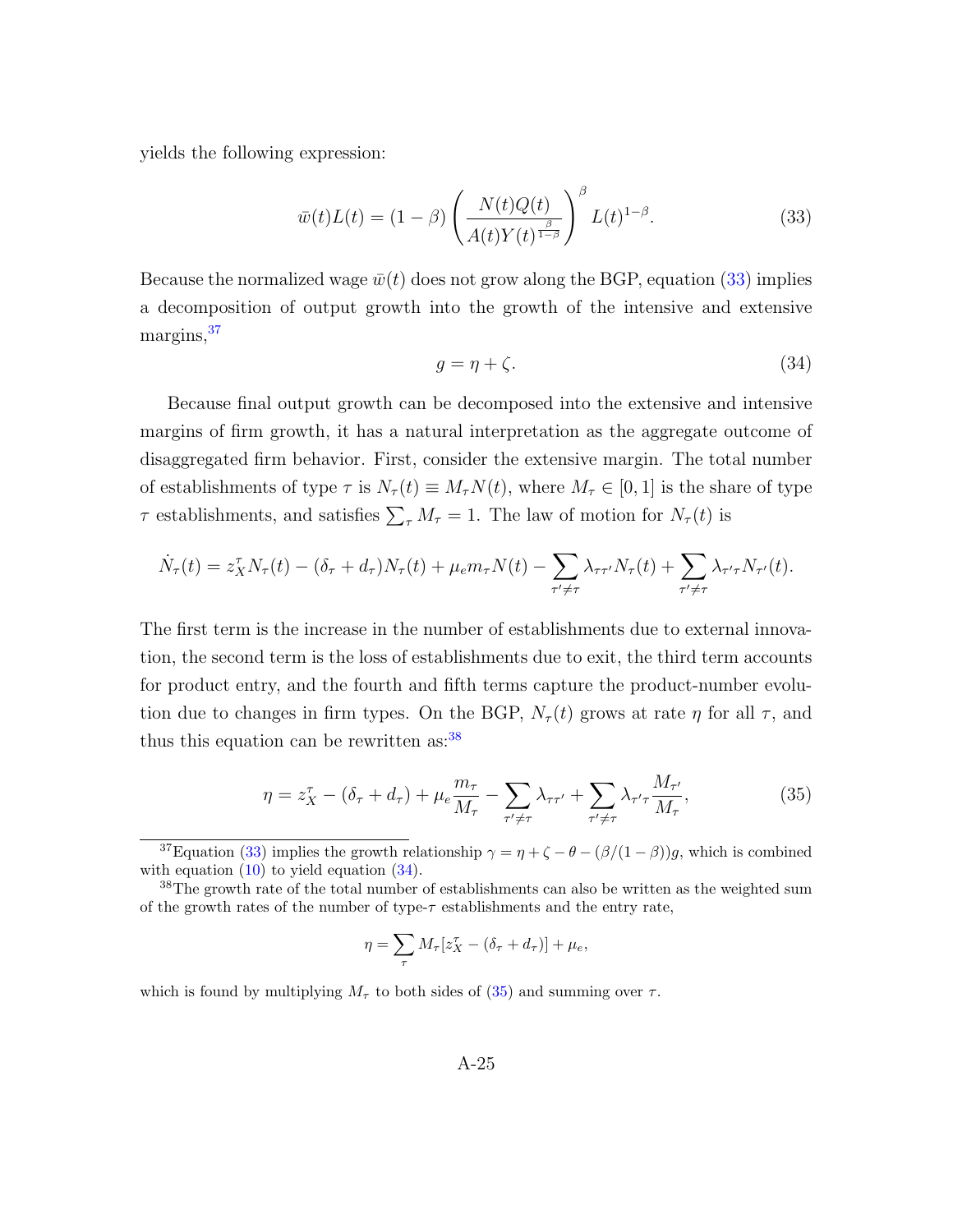Next, consider the intensive margin. Define the average quality of type  $\tau$  firms as

$$
Q_{\tau}(t) \equiv \frac{1}{N_{\tau}(t)} \int_{\mathcal{N}_{\tau}(t)} q_i(t) dt,
$$

where  $\mathcal{N}_{\tau}(t)$  is the set of actively produced goods by type- $\tau$  firms. Further define  $s_{\tau}$ as the quality share of type  $\tau$  firms by

$$
s_{\tau} \equiv \frac{N_{\tau}(t)Q_{\tau}(t)}{N(t)Q(t)},\tag{36}
$$

which satisfies

$$
\sum_{\tau} s_{\tau} = 1. \tag{37}
$$

On the BGP,  $s_{\tau}$  is constant, which implies  $Q_{\tau}(t)$  has to grow at the same rate as  $Q(t)$ for all types  $\tau$ .

Finally, using  $g = \eta + \zeta$  defines aggregate output growth g as a function of firmlevel innovations and shocks,

<span id="page-72-1"></span>
$$
g = \left[z_I^{\tau} + z_X^{\tau} - (\delta_{\tau} + d_{\tau})\right] + \mu_e \frac{m_{\tau}}{s_{\tau}} \int \hat{q} d\Phi_{\tau}(\hat{q}) - \sum_{\tau' \neq \tau} \lambda_{\tau \tau'} + \sum_{\tau' \neq \tau} \lambda_{\tau' \tau} \frac{s_{\tau'}}{s_{\tau}}.
$$
 (38)

The first term is the incumbent firms' contribution to  $g$ , the second term characterizes entrants' contribution to output growth, and the final terms capture the impact of changing firm types.<sup>[39](#page-72-0)</sup> To derive [\(38\)](#page-72-1) take the definition of  $Q_{\tau}(t)$  and express as,

<span id="page-72-2"></span>
$$
\frac{\dot{Q}_{\tau}(t)}{Q_{\tau}(t)} = -\frac{\dot{N}_{\tau}(t)}{N_{\tau}(t)} + \frac{d \int_{\mathcal{N}_{\tau}(t)} q_i(t)di/dt}{\int_{\mathcal{N}_{\tau}(t)} q_i(t)di}.\tag{39}
$$

The first term of the right-hand side is  $-\eta$ . To compute the second term, consider a discrete time interval  $\Delta t > 0$ , compute  $(\int_{\mathcal{N}_\tau(t+\Delta t)} q_i(t+\Delta t)di - \int_{\mathcal{N}_\tau(t)} q_i(t)di)/\Delta t$ 

$$
g = \sum_{\tau} s_{\tau} [z_I^{\tau} + z_X^{\tau} - (\delta_{\tau} + d_{\tau})] + \mu_e \int \hat{q} d\Phi(\hat{q}).
$$

<span id="page-72-0"></span><sup>&</sup>lt;sup>39</sup>A simpler expression for g can be found by multiplying  $s<sub>\tau</sub>$  on both sides of [\(38\)](#page-72-1) and summing across  $\tau$ ,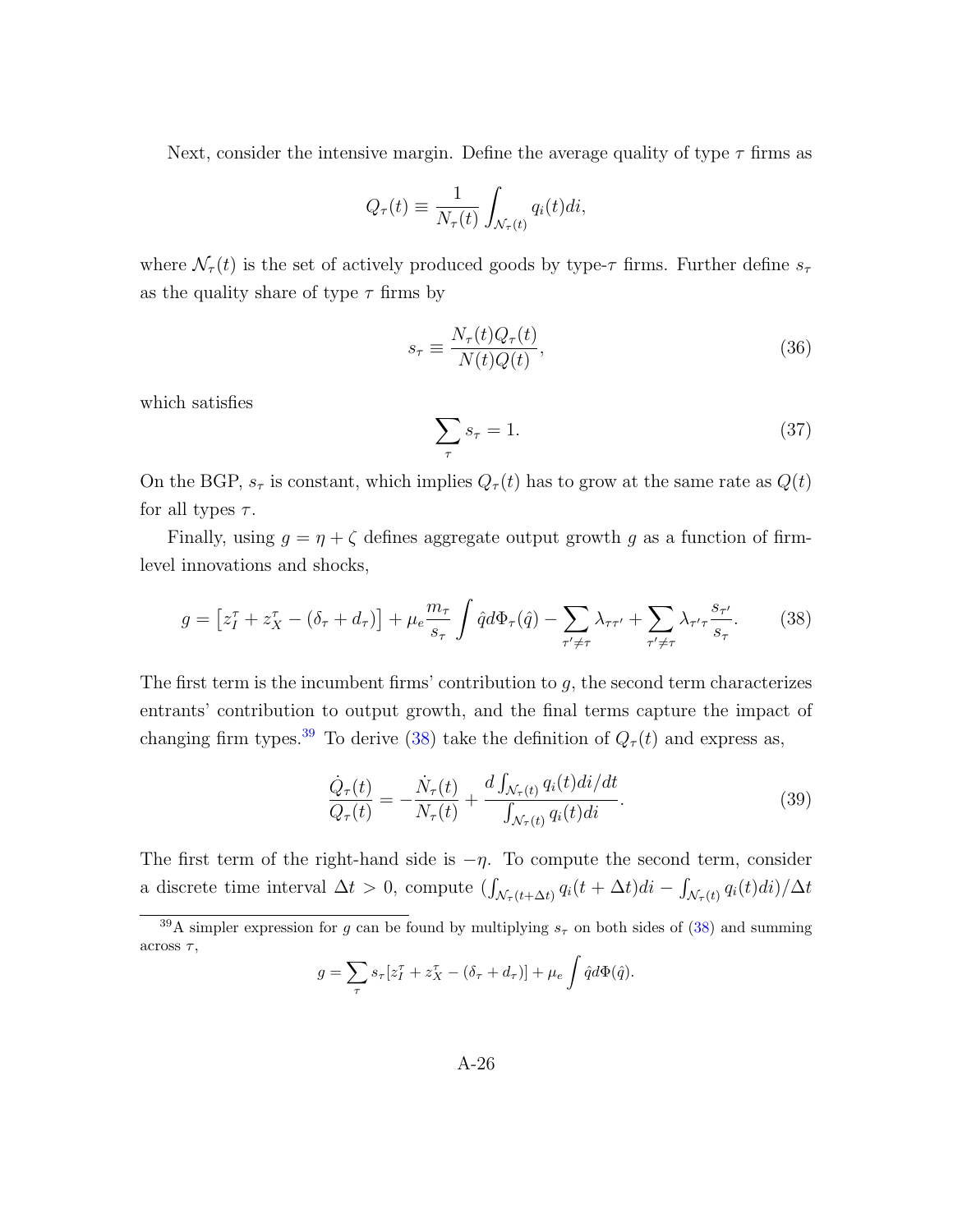and set  $\Delta_t \to 0$ . Note that the denominator of the second term is equal to  $Q(t)N(t)$ . Because

$$
\int_{\mathcal{N}_{\tau}(t+\Delta t)} q_i(t+\Delta t)di - \int_{\mathcal{N}_{\tau}(t)} q_i(t)di
$$
\n
$$
= [z_I^{\tau} + z_X^{\tau}] \Delta t Q_{\tau}(t) N_{\tau}(t) - (\delta_{\tau} + d_{\tau}) \Delta t Q_{\tau}(t) N_{\tau}(t) + \mu_e \Delta t m_{\tau} Q(t) N(t) \int \hat{q} d\Phi(\hat{q})
$$
\n
$$
- \sum_{\tau' \neq \tau} \lambda_{\tau \tau'} \Delta t Q_{\tau}(t) N_{\tau}(t) + \sum_{\tau' \neq \tau} \lambda_{\tau' \tau} \Delta t Q_{\tau'}(t) N_{\tau'}(t) + o(\Delta t),
$$

where the first term is the additional quality by internal and external innovation, the second term is the lost quality by exit, the third term is the gain from entry, and the fourth and the fifth terms are the loss and gain from the transitions of firm types. (The higher-order terms are omitted as  $o(\Delta t)$ .) Dividing by  $\Delta t$  and taking  $\Delta t \to 0$ ,

$$
\frac{d \int_{\mathcal{N}_{\tau}(t)} q_i(t)dt}{dt} = Q_{\tau}(t)N_{\tau}(t) \Big(z_I^{\tau} + z_X^{\tau} - (\delta_{\tau} + d_{\tau}) + \mu_e m_{\tau} \frac{Q(t)N(t)}{Q_{\tau}(t)N_{\tau}(t)} \int \hat{q}d\Phi(\hat{q}) - \sum_{\tau' \neq \tau} \lambda_{\tau\tau'} + \sum_{\tau' \neq \tau} \lambda_{\tau'\tau} \frac{Q_{\tau'}(t)N_{\tau'}(t)}{Q_{\tau}(t)N_{\tau}(t)} \Big).
$$

Therefore, [\(39\)](#page-72-2) can be rewritten as

$$
\zeta = -\eta + z_I^{\tau} + z_X^{\tau} - (\delta_{\tau} + d_{\tau}) + \mu_e \frac{m_{\tau}}{M_{\tau}} \frac{Q(t)}{Q_{\tau}(t)} \int \hat{q} d\Phi(\hat{q}) - \sum_{\tau' \neq \tau} \lambda_{\tau\tau'} + \sum_{\tau' \neq \tau} \lambda_{\tau'\tau} \frac{Q_{\tau'}(t)M_{\tau'}}{Q_{\tau}(t)M_{\tau}}.
$$

Using the definition of  $s_{\tau}$  and  $g = \eta + \zeta$ , we can obtain [\(38\)](#page-72-1).

## F Estimation procedures

## <span id="page-73-0"></span>F.1 Estimation of parametrized establishment size distributions

In this Appendix, we describe an estimation strategy for recovering model parameters from establishment size distributions. We assume that the data is drawn from simple parametric distributions that are known to fit the actual U.S. data from past studies. We first estimate these distributions using publicly available data on establishment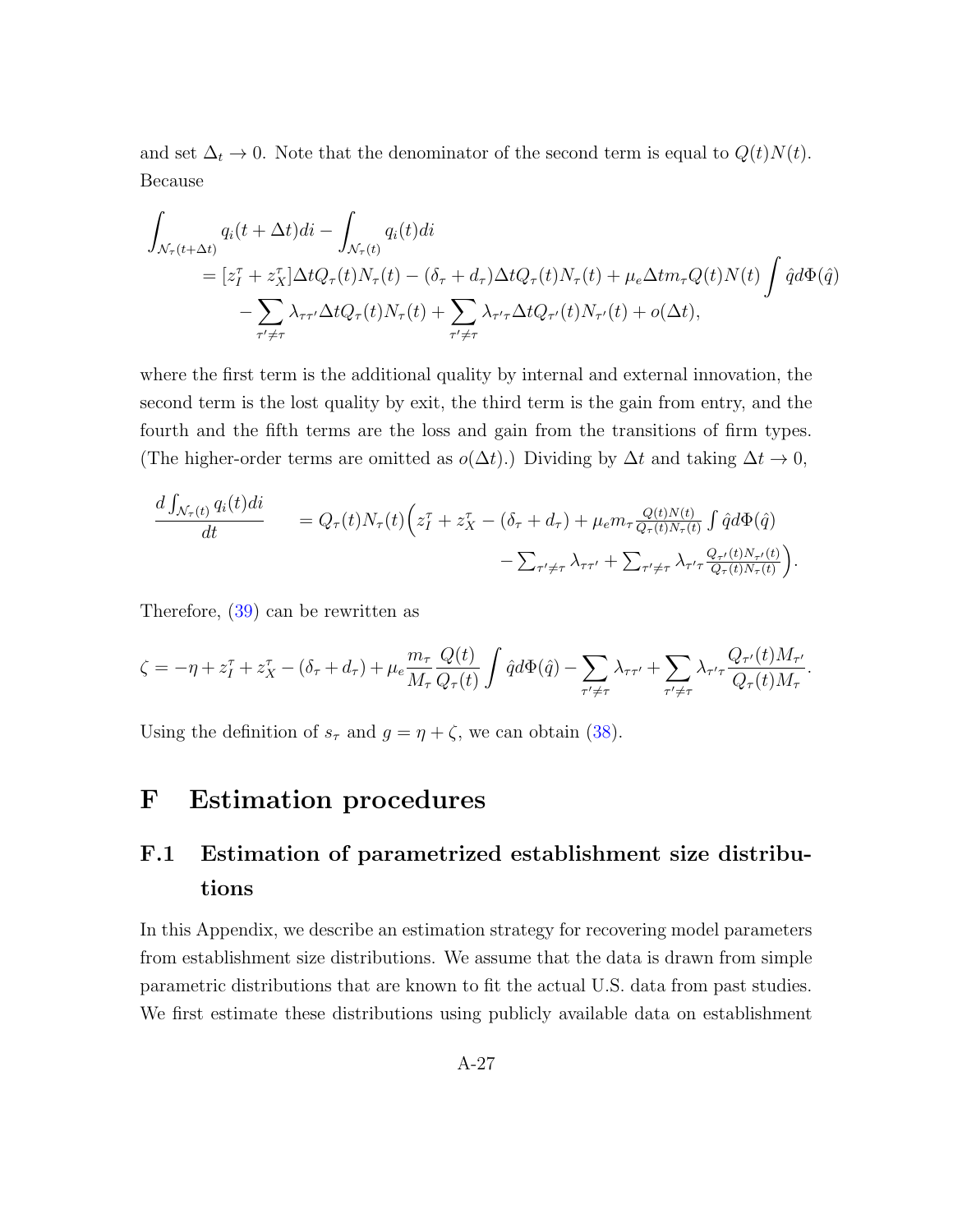size distributions. The data moments include the Pareto tail index of the establishment size distribution which cannot be inferred directly from publicly available data. The tail index is crucial for our estimation procedure.

We assume that in year  $t$ , the distribution of establishment size in number of employees (call it l) takes the following form:

$$
\Pr_t(1 \le l) = G(\log l; \mu_t^e, \sigma_t^e, \lambda_t^e),
$$

for establishment sizes  $\ell = 1, 2, \ldots$  and in years  $t = 1995, 2014$ , where G is the CDF of the convolution between a normal distribution and an exponential distribution (see [Sager and Timoshenko](#page-40-0) [\(2019\)](#page-40-0) for more details on this type of distribution):

$$
G(z; \mu, \sigma, \lambda) \equiv \Phi_n \left( \frac{z - \mu}{\sigma} \right) - e^{-\lambda (z - \mu) + \frac{\sigma^2}{2} \lambda^2} \Phi_n \left( \frac{z - \mu - \lambda \sigma^2}{\sigma} \right),
$$

where  $\Phi_n$  is the cdf of the standard normal distribution. This distribution flexibly nests both a normal distribution and an exponential distribution and conveniently allows for a thick right tail.

We estimate  $\mu_t^e, \sigma_t^e$ , and  $\lambda_t^e$  by targeting the establishment size table published by the U.S. Bureau of Labor and Satistics' Quarterly Census of Employment and Wages (QCEW) for 1995 and 2014 using weighted least square minimization procedure in [Sager and Timoshenko](#page-40-0) [\(2019\)](#page-40-0). The estimation yields

$$
\mu_{1995}^e = 0.3761, \quad \sigma_{1995}^e = 1.5745, \quad \lambda_{1995}^e = 1.5578
$$

and

$$
\mu_{2014}^e = 0.2823
$$
,  $\sigma_{2014}^e = 1.6642$ ,  $\lambda_{2014}^e = 1.7531$ .

We have checked that outcome replicates the BLS-published distribution well. Note that the establishment size distribution has a tail index that increases over time  $(\lambda_{2014}^e > \lambda_{1995}^e)$ , indicating that skewness in the establishment size distribution has declined over time.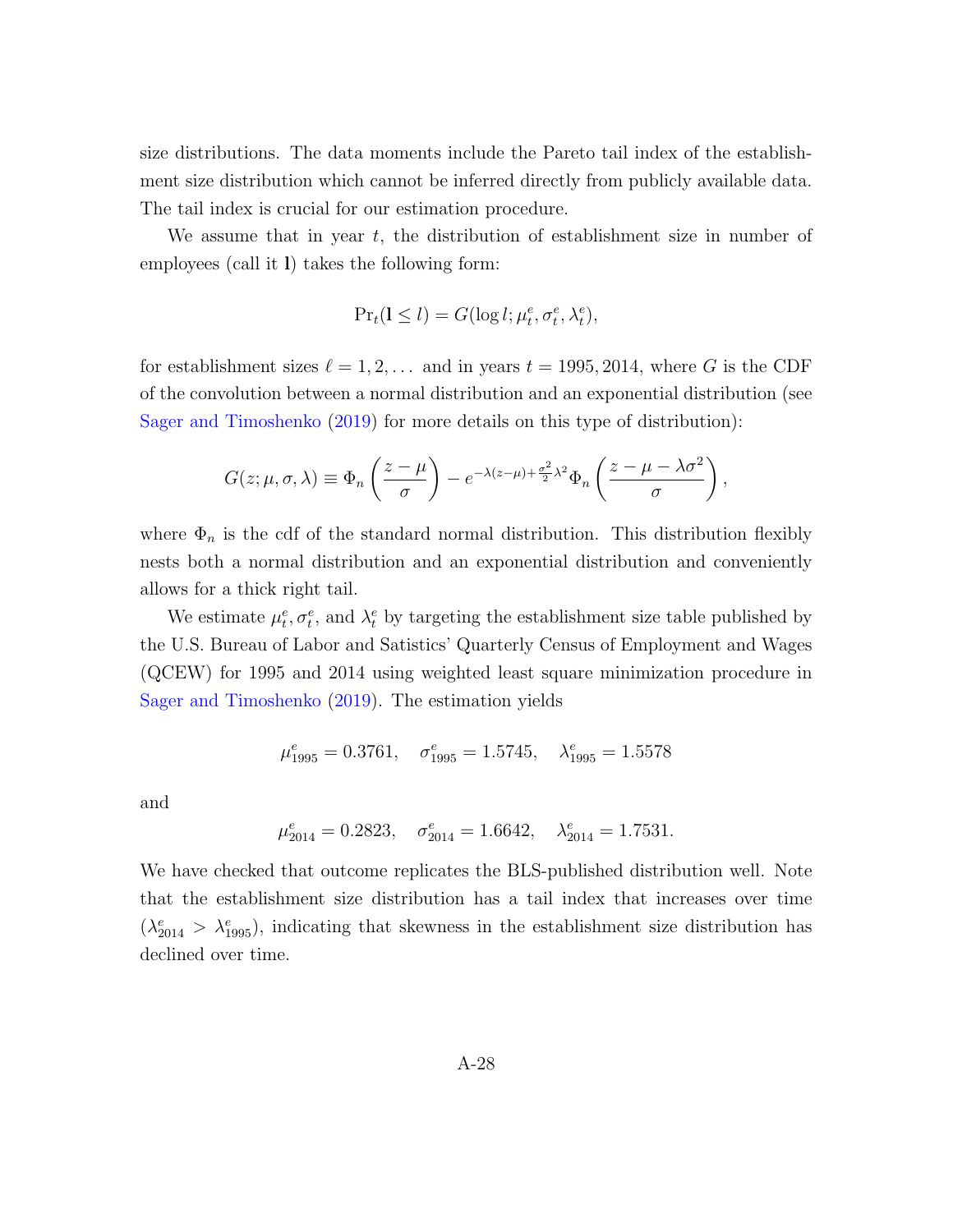## F.2 Computational algorithm

We estimate the model in two steps. In Step 1, we estimate  $(z_X^H, z_X^L, \lambda_{HL}, \mu_e, m_H, m_L)$ using moments related to the number of establishments per firm (Step 1a), and then we estimate  $(z_I^H, z_I^L, \Phi(\cdot))$  using moments related to the number of employees per establishment (Step 1b). In Step 2, we assume functional forms for the cost functions  $h_X^{\tau}(\cdot)$ ,  $h_I^{\tau}(\cdot)$  and estimate the parameters of these functions using the estimates from Step 1.

Step 1a (Number of establishments per firm): In this step, we choose

$$
(z_X^H,z_X^L,\lambda_{HL},\mu_e,m_H,m_L)
$$

parameters to target (i) percentiles of the distribution over the number of establishments per firm, (ii) the slope of the upper tail of the distribution, and (iii) the growth rate of the number of establishments  $\eta \approx 1\%$ . The empirical moments are described in Appendix [C.](#page-47-0) With two types, [\(35\)](#page-71-0) becomes

$$
\eta = z_X^H - \delta_H - d_H + \mu_e \frac{m_H}{M_H} - \lambda_{HL}
$$

$$
\eta = z_X^L - \delta_L - d_L + \mu_e \frac{m_L}{M_L} + \lambda_{HL} \frac{M_H}{M_L}.
$$

Together with  $M_H + M_L = 1$ , we have a unique solution for  $M_H, M_L$  and  $\eta$ .<sup>[40](#page-75-0)</sup>

Having  $\eta$ , we can use equation [\(19\)](#page-24-0) to calculate the Pareto-tail index of the distribution of establishment number. We also use [\(11\)](#page-19-0) to compute the whole distribution

$$
M_L = \frac{-a_1 - \sqrt{a_1^2 - 4a_0 a_2}}{2a_0},
$$

where

$$
a_0 = (z_X^H - \delta_H - d_H) - (z_X^L - \delta_L - d_L)
$$
  
\n
$$
a_1 = -(\mu_e(m_H + m_L) + \lambda_{HL}) + ((z_X^L - \delta_L - d_L) - (z_X^H - \delta_H - d_H))
$$
  
\n
$$
a_2 = \mu_e m_L + \lambda_{HL},
$$

and  $M_H = 1 - M_L$ . We then obtain  $\eta$  from either type's version of equation [\(35\)](#page-71-0).

<span id="page-75-0"></span> $40$ The solution is derived from the quadratic form,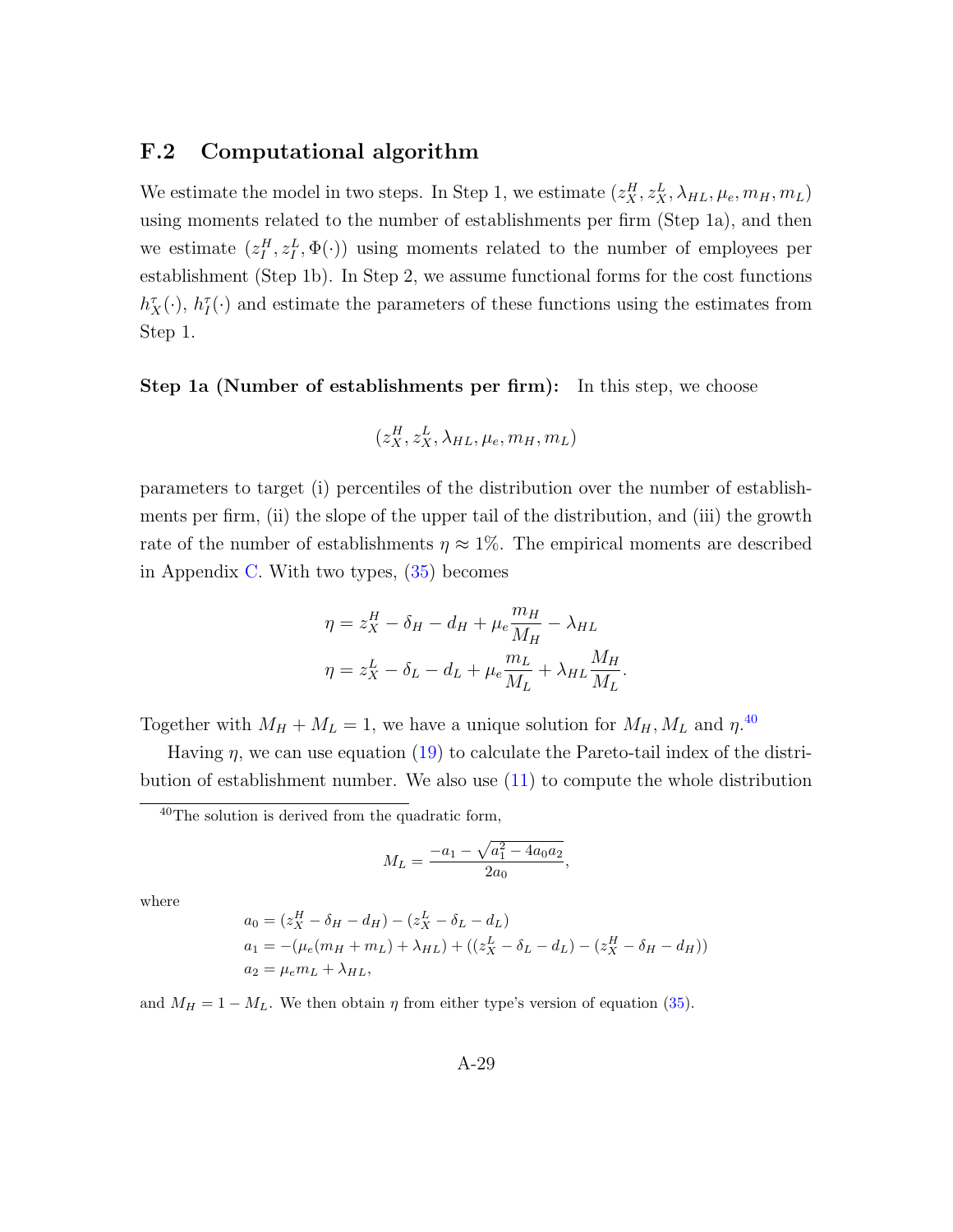of establishment numbers including the fraction of single-establishment firms and several quantiles beyond the top 99%. Using these model moments, the estimation minimizes a weighted squared sum between the model and empirical moments.

**Step 1b (Establishment size):** In this step, we assume type  $\tau$  entry-size distribution  $\Phi_{\tau}$  follows a log-normal distribution with mean  $\rho_{\tau}$  and variance  $\varsigma_{\tau}^2$  so that  $\Phi_{\tau} \sim \exp(\mathcal{N}(\varrho_{\tau}, \varsigma_{\tau}^2)).$  We choose

$$
(z_I^{\tau},\varrho_{\tau},\varsigma_{\tau})_{\tau\in\{L,H\}}
$$

and target the distribution of establishment size as well as the average growth rate of establishment size,  $\zeta = g - \eta$ . The empirical moments from the establishment size distribution include the Pareto tail index and several quantiles. These moments are computed from the estimated parameterized distribution described in Appendix [F.1.](#page-73-0) The estimation of the parametrized distributions uses publicly-available BLS data.

In the model,  $\zeta$  can be computed from [\(38\)](#page-72-1). The tail index of the establishment size distribution in the model is given by [\(20\)](#page-25-0). The whole distribution of establishment size can be computed by solving [\(12\)](#page-19-1), and several quantiles are included in the list of targeted moments. Using these model moments, the estimation minimizes a weightedsquared-sum distance between the model and empirical moments as in Step 1a.

Step 2 (Recovering endogenous variables): In this step, we use the estimates from Step 1a and Step 1b, including  $z_i^{\tau}$ ,  $\tau \in \{H, L\}$ ,  $i \in \{X, I\}$ , to quantify the remaining model outcomes and allocations. To execute this step, we must parameterize the innovation-cost functions. We assume the innovation-cost functions take the form  $h_i^{\tau}(z) = \chi_i^{\tau} z^{\psi}$ , for  $\tau \in \{L, H\}$ ,  $i \in \{X, I\}$ , where  $\psi > 0$ . The first-order condition in [\(8\)](#page-16-0) implies  $\psi \chi_i^{\tau} (z_i^{\tau})^{\psi - 1} = v_{\tau}$ , and hence

$$
-h_i^{\tau}(z_i^{\tau}) + z_i^{\tau}v_{\tau} = \left(1 - \frac{1}{\psi}\right)z_i^{\tau}v_{\tau}.
$$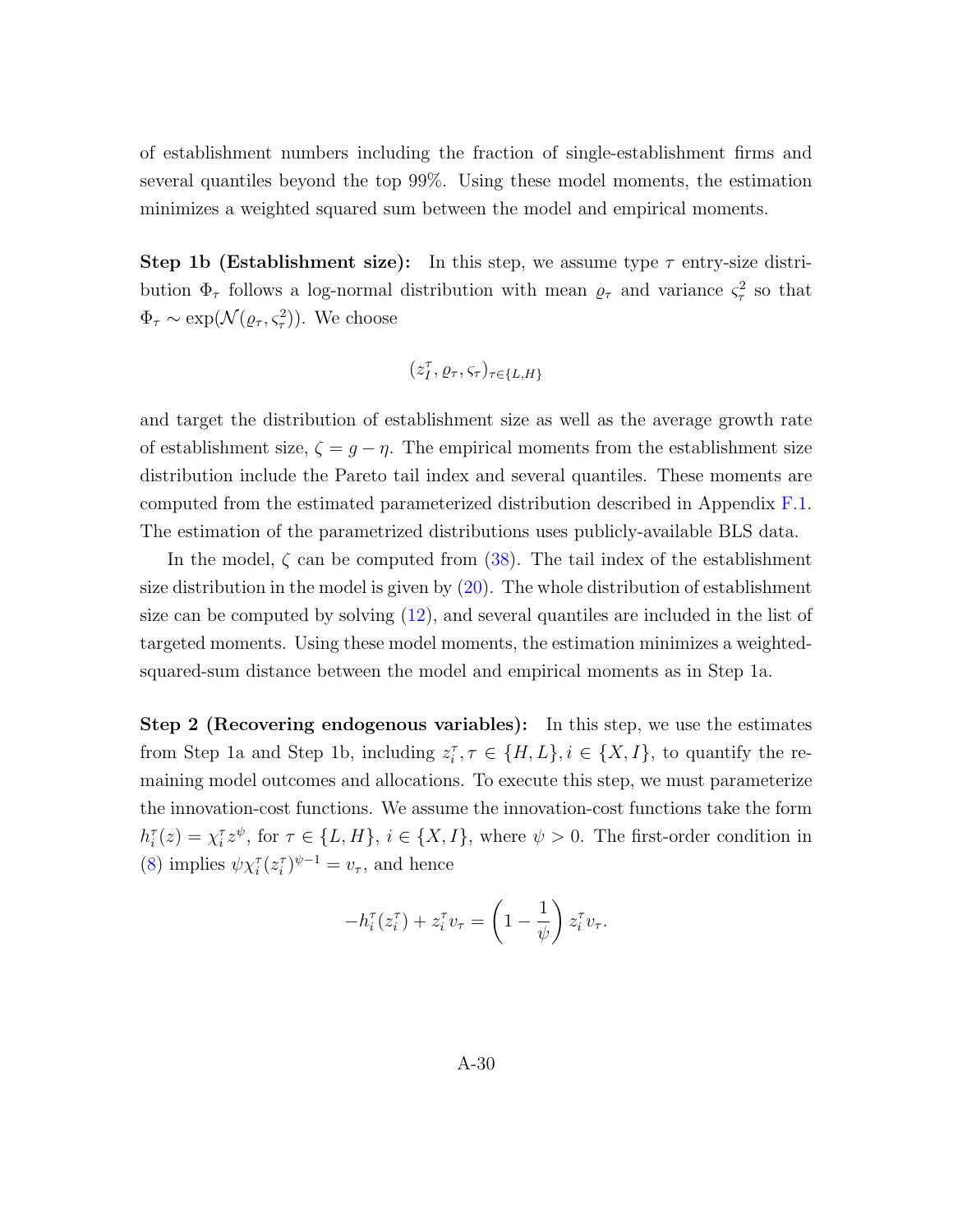Substituting this expression in  $(8)$  and re-arranging, we arrive at:

$$
\underbrace{\begin{bmatrix} A_{11} & -\lambda_{HL} \\ 0 & A_{22} \end{bmatrix}}_{\equiv \mathbf{A}} \begin{bmatrix} v_H \\ v_L \end{bmatrix} = \bar{\pi} \begin{bmatrix} 1 \\ 1 \end{bmatrix},
$$

where

$$
A_{11} = r - \left(1 - \frac{1}{\psi}\right)(z_X^H + z_I^H) + \delta_H + d_H + \lambda_{HL}
$$

and

$$
A_{22} = r - \left(1 - \frac{1}{\psi}\right)(z_X^L + z_I^L) + \delta_L + d_L + \lambda_{HL}.
$$

From the estimates in Step 1a and Step 1b, all the elements of matrix  $\boldsymbol{A}$  are known, including  $r = \rho + \sigma g$  and  $g = \eta + \zeta$ . Therefore, we can then solve for  $v_H, v_L$  as functions of  $\bar{\pi}$ :

$$
\begin{bmatrix} v_H \\ v_L \end{bmatrix} = \bar{\pi} \mathbf{A}^{-1} \begin{bmatrix} 1 \\ 1 \end{bmatrix}.
$$

Now, combining this result with equation [\(9\)](#page-16-1) and the free entry condition  $v^e = \phi$ , we obtain

$$
\phi = \bar{\pi} \begin{bmatrix} m_H \exp \left( -\varrho_H + \frac{\varsigma_H^2}{2} \right) \\ m_L \exp \left( -\varrho_L + \frac{\varsigma_L^2}{2} \right) \end{bmatrix}' \mathbf{A}^{-1} \begin{bmatrix} 1 \\ 1 \end{bmatrix}.
$$

In other words,  $\phi$  is uniquely determined as a function of  $\bar{\pi}$ . Given the functional form for investment cost functions,  $\phi$  cannot be jointly identified with  $\{\bar{\pi}, \chi^{\tau}_X, \chi^{\tau}_I\}_{\tau \in \{H, L\}}$ without information that can pin down the level of (appropriately normalized)  $N(t)Q(t)$ , because scaling up these parameters by the same proportion would lead to the same equilibrium investment policies  $\{z_X^{\tau}, z_I^{\tau}\}_{\tau \in \{H, L\}}$  and  $\mu_e$ . Due to the lack of such infor-mation, here, as in [Hopenhayn and Rogerson](#page-38-0) [\(1993\)](#page-38-0), we choose a value of  $\phi$  for which the equilibrium normalized wage  $\bar{w}$  equals 1. It follows from equation [\(6\)](#page-12-0) that the equilibrium profit per unit of quality is given by  $\bar{\pi} = \beta(1-\beta)^{(1-\beta)/\beta}$ . Therefore, our identification assumption for  $\phi$  is that the normalized flow profit is the same between 1995 and 2014, and thus all changes in estimated  $\phi$  come from the changes in other estimated parameters of the model, such as  $z_I$ ,  $z_X$ ,  $\lambda_{HL}$ , and  $m_H$ ,  $m_L$ .